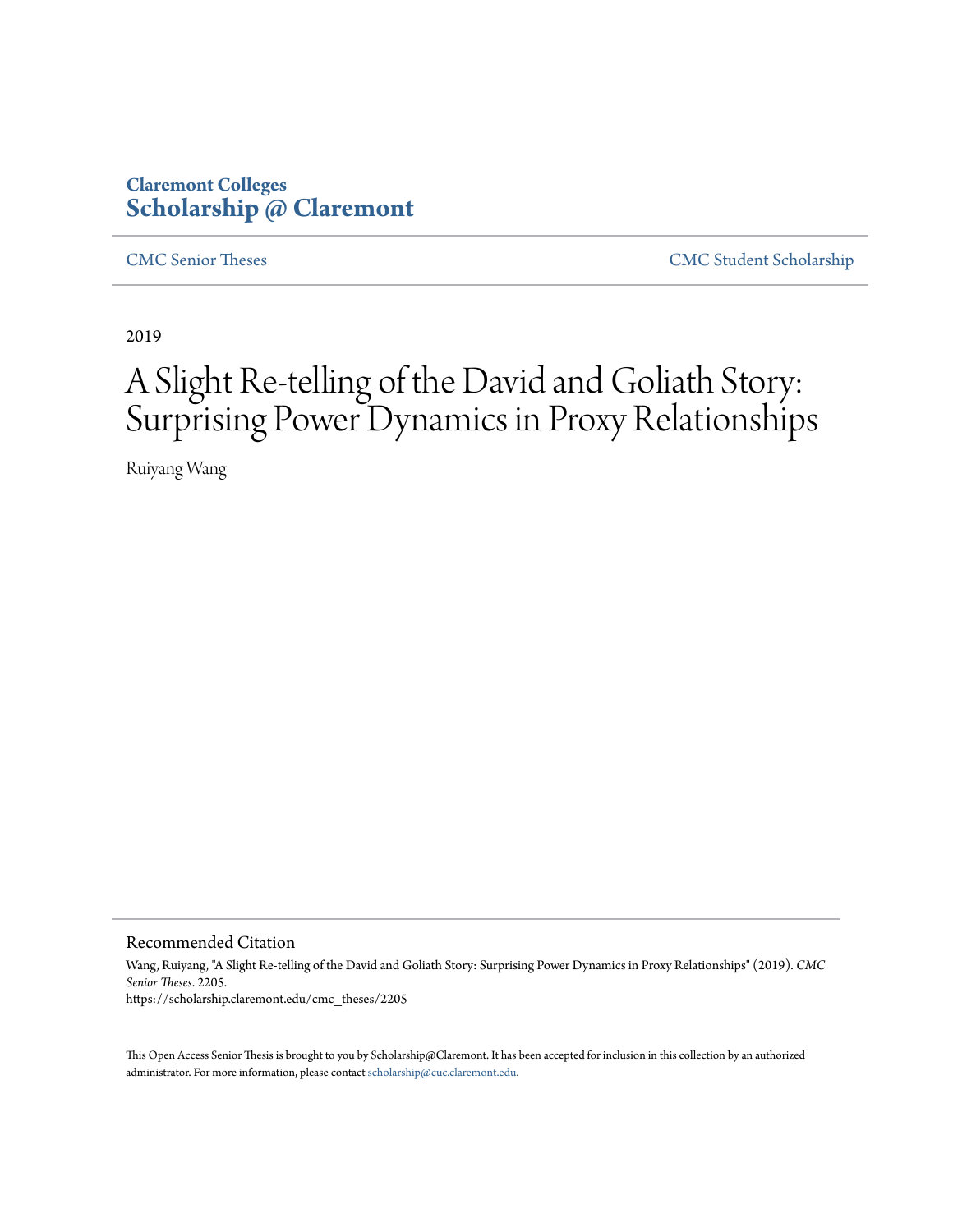## Claremont McKenna College

A Slight Re-telling of the David and Goliath Story: Surprising Power Dynamics in Proxy Relationships

> submitted to Professor Jennifer Taw

> > by Ruiyang Wang

for Senior Thesis Spring 2019 April 29, 2019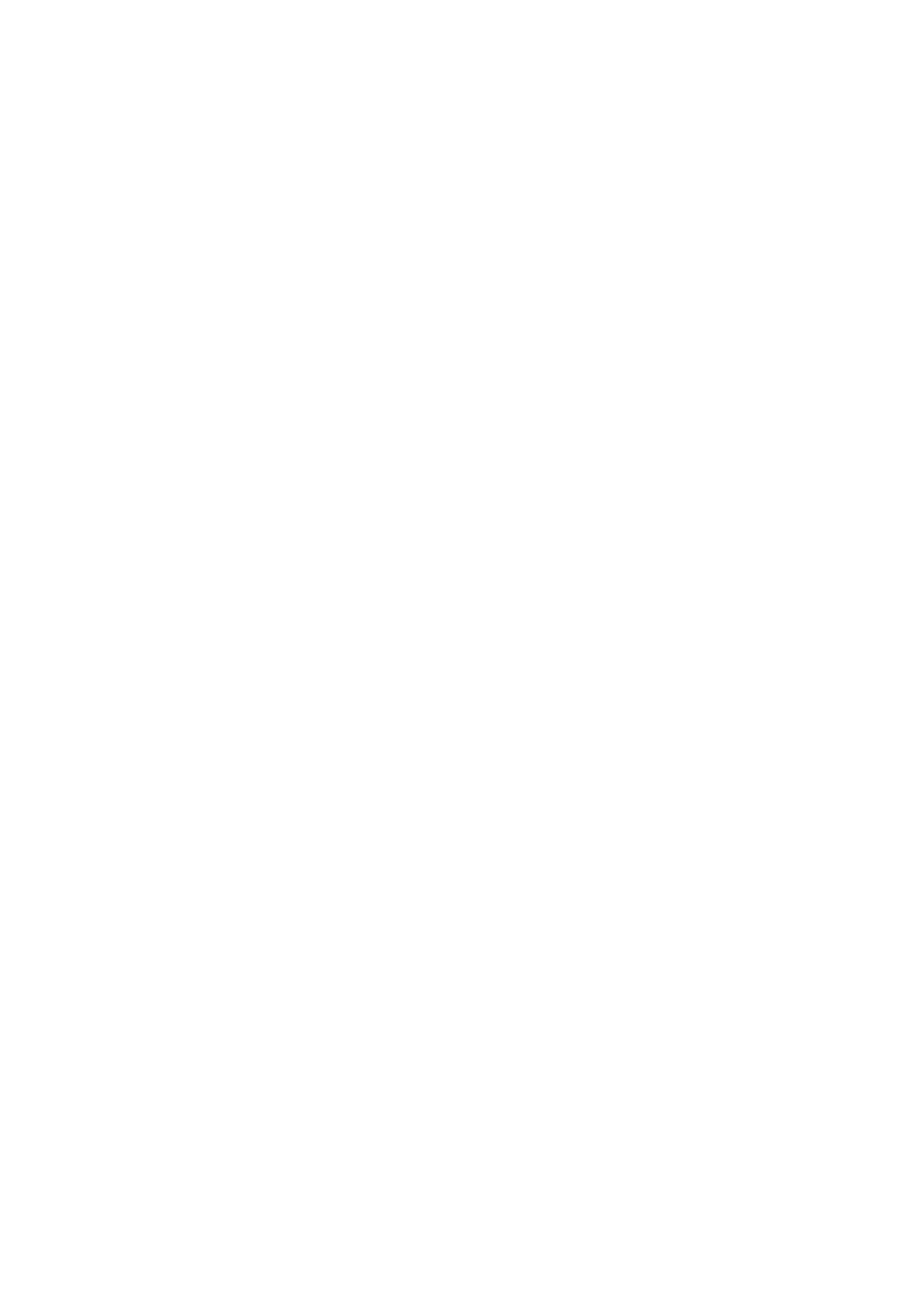## **Table of Contents**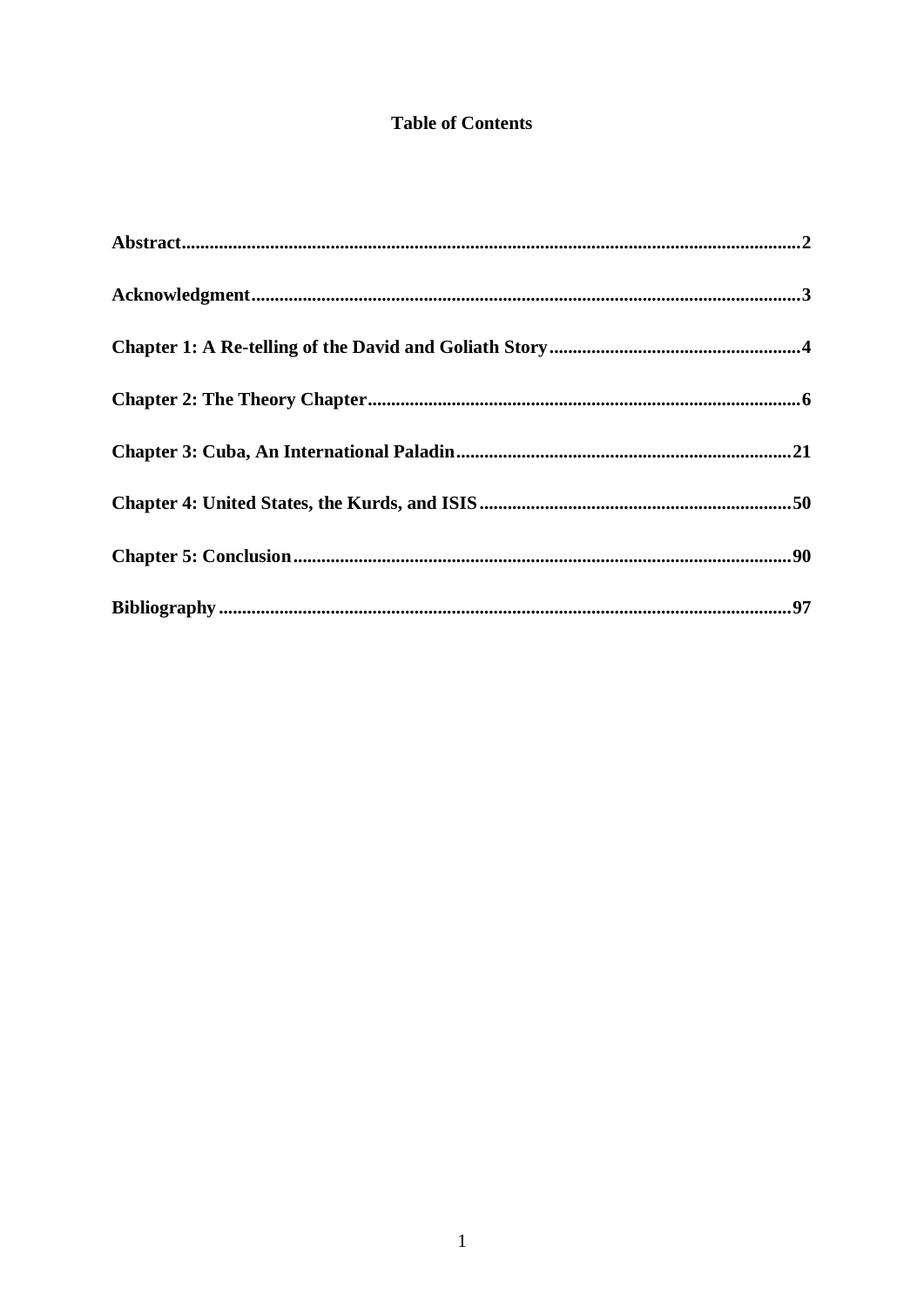#### **Abstract**

<span id="page-4-0"></span>This thesis discusses how local forces, despite being the weaker actor in a proxy relationship, manipulate external powers' support to pursue their own objectives. Three factors – practical advantage, relative will, and diverging objectives – explain this counterintuitive power dynamic. First, local forces have better local knowledge, more extensive networks, and greater legitimacy, which give them leverage and make them desirable partners. Second, local forces' involvement is often existential rather than selective; unlike external powers, local forces are thus unconstrained by domestic political vulnerabilities. This enables them to close the significant power gap with external powers. Third, local forces' objectives may diverge from their sponsors', creating incentives for exploitation and manipulation of external support to pursue their own agenda, regardless of the external powers' interests. These three factors effectively explain the dynamic between the Soviet Union and Cuba during the Angolan civil war and the relationship between the U.S. and the Kurds in the fight against ISIS. Cuba mostly operated within the Soviet strategic parameters, while at the same time manipulating Soviet support to forward its own interests in Africa. The Kurds manipulated U.S. support while fighting ISIS to acquire territories and to pursue autonomy and independence, goals inconsistent with US interests. Further research is still needed to identify under what conditions local partners will wield this counterintuitive power, since there also are cases in which this does not take place.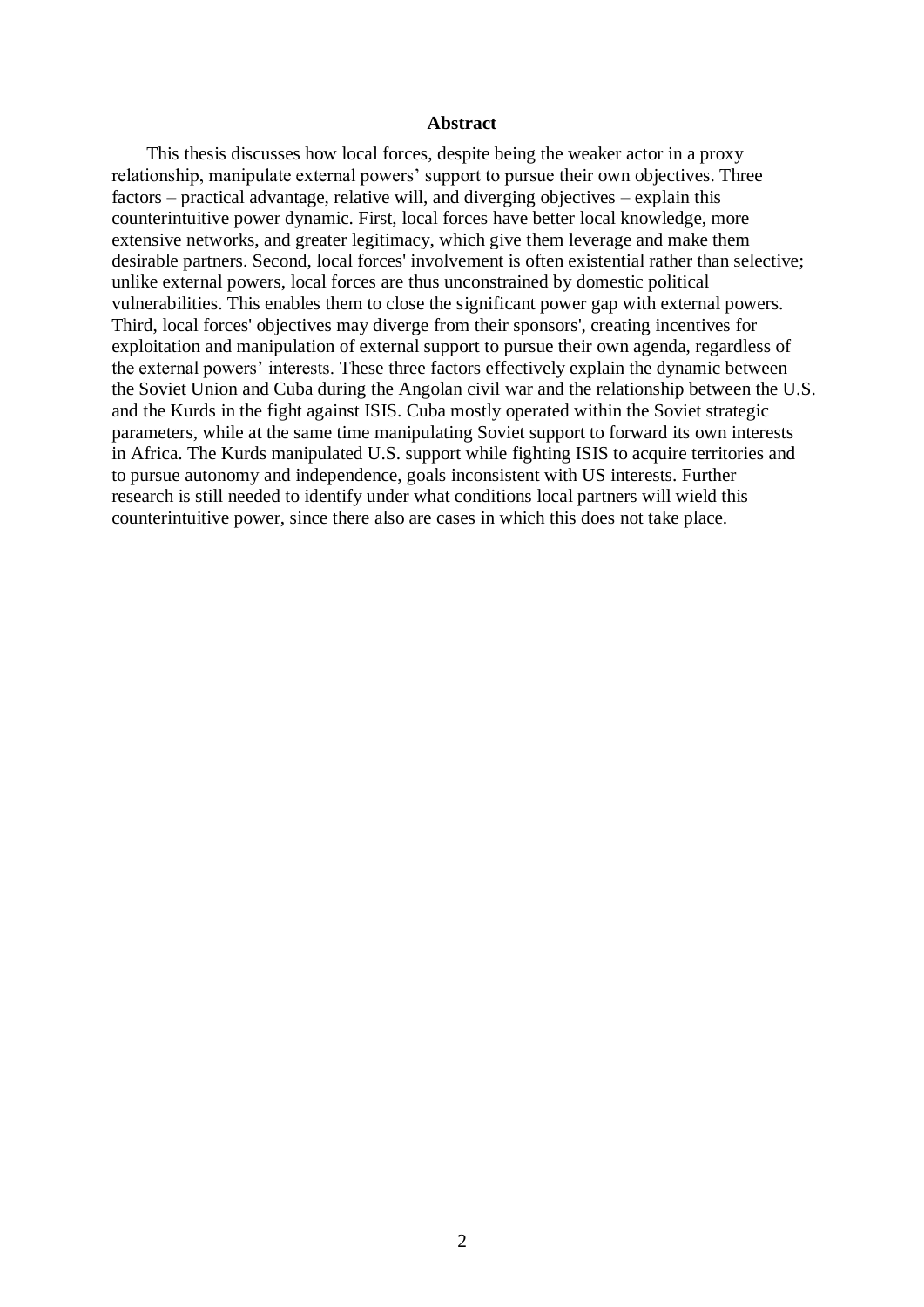#### **Acknowledgment**

<span id="page-5-0"></span>I am especially grateful to Professor Jennifer Taw for being my reader and for guiding me through this one-year process. Her sharp comments and insightful critiques always push me to challenge myself while her strong support always gives me strength. It was also her U.S. Foreign Policy class that inspired me to major in International Relations and to choose International Security as my focus of study.

I would like to thank Professor Minxin Pei for his guidance, wisdom, and support. My gratitude also extends to Professor Hilary Appel and Professor Lisa Koch. I am grateful to Joshua (Yue) Shen and Sabrine Griffith for their help and support during my thesis defense.

My deepest gratitude is for my parents, Wang Jue and Li Chen, for their unconditional love. Thank you for always having my back and for believing in me.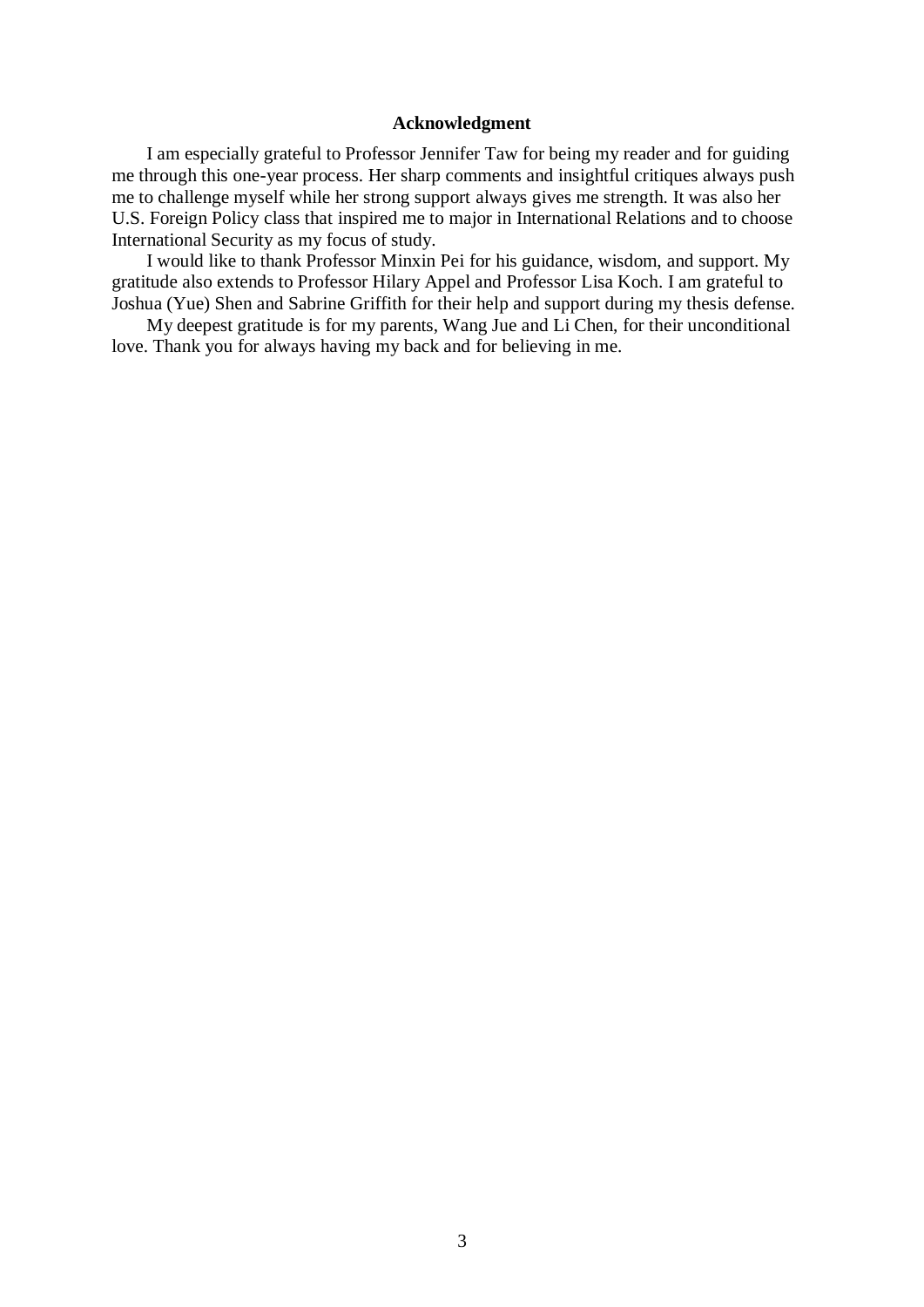#### **Chapter 1: A Re-telling of the David and Goliath Story**

<span id="page-6-0"></span>The story about how David defeated Goliath, the giant, by throwing a stone at Goliath's weak spot on his head, has been frequently used by scholars to demonstrate how the weak defeat the strong. This paper, however, focuses on another intriguing question that also concerns the dynamic between the weak and the strong in the international system. In order to better illustrate the question, it is useful to apply the setting of David and Goliath to a new storyline. Instead of David challenging Goliath, David would be fighting one of his own kind. The conflict would then catch Goliath's attention and lure him to intervene through supporting David. Despite Goliath's power advantage in this relationship, he could not fully control David. In fact, Goliath is sometimes even susceptible to David's manipulation.

What happens in this story describes the relationship between external powers and local forces in a variety of intervention cases. Through supporting and relying on local forces, the external power intends to intervene and achieve certain objectives in the local sphere without deploying its own armed forces.<sup>1</sup> John Mearsheimer defines such strategy as offshore balancing.<sup>2</sup> Mearsheimer is a strong advocate for offshore balancing and perceives it as the best strategy to prevent the emergence of a regional hegemon at a relatively low cost, to counter the rise of terrorism, and to control nuclear proliferation.<sup>3</sup> Richard Nixon made a similar argument in his famous "silent majority" speech about the Vietnam war in November 1969, in which he introduced a strategy shift from "Americanization" to "Vietnamization."<sup>4</sup> Instead of the U.S. taking the lead to fight the war, Nixon wanted the South Vietnamese army to take control over the conflict.<sup>5</sup> The U.S. would start to withdraw forces from Vietnam but

<sup>&</sup>lt;sup>1</sup> John J. Mearsheimer, "Imperial by Design." *The National Interest*, no. 111 (2011): 18, [http://www.jstor.org/stable/42897726.](http://www.jstor.org/stable/42897726) 

<sup>2</sup> Ibid.

<sup>3</sup> Ibid., 31-33.

<sup>&</sup>lt;sup>4</sup> "Vietnamization," Miller Center, October 11, 2017, [https://millercenter.org/the-presidency/educational](https://millercenter.org/the-presidency/educational-resources/vietnamization)[resources/vietnamization.](https://millercenter.org/the-presidency/educational-resources/vietnamization)

<sup>5</sup> "Address to the Nation on the War in Vietnam - November 3, 1969 » Richard Nixon Foundation," Richard Nixon Foundation, January 19, 2018, [https://www.nixonfoundation.org/2017/09/address-nation-war-vietnam](https://www.nixonfoundation.org/2017/09/address-nation-war-vietnam-november-3-1969/)[november-3-1969/.](https://www.nixonfoundation.org/2017/09/address-nation-war-vietnam-november-3-1969/)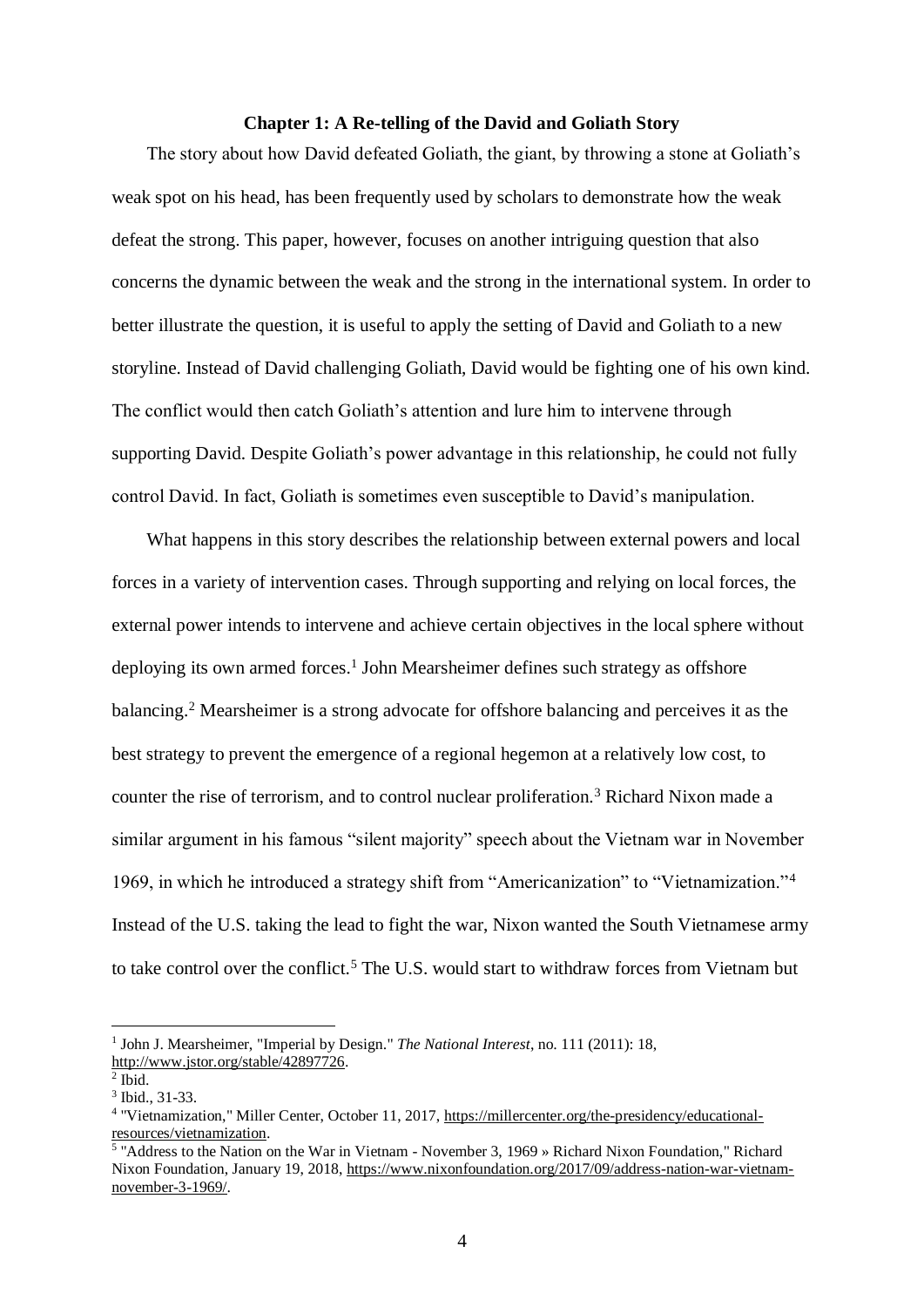increase the provision of training and equipment for the South Vietnamese army.<sup>6</sup> Nixon said in his speech that this strategy was inspired by the words of a leader of another Asian country, who said "when you are trying to assist another nation defend its freedom, U.S. policy should be to help them fight the war but not to fight the war for them."<sup>7</sup> The incentive to increase support for the South Vietnamese army was that the U.S. could withdraw faster and sooner as South Vietnam became stronger.<sup>8</sup>

While, in theory, Mearsheimer's offshore balancing and Nixon's Vietnamization are designed in a way that enables external powers to effectively achieve their objectives, in reality, it is not always the case. As we have described in the modified version of the David and Goliath story, there is no guarantee that the external power has complete control over local forces, whom it intends to use to achieve its objectives. In fact, the local forces, though being the weaker actor in the partnership, could even manage to manipulate external support to forward their own interests. This paper intends to explain why and how this rather counterintuitive dynamic could happen.

<sup>1</sup> 6 Ibid.

<sup>7</sup> Ibid.

<sup>8</sup> Ibid.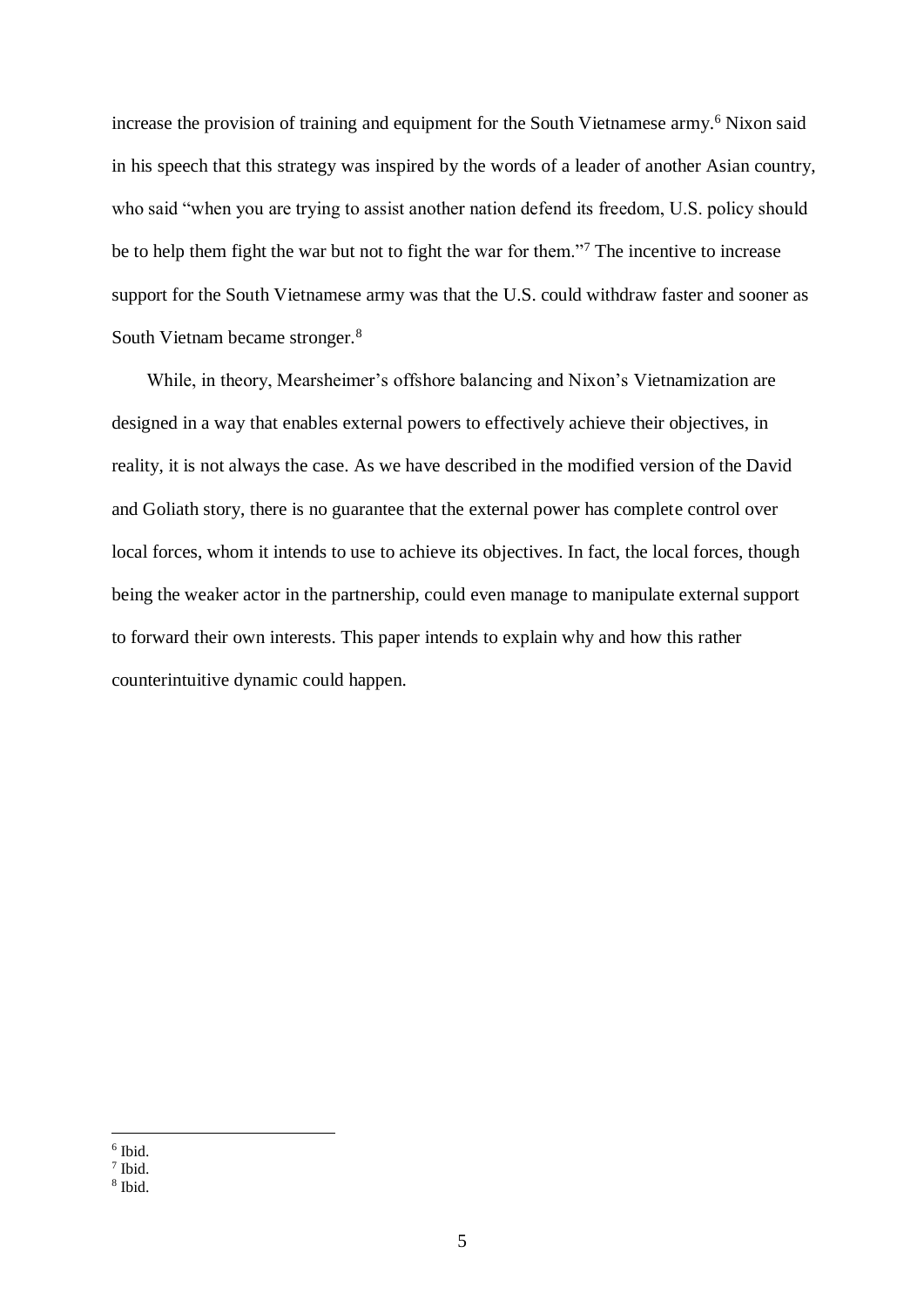#### **Chapter 2: The Theory Chapter**

<span id="page-8-0"></span>This chapter builds a theoretical foundation for this paper and argues that local forces can manipulate external powers in cases of intervention mainly due to three reasons. First, local forces have practical advantages over external powers, in terms of more extensive local presence, better knowledge and deeper understanding of the local politics, economy, and society, well-established local networks and higher legitimacy in the local sphere. Second, an internal conflict can pose an imminent threat to the survival of local forces but not to that of the external powers.<sup>9</sup> The different levels of stakes involved would shape the actors' relative will to fight and subject them to various levels of political vulnerability.<sup>10</sup> Local forces would be fighting for survival, which results in strong resolve to fight and few controversies over the necessity of fighting.<sup>11</sup> External powers, however, would only be fighting for geopolitical interests, which requires a swift victory to justify the purpose of intervention and the allocation of resources.<sup>12</sup> Third, it is almost impossible for the objectives of external powers and local forces to be perfectly aligned. The relationship between the two actors then faces the problem of agency slack.<sup>13</sup> If the local forces' objectives significantly diverge from those of the external powers, they would have strong incentives to manipulate the external support to pursue their own objectives, which could actually contradict the external powers' interests.<sup>14</sup> These three factors will be discussed in more detail and then applied to specific cases in the following chapters.

Compared to the external power, local forces are not only better informed about local politics, economy and society but also better connected with the local community. The

<sup>9</sup> Andrew Mack, "Why Big Nations Lose Small Wars: The Politics of Asymmetric Conflict," *Power, Strategy and Security,* 1983, 132, doi:10.1515/9781400886326-008.

<sup>10</sup> Ivan Arreguín-Toft, "How the Weak Win Wars," *International Security*, 2001, 96, doi:10.1017/cbo9780511521645.

<sup>&</sup>lt;sup>11</sup> Mack, 132.

 $12$  Ibid.

<sup>&</sup>lt;sup>13</sup> Idean Salehyan, Kristian Skrede Gleditsch, and David E. Cunningham, "Explaining External Support for Insurgent Groups," *International Organization* 65, no. 04 (2011): 714, doi:10.1017/s0020818311000233.  $14$  Ibid.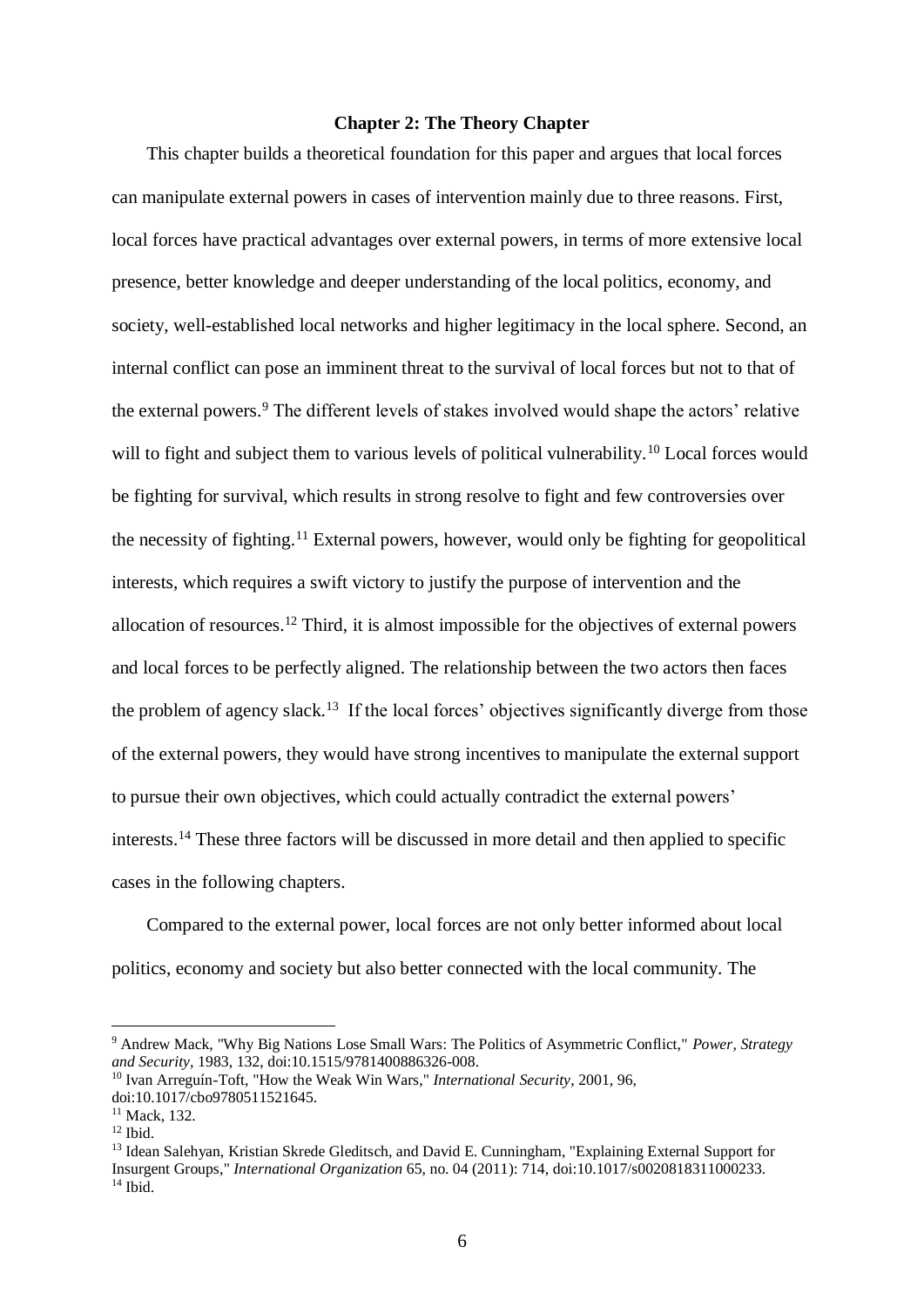possession of these crucial resources gives the local forces a practical advantage over the external power. Philipp Münch and Alex Veit argue that the access to a range of "decisive resources like information, protection or community support" makes local actors "necessary for external actors to achieve certain ends in the local sphere."<sup>15</sup> Local actors in possession of these resources that help external actors achieve their goals are defined as intermediaries.<sup>16</sup> Münch and Veit also point out that external power has relied on intermediaries to project and retain power in the local sphere since the era of colonization.<sup>17</sup> During colonization, colonial intermediaries, including chiefs, soldiers, and translators, facilitated the colonial power to rule at a relatively low cost and helped sustain the long-distance ruling.<sup>18</sup> In contemporary efforts of peacebuilding or nation building, external powers have continued to partner with local forces both to create a sense of "efficiency and sustainability" in the minds of the western audience and to reduce costs that would otherwise be necessary to either contain the conflict or govern the territory and population.<sup>19</sup> Similar to Münch and Veit's arguments, Idean Salehyan, Kristian Gleditsch, and David Cunningham also argue that among many reasons why external powers support local forces, local advantage, including more legitimacy, better information sources, and less pushback from the community, has always been important in the external actor's calculations.<sup>20</sup>

While scholars mentioned above argue that local forces' practical advantage over local resources makes them desirable partners for external powers, Jennifer Taw makes a similar argument but from a different perspective by arguing that without a thorough understanding of the local power dynamic, all foreign policies, including intervention, could only achieve a

<sup>&</sup>lt;sup>15</sup> Philipp Münch and Alex Veit, "Intermediaries of Intervention: How Local Power Brokers Shape External Peace- and State-Building in Afghanistan and Congo," *International Peacekeeping* 25, no. 2 (2017): 270, doi:10.1080/13533312.2017.1411808.

<sup>16</sup> Ibid., 267.

 $17$  Ibid., 270.

 $18$  Ibid.

 $19$  Ibid.

<sup>20</sup>Salehyan et al, 714.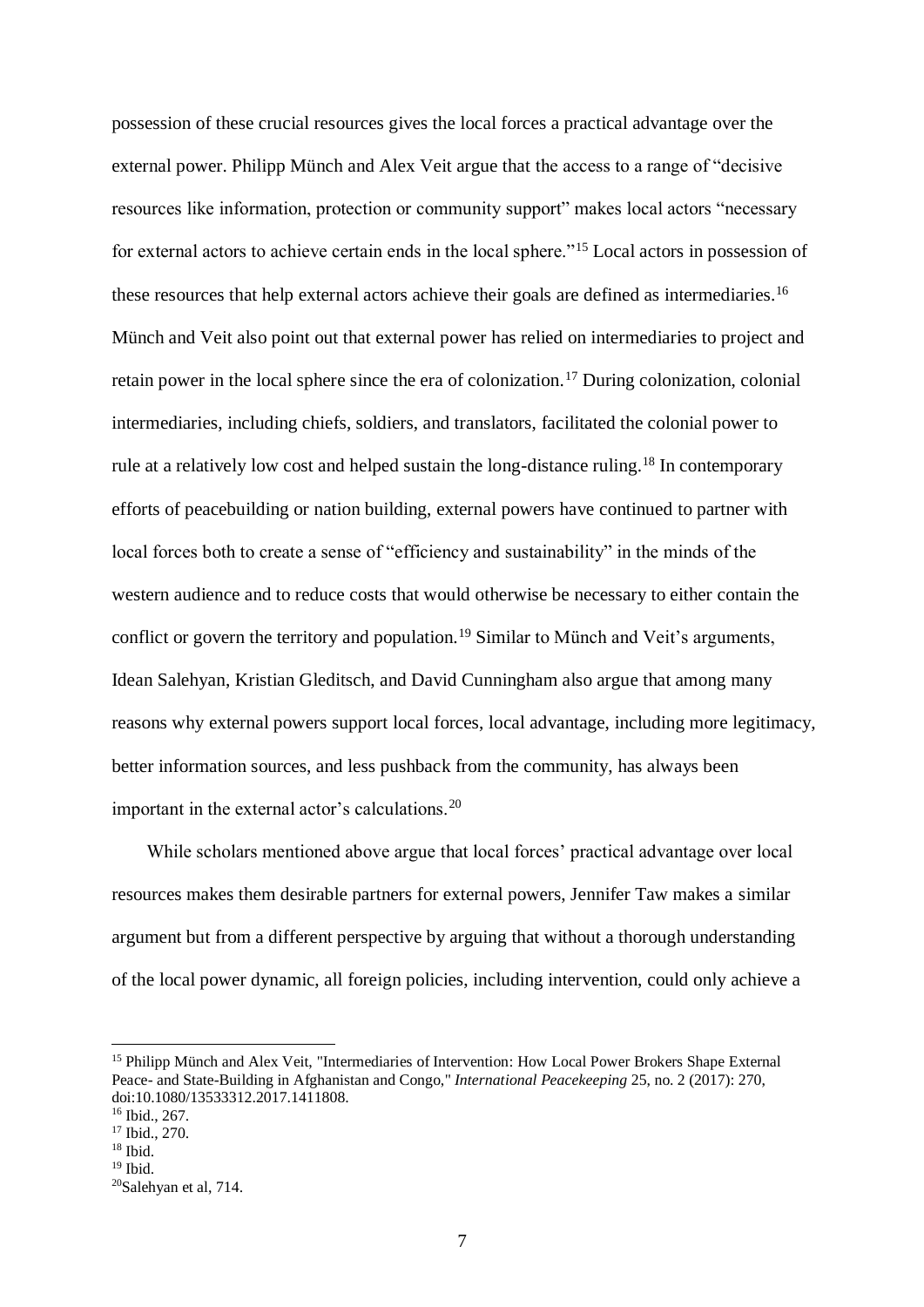filtered effect in the target country.<sup>21</sup> Taw argues that "no foreign policy, regardless of intent, is immune to the effects of internal politics; a policy's success will depend to at least some extent – and sometimes entirely – on how the many actors within the country at which it is directed respond."<sup>22</sup> Policies that ignore the effect of the dynamic in the target state could easily result in a "distributive domestic response," which means that the intended outcome of a foreign policy is filtered through the response of local actors competing for power and influence.<sup>23</sup> Local actors can influence the policy outcome through actions that "slow, block or pervert" the implementation of policies regardless of their objectives.<sup>24</sup> The extent and under what circumstances that the distributive domestic response would filter the intended outcome of a policy depend on three factors: the types of political system, the level of stability and the number of actors in the target state.<sup>25</sup> According to Taw's model that focuses on these three factors, the policy-producing state would have the least control over the outcome of its foreign policy when the policy is implemented in a failed state, where the widespread instability can create abundant opportunities for the external power to upset the "relative balance of power among domestic actors" and the large number of actors present in the failed state can further complicate the task of distinguishing which actors are influencing the policy outcome in what ways.<sup>26</sup> The instability and power vacuum in failed states tend to lure external powers to intervene and project power.<sup>27</sup> What comes with these opportunities of exploitation, however, are local complexities and challenges, as a result of the lack of central authority and the large number of actors. These will intensely filter the external powers' policy outcome.<sup>28</sup> In other words, if the distributive domestic response is not

1

<sup>26</sup> Ibid., 1361.

<sup>21</sup> Jennifer Morrison Taw, "Distributive Domestic Response," *Review of International Studies* 37, no. 03 (August 26, 2010): 1359, doi:10.1017/s0260210510000926.

 $22$  Ibid.

 $^{23}$  Ibid.

 $24$  Ibid.

<sup>25</sup> Ibid., 1360-1363.

 $27$  Ibid.

<sup>28</sup> Ibid., 1363.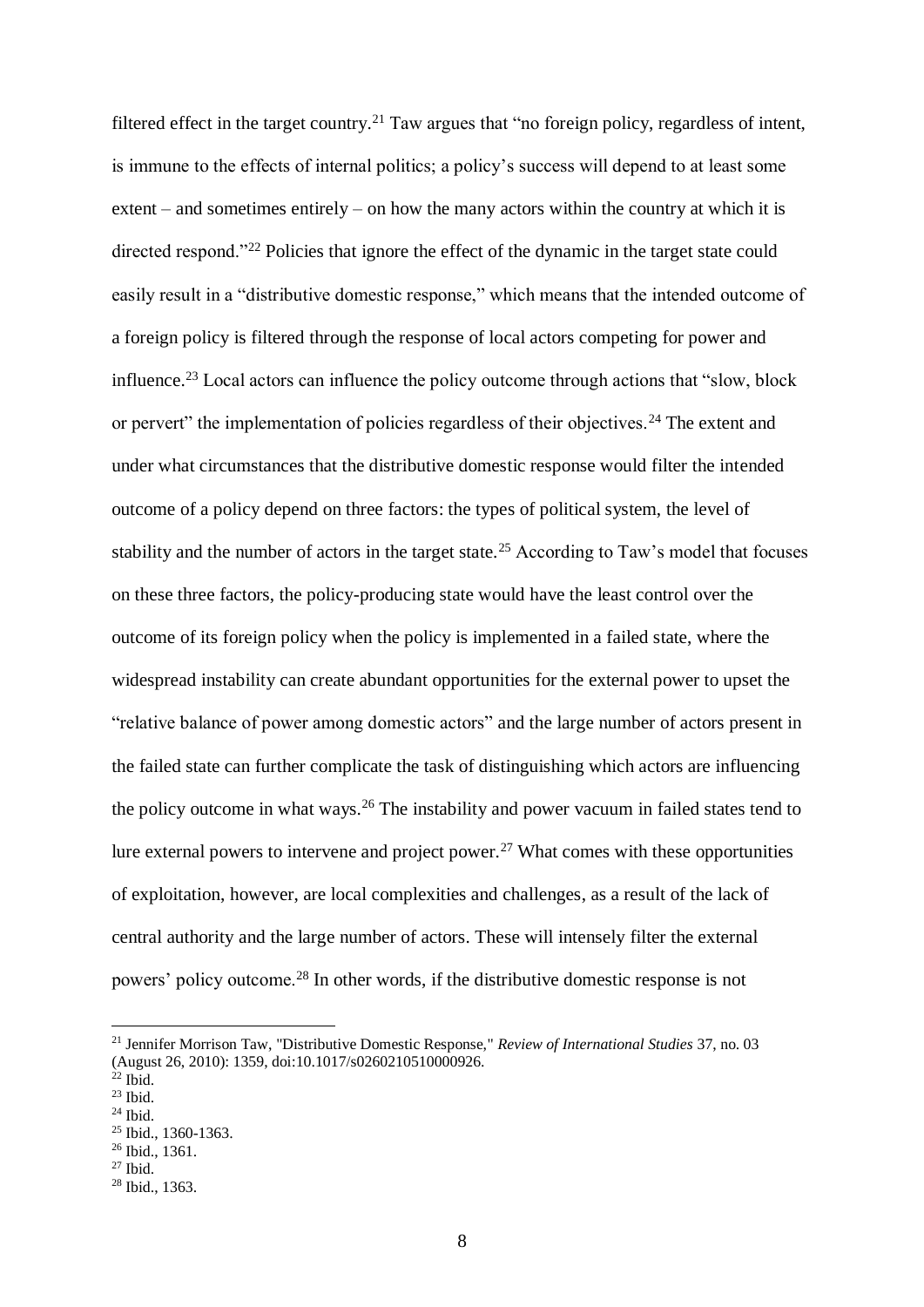understood, it cannot be mitigated or compensated, which makes it more likely for "internal power politics to trump international power politics."<sup>29</sup>

In the case of an intervention, the intended outcome is for the local forces to stay under the external powers' control and utilize resources effectively to fulfill the external powers' objectives. If the external powers have insufficient knowledge about the local politics and society, they may intervene blindly, which creates opportunities for the local actors to use their practical advantage to manipulate the resources provided by the external actors to forward their own interests.<sup>30</sup> In addition, Münch and Veit also argue that external powers tend to favor local actors that are not only more competent, in terms of intelligence and resources, but also more well connected in the society.<sup>31</sup> Although more competent local actors are more likely to deliver the desirable outcome, they are also more capable and mindful of protecting their own positions, and therefore, less dependent on external support and more difficult to control.<sup>32</sup>

The second reason that local forces can manipulate external powers despite power disadvantage is about the relative will to fight. Ivan Arreguín-Toft and Andrew Mack's discussion on how weak actors defeat strong actors in asymmetric conflicts can provide important insights into this argument.<sup>33</sup> When the power disparity between the strong and the weak in a conflict is significant, the conflict is described as asymmetric.<sup>34</sup> Arreguín-Toft coded a conflict asymmetric when the strong actor's power, which is comprised of armed forces and population, is greater than or equal to five times the weak actor's power.<sup>35</sup> Mack describes the asymmetric relationship as "a function of the differences in level of industrial

<sup>29</sup> Ibid., 1381.

<sup>30</sup> Ibid., 1364-1370.

<sup>&</sup>lt;sup>31</sup> Münch and Veit, 270.

 $32$  Ibid.

<sup>33</sup> Arreguín-Toft and Mack.

<sup>&</sup>lt;sup>34</sup> Arreguín-Toft, 96.

 $35$  Ibid.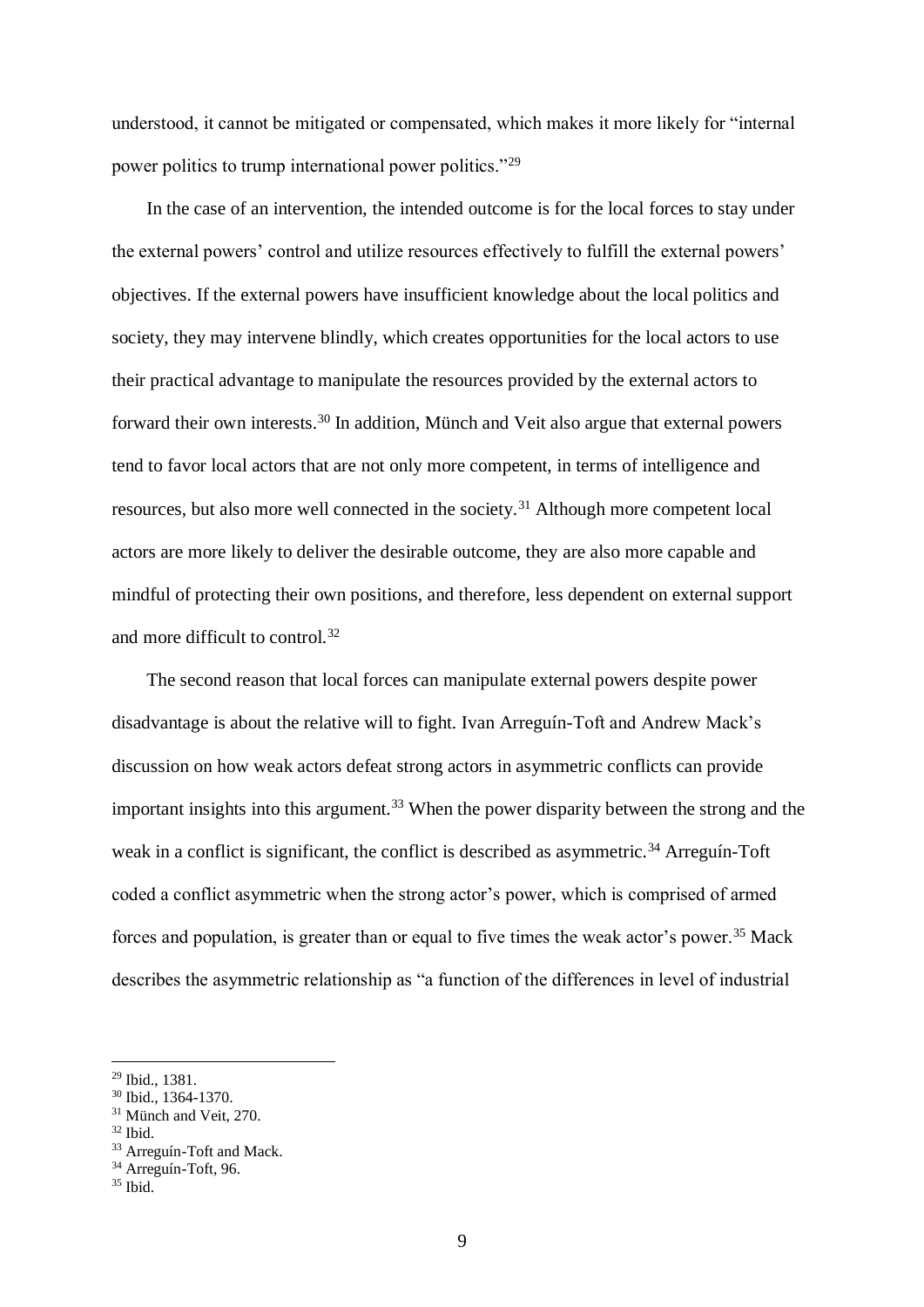and technological capability of the two sides" and defines it as a "resource asymmetry."<sup>36</sup> While it is intuitive to assume that power assures victory, and consequently, strong actors should almost always win, statistics and historical evidence show exceptions. Weak actors won around 30 percent of asymmetric conflicts between 1800 and 1998, and the percentage of the number of conflicts won by weaker actors has increased over time.<sup>37</sup> Examples in which weaker actors win wars include the first Indochina War, the Vietnam War, and the Algerian War.<sup>38</sup> To explain this rather counterintuitive outcome of these asymmetric wars, Mack and Arreguín-Toft have each proposed an argument.

Mack argues that the significant power disparity makes the conflict outcome more salient to the weak than to the strong, which results in an interest asymmetry and a difference in the level of political vulnerability.<sup>39</sup> For the strong actor, its overall power advantage guarantees its homeland security because, according to Mack, the weak actor does not have sufficient capability to launch an invasion.<sup>40</sup> For the weak actor, however, the strong opponent can invade and even occupy its territory, which threatens its survival.<sup>41</sup> While the weak actor's interest in the conflict is about survival, the strong actor's interest depends on the conflict's "proximity to major power centers and intense conflict zones, and the risks it poses both regionally and globally."<sup>42</sup> Similar to Mack, David Carment and Dane Rowlands also argue that the salience of the conflict to an actor is "largely exogenous and at best only marginally sensitive to policy choices or manipulation."<sup>43</sup> In other words, even if policymakers intend to manipulate perceptions, the salience of a conflict is derived from "a

<sup>36</sup> Mack, 133.

<sup>37</sup> Arreguín-Toft, 97.

<sup>38</sup> Ibid., 118.

<sup>39</sup> Mack, 130.

<sup>40</sup> Ibid., 128.

 $41$  Ibid., 132.

<sup>42</sup> David Carment and Dane Rowlands, "Three's Company: Evaluating Third-Party Intervention in Intrastate Conflict," *Journal of Conflict Resolution* 42, no. 5 (October 1998): 579, doi:10.1177/0022002798042005003.  $43$  Ibid.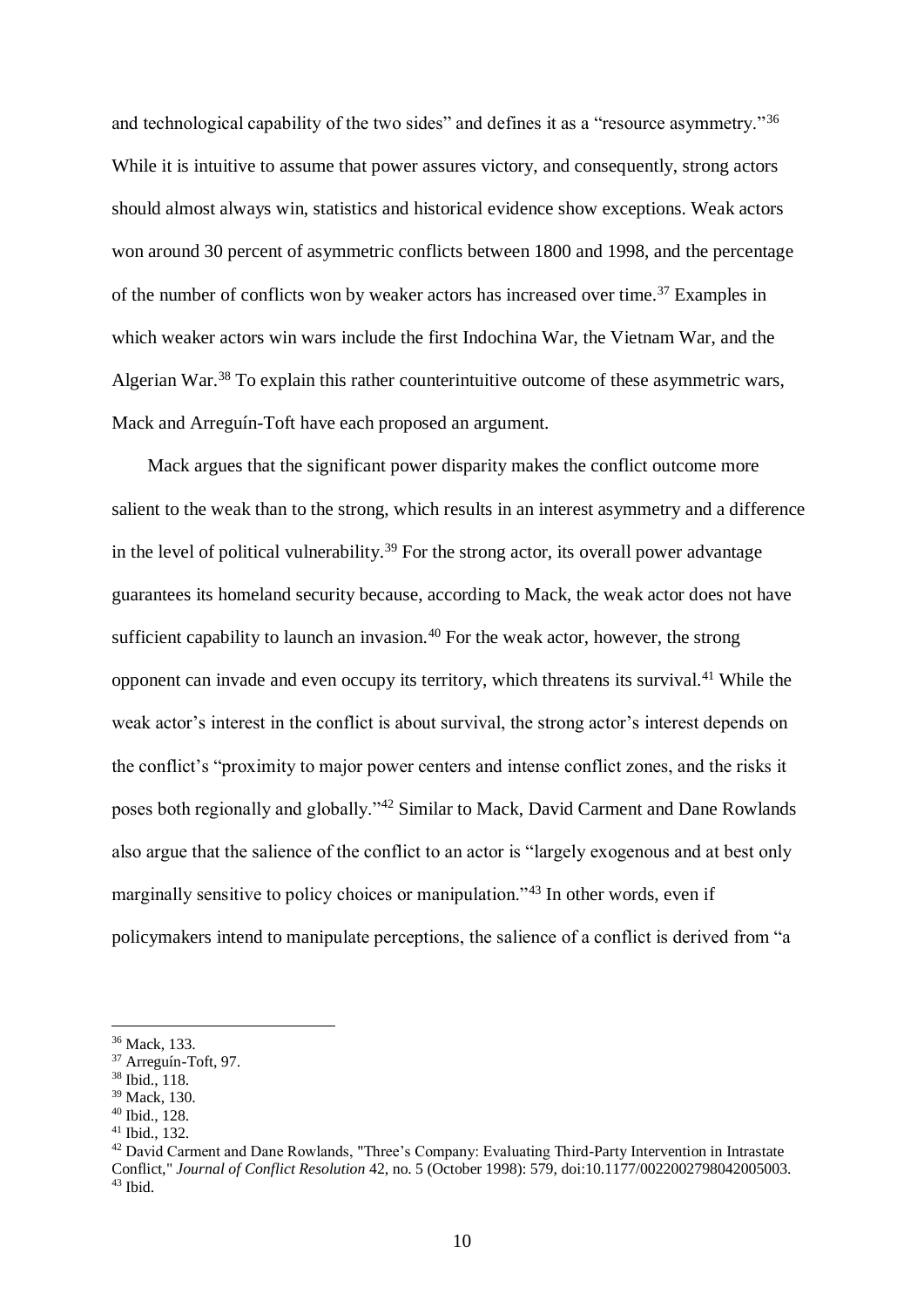geostrategic context," which should be widely known and stable in the short-term.<sup>44</sup> If the conflict is widely known to be of relatively low salience to the actor, the strong actor's involvement lacks political credibility.<sup>45</sup> In general, Mack argues that the weak fight a "total" war whereas the strong only fight a "limited" war.<sup>46</sup>

Due to the asymmetry in salience and interest, the two actors would adopt different methods and attitudes toward the war. The weak actor would perceive the war as a total war of survival, which then justifies the mobilization of all armed forces, population and resources.<sup>47</sup> Such an imminent threat would also provoke a strong sense of nationalism and unite the previously divided or even hostile domestic groups to fight against the common enemy.<sup>48</sup> The strong actor, however, would face a limited war, which makes a full-scale mobilization and deployment politically impossible and unnecessary.<sup>49</sup> Constituents would be more concerned about the opportunity cost of the resources allocated for the war when it is not an issue of survival. More importantly, given the significant power disparity, the strong actor would expect to achieve its objectives with limited commitments in a short period of time.<sup>50</sup> If this were not the case, and the expected outcome were continuously delayed while the strong actor kept on building up its efforts, the strong actor would face a range of criticisms and doubts from domestic political and social institutions questioning whether to continue engaging in the war.<sup>51</sup> Facing these domestic controversies, the strong actor can either increase forces, which would generate more costs and the victory is not guaranteed, or withdraw, which may risk looking incompetent and damage its credibility.<sup>52</sup> Mack points out that strong democratic actors are more vulnerable to domestic constraints because, unlike

1

<sup>47</sup> Ibid.

<sup>49</sup> Ibid., 132.

<sup>44</sup> Ibid.

<sup>45</sup> Ibid., 580.

<sup>46</sup> Mack, 132.

<sup>48</sup> Ibid., 133.

<sup>50</sup> Arreguín-Toft, 105.

 $51$  Ibid.

 $52$  Ibid.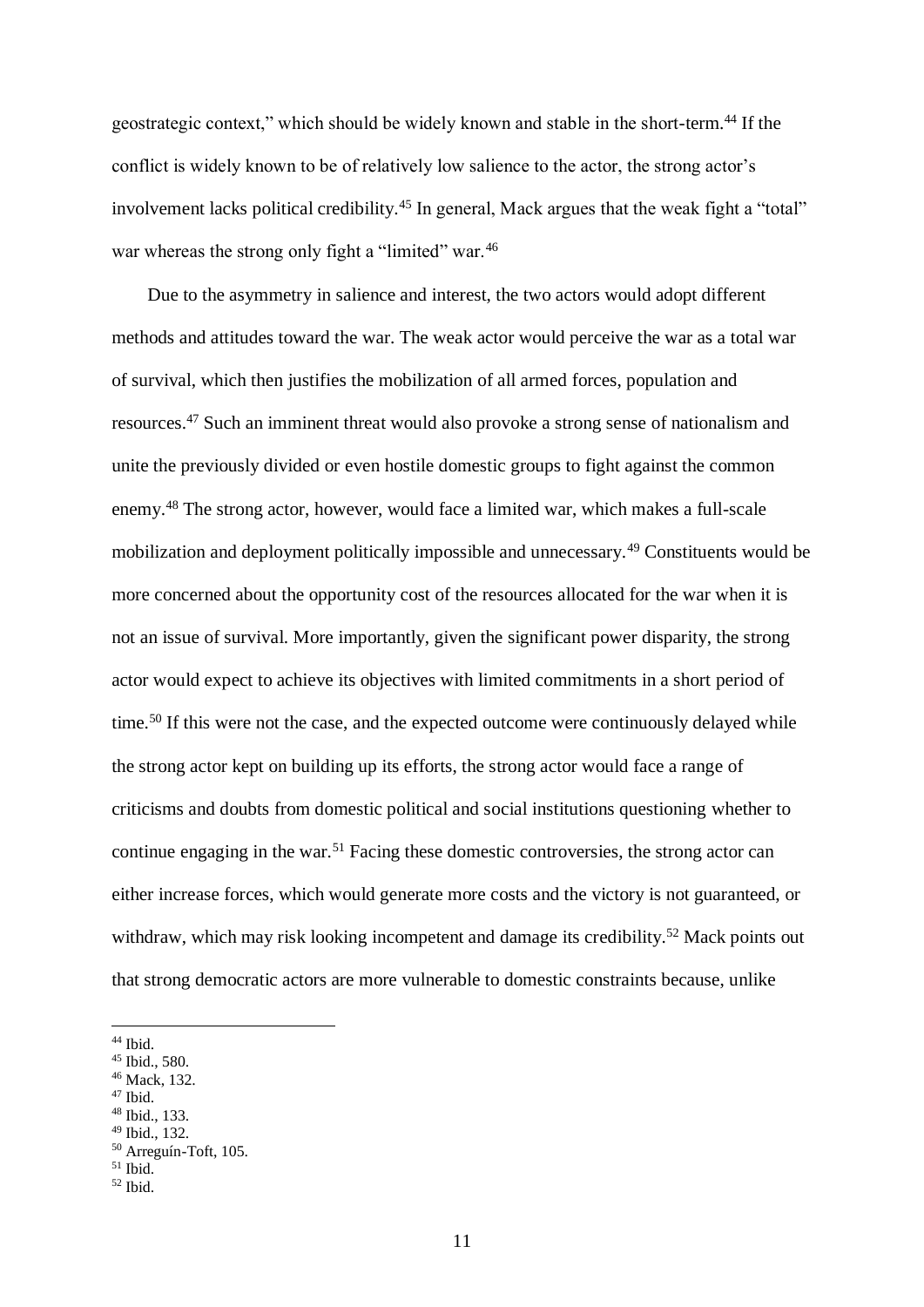totalitarian states, a democracy cannot censor the media or block information.<sup>53</sup> Although democracies would face more pressure from domestic checks and balances, the media, and the public, totalitarian states can also be forced to analyze the costs and benefits of the war when ruling elites' interests are threatened.<sup>54</sup>

Arreguín-Toft mostly agrees with Mack that relative interests explain strong actors' domestic political vulnerability, yet he points out that Mack's argument is the "weakest when explaining actor interests as a function of relative power, and strongest when explaining strong-actor failure as a consequence of political vulnerability."<sup>55</sup> Arreguín-Toft challenges the connection between relative power and relative interest by arguing that although the outcome of one distant war does not pose any threat to the strong actor's survival, a defeat in an asymmetric conflict may be perceived as a signal of weakness and incompetence that would threaten its leading position.<sup>56</sup> If the perception of a one-time defeat is "intensified by domino logic," the strong actor might panic about the effect of cumulative loss on its survival.<sup>57</sup> Additionally, Arreguín-Toft argues that the strong actor's resolve to win the war would drastically increase after it enters the war even if its interests are initially peripheral.<sup>58</sup> In sum, the power disparity does not always result in an interest asymmetry.<sup>59</sup> When the conflict is perceived as being more important, the strong actor would face fewer political constraints that would otherwise weaken the actor's will to fight.<sup>60</sup> Since Mack's interest asymmetry argument seems to have oversimplified the problem, Arreguín-Toft introduces strategic interaction to refine Mack's theory and to better explain "the conditions under which political vulnerability causes strong actors to lose asymmetric wars."<sup>61</sup>

<sup>57</sup> Ibid.

1

<sup>58</sup> Ibid.

<sup>53</sup> Mack, 143.

<sup>54</sup> Ibid., 143-144.

<sup>55</sup> Arreguín-Toft, 99.

<sup>56</sup> Ibid., 98.

<sup>59</sup> Ibid.

<sup>61</sup> Ibid., 99.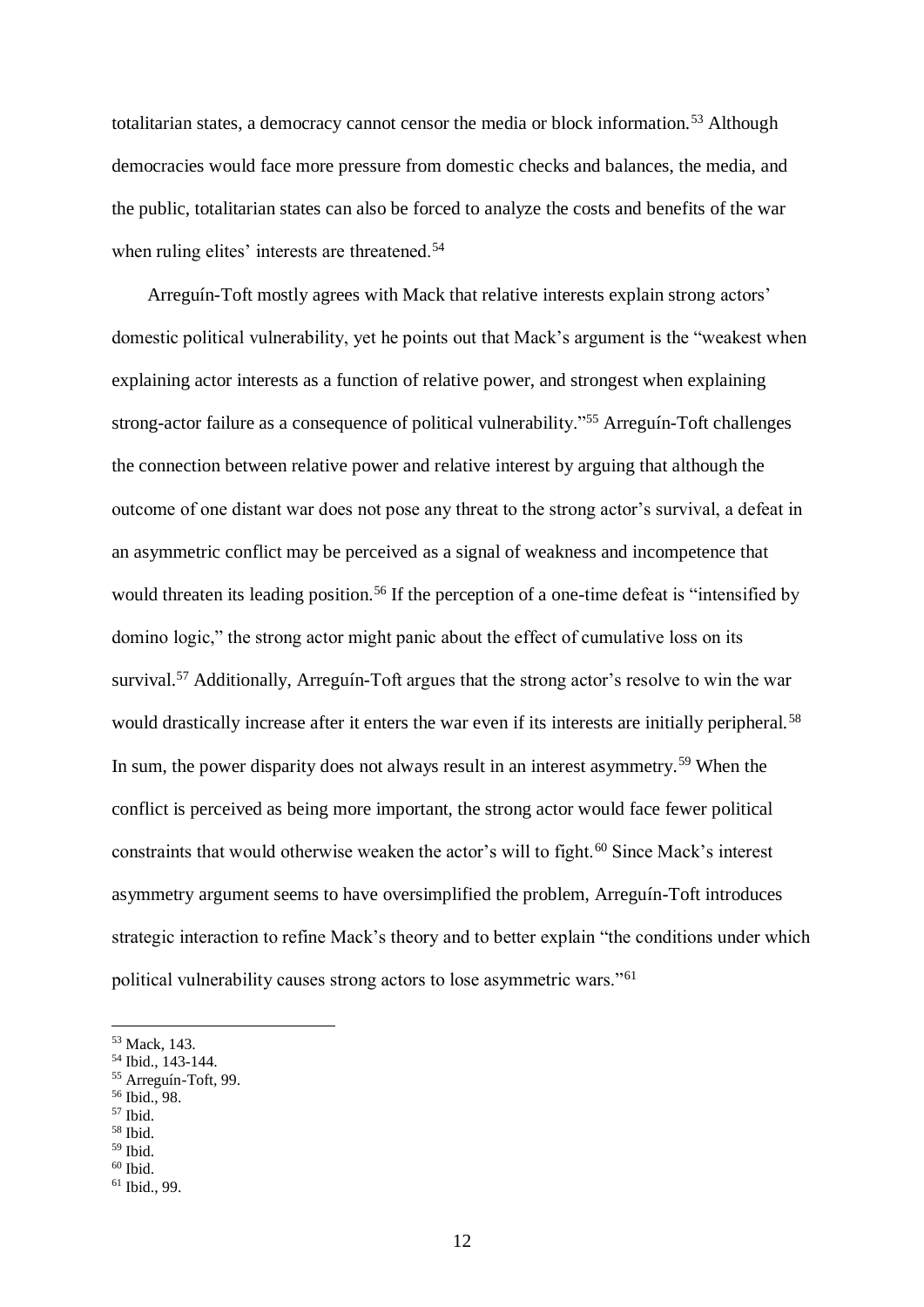Arreguín-Toft's strategic interaction theory argues that weak actors are more likely to win asymmetric wars through opposite-approach interactions.<sup>62</sup> He separates attack and defense strategies into direct attack/defense and indirect attack/defense, in which direct approaches target the enemy's capacity to fight whereas indirect approaches aim at the enemy's will to fight.<sup>63</sup> When the two actors interact using same approach (direct-direct, indirect-indirect), the situation favors the strong because the relative material power advantage enables it to target the weak actor's army and defeat it quickly.<sup>64</sup> On the other hand, when the two actors interact using opposite approach (direct attack-indirect defense, indirect attack-direct defense), the weak can manage to deflect the strong actor's power advantage and prolong the conflict, which exposes the strong to domestic pressure.<sup>65</sup> Statistics support this argument: strong actors won 76% of the asymmetric wars dominated by same-approach interactions between 1800 and 1998, while weak actors won 63% of the conflicts dominated by opposite-approach interactions.<sup>66</sup> To sum up, Arreguín-Toft builds his argument on top of Mack's theory and argues that weak actors are more likely to win asymmetric wars through opposite-approach interactions, which effectively target and attack the strong actor's political vulnerability – the main reason why the strong actors pull out of a war prior to achieving their objectives.<sup>67</sup>

To apply Mack and Arreguín-Toft's arguments to the relationship between external powers and local forces, we would notice that the relative will and political vulnerability arguments are still applicable even though the local forces are not fighting the external powers in an asymmetric war. Instead, they form an alliance against other local powers. The local forces would still have a stronger resolve to fight because a defeat in the internal

<sup>62</sup> Ibid., 110.

<sup>63</sup> Ibid., 100-104.

 $64$  Ibid.,  $112$ .

 $65$  Ibid.

 $66$  Ibid.

<sup>67</sup> Ibid., 97.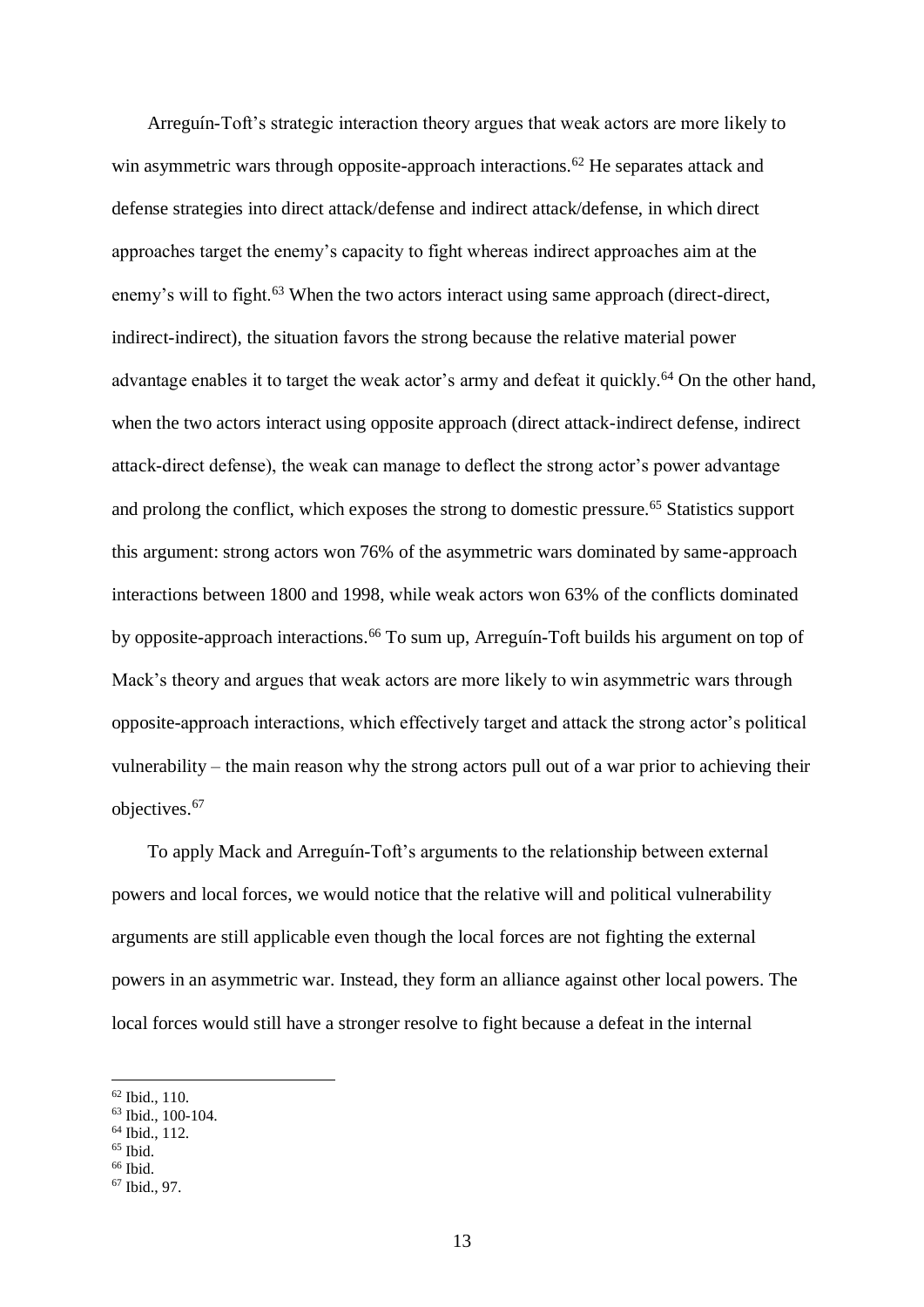conflict can pose an imminent threat to their survival. The security of the external powers' territories and populations, however, are not under threat. While the power disparity does reflect the external powers' better military and technological capability, their limited interests and high expectations also make them more politically vulnerable. Just as Mack and Arreguín-Toft argued, the external powers would face pressure from their domestic political system demanding a quick victory to justify the resources and personnel allocated for the intervention. When it becomes obvious that the intervention faces significant doubts from the intervening country, the local forces would not expect a long-term relationship, and therefore, would not mind sabotaging the relationship through manipulation if given the chance.<sup>68</sup>

Apart from the local forces' practical advantage over local resources and their stronger will to fight, the third factor that may lead to manipulation is the misalignment of objectives. Salehyan, Gleditsch, and Cunningham use the principal-agent framework to explain external support for rebel groups and argue that external support for rebel groups depends on the calculations of both the supply side – the external power – and the demand side – the rebel groups.<sup>69</sup> Although the focus of Salehyan et al.'s article is on external support for rebel groups, the principal-agent framework is also applicable and useful in explaining the relationship between external powers and local forces, including both rebel groups and local governments, in a broader sense. On the supply side, external powers may plan to achieve a variety of objectives through intervention, such as to project influence on other states' behaviors and policies, to promote certain values and ideologies, and to shape the outcome of an internal conflict.<sup>70</sup> To achieve these objectives, external powers can use coercive bargaining, including sanctions and embargo, launch an interstate war, or "delegate the

<sup>68</sup> Carment and Rowland, 579-580.

<sup>69</sup> Salehyan et al, 714.

<sup>70</sup> Hans J. Morgenthau, "To Intervene or Not to Intervene." *Foreign Affairs* 45, no. 3 (1967): 427-29. doi:10.2307/20039247.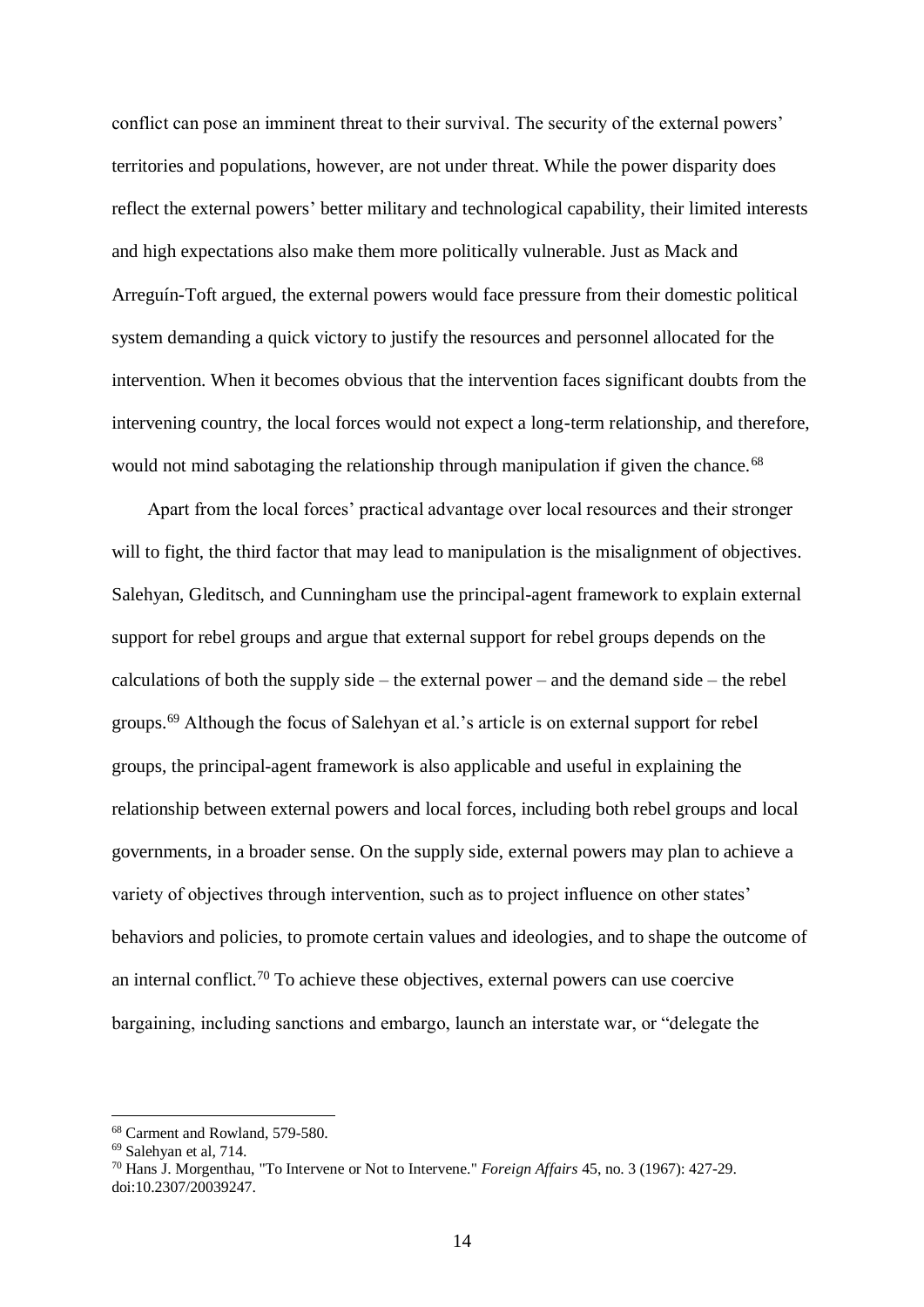conflict to local forces."<sup>71</sup> Salehyan et al. argue that similar to coercion and invasion, delegating the conflict to local forces is "a tactic that states may employ in weakening their enemies."<sup>72</sup> While choosing from their toolkit of tactics, states would conduct a cost-benefit analysis on each tactic because all choices "entail important trade-offs." <sup>73</sup>

Compared to an interstate war, intervention through supporting local forces provides external powers with mainly two advantages. First, delegating the conflict to local forces generates fewer costs, in terms of both economic resources and casualties, than starting a war.<sup>74</sup> While intervention might still lead to skepticisms over its necessity in the domestic political system, it would generate far less "domestic war weariness and discontent" than dragging a state into an open war.<sup>75</sup> Second, the relative secrecy of intervention protects the external power from international condemnation and pressure.<sup>76</sup> Since it is much more difficult to find concrete evidence to prove the link between an external power and a local force, the international society is less likely to react in a defensive way that challenges the legitimacy of the external power's presence.<sup>77</sup> Additionally, it is not the external powers' soldiers on the ground, which makes it a lot easier for the external powers to distance themselves from the local forces in cases of brutality and war crimes.<sup>78</sup>

While these advantages seem to make delegation a desirable choice, there are always trade-offs. Different from an interstate war, where the principals – the external powers – have full control over their objectives and the means to achieve such objectives, delegation to agents – the local forces – can lead to "potential agency slack or loss of autonomy."<sup>79</sup> The problem for agency slack would be the most severe if the local forces' objectives and

1

<sup>73</sup> Ibid., 713.

<sup>75</sup> Ibid.

<sup>71</sup> Salehyan et al, 712.

<sup>72</sup> Ibid.

<sup>74</sup> Ibid.

 $76$  Ibid.

<sup>78</sup> Ibid.

<sup>79</sup> Ibid., 714.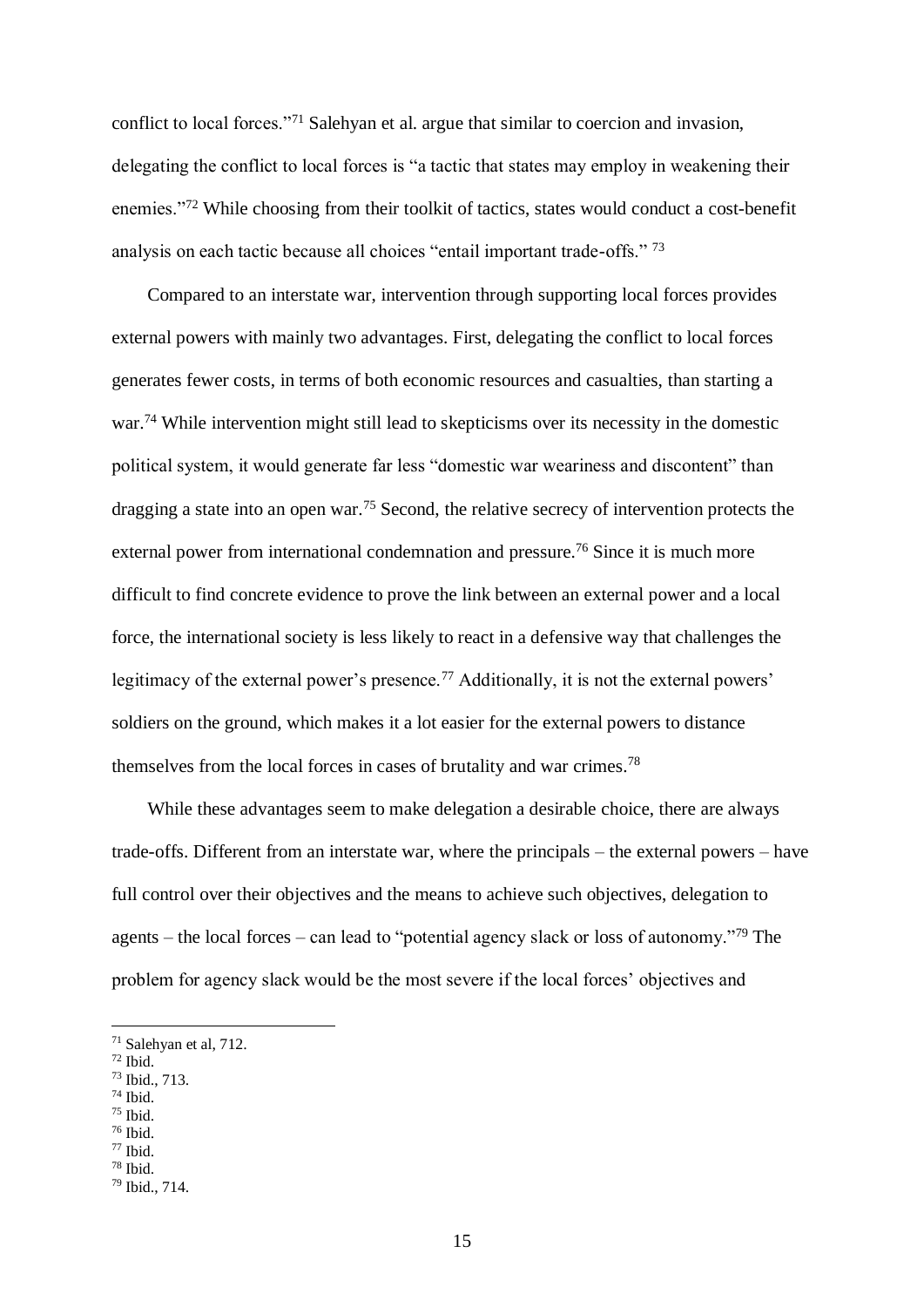preferences do not align with that of the external powers.<sup>80</sup> Salehyan et al. argue that in order to reduce the potential for a loss of agency, external powers should choose to support forces that have similar ethnicity, religion, language or culture.<sup>81</sup> However, such choices are not always available, and the alignment of objectives is not guaranteed even if the principals and the agents share those characteristics. Besides, in a constantly changing fighting environment, local forces' preferences and objectives could easily change. When the problem of agency slack happens, the external powers start to loss autonomy and control over their "foreign policies and the conduct of the conflict."<sup>82</sup> Local forces could use the resources provided by their external sponsors to pursue their own interests that do not necessarily align with their sponsors.<sup>83</sup> According to Salehyan et al., the agency slack can take many forms, including "devoting suboptimal effort to the conflict with the resources provided; engaging in unwelcome or egregious behavior such as war crimes; diverting resources toward other, undesired, objectives; or in some cases, using the resources supplied against the patron itself."<sup>84</sup> In addition, states are more likely to choose interstate war over delegation when the internal conflict is "absolutely critical to the vital interests of the state."<sup>85</sup> As mentioned above in the arguments of Mack, Carment, and Rowlands, the salience of the conflict affects the relative interest of the state, which is consistent with a state's geopolitical interests, and consequently, widely known and not susceptible to politicians' manipulation.<sup>86</sup> As a result, a state's decision to delegate the conflict to local forces is by itself a signal of lack of interests, which makes it hard to convince the local forces to obey the external powers' orders in exchange for resources in the long run.

1

<sup>80</sup> Ibid.

<sup>81</sup> Ibid., 715.

<sup>82</sup> Ibid., 714.

 $83$  Ibid.

 $85$  Ibid.

<sup>86</sup> Mack, 142.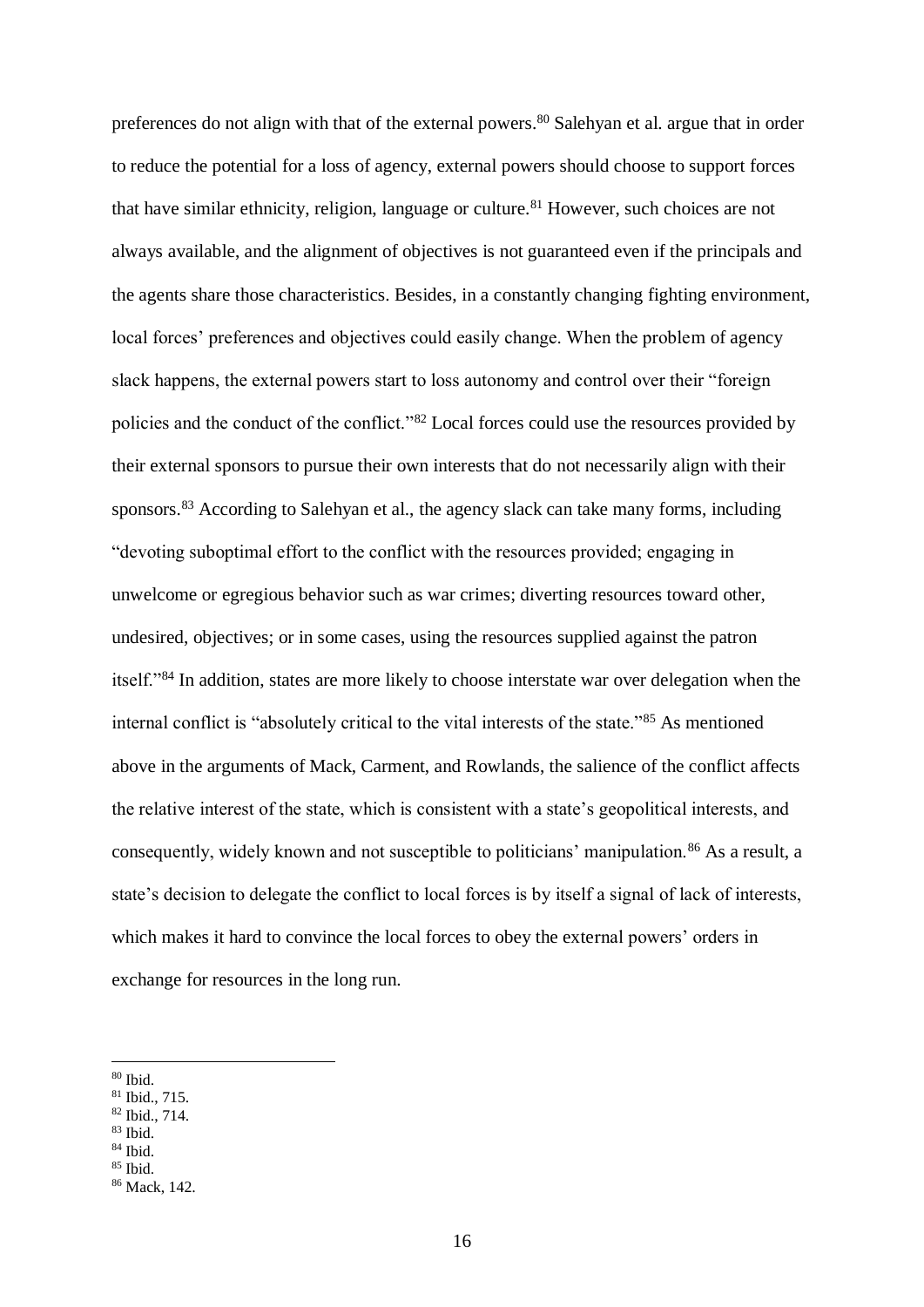On the demand side, local forces also face a trade-off in making the decision of whether to accept support from an external power. According to Salehyan et al., local forces have two priorities that can be in conflict with each other. First, they want to maximize resources at their disposal to win the war.<sup>87</sup> As mentioned above, Salehyan et al. focus on the rebel organizations and they point out that compared to the national government, rebel groups are usually at a resource disadvantage.<sup>88</sup> To broaden the scope of this argument, almost all local forces are at a resource disadvantage compared to external powers, which means that local forces would always have something to gain from the external powers' support. Correspondingly, when the power disparity is significant, the external powers would have a lot to offer, including "access to money, equipment, training, sanctuary, and personnel."<sup>89</sup> These resources are especially valuable to local forces at the initial stage of the conflict, since it can be hard for the local forces to "mobilize a significant military capacity" in a short period of time.<sup>90</sup> And a continual supply of these resources from the external powers would still be beneficial because it would "significantly augment the resource base."<sup>91</sup> The second thing that local forces would want is to retain autonomy over their objectives and their actions of achieving these objectives.<sup>92</sup> Salehyan et al. argue that the rebel groups' objectives could range from gaining more political power, including "greater role in the national government or more territories," to acquiring more economic benefits, including "personal enrichment and material rewards."<sup>93</sup> Although the resources provided by external powers are attractive, they always "come with strings attached."<sup>94</sup> The principal will want " some degree of control over the rebel's agenda," which forces the rebel groups to give up "some control

<sup>89</sup> Ibid.

1

<sup>90</sup> Ibid.

<sup>93</sup> Ibid., 716.

<sup>87</sup> Salehyan et al, 715.

<sup>88</sup> Ibid., 716.

 $91$  Ibid.

<sup>92</sup> Ibid., 715.

 $94$  Ibid.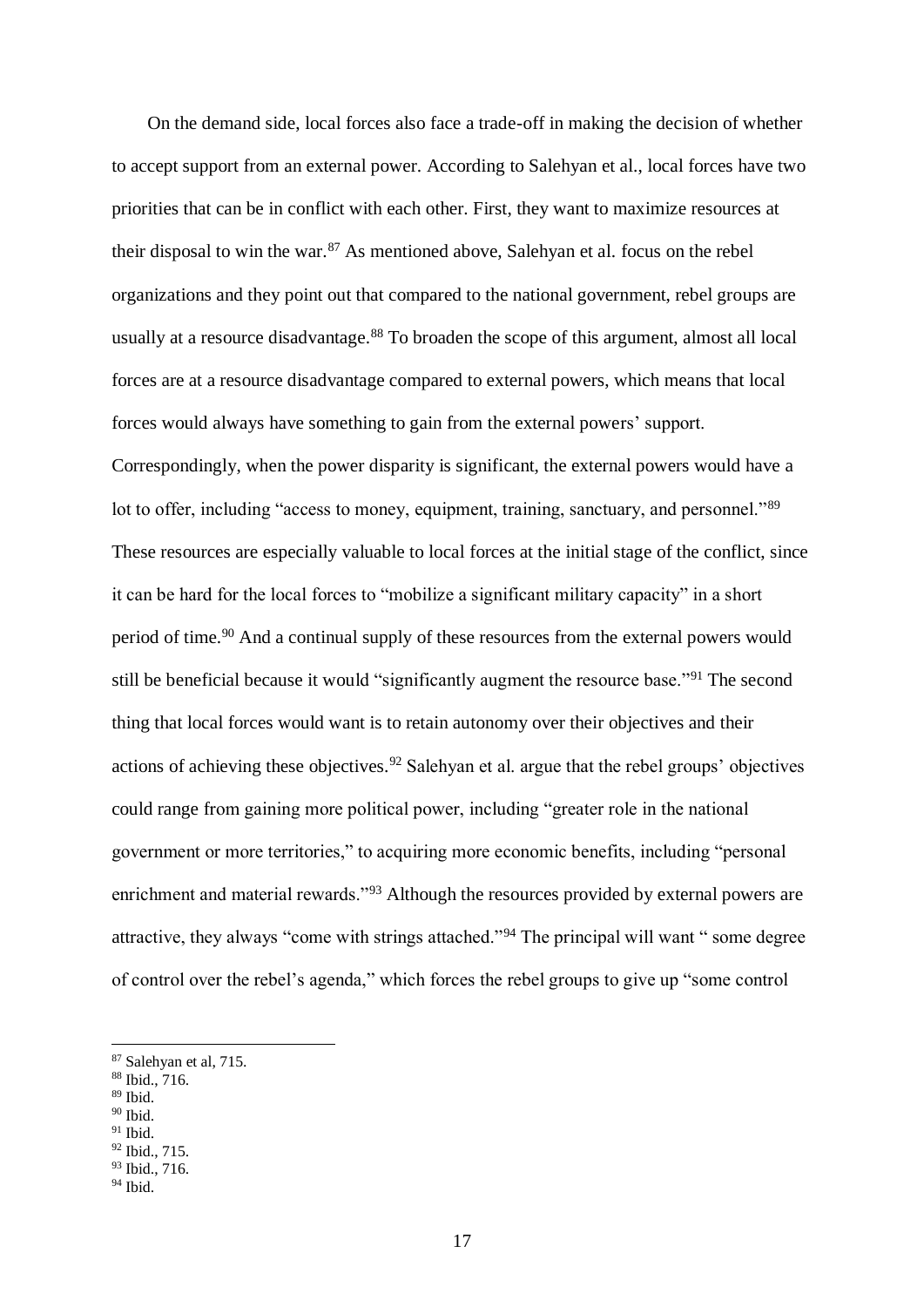over their aims and tactics."<sup>95</sup> Besides, relying too much on the external power also puts the local forces at the risk of looking incompetent and losing legitimacy if the local community perceive them as "pawns of a foreign power."<sup>96</sup>

Due to the tradeoff between resources and autonomy, Salehyan et al. argue that local forces would prefer domestic support base over external patronage.<sup>97</sup> For stronger local forces that have more access to domestic resources and control over tax revenues from controlled territories, the costs of external patronage would outweigh the benefits, which gives them fewer incentives to accept external support.<sup>98</sup> For weaker actors that are not able to mobilize enough funding or personnel, they would be more willing to exchange autonomy for resources.<sup>99</sup> However, given the embedded conflict between the local forces' two main objectives, they would always have incentives to fight for more autonomy when given the chance. The incentives would be stronger if the objectives and preferences between the external powers and local forces are severely misaligned.<sup>100</sup> In this case, the foreign sponsorship would be likely to "entail unwelcome constraints" on local forces through forcing them to act in a way that achieve the external powers' objectives at the cost of the local forces' benefits.<sup>101</sup> While local forces endure more unwelcome constraints and gain more power through external support, they would have both the motivation and the capacity to deflect the external control and to manipulate external resources to forward their own interests at the expense of their external sponsors.<sup>102</sup>

To sum up this chapter, there are mainly three reasons why local actors, though at a power disadvantage, could manipulate external sponsors' support. First, local forces have a

1

<sup>100</sup> Ibid.  $101$  Ibid.

<sup>95</sup> Ibid.

<sup>96</sup> Ibid., 717.

<sup>97</sup> Ibid., 716.

<sup>98</sup> Ibid., 717.

 $99$  Ibid.

<sup>102</sup> Ibid., 714.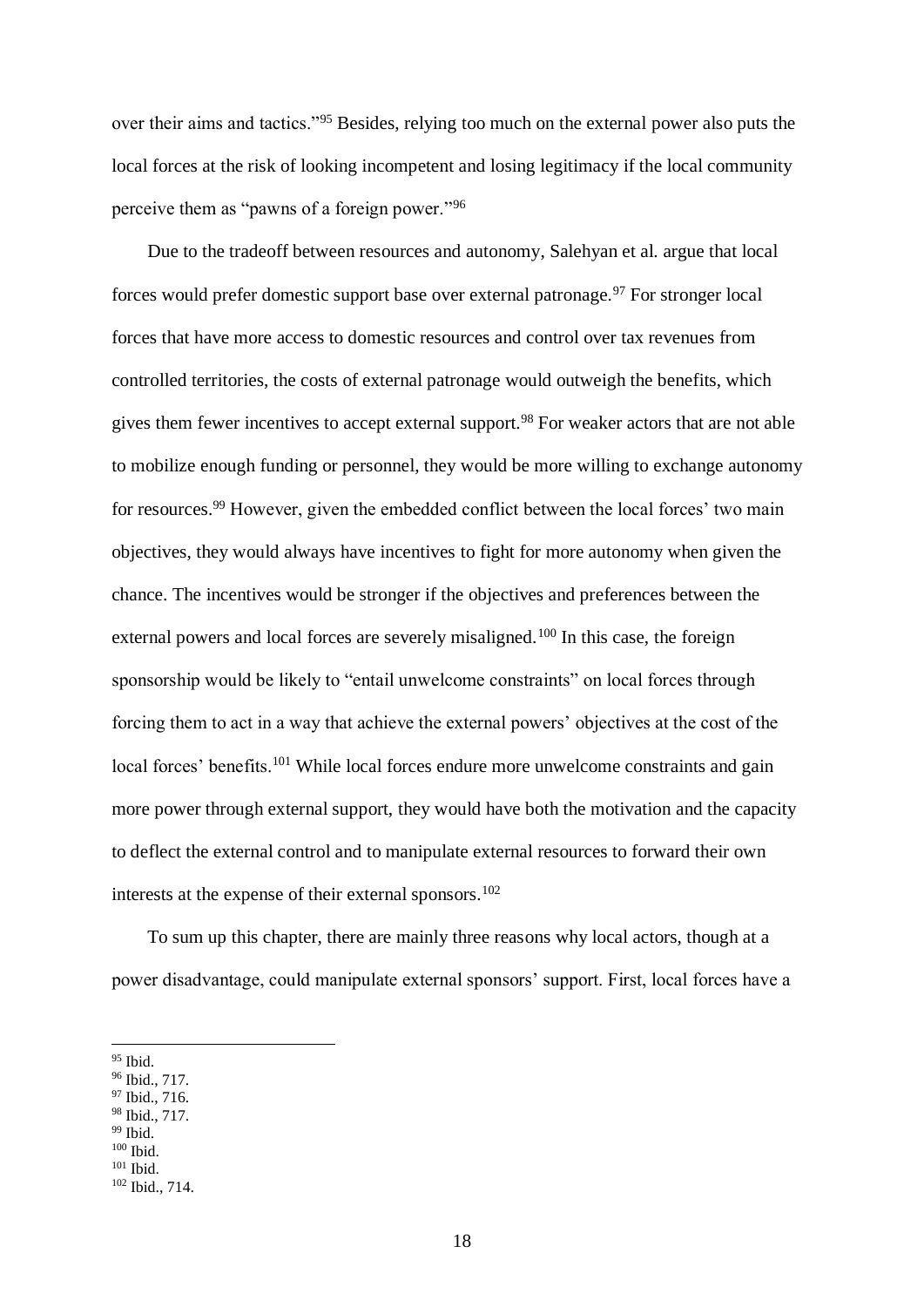practical advantage, meaning better understanding of local politics and better local network, over external powers. As demonstrated by the alliance between external powers and local forces during colonization and state building, access to local intelligence and resources creates strong incentives for external powers to support local actors. The other side of the argument is that without sufficient understanding of the local politics, external powers' foreign policy would be filtered through the power struggle among local actors and only achieve a limited outcome. In order to achieve the intended outcome of their intervention policy, external powers are motivated to rely on local forces for intelligence and connections, which gives local forces power over external actors and exposes external actors to the risk of manipulation. Besides, external powers would prefer to partner with more competent local forces, which makes them less dependent on external support, more mindful of their own position, and therefore, more difficult to control.

Second, compared to external powers, local forces have stronger resolve to fight and suffer from fewer political vulnerability. Local forces have stronger resolve to fight because they have higher stakes involved in the conflict – a defeat in the conflict can annihilate the entire local force but pose no threat to external powers' homeland. Due to the significant power disparity between external powers and local forces, external powers would be more politically vulnerable, as their constituents would expect a swift victory to justify the purpose of intervention and the allocated resources and personnel. If external powers fail to achieve the expected outcome efficiently, they would then face pressure and doubts from their domestic political system, some of which would demand a termination of intervention. Once the local forces perceive that the alliance with external powers is not a long-term relationship, they would not put in efforts to maintain the relationship and would be tempted to sabotage it through manipulation if given the chance.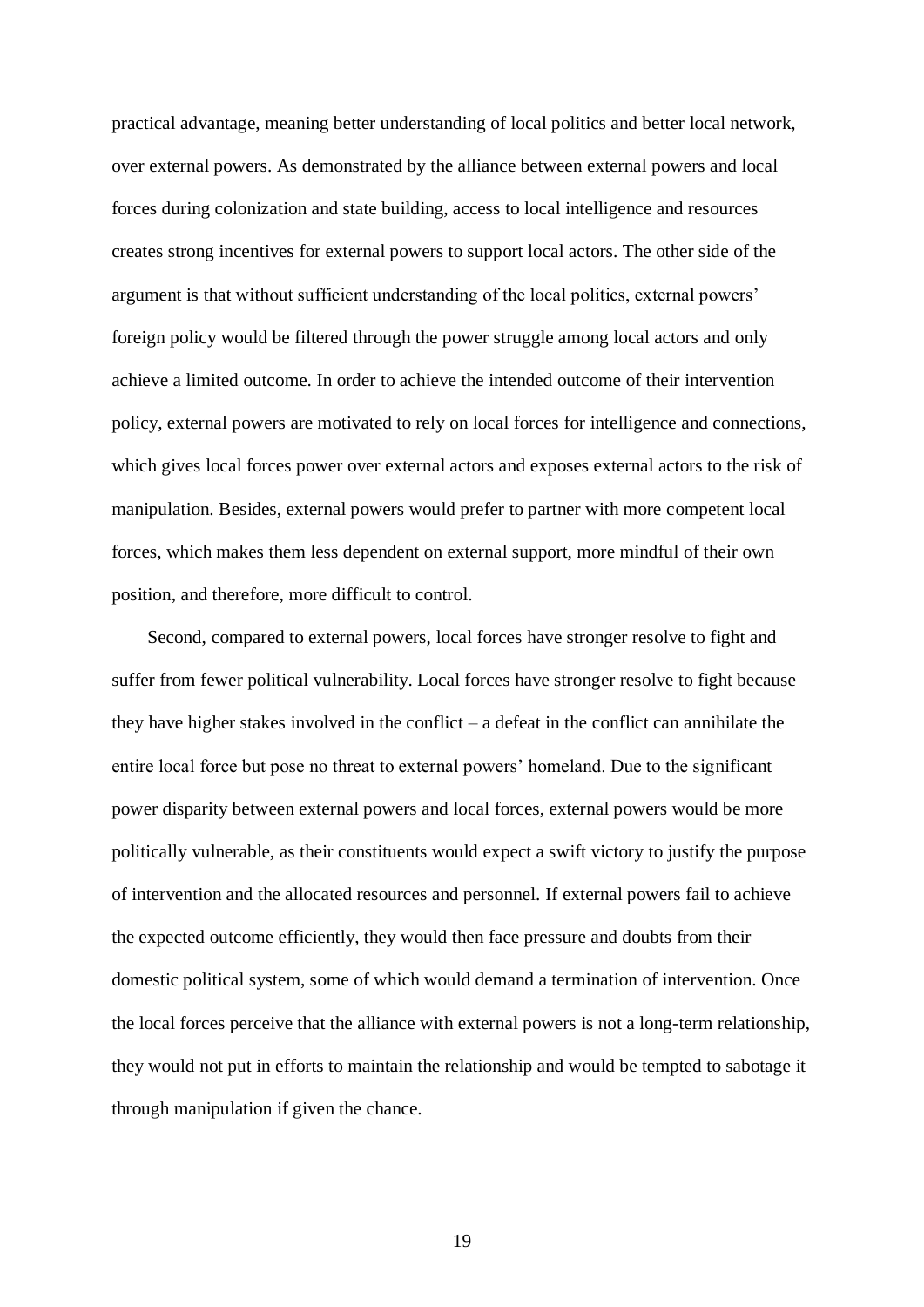Third, the misalignment of objectives between external powers and local forces subjects the relationship to the problem of agency slack. For external powers (the principal), delegating the conflict to local actors has mainly two advantages – lower costs and more secrecy – with a drawback of less control over their objectives and the actions of achieving them. For local forces (the agent), the tradeoff is between accepting resources from external sponsors and sacrificing autonomy over their own agenda, since resources mostly come with strings attached. Given the inherent conflict between resources and autonomy in the principal-agent framework, local forces would always have incentives to break free from external control and to gain more autonomy. These incentives would be stronger if the objectives of the two groups are severely misaligned. Even though external powers could choose groups that share certain characteristics to mitigate the problem, the risk of agency slack would still be present. Additionally, states tend to choose interstate war over delegation when the conflict at hand is of vital interests. The decision to delegate the conflict to a local agent is by itself a signal of a lack of resolve, which therefore, indicates a fragile alliance.

The analysis of these three factors will be applied to two cases in the following chapters. The first case focuses on the relationship between the Soviet Union and Cuba in Angola while the second case discusses the relationship between the U.S. and the Kurds in fighting ISIS in Syria and Iraq.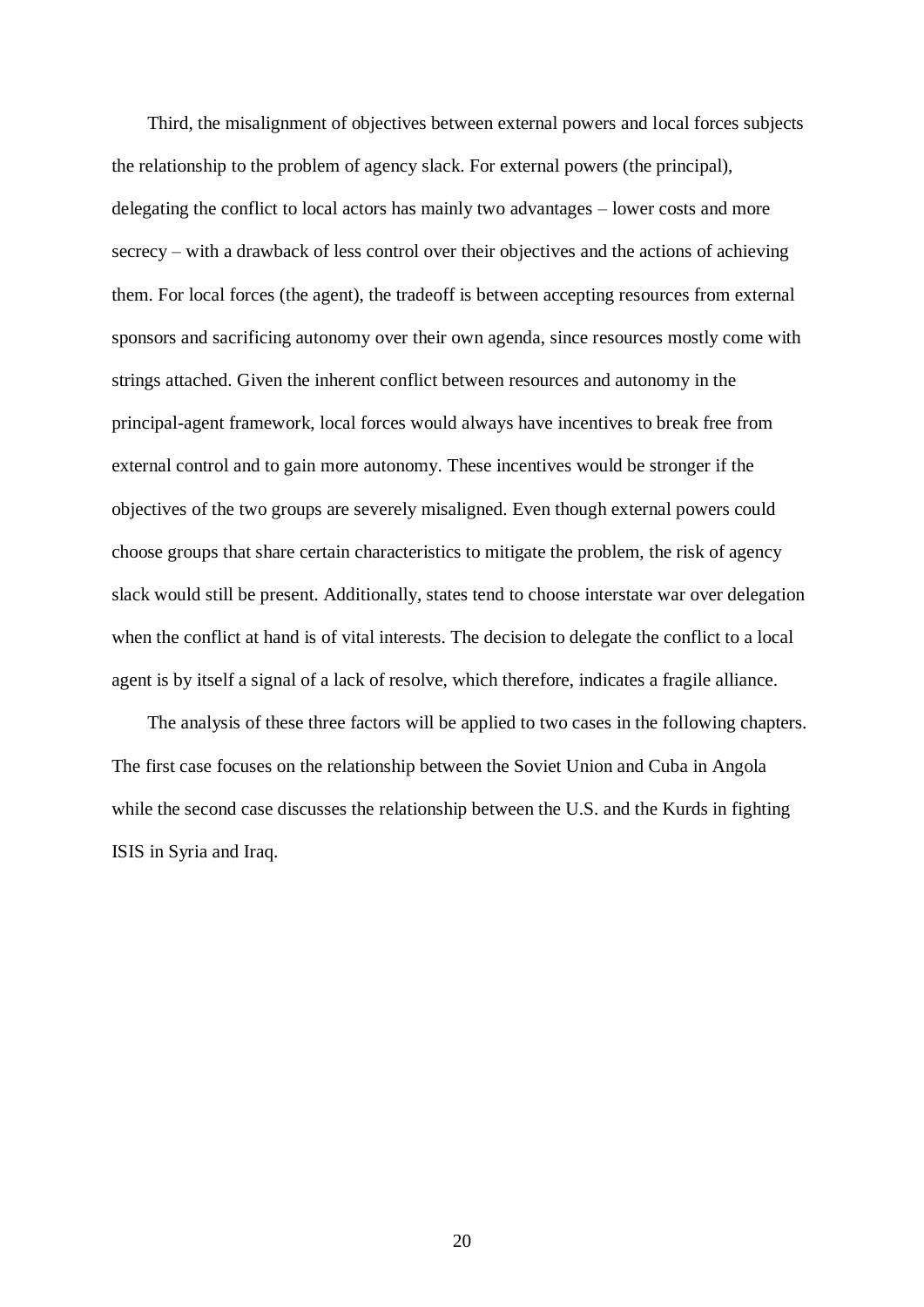#### **Chapter 3: Cuba, An International Paladin<sup>103</sup>**

<span id="page-23-0"></span>The conflict in Angola started in 1961 as a revolution against Portuguese colonization.<sup>104</sup> During the revolution, three local guerrilla forces – the Popular Movement for the Liberation of Angola (MPLA) led by Agostinho Neto, the National Front for the Liberation of Angola (FNLA) led by Holden Roberto, and the National Union for the Total Independence of Angola (UNITA) led by Jonas Savimbi – fought for control over Angola.<sup>105</sup> Division among these local forces was characterized by "ethnic, territorial, and language barriers," which was then reinforced by Portuguese colonial policies, including "press censorship, travel restrictions, and constant police harassment," in place to prevent joint indigenous opposition.<sup>106</sup> These policies significantly restricted the "ranges of action, life-spans, and political vision" of the guerrilla forces, which made it almost impossible for their leaders to overcome ethnic and regional boundaries to build an alliance that jointly fought for independence.<sup>107</sup> As a result, the Angolan local forces spent most of the time fighting each other in the first ten years of the revolution, and therefore, had few success against the Portuguese colonial power.<sup>108</sup> The situation started to change in April 1974, when the Armed Forces Movement in the Portuguese military overthrew the Caetano dictatorship in Lisbon.<sup>109</sup> The left-leaning new government in Lisbon had no interest in retaining the colonies, which were perceived as a burden and an embarrassment, and intended to gradually withdraw from Angola.<sup>110</sup> While Portugal's decision to withdraw removed a major obstacle for the liberation movements, it also "set off a mad scramble for influence in Angola."<sup>111</sup>

<sup>103</sup> Edward Gonzalez, "Cuba, the Soviet Union, and Africa." In *Communism in Africa,* edited by David E. Albright. (Bloomington & London: Indiana University Press,1980), 147.

<sup>104</sup> Carla Anne Robbins, *The Cuban Threat* (New York, NY: McGraw-Hill, 1983), 209.

<sup>105</sup> Piero Gleijeses, "Moscow's Proxy? Cuba and Africa 1975-1988." *Journal of Cold War Studies* 8, no. 2 (2006): 5. [https://muse.jhu.edu/.](https://muse.jhu.edu/)

<sup>106</sup> Robbins, 209.

<sup>107</sup> Ibid., 210.

<sup>108</sup> Ibid.

<sup>109</sup> Ibid.  $110$  Ibid.

<sup>111</sup> Ibid., 212.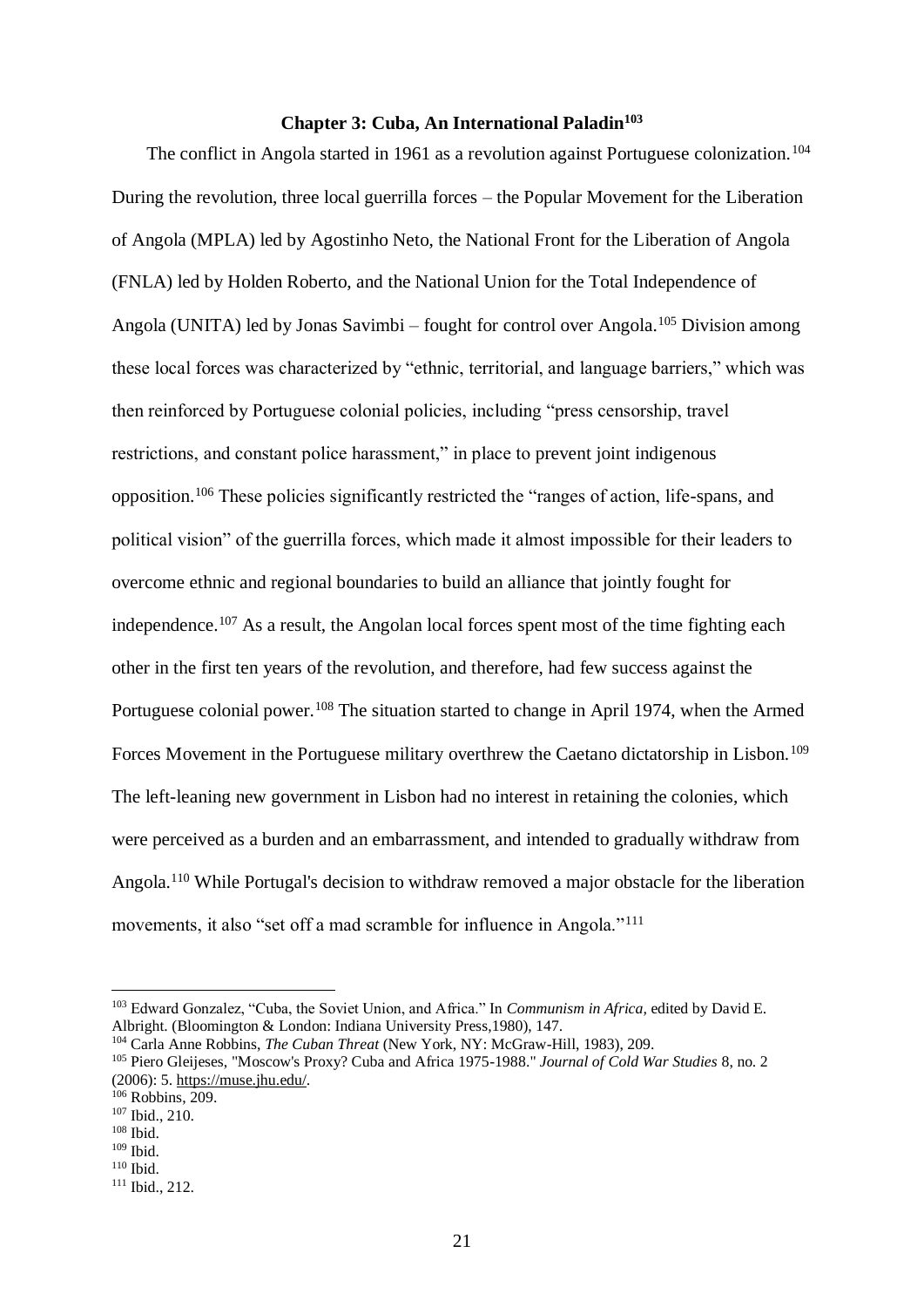After the April 1974 coup, external powers, including China, Zaire, the U.S., the Soviet Union, Cuba, and South Africa started to intervene through backing local forces that supported their strategies and ideologies.<sup>112</sup> Through providing support, external powers added an ideological element to the national liberation movement, exacerbated the division among local forces, and, eventually, turned Angola into a chessboard for power struggle.<sup>113</sup>

China and Zaire started to provide arms and technical support to both FNLA and UNITA in the early 1960s.<sup>114</sup> Support from China stopped during China's Cultural Revolution (1966-1970), which forced FNLA to rely completely on Zaire, while UNITA had to depend on itself.<sup>115</sup> China resumed its support for both the FNLA and UNITA after the coup in 1974.<sup>116</sup> While the U.S. mostly held back from intervening in Angola in the 1960s, the U.S. government, under pressure from the Central Intelligence Agency (CIA) and the then-Secretary of State Henry Kissinger, recognized Angola's importance after the 1974 coup and started to send arms and aids through Zaire to FNLA.<sup>117</sup> When the FNLA and UNITA officially joined forces against the MPLA in the summer of 1975, the U.S. provided support for the FNLA-UNITA alliance.<sup>118</sup> Similar to China's relationship with the FNLA, the Soviet aid for the MPLA went on and off during the 1960s.<sup>119</sup> The Soviet Union stopped providing aid to the MPLA twice, once in 1963 and once in 1974, when the Soviets thought the MPLA was going to lose the war.<sup>120</sup> By November 1974, the Soviets resumed arms shipment to the MPLA.<sup>121</sup> Compared to the Soviets, the Cubans were more consistent with their support for the MPLA. Cuba sent several hundred advisers to train MPLA fighters in 1966, and some

- <sup>114</sup> Ibid.
- <sup>115</sup> Ibid.
- <sup>116</sup> Ibid.
- <sup>117</sup> Ibid., 213.
- <sup>118</sup> Ibid., 215. <sup>119</sup> Ibid., 211.
- $120$  Ibid.
- <sup>121</sup> Ibid., 214.

<sup>112</sup> Ibid.

<sup>113</sup> Ibid., 210.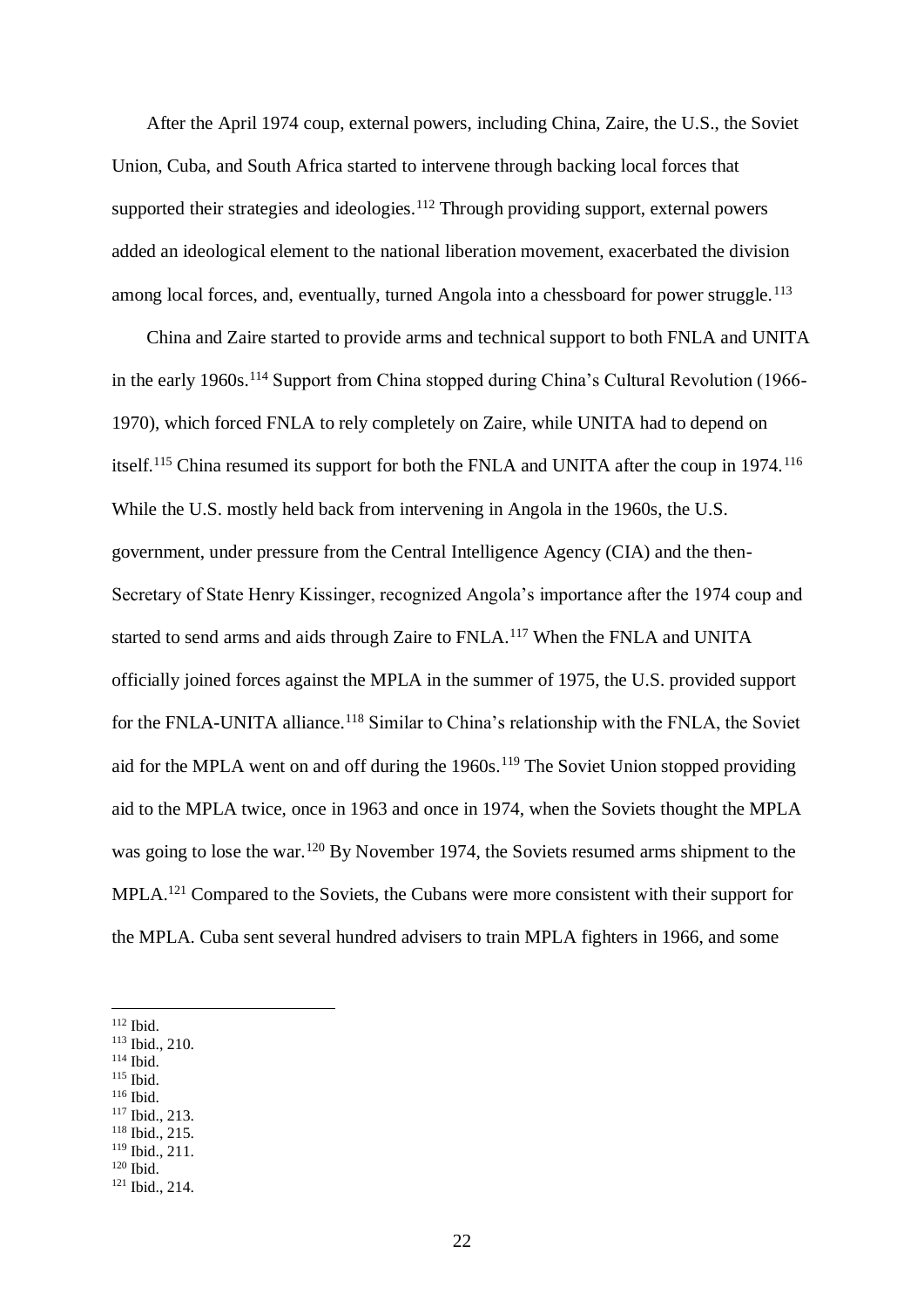stayed with the guerilla forces into the  $1970s$ .<sup>122</sup> After the civil war broke out in March 1975, Cuba sent in more military advisers and later armed forces to fight with the MPLA.<sup>123</sup> South Africa's intervention did not start until the eruption of the civil war.<sup>124</sup> In July 1975, South Africa "engaged in parallel covert operations" with the U.S. in Angola, and then directly intervened with military forces in October to remove the MPLA from the Angolan capital Luanda.<sup>125</sup>

In order to achieve a smooth and orderly withdrawal from Angola, the new Portuguese government arranged a meeting in January 1975 for the three local force leaders to meet in Alvor, Portugal, to discuss cooperation for "a peaceful transition to independence."<sup>126</sup> The three leaders signed the Alvor agreement, which depicted a bright future for Angola: a transitional government until the Portuguese finished withdrawal in November 1975, a national army comprised of forces from the three groups facilitating governance, and open elections in October 1975 for a new post-colonial government.<sup>127</sup> Although the agreement was signed by all three leaders and officially endorsed by the external powers, including the U.S., the Soviet Union, and China, neither the local forces nor the external actors had confidence in the temporary truce.<sup>128</sup> Ten years' fighting during the revolution made cooperation almost impossible for the local forces.<sup>129</sup> Arms and aid that continued to flow from the external powers to the local forces fed into the local forces' ambition, strengthened their resolve to fight, and assured the external powers that with their support, their local partners were more likely to take control over Angola.<sup>130</sup>

- <sup>125</sup> Gleijeses, 5.
- <sup>126</sup> Robbins, 212.
- $127$  Ibid.

1

<sup>122</sup> Ibid., 211.

<sup>123</sup> Ibid., 214-215.

<sup>124</sup> Ibid., 216.

<sup>128</sup> Ibid., 213.

 $130$  Ibid.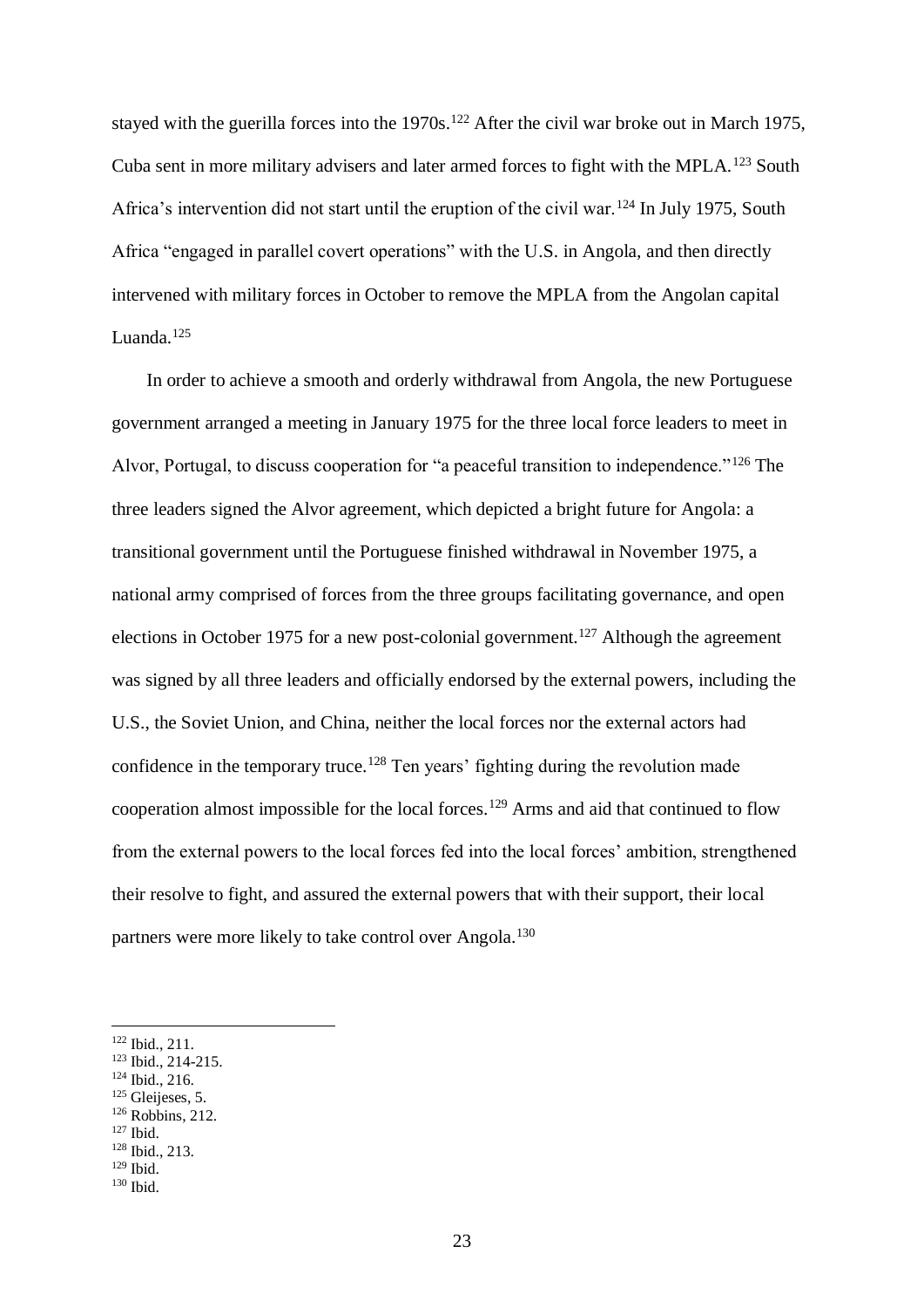Emboldened by the external support, the local forces acted more aggressively. In March 1975, the FNLA launched an attack against the MPLA forces in Luanda and in the northern territories, which marked the outbreak of the Angolan civil war.<sup>131</sup> After the attack, both the Soviet Union and Cuba increased their support – the Soviets increased the supply of aid while Cuba dispatched military commander Flavio Bravo to talk to the MPLA leader Neto.<sup>132</sup> After Neto identified his group's main problem as not knowing how to use the Soviet weapons, Cuba sent 230 advisers to Angola to operate four training camps for the MPLA forces.<sup>133</sup> Upon the MPLA's request, Cuba sent in more advisers in the following months. The number of Cuban advisers in Angola reached around 1,500 in mid-October.<sup>134</sup> With the Soviet weapons and the Cuban advisors, the MPLA took control over Luanda on July 9, and gradually won over "twelve of the fifteen provinces." <sup>135</sup> The MPLA's control over the capital severely unnerved FNLA, UNITA, and South Africa – if the MPLA were still in control over Luanda by the time the Portuguese left, it "would be able to claim *de facto* control of Angola."<sup>136</sup> Facing this dire situation, the FNLA and UNITA formally joined forces, South Africa directly intervened in the war with 5,000 to 10,000 troops, and Zaire launched an attack against MPLA from the north.<sup>137</sup> Even with the Soviet and Cuban aid and advisors, the MPLA was no match for the South African forces.<sup>138</sup> The South African forces effectively halted the MPLA's advance and were "less than 200 miles from Luanda" on the last day of the Portuguese withdrawal.<sup>139</sup> Facing South Africa's invasion, Cuba felt obliged to intervene with military forces to save the MPLA from the defeat.<sup>140</sup> Havana started deploying

1

<sup>137</sup> Robbins, 217.

<sup>131</sup> Ibid., 214.

<sup>132</sup> Ibid.

<sup>133</sup> Ibid., 215.

<sup>134</sup> Ibid., 217.

<sup>135</sup> Ibid., 215.

<sup>136</sup> Jiri Valenta, "Soviet Decision-Making on the Intervention in Angola." In *Communism in Africa,* edited by David E. Albright. (Bloomington & London: Indiana University Press,1980), 101.

<sup>138</sup> Ibid.

 $139$  Ibid.

 $140$  Ibid.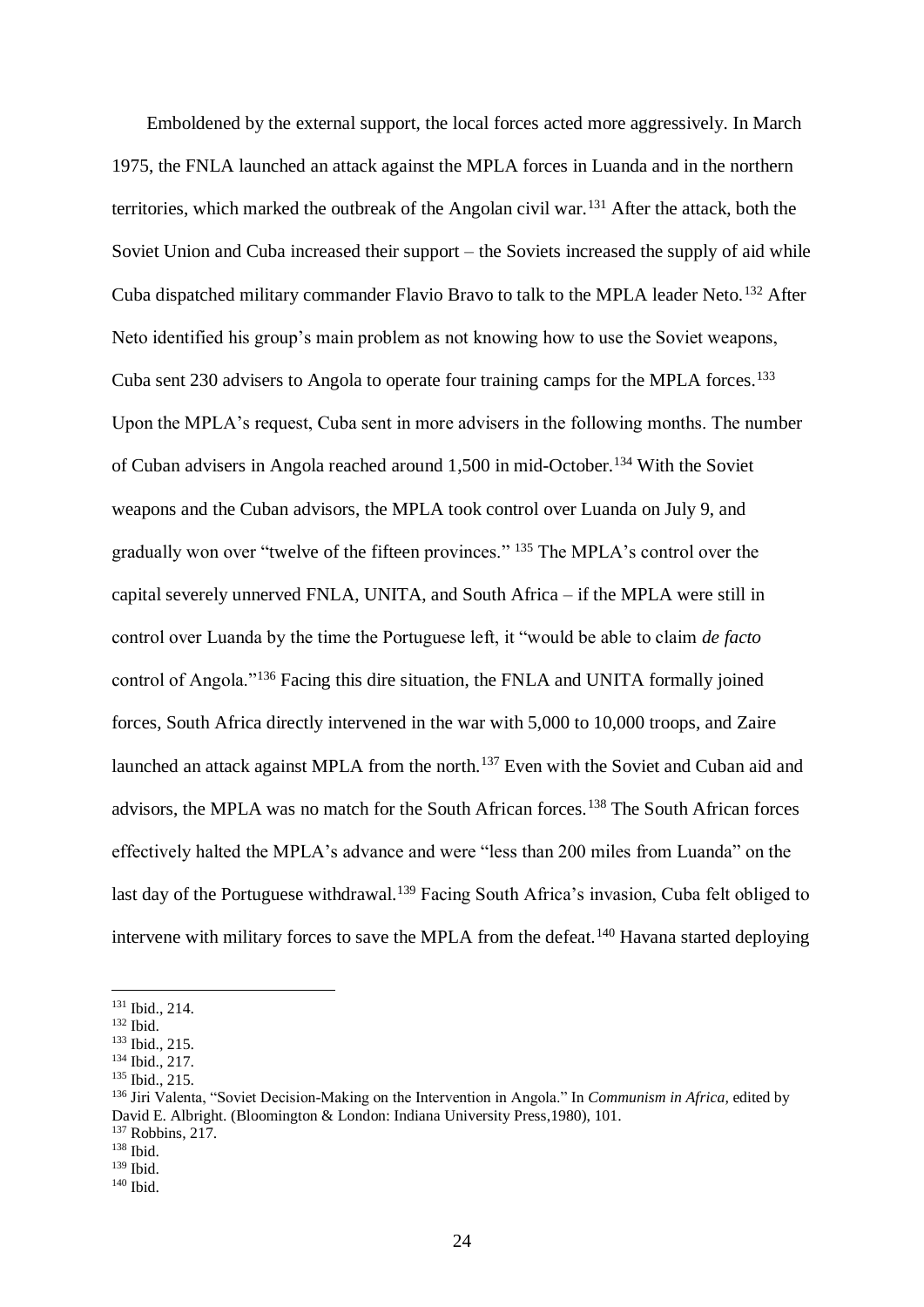troops in November.<sup>141</sup> The rate of deployment reached 400 troops per week by December and 1,000 per week by January 1976.<sup>142</sup> Cuba's support proved to be efficient and successful. The MPLA stopped the "South African advance in the south and the Zairean-FNLA offensive in the north" by December 1975, pushed the South Africans across the Angola-Namibia border by January 1976, and forced the FNLA to retreat back to Zaire by mid-February.<sup>143</sup> Since most of the opponents were forced to leave Angola, MPLA took control over the country in March.<sup>144</sup>

As demonstrated above, the conflict in Angola was extremely complicated with a variety of local actors and external actors involved. Among multiple external power-local force relationships in Angola, the following discussion will focus on the relationship between the Soviet Union and Cuba to best demonstrate this paper's argument.

### **The Soviet Union and Cuba: Cuba as an international paladin**

This section discusses the relationship between the Soviet Union and Cuba during their intervention in Angola. Even though Cuba was not a local force in the Angolan civil war, the dynamic between the Soviet Union and Cuba has two main characteristics that make it relevant and useful in testing this paper's argument. First, the Soviet Union provided support for the Cuban ground forces to achieve a set of objectives in Angola and in Africa.<sup>145</sup> During the Cold War, when the two superpowers were competing for influence around the world, it is reasonable to assume that the Soviet Union had a set of objectives that it hoped to achieve in Africa. Whether these objectives were deliberate and expansionist in nature or reactive and opportunistic will be discussed in more detail later.<sup>146</sup> In the case of Angola, the Soviet Union

1

<sup>144</sup> Ibid., 218.

<sup>141</sup> Ibid.

<sup>142</sup> Ibid.

<sup>143</sup> Ibid.

<sup>145</sup> Gonzalez, 145.

<sup>146</sup> Ibid., 145-152.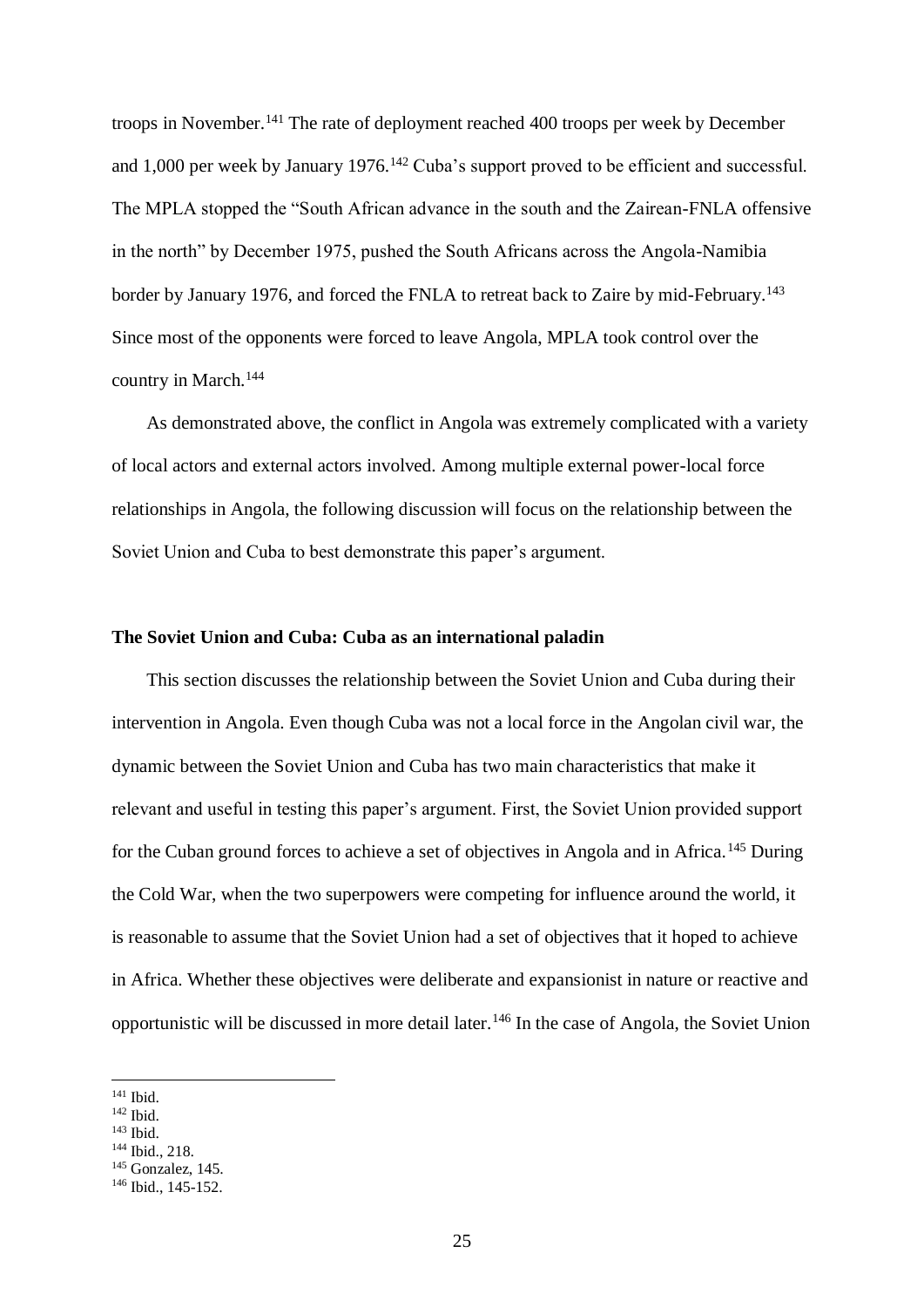was not willing to take the risk of sending in combat forces or military advisers.<sup>147</sup> Instead, it provided aid and arms to support the MPLA and the Cuban ground forces.<sup>148</sup> Cuba, on the other hand, deployed 15,000 to 18,000 troops to fight alongside the MPLA between November 1975 and March 1976.<sup>149</sup> Before intervening in Angola, Cuba had already developed a military presence in the 1960s in a number of African countries.<sup>150</sup> Given its direct military intervention during the Angolan civil war and its relatively long-term military presence in the region, Cuba could be analyzed in lieu of a local force with the Soviet Union as the external power in their relationship.

Second, a significant power disparity existed between the Soviet Union and Cuba, and the Cuban intervention would not have been possible without the Soviet support.<sup>151</sup> As a developing country with a small economy, Cuba had limited industrial capacity, a narrow product and export range, and inadequate technological development.<sup>152</sup> As a result, the Cuban economy had to rely heavily upon trade with the Soviet Union and subsidies provided by the Soviet Union.<sup>153</sup> Its army had to depend on the Soviet arms supply and technology support.<sup>154</sup> Without the support from Moscow, Havana would not have been able to sustain its expansive presence – around  $38,000$  Cuban troops by the spring of  $1978 -$  in Africa.<sup>155</sup> Although scholars debate the dynamic between the Soviet Union and Cuba, these two characteristics are among the shared assumptions underlying the disagreements.<sup>156</sup>

Edward Gonzalez, in his article 'Cuba, the Soviet Union, and Africa,' summarizes three main interpretations of the relationship between the Soviet Union and Cuba.<sup>157</sup> First, Cuba is

1

<sup>147</sup> Robbins, 216-217.

<sup>148</sup> Ibid., 217.

<sup>149</sup> Ibid.

<sup>150</sup> Gonzalez, 148. <sup>151</sup> Ibid.

<sup>152</sup> Gleijeses, 20. <sup>153</sup> Ibid., 31.

<sup>155</sup> Gonzalez, 146.

<sup>156</sup> Ibid., 147.

<sup>157</sup> Ibid., 146-149.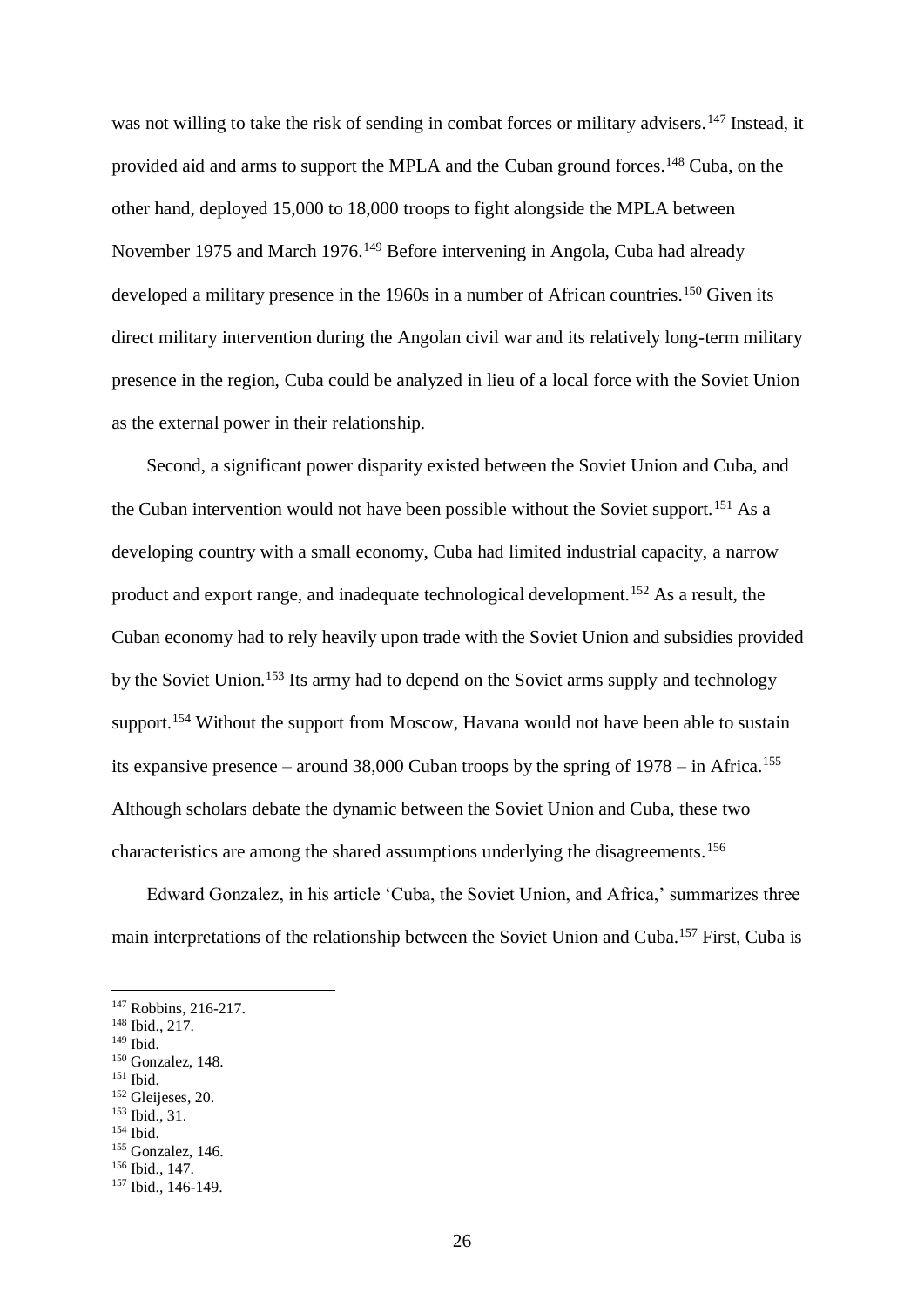perceived as "a Soviet-direct *surrogate*" or "an instrument of Soviet foreign policy" in Africa.<sup>158</sup> Second, the Fidel Castro regime is appreciated as "a self-directed revolutionary *internationalist*" regime, devoted to the mission of "combatting imperialism and promoting national liberation and socialism in the Third World."<sup>159</sup> The third interpretation argues that instead of acting as a surrogate or a completely independent internationalist regime, Cuba was "a self-motivated international *paladin* which must necessarily operate within the parameters of Soviet political and strategic interests in Africa but which nevertheless pursues its own objectives in the region."<sup>160</sup> This interpretation is Gonzalez's main argument, which also aligns with this paper's position that local forces could pursue their own objectives through manipulating external support.

Scholars who perceive Cuba as "a Soviet-direct *surrogate*" argue that Cuba was directed and sponsored by the Soviet Union to intervene in Angola, in order to achieve Soviet political and strategic objectives in the region.<sup>161</sup> This argument assumes an activist and expansionist Soviet strategy in Africa, through which the Soviets could implement their "grand design" and pursue their strategic interests in the region.<sup>162</sup> The Soviet Union's intervention in Angola was believed to be a part of the grand design, which had two main objectives.

First, the Soviet Union had high expectations for expanding its political influence in Africa through inducing direct and rapid socialist revolutions.<sup>163</sup> Jiri Valenta argues that Nikita Khrushchev intended to promote socialism in Africa through supporting left-leaning local forces in national liberation movements.<sup>164</sup> With Soviet support, Khrushchev hoped to turn national liberation movements into socialist transitions, which would then expand Soviet

<sup>159</sup> Ibid.

- $^{160}$  Ibid.
- <sup>161</sup> Ibid.
- <sup>162</sup> Ibid.

<sup>158</sup> Ibid., 147.

<sup>163</sup> Valenta, 95.

 $164$  Ibid.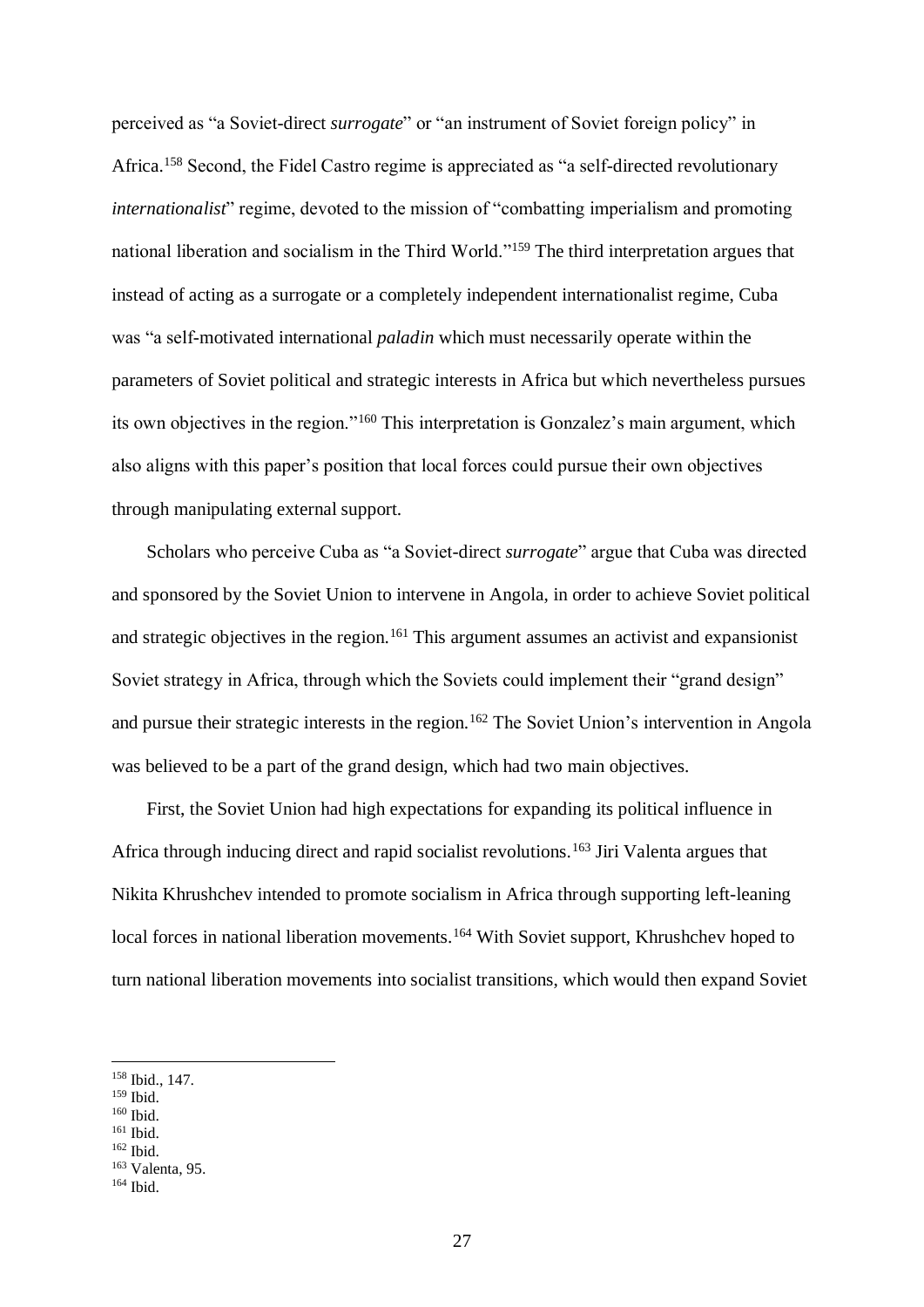political influence in Africa.<sup>165</sup> Soviet support for the MPLA in Angola during the early 1960s has been used as an example to support this argument. John Marcum argues that Moscow noticed the Marxist origin of the MPLA and described it as a group that was "founded on the initiative of the Communist Party" in a Soviet handbook published in 1962.<sup>166</sup> In addition to the Marxist origin, Neto, the leader of MPLA, made a lot of efforts, including maintaining a close relationship with Castro and making contact with the Portuguese Communist Party, to convince Moscow that the MPLA had the intention and "potential for revolutionary transformations."<sup>167</sup> After picking up these signals, Moscow started to send in political and material support for the MPLA in the early 1960s.<sup>168</sup> The fact that Soviet support started before the U.S.-Soviet détente and the Sino-Soviet rivalry shows that intervention in Angola was active, not reactive, planned ahead, and aimed at expanding Soviet political influence in Africa.

Second, the Soviet Union wanted to achieve a "strategic penetration of southern Africa" and to contain other external powers' influence in the region.<sup>169</sup> Gonzalez argues that the abundance of mineral resources in southern Africa, especially in Angola, created strong incentives for the Soviet Union to monopolize access and to maximize economic benefits.<sup>170</sup> The Soviet Union could also benefit from control over Angolan ports, which would strengthen the Soviet "blue-water and airlift capabilities."<sup>171</sup> David Rees supports this argument by saying that Moscow was not only trying to "create a cluster of Marxist client states" that would do its biddings in the power struggle against the West, but also aiming at denying the West access to "strategic resources and sea routes."<sup>172</sup> Apart from access to ports

<sup>165</sup> Ibid.

<sup>166</sup> John A. Marcum, *The Angolan Revolution* (Cambridge Mass.: MIT Press, 1969), 28.

<sup>167</sup> Valenta, 95.

<sup>168</sup> Ibid., 96.

<sup>169</sup> Gonzalez referenced David Rees, "Soviet Strategic Penetration of Africa," *Conflict Studies*, no.77 (November 1977), 2-5, in endnote.

<sup>&</sup>lt;sup>170</sup> Gonzalez, 149.

 $171$  Ibid.

<sup>172</sup> Rees, 2-5.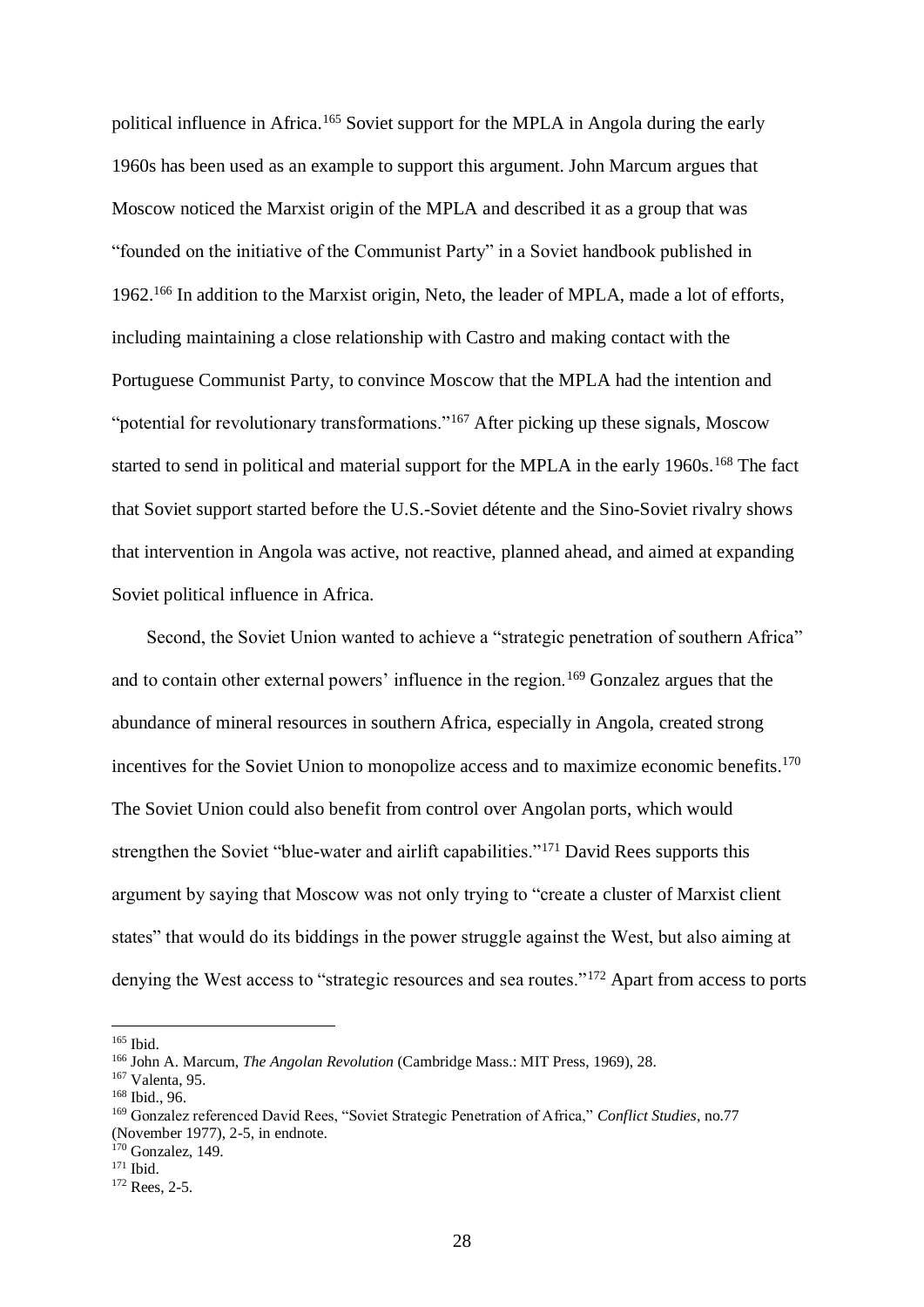and resources, Angola's geographic location also made its regime type salient to the Soviet Union.<sup>173</sup> If the MPLA were defeated and Angola were governed by the pro-West and South African backed FNLA-UNITA government, southern Africa would be more likely to stay under minority white control, which made it hard for the Soviets to project power in the region.<sup>174</sup> Besides, other left-leaning local forces might lose faith in Soviet support and turn to China for protection.<sup>175</sup> On the other hand, if the MPLA won the civil war and established a pro-Soviet regime, the Soviet Union could use this as an example to encourage more transitions to socialism and to recruit more allies in Africa.<sup>176</sup>

Following the assumption that the Soviet Union had a "carefully thought out master plan" with two clear objectives in Africa, scholars argue that the Soviets had strong and consistent incentives to intervene in Angola and southern Africa.<sup>177</sup> Cuba, a member of the Communist camp, would then turn out to be a useful surrogate for direct Soviet presence on the African continent.<sup>178</sup> The Cubans were assumed to be in full compliance with and the established Soviet policy, which made them nothing more than an instrument at the Soviet disposal that could be used to forward the Soviet interests.<sup>179</sup> Peter Vanneman and Martin James describe the Cuban forces as "a completely new instrument for the Soviet foreign policy," which was employed to intervene in an area that was "far from its own frontiers."<sup>180</sup> T.B. Millar supports this argument by saying that the Cubans were "little more than mercenaries in disguise."<sup>181</sup>

While the *surrogate* argument perceives Cuba as a state that had little autonomy and was in full compliance with the Soviet command during the intervention in Angola, the *internationalist* argument portrays the Castro regime as an independent revolutionary power

1

<sup>173</sup> Valenta, 107.

<sup>174</sup> Ibid.

<sup>175</sup> Ibid.

<sup>176</sup> Ibid.

<sup>177</sup> Ibid., 116.

<sup>178</sup> Gonzalez, 149.

<sup>179</sup> Ibid., 147.

<sup>180</sup> Bertil Dunér, "Proxy Intervention in Civil Wars," *Journal of Peace Research* 18, no. 4 (1981): 354, doi:10.1177/002234338101800404.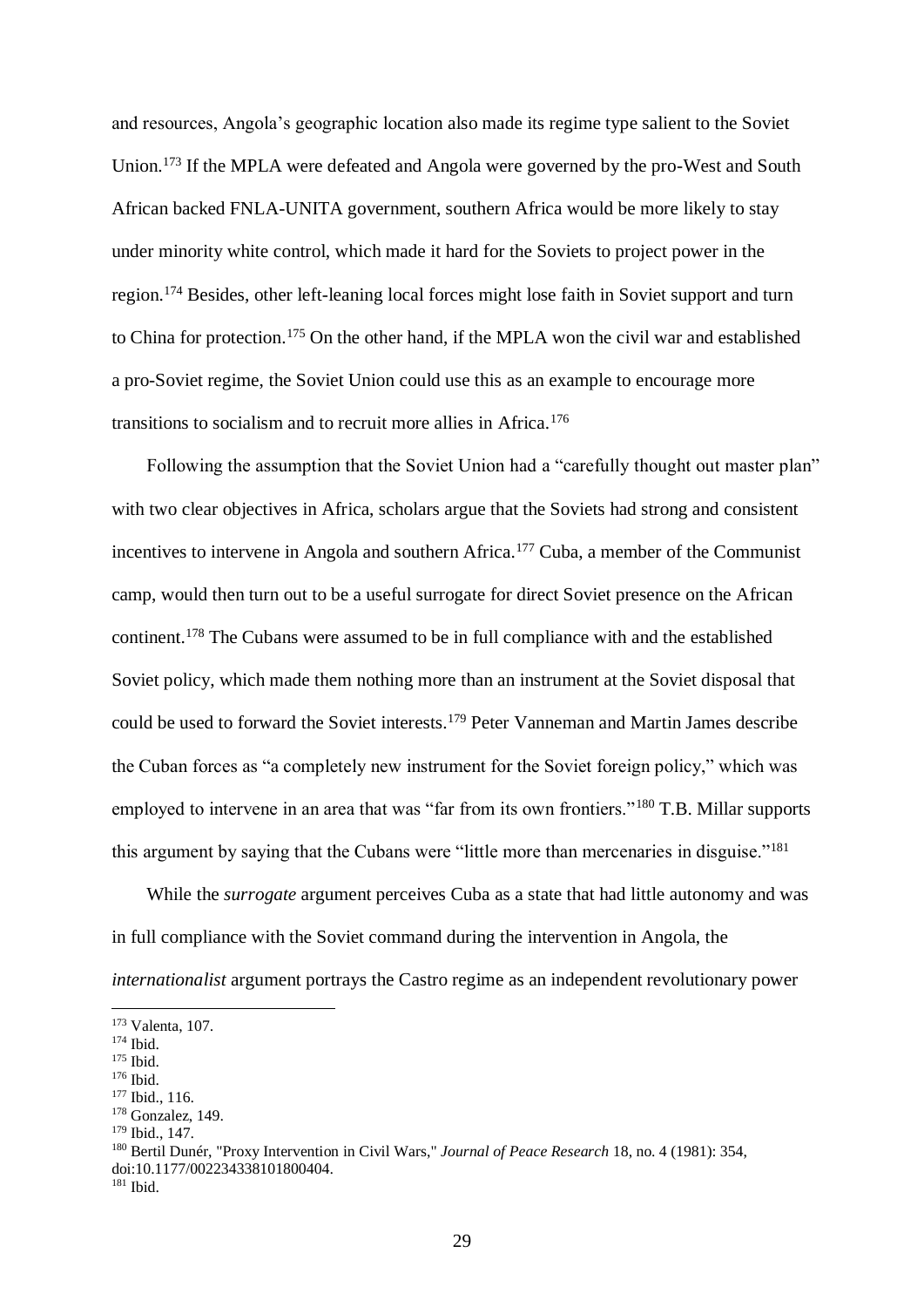acting at its own will to fight against imperialism and to promote national liberation and socialism in Africa.<sup>182</sup> In general, two sets of evidence have been used to support this argument.

First, Castro's strong belief in socialism, opposition to imperialism, and attention to Cuba's leading position in the Third World, created strong incentives for him to intervene.<sup>183</sup> Piero Gleijeses quotes the former Soviet ambassador to the U.S., who said "the Cubans sent their troops to Angola on their own initiative without consulting us," to prove that Cuba was not a Soviet surrogate.<sup>184</sup> He also quotes from the memoir of Kissinger, who used to support the surrogate argument, to show the assumption of Havana being pressured by Moscow to intervene in order to "repay the Soviet Union for its military and economic support" as invalid.<sup>185</sup> Besides, Kissinger recognized Castro's revolutionary ambition and described him as "the most genuine revolutionary leader then in power."<sup>186</sup> Valenta also argues that Castro had a revolutionary vision for the Third World and shifted his focus, during the 1960s, from Latin America to Africa, where he thought the link of imperialism was the weakest and the "possibility for fundamental changes" was the most significant.<sup>187</sup> Driven by these ideological motivations, Castro invested not only in Angola through consistently supporting the MPLA but also in other African countries, including Guinea, Tanzania, Somalia, and Mozambique, to demonstrate his readiness to deploy troops on the ground to promote socialist revolutions in Africa.<sup>188</sup> Compared to Cuba's readiness, the Soviet attitude was more cautious.<sup>189</sup> Carla Robbins points out that when Neto approached the Soviets for help after South Africa invaded Angola in August 1975, Moscow agreed to send more arms but refused

<sup>185</sup> Ibid.

1

<sup>182</sup> Gonzalez, 147.

<sup>183</sup> Valenta, 110.

<sup>&</sup>lt;sup>184</sup> Gleijeses, 8

<sup>187</sup> Valenta, 110.

<sup>188</sup> Ibid.

<sup>189</sup> Robbins, 220.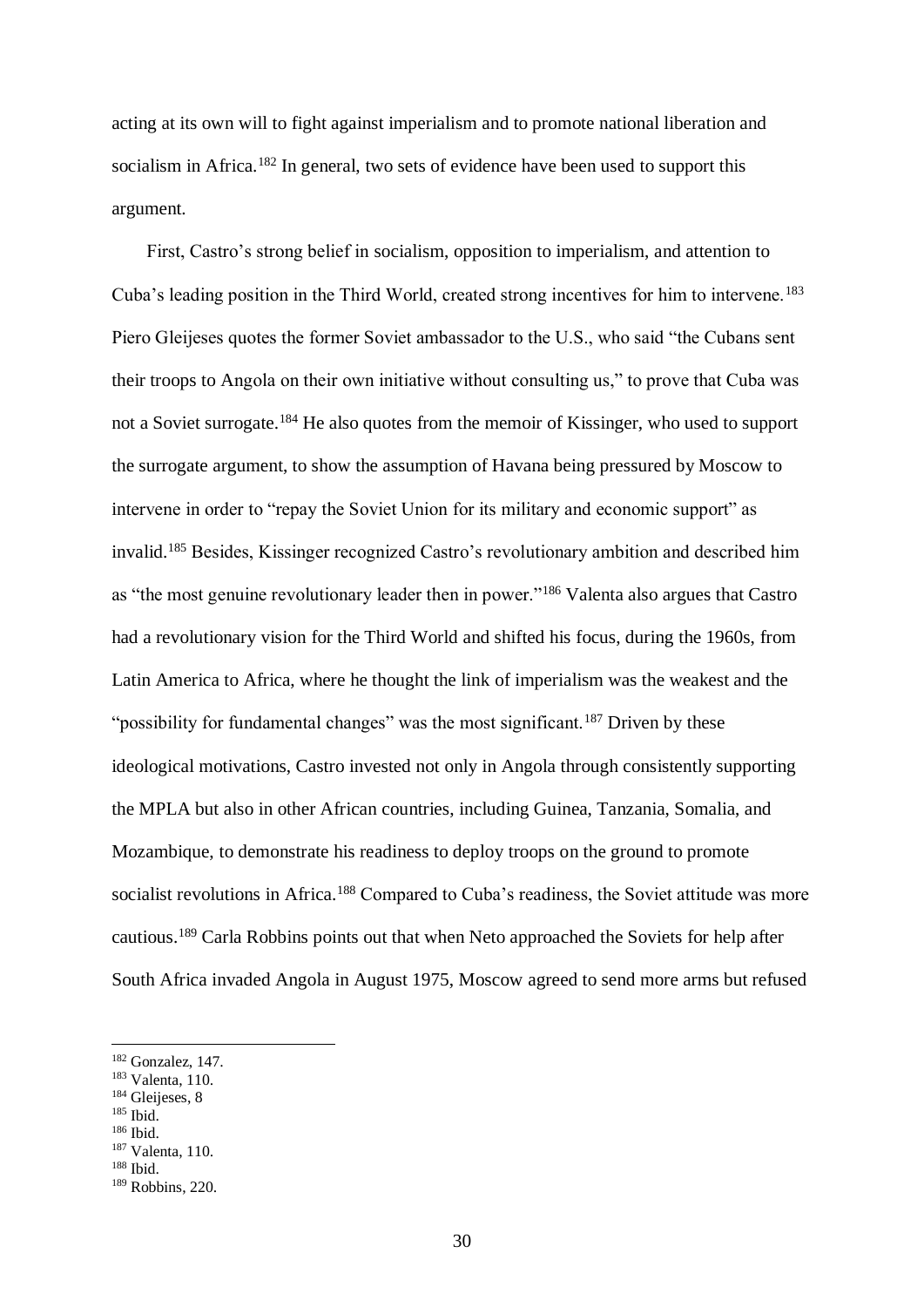to send in any military personnel.<sup>190</sup> Cuba, on the other hand, deployed "500 advisers from Castro's personal guard" to fight alongside the MPLA.<sup>191</sup>

The second set of evidence that scholars use to show that Cuba acted on its own will focuses on the incoherence and even clashes between the Soviet Union and Cuba about policies and military strategies during the intervention.<sup>192</sup> Havana made its own decision to deploy troops to Angola in November 1975.<sup>193</sup> Even when the MPLA was at the brink of losing control over Luanda, the Soviet Union did not send in any military personnel.<sup>194</sup> In fact, the Soviets did not provide any military aircraft to transport the Cubans troops and heavy equipments either.<sup>195</sup> The Cubans were forced to rely on their own "leaky merchant ships and obsolete commercial airplanes" to deliver troops to help the MPLA defend Luanda.<sup>196</sup> Even though the Soviets started to use transport planes to shuttle Cuban forces in early December, the support was still unstable – Moscow had to frequently suspend flights due to official protests from Washington.<sup>197</sup> Cuba, therefore, had no choice but to use its own transport facilities to provide reinforcements for the MPLA.<sup>198</sup> If Cuba were the Soviet Union's surrogate, one would expect better coordination and more cohesion in their actions during the intervention.<sup>199</sup> In addition, there were several occasions when Cuba and the Soviet Union were in open opposition. Gleijeses argues that even with evidence suggesting that the attempted coup against Neto in May 1977 was backed by the Soviet embassy, or at least, had the Soviet consent, the Cubans chose to support Neto against the Russian's will.<sup>200</sup> Andrew Young, the then-U.S. ambassador to the UN, made a similar observation while testifying

1

<sup>194</sup> Robbins, 220.

- <sup>196</sup> Ibid.
- <sup>197</sup> Ibid.
- <sup>198</sup> Ibid.

<sup>190</sup> Ibid. 216-217.

<sup>191</sup> Ibid., 220.

<sup>&</sup>lt;sup>192</sup> Gleijeses, 32.

<sup>193</sup> Ibid.

<sup>195</sup> Ibid., 221.

<sup>199</sup> Ibid.

<sup>200</sup> Gleijeses, 32.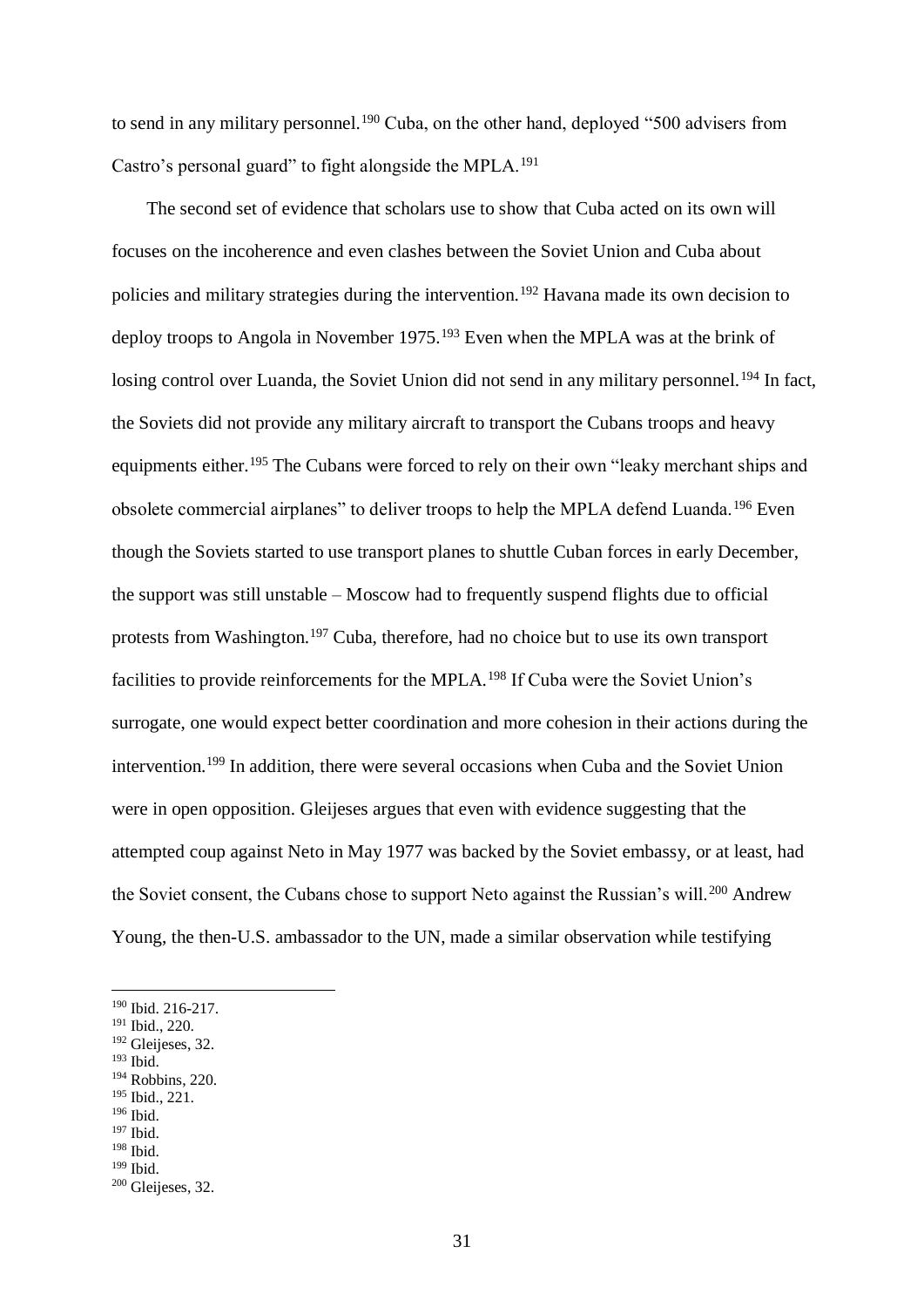before the Senate by saying that "the Cubans and the Russians haven't been always united in Angola."<sup>201</sup> To sum up, the *internationalist* argument believes that the Soviet support was provided on the basis of shared ideology and Cuba had full control over its decisions and actions in Angola, which were motivated by Castro's personal revolutionary ambition and demonstrated by the open disagreements between the Soviet Union and Cuba on strategies of intervention in Angola.<sup>202</sup>

While both the *surrogate* and the *internationalist* arguments are valid and supported by evidence, they only tell a part of the story in describing the relationship between the Soviet Union and Cuba. An alternative argument, which Gonzalez calls the *paladin* argument, acknowledges both arguments: Cuba's actions were indeed contained within the boundaries set by the Soviet objectives and support, yet it was still operating as "a self-motivated international paladin" with motivations that were "far more complex" than simply ideology.<sup>203</sup> If we apply the three factors identified in the theory model – practical advantage, relative will to fight, and misalignment of objectives – to the paladin argument, it becomes clear that the paladin argument provides a more comprehensive description of the relationship between the two countries in Angola.

First, Cuba's military presence in Africa provided the Cubans with a practical advantage over the Soviet Union, which could transform into leverage. Second, the Cuban troops on the ground and its relative detachment from the Cold War détente gave Cuba greater resolve of intervention, fewer domestic restrictions, and stronger incentives to exploit the Soviet hesitance toward Angola.<sup>204</sup> Third, the complicated nature of Cuba's objectives created strong motivations for Cuba to exploit the war in Angola to prove its value to the Soviet

<sup>201</sup> Ibid.

<sup>202</sup> Gonzalez, 148.

<sup>203</sup> Ibid., 147.

<sup>204</sup> Valenta, 111.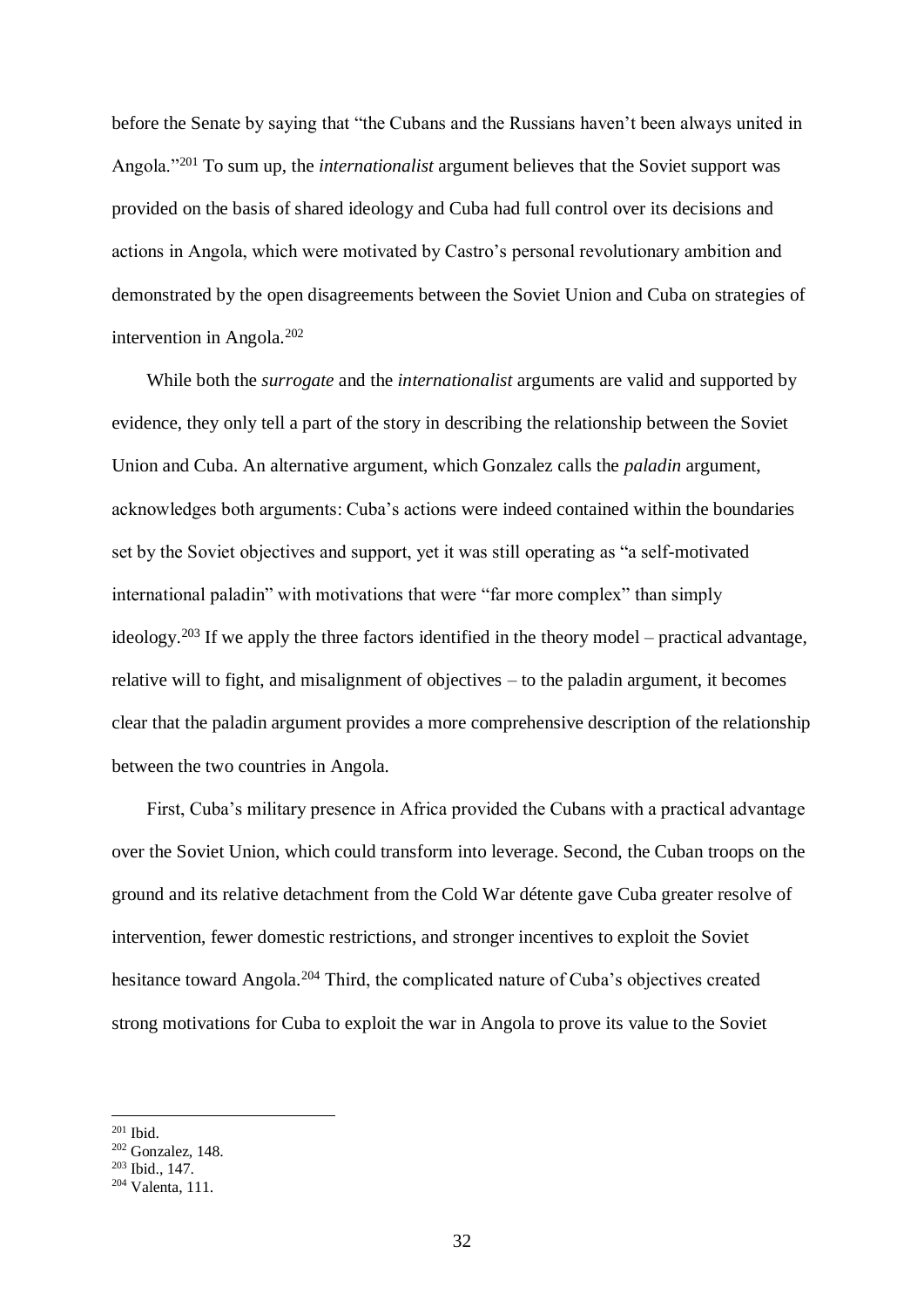Union.<sup>205</sup> Through directly and indirectly influencing the Soviet policy toward Africa, Cuba significantly tightened its relationship with the Soviet Union and increased its status in the Third World.<sup>206</sup>

#### *Practical Advantage*

The first factor identified in the theoretical model is about practical advantage. Local forces have a practical advantage over external powers because they have better understanding of local politics and better access to local network. Possession of these resources – local knowledge and network – makes local forces desirable partners for external powers. Taw's distributive domestic response theory also argues that without a thorough understanding of the local power dynamic, the outcome of foreign policies would be extensively filtered through the response of local actors. Consequently, external powers choose to rely on local forces for intelligence, network, and sometimes even troops, which gives local forces power and leverage over the external powers. In the case of the Cuban-Soviet intervention in Angola, even though Cuba was not a guerrilla force fighting for control over Angola, three characteristics of the Cuban intervention – long-term military presence in the region, greater legitimacy in the local society, and military personnel on the ground during the conflict – allowed Cuba to take on the same role as a local force and enjoy practical advantages and leverage over the Soviet Union.

Cuba started developing its military presence in Africa in the early years of decolonization, through which the Cubans engaged in different types of missions and established special ties with a variety of African countries.<sup>207</sup> It operated a guerrilla training base in Ghana from 1961 to 1966, engaged combat troops in Algeria's border conflict with Morocco in 1963-65, operated an advisory military mission to help crush an army revolt in Congo-Brazzaville during 1965-66, and established "new military missions in Sierra Leone in

<sup>205</sup> Gonzalez, 154.

<sup>206</sup> Ibid., 157-164.

 $207$  Ibid., 148.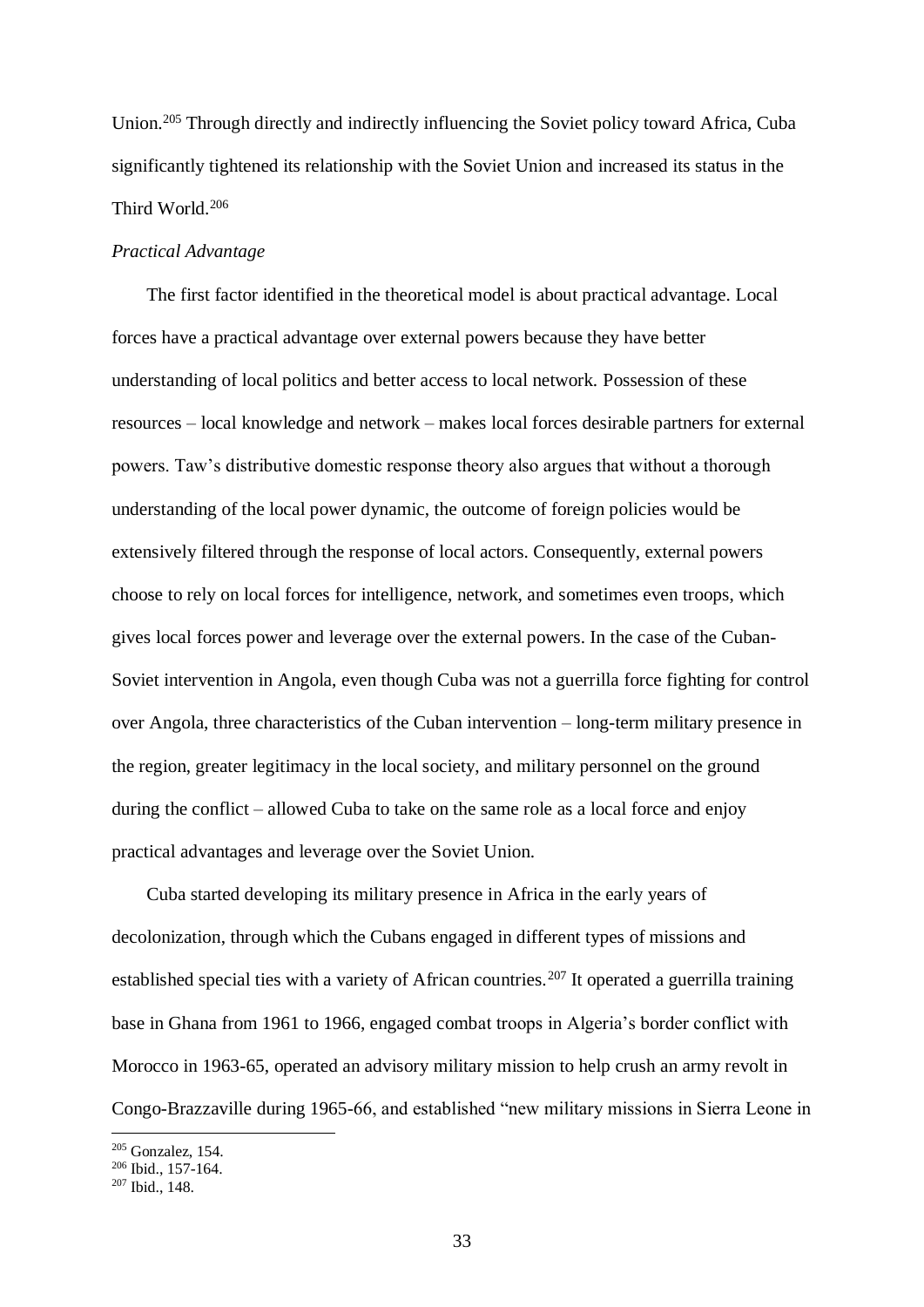1972, Somalia in 1974, and Algeria in 1975."<sup>208</sup> In addition, Jorge Domínguez argues that through a professional and specialized training program, the Cuban armed forces improved their combat capabilities and developed "a large, competent and ready military reserve" in the early 1970s.<sup>209</sup> These diversified missions allowed Cuban troops to gain a better understanding of the local politics, economy and society.

Apart from a deeper understanding of the local power dynamic, Cuba also enjoyed more legitimacy in Africa than did the Soviet Union.<sup>210</sup> Domínguez argues that Cuban foreign policy in Africa prioritized long-term objectives over short-term rewards.<sup>211</sup> Instead of sending just weapons and money, the Cuban foreign aid program offered "a package of services," including weaponry training and political education for troops, Cuban-headed construction projects, and Cuban-led hospitals.<sup>212</sup> Another factor that contributed to the greater acceptance was Cuba's identity. Gonzalez argues that certain characteristics associated with Cuba – its identity as "a small, revolutionary state in the Third World," the historical and cultural linkage between its Afro-Cuban population and the African population, and its reputation as "a committed, selfless internationalist without big-power designs on the continent" – granted Cuba greater legitimacy to operate its political, technical, and military missions in the region.<sup>213</sup> An anecdote to support this argument was President Sékou Touré of Guinea's decision to expel the Soviet ambassador in 1961 and then invite the Cubans to set up a popular militia to be the guards of his regime in  $1966$ <sup>214</sup> Apparently, the Cubans were more welcome in Africa than the Soviets were.

As previously mentioned, Cuban support for the MPLA started before the eruption of the Angolan civil war, which then intensified after South Africa's invasion. Close and frequent

<sup>208</sup> Ibid.

<sup>209</sup> Jorge I.Domínguez, "Cuban Foreign Policy." *Foreign Affairs* 57, no. 1 (1978): 94. doi:10.2307/20040054.

<sup>210</sup> Gonzalez, 148.

<sup>211</sup> Domínguez, 95.

<sup>212</sup> Ibid.

<sup>213</sup> Gonzalez, 149.

 $214$  Ibid.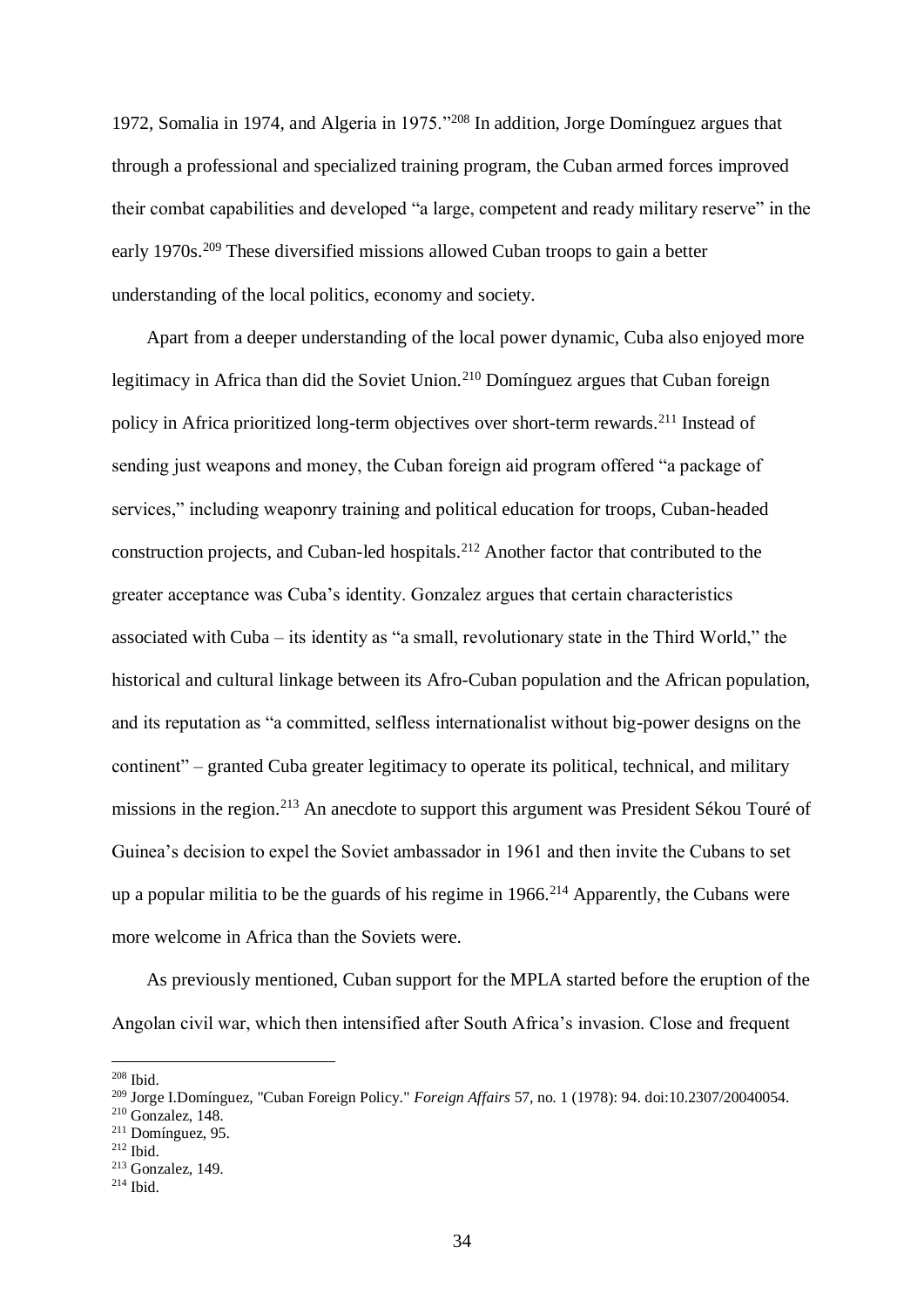interactions between the Cubans and the Angolans made Cuba influential in setting military strategies during the intervention.<sup>215</sup> Gleijeses uses the example of "the three-year saga of Mavinga", a town in southeastern Angola and a gateway to UNITA's headquarter, to show Cuba's role in the decision-making process.<sup>216</sup> The Soviet military mission in Angola, headed by Colonel-General Konstantin Kurochkin, wanted to launch an attack to capture Mavinga in the spring of 1984.<sup>217</sup> The Cubans, led by Jorge Risquet, Castro's "point man in Africa," and General Leopoldo ("Polo"), refused to cooperate because they thought the UNITA forces in central regions of Angola posed a greater threat.<sup>218</sup> Kurochkin argued that the UNITA guerilla forces could be dealt with later and tried to convince the Cubans by citing the example of the Soviets still fighting the bandits in Central Asia for years after the 1917 civil war ended.<sup>219</sup> This argument was refuted by Risquet, who pointed out that Angola was different from Central Asia and the central regions of Angola were vital for Angola's economy, which meant defeating the guerrilla forces there was more important.<sup>220</sup> He then added that the Soviets would not have waited so long "if the bandits had been between Moscow and Leningrad."<sup>221</sup> Since the Cubans were not persuaded, Kurochkin continued to put pressure on them by saying that the Soviet Defense Minister had approved the plan, which was once again rejected by Polo.<sup>222</sup> This debate fully demonstrates Cuba's better knowledge of the local economy. Apart from the influence on economy, Polo was also concerned about South Africa's air superiority around Mavinga.<sup>223</sup> When the Soviets failed to persuade the Cubans, they turned to the MPLA forces.<sup>224</sup> The MPLA eventually agreed to attack Mavinga in 1985, and the outcome turned out exactly as Polo predicted: the MPLA

- <sup>217</sup> Ibid.
- <sup>218</sup> Ibid.
- <sup>219</sup> Ibid.
- <sup>220</sup> Ibid.
- $221$  Ibid.

<sup>215</sup> Gleijeses, 32.

<sup>216</sup> Ibid.

<sup>222</sup> Ibid., 33. <sup>223</sup> Ibid., 34.

 $224$  Ibid.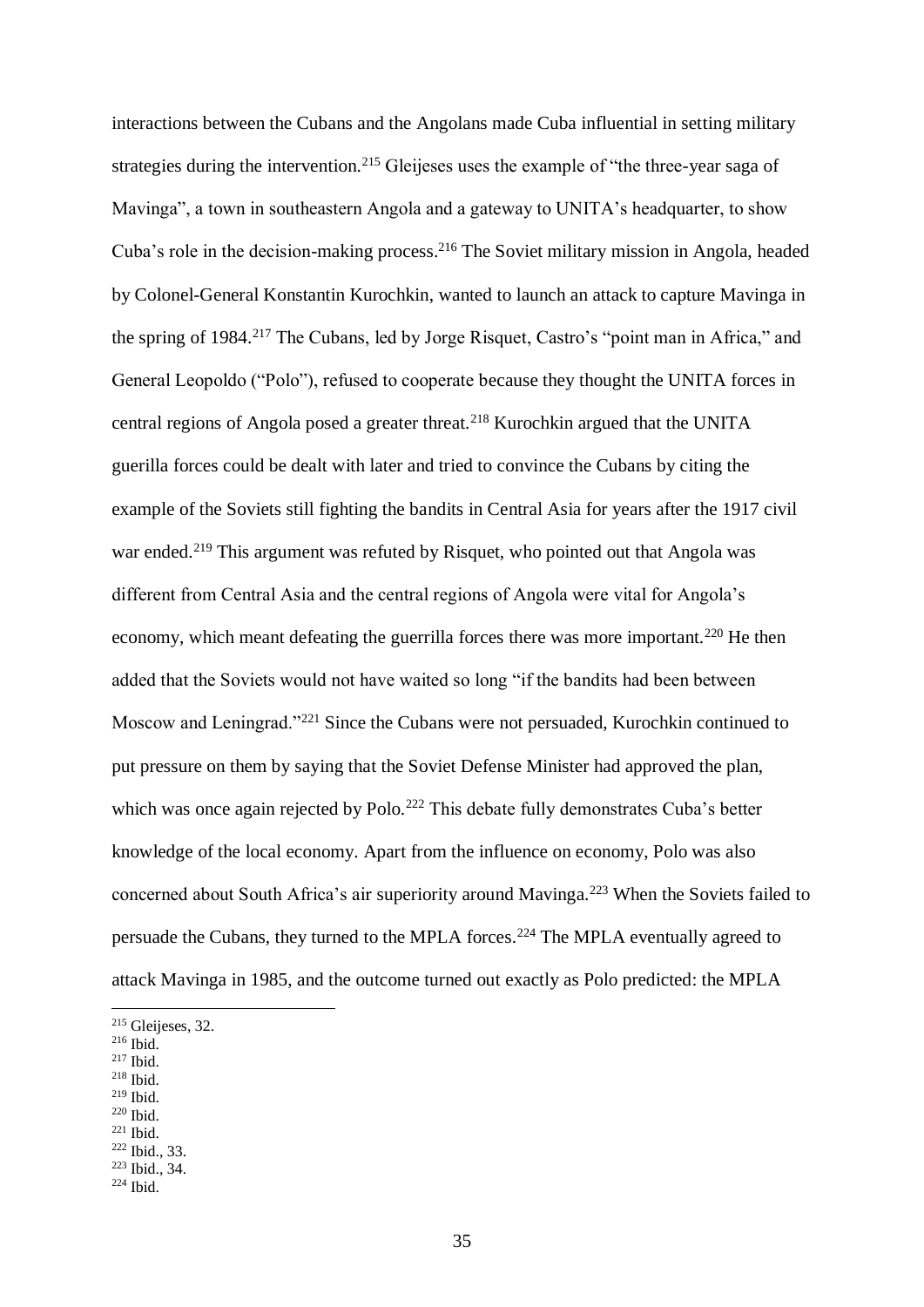forces were "at the mercy of the enemy's planes" due to Angola's inadequate air-defense weapons.<sup>225</sup>

To sum up, Cuba's long-term military presence in Africa gave its military not only better local resources but also greater legitimacy. Compared to the Soviet Union, a superpower directly involved in the Cold War confrontation, Cuba, a Third World revolutionary country, was more likely to be accepted in Africa. These practical advantages and resources gave Cuba power to reject Soviet orders when their judgments did not align, for example, during the Mavinga saga. The Mavinga example shows that the Soviet Union needed Cuba's support to launch an attack and the Soviets did not have full control over Cuba's actions. The MPLA's failure to capture Mavinga supports Taw's argument that without thorough understanding of the local power dynamic, the external power's plan could easily fail. *Relative Will*

The second factor discussed in the theoretical model is about relative will and domestic political vulnerability. Arreguín-Toft and Mack argue that compared to external powers, local forces have stronger will to fight and suffer from fewer domestic political vulnerabilities. For the local forces, defeat in the internal conflict threatens their survival, which makes it easy and reasonable to justify the deployment of all resources and troops. The external powers, however, face no survival threat during the intervention, which makes it politically impossible and unnecessary to deploy all the resources. Besides, if the intervention did not turn out to be a quick victory, as the power disparity between external powers and local forces suggests, constituents of the external power would question the merits of intervention and demand a withdrawal.

In the case of the Cuban-Soviet intervention in Angola, both countries were external powers, which means even if the intervention failed, neither state would face a threat to

 $225$  Ibid.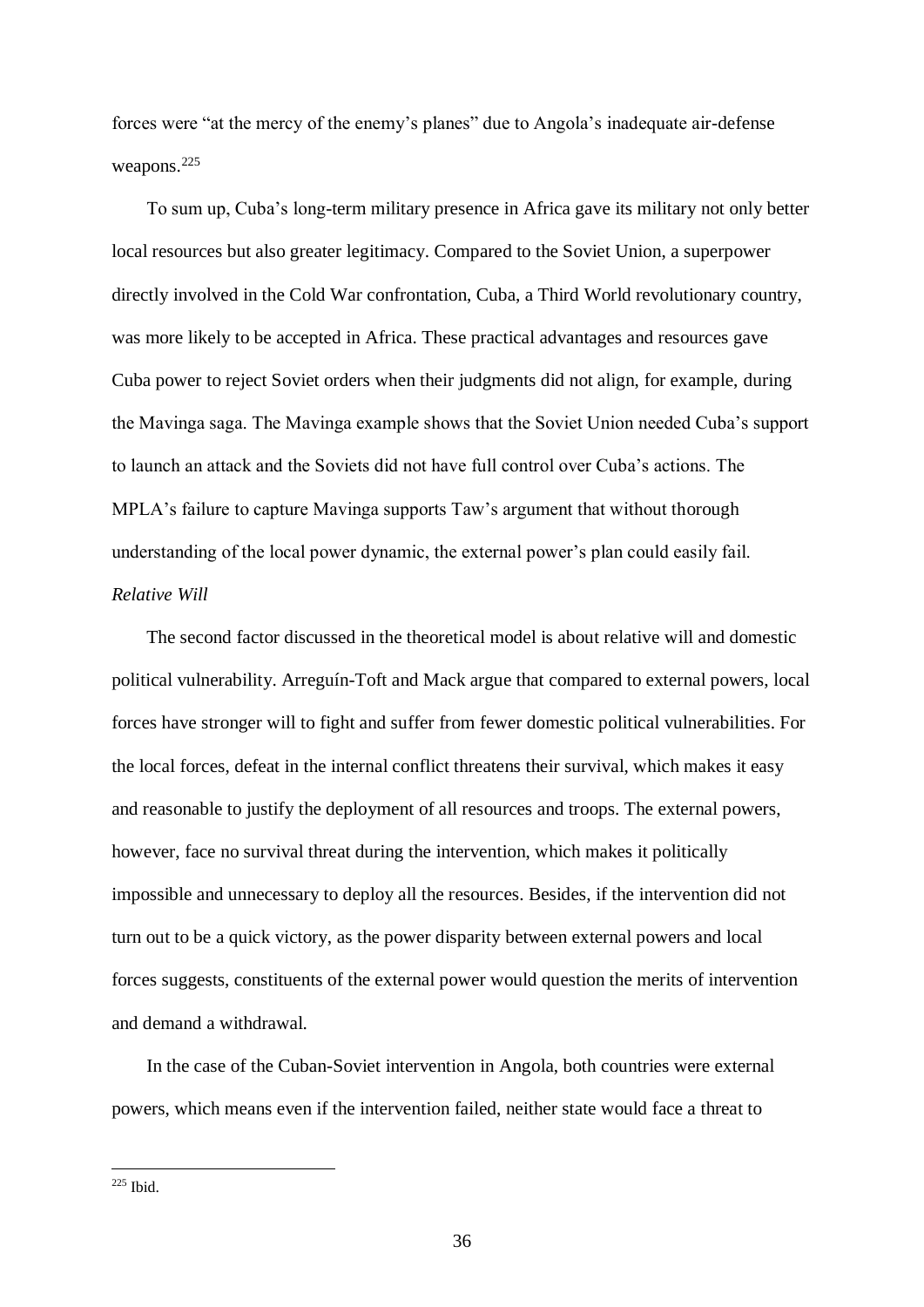survival. Nevertheless, the relative will argument still applies because Cuba had troops on the ground while the Soviet Union did not. As previously mentioned, the Cuban troops deployed to Angola accumulated to 38,000 by the spring of 1978.<sup>226</sup> The Soviet Union, however, was unwilling to take the risk of sending in any military advisers or combat forces despite multiple requests from the MPLA. The fact that the Cubans had troops on the ground, which means higher stakes involved in Angola, was in and of itself a demonstration of a stronger resolve than that of the Soviet Union. The Soviet hesitancy to invest more in Angola was further demonstrated by its inconsistent support for the MPLA. Valenta argues that Moscow lost confidence in the MPLA in early 1974 when the group was struggling with a military defeat and a split group leadership.<sup>227</sup> The Portuguese military, which was still fighting against the guerrilla forces before the April coup in Lisbon, almost defeated the MPLA and made it too weak to retaliate.<sup>228</sup> Apart from the defeat on the military front, the MPLA leadership split into three fragments.<sup>229</sup> Neto, the chairman of MPLA, headed one fragment while the other two were each headed by a vice chairman of MPLA.<sup>230</sup> During this challenging time, Moscow stopped providing aid to Neto for six months and even started supporting Daniel Chipenda, one of the vice-chairmen, who was Neto's main opponent.<sup>231</sup> The Soviet support for Neto did not resume until the late summer or early fall of 1974 when Neto regained control over the organization, the Soviets lost faith in Chipenda, and Chinese influence expanded in Angola.<sup>232</sup>

Evidence discussed above suggests that compared to Cuba, Moscow had limited will to intervene in Angola. Though there is no consensus over exactly why the Soviet Union did not do more, scholars argue that both domestic and international considerations constrained

<sup>228</sup> Ibid.

1

<sup>229</sup> Ibid.

<sup>226</sup> Gonzalez, 146.

<sup>227</sup> Valenta, 98.

<sup>230</sup> Ibid.

<sup>231</sup> Gonzalez, 151.

 $232$  Ibid.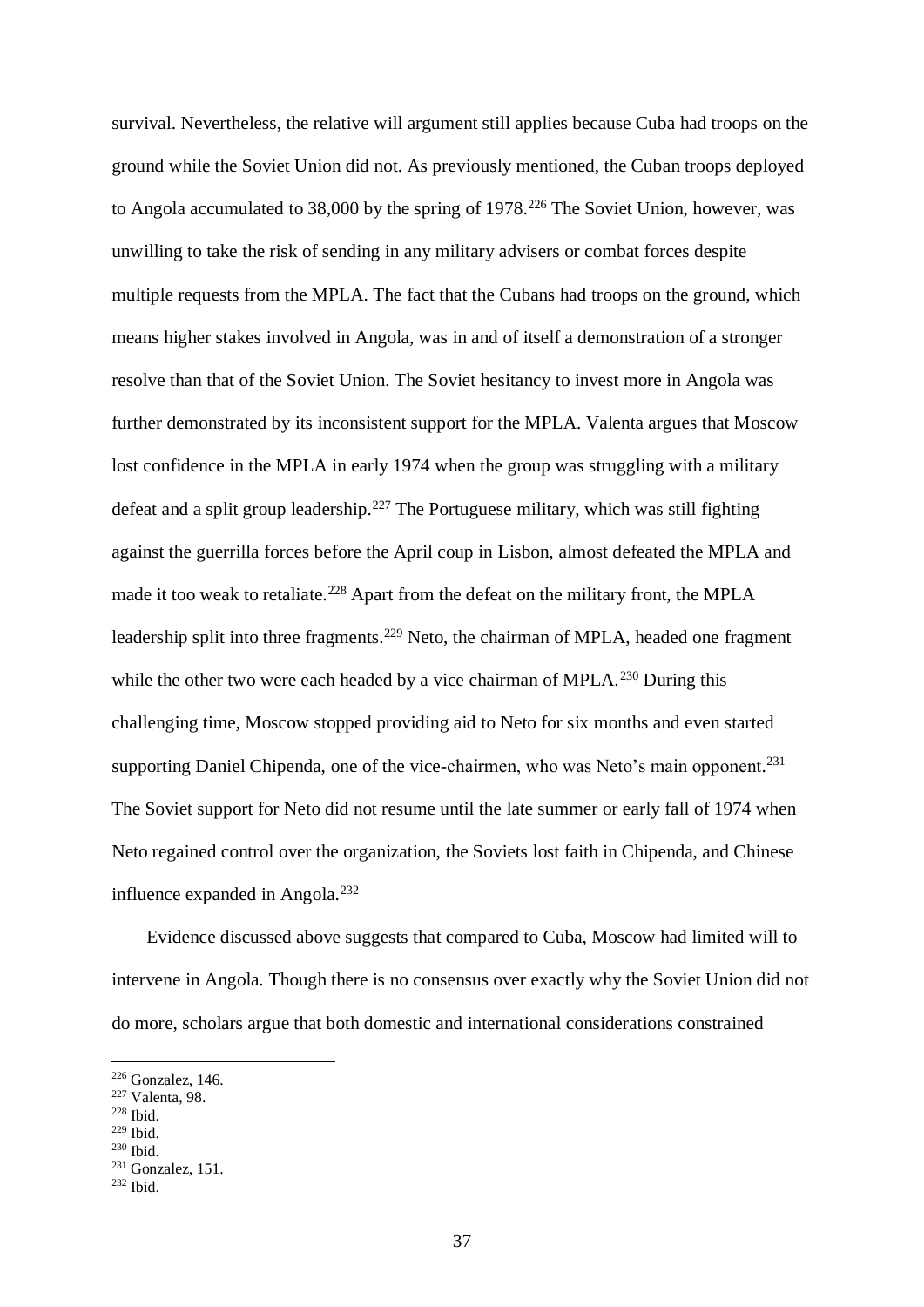Soviet actions. Domestically, the Soviet Union's policy in Africa was selective rather than expansionist.<sup>233</sup> Internationally, the Soviet Union had to consider reactions from the U.S., China, and Western Europe, especially during détente.<sup>234</sup>

Regarding the Soviet strategy toward Africa, there are criticisms against the assumption underlying the *surrogate* and the *internationalist* arguments that assume that Moscow was pursuing an expansionist and activist strategy in Africa. Instead, critics argue that the Soviet policy in Africa was selective and reactive.<sup>235</sup> According to Richard Lowenthal, the Soviet Union focused on four regions in the Third World – North Africa, the Middle East, South and Central Asia – during the early 1970s.<sup>236</sup> Alexei Kosygin, the Soviet Party spokesman in 1971, named a number of target countries for future "trade and economic cooperation," including India, Afghanistan, Iran and Algeria, in his five-year plan speech on the 24th Party Congress.<sup>237</sup> What was noteworthy was the fact that these countries were targeted "not because they had chosen a non-capitalist path of development" – as the *internationalist* argument assumes – but because of their geographic and strategic characteristics, as well as their potential to contribute to "an international division of labor."<sup>238</sup> Furthermore, Kosygin points out a shift of focus from using economic aid to project influence to establishing stronger economic and trade ties between the Soviet Union and the Third World countries to secure more concrete and tangible economic benefits.<sup>239</sup> As demonstrated by the speech, southern Africa was not a high priority for the Soviet Union in the early 1970s, which explains Moscow's lack of enthusiasm about the intervention in Angola.<sup>240</sup>

<sup>233</sup> Gonzalez, 150.

<sup>234</sup> Ibid., 161.

<sup>235</sup> Ibid.,150.

<sup>236</sup> Richard Lowenthal, "Soviet 'Counterimperialism'," *Problems of Communism,* November/December 1976, 53, [https://www.unz.com/print/ProblemsCommunism-1976nov-00052/.](https://www.unz.com/print/ProblemsCommunism-1976nov-00052/)

 $237$  Ibid.

<sup>238</sup> Ibid., 57.

<sup>239</sup> Ibid., 53.

 $240$  Ibid.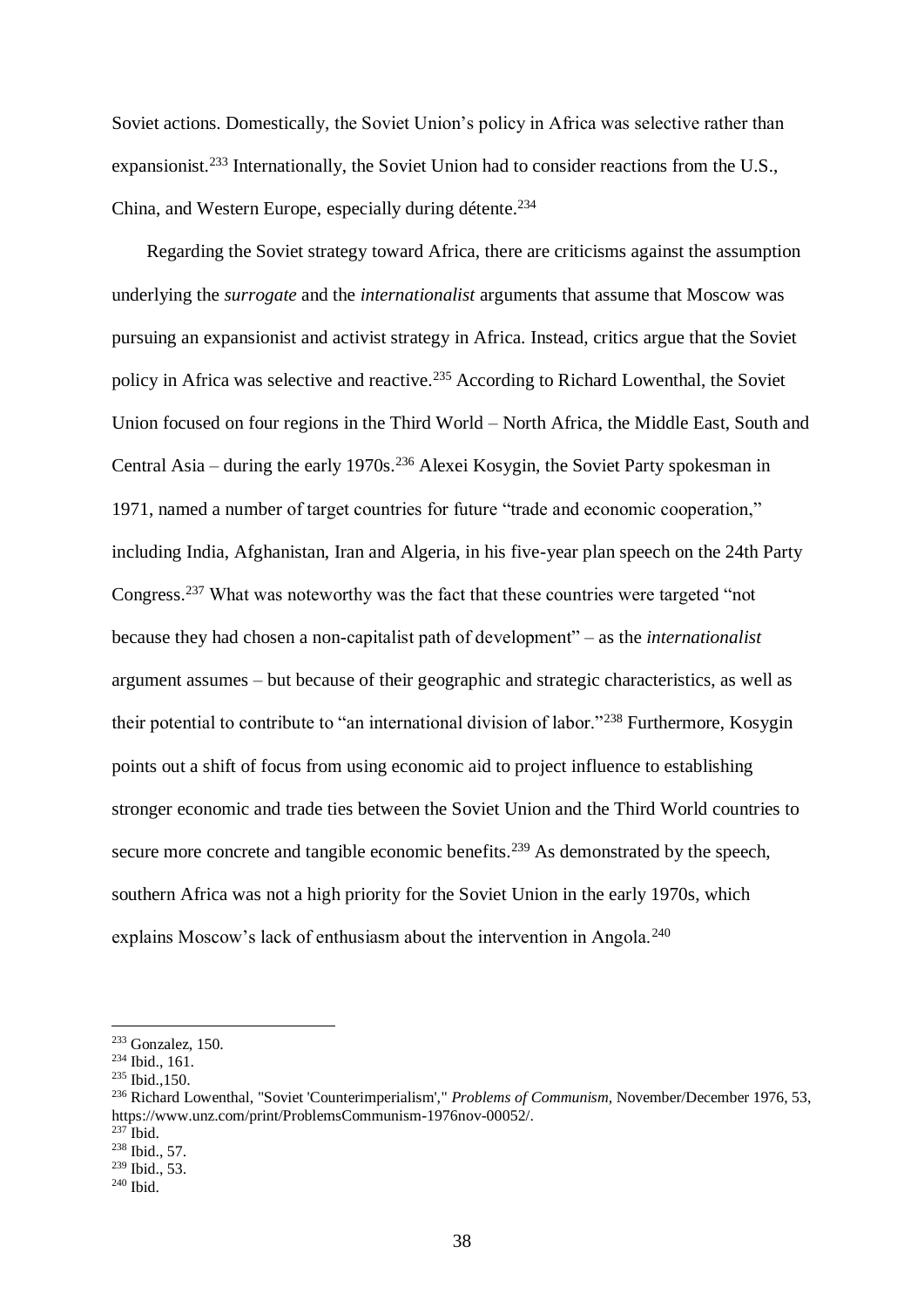If southern Africa was only of peripheral importance to the Soviet Union, it would be reasonable for Moscow to pursue a "selective engagement rather than expansion" policy in Africa.<sup>241</sup> The Soviet Union's willingness to intervene was also further reduced by several cases of unsuccessful transition to socialism in the 1960s.<sup>242</sup> President Ahmed Ben Bella of Algeria, Kwame Nkrumah of Ghana, and Modibo Keita of Mali were representatives of the "revolutionary democratic regimes," which were all recipients of the Lenin Peace Prize and promising candidates for socialist transition.<sup>243</sup> However, all three regimes were highly unstable and soon replaced by more conservative power after the transition.<sup>244</sup> Moreover, after the pro-Soviet governments in Sudan and Egypt deviated and joined the U.S. bloc, the Soviets became "more realistic if not pessimistic" and assumed that even if an African regime had a clear "socialist orientation," it would be hard to escape from the Western economic system.<sup>245</sup> Driven by these concerns, the Soviet Union only selectively engaged in a handful of African countries that were either of great economic and political value, such as Nigeria, or at a strategically important locations, including Somalia, Algeria, and Tunisia.<sup>246</sup>

Internationally, the Soviet resolve and actions were contingent upon the U.S., China, and South Africa's activities in Angola and constrained by détente against the United States.<sup>247</sup> The evidence used to support the *surrogate* argument – the Soviet intervention in Angola was a part of the predetermined plan to deny other powers' access to southern Africa – can also be perceived from another perspective. The Soviet policy was actually reactive and opportunistic in the sense that it did not step up the aid until the U.S. increased its support and China started to gain momentum in Angola.<sup>248</sup>

- <sup>243</sup> Ibid.
- <sup>244</sup> Ibid.
- <sup>245</sup> Ibid.
- <sup>246</sup> Ibid., 151.

 $241$  Gonzalez, 150.

<sup>242</sup> Ibid.

<sup>247</sup> Valenta 103-108.

<sup>248</sup> Ibid., 103.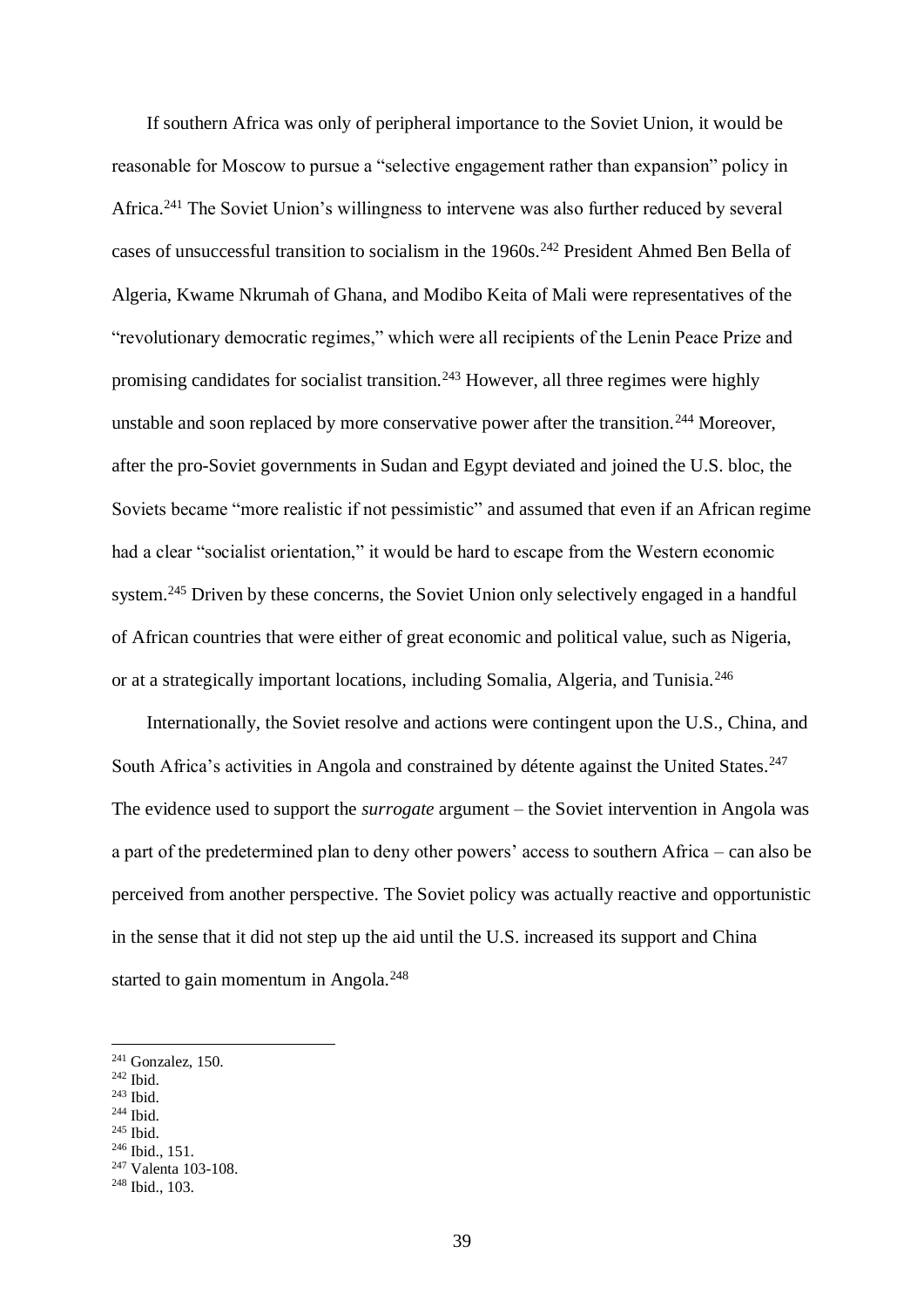After the Cuban and MPLA forces successfully forced their enemies to retreat to their original positions, the Soviet Union became more optimistic about Angola.<sup>249</sup> However, its resolve and actions to intervene were constrained by détente.<sup>250</sup> The Soviet Union did not suffer from much domestic political vulnerability because authoritarian regimes gave constituents little power to affect the country's policies.<sup>251</sup> However, there were still debates within the Soviet government. Valenta argues that even though the hardliners in Moscow, who advocated for a more activist strategy in Angola, won the debate in 1975, concerns over intervention endangering détente continued to be voice by the Ministry of Foreign Affairs and the Ministry of Defense.<sup>252</sup> The Cubans also assumed that the Soviets would be constrained by détente and adjusted their strategies accordingly.<sup>253</sup> For instance, during the battle of Cuito Cuanavale in 1987, Castro ordered the deployment of Cuba's best units of army and the most advanced weapons to Angola without consulting the Soviet Union.<sup>254</sup> Castro said that "Gorbachev's mind was entirely focused on (the forthcoming summit in) Washington" and assumed that the Soviet Union would not do anything in Angola, which might increase the tension and sabotage the meeting.<sup>255</sup> What was more interesting was Castro's decision to inform the Soviet Union eight days after his deployment, which forced Moscow to accept the fait accompli.<sup>256</sup> The Soviet Defense Minister Dmitrii Yazov was furious at the news and said: "In any case, we don't want to do anything that the Americans can use against the Soviet Union and Cuba."<sup>257</sup> This line of speech clearly shows the Soviet's mindfulness about détente and their constrained behaviors.

- <sup>251</sup> Valenta 109.
- <sup>252</sup> Ibid.
- <sup>253</sup> Gleijeses, 37.
- $254$  Ibid.

1

<sup>255</sup> Ibid.

<sup>249</sup> Robbins, 221.

<sup>250</sup> Gleijeses, 37.

<sup>256</sup> Ibid., 38.

 $257$  Ibid.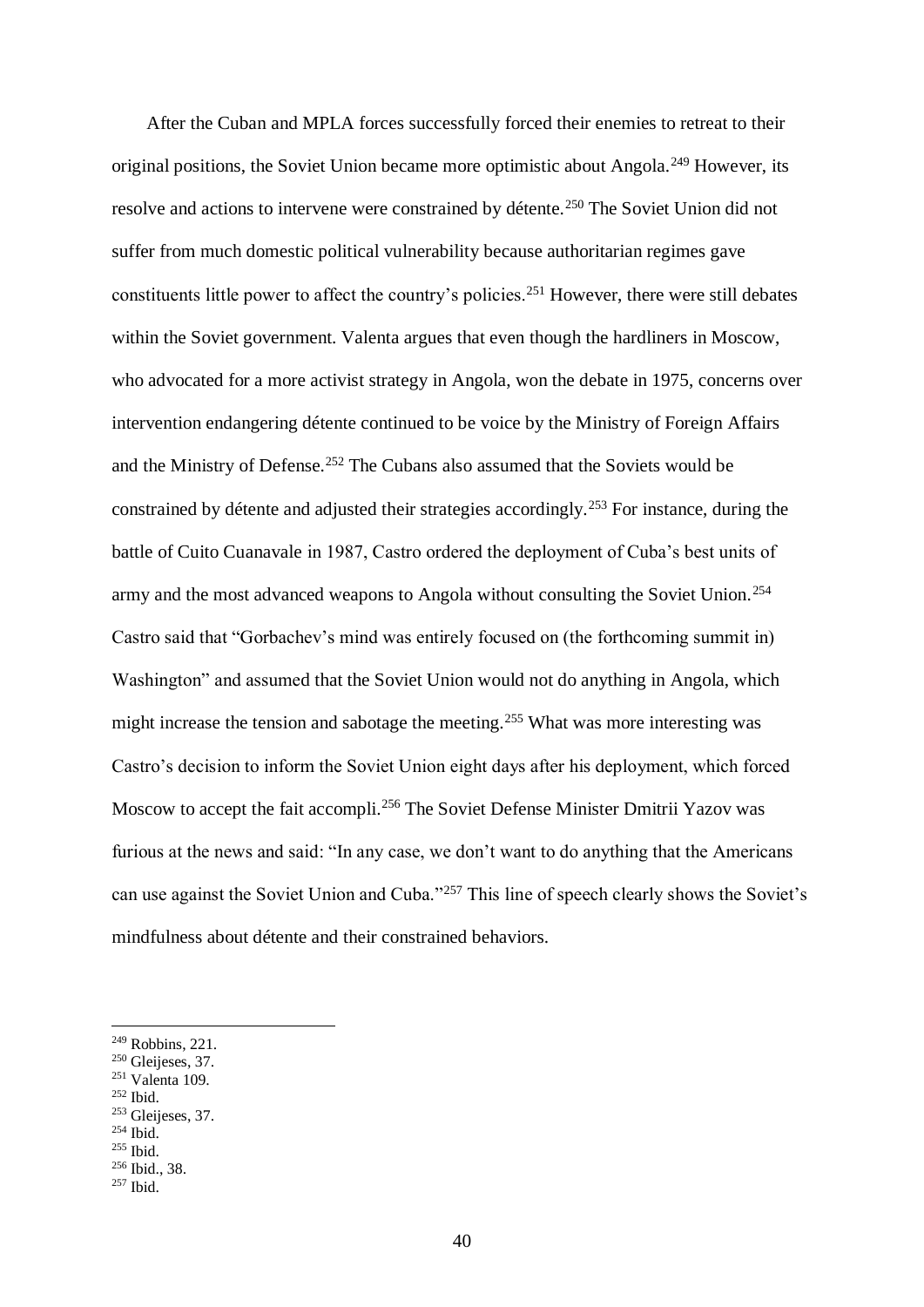To sum up, whether the Soviet Union pursued an expansionist or selective strategy in Africa remains debatable. Nevertheless, it is important to acknowledge the evidence – the Soviets' inconsistent aid for the MPLA, the five-year plan emphasizing regions other than southern Africa, and the unsuccessful socialist transitions in Africa before Angola – that supports the selective engagement interpretation. If the Soviet Union adopted a selective engagement policy, it would therefore have limited resolve to intervene in Angola. The Soviets' constrained will and actions could be an opportunity for Cuba to exploit the uncertainties in Soviet policies and to use the resources to serve its own interests. Even if Moscow wanted to engage more in Angola in the 1970s, its resolve and actions were constrained by détente. The Soviet mindfulness of U.S. reactions became a significant political vulnerability, which made it possible for Castro to force a fait accompli upon the Soviet leadership.

### *Diverging Objectives*

The third factor in the theory model uses the principal-agent framework to argue that the principals (external powers) must give up some control over their objectives and the actions of achieving these objectives when they delegate the conflict to the agents (local forces). Meanwhile, local forces also face trade-offs between resources and autonomy. In order to receive external support, local forces have to sacrifice autonomy over their actions and to prioritize the agenda of their sponsors. Salehyan, Gleditsch, and Cunningham argue that the trade-off between resources and autonomy on both sides can lead to potential agency slack, which is more likely to occur when the objectives and preferences between the principal and the agent significantly misalign. While applying this argument to the relationship between the Soviet Union and Cuba, we notice that although there was no significant misalignment in objectives, the Soviets and the Cubans still had different priorities in Angola. Evidence shows that the misalignment of objectives created incentives for Cuba to exploit the intervention to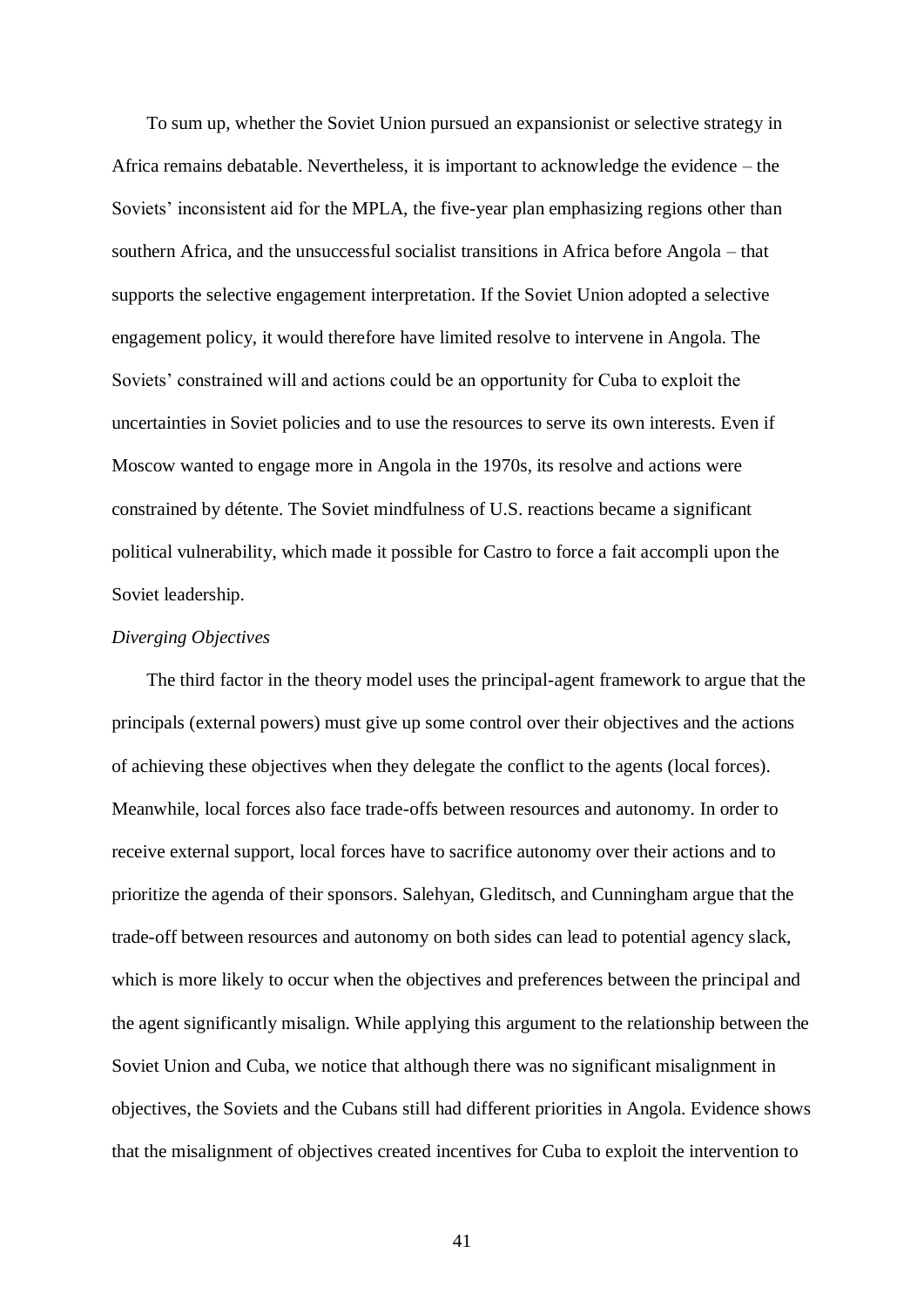increase leverage against the Soviet Union, prioritize its own national interests, enhance its status in the Third World, and even influence the Soviet policy in Africa.<sup>258</sup>

One of the main misalignments between the Soviet Union and Cuba was about their objectives and perceptions of Africa.<sup>259</sup> As discussed in the *surrogate* argument section, if the Soviet Union were pursuing an expansionist strategy and implementing a carefully thoughtout grand design in Africa, Cuba would be valued as a useful instrument. However, if we follow the interpretation that the Soviet Union adopted a selective and reactive strategy in Africa, which means southern Africa was only of peripheral importance and the Soviets were interested in only a handful of African countries, Cuba's value would be significantly discounted.<sup>260</sup> Gonzalez argues that this interpretation would lead to an unfavorable setting for Cuba due to mainly three reasons. First, the practical advantage that Cuba enjoyed as a result of its long-term presence in Africa would diminish, which would reduce its leverage against the Soviet Union and devalue itself to nothing more than "a surrogate operating at the discretion of its patron."<sup>261</sup> Second, if the Soviet Union decided to only intervene in a small number of African countries that were either of great intrinsic strategic value or targets of the Soviet opponents' power projection, for example, China and the U.S., Cuba would have fewer chances to proceed with its revolutionary mission in Africa.<sup>262</sup> Third, given Africa's low priority in the Soviet strategic overview, it would be unlikely for the Soviet leadership to provide generous support for Cuba to intervene in Africa.<sup>263</sup> Besides, even if Cuba were able to accomplish "successful ventures in Africa," it would only bring insubstantial and temporary political influence for the Soviet Union.<sup>264</sup> The Cubans would therefore find it difficult to transform their efforts and achievements in Africa into power and leverage against

 $^{260}$  Ibid.

1

 $263$  Ibid.

<sup>258</sup> Gonzalez, 154-157.

<sup>259</sup> Ibid., 152.

<sup>261</sup> Ibid.

<sup>262</sup> Ibid.

 $264$  Ibid.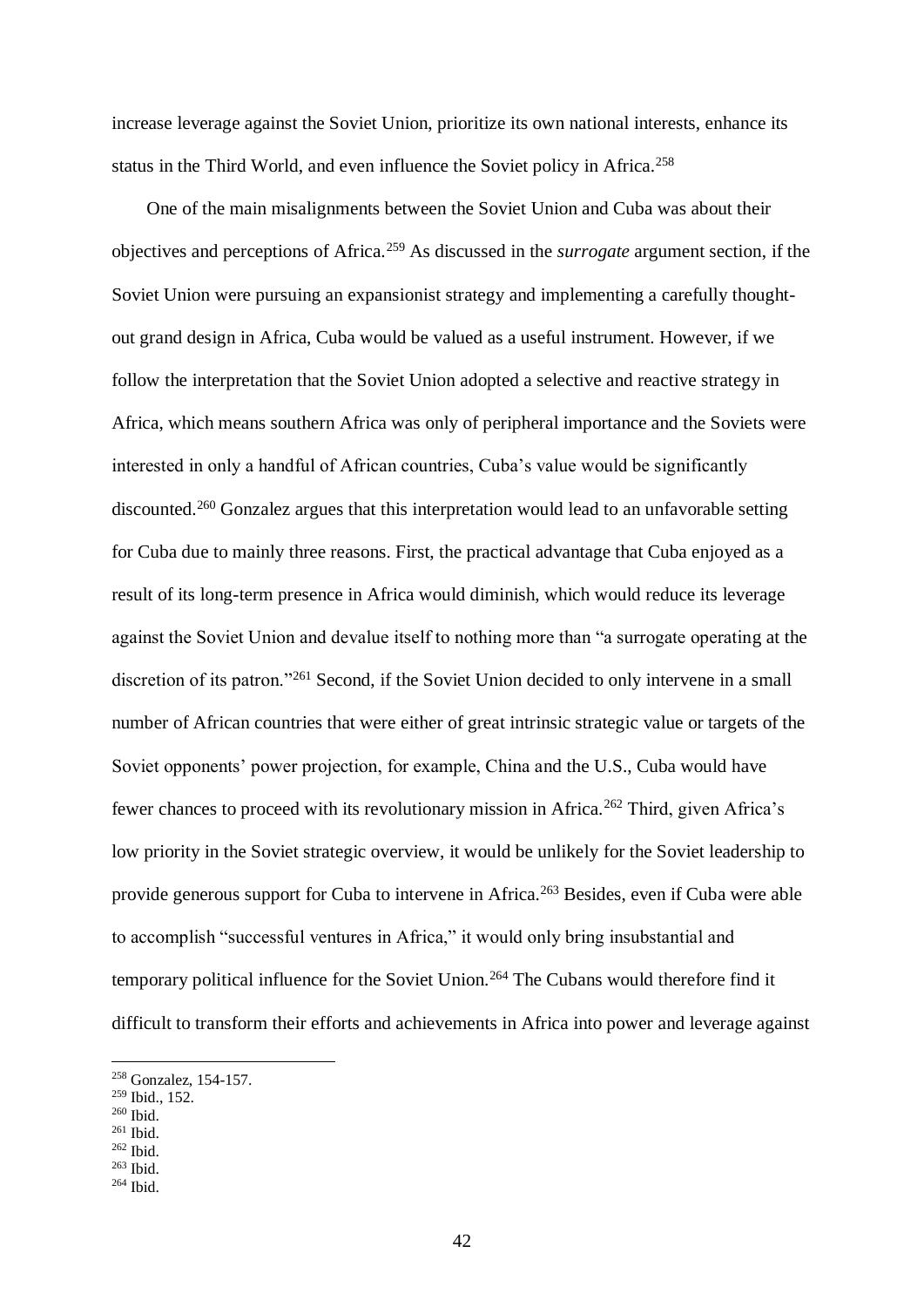the Soviets.<sup>265</sup> Driven by these three concerns, Cuba would have strong incentives to help the Soviet Union gain momentum in the region and persuade the Soviets to prioritize Africa, whereby Cuba could demonstrate its value.<sup>266</sup>

Cuba's active and consistent intervention in Angola convinced the Soviets to change their attitude from passive tolerance to cautious engagement and eventually to active support.<sup>267</sup> The outcome of the Angola intervention – a left-leaning government in Luanda – turned out to be very satisfying for Moscow.<sup>268</sup> Apart from the success in Angola, Cuba also facilitated and encouraged Soviet intervention in Zimbabwe and Ethiopia.<sup>269</sup> With the support from the Cuban military and political advisers, the Soviet Union intervened in the liberation movement in Zimbabwe through providing "military aid to guerrilla forces based in Mozambique and Zambia," which had previously relied heavily upon China's support.<sup>270</sup> Moreover, Cuba also assisted the Soviet intervention in Ethiopia by sending combat troops to defend the regime from the Somali invasion and the Eritrean secession.<sup>271</sup> The Cuban military presence in Ethiopia amounted to "16,000 or more military personnel" by the spring of 1978, through which the Soviet Union secured its influence and status on the Horn of Africa even after giving up its alliance with Somalia.<sup>272</sup> Gonzalez points out that these joint Cuban-Soviet developments in Africa created "a political momentum and a military dimension that did not exist prior to Angola."<sup>273</sup> These developments effectively demonstrated Cuba's value, which was essential for Cuba to transform "passive leverage," meaning Moscow chose to engage Havana after 1960 due to increasing stakes involved in Cuba, to "active leverage," meaning

1

<sup>269</sup> Ibid., 153.

<sup>265</sup> Ibid.

<sup>266</sup> Ibid., 154.

<sup>267</sup> Robbins, 221.

<sup>268</sup> Gonzalez, 154.

 $270$  Ibid.

<sup>271</sup> Ibid., 154.

 $272$  Ibid.

 $273$  Ibid.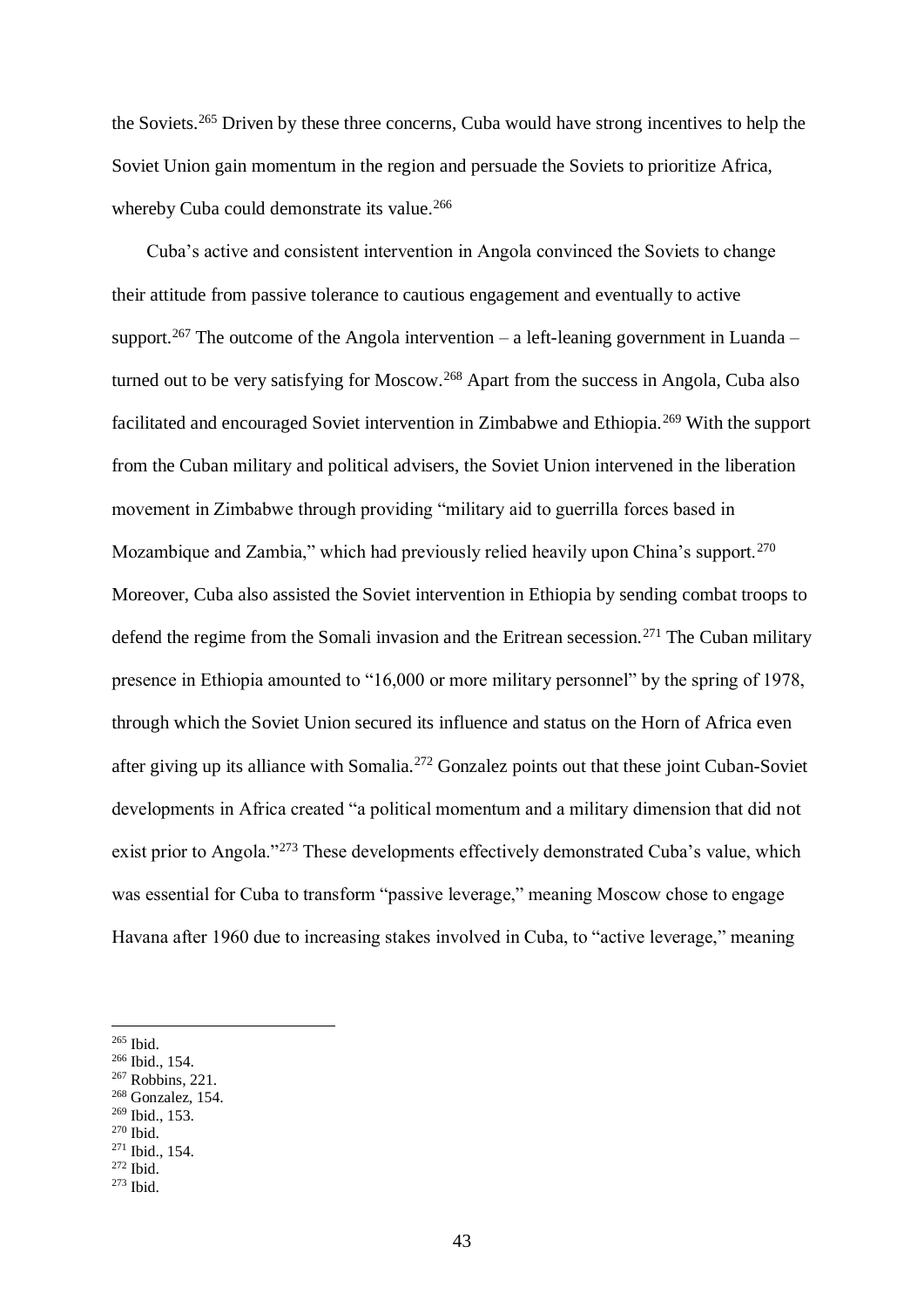Moscow had no choice but to increase support for Cuba due to its growing reliance on Cuba while intervening in Africa.<sup>274</sup>

Cuba's increased active leverage against the Soviet Union was evident from three aspects, which also shows that Cuba was acting like an international paladin, through which it effectively manipulated the "Soviet Union's big power interests and its military and economic resources" to forward its own national interests.<sup>275</sup> First, Cuba obtained more and higher quality material support from the Soviet Union, including better economic and trade deals, and more importantly, "both symbolic and tangible rewards" for the Cuban Revolutionary Armed Forces (FAR).<sup>276</sup> The FAR developed a more comprehensive naming system at the end of 1976, which created more ranks for officers, and consequently, more long-term career opportunities.<sup>277</sup> Generals who made special contribution in Angola were also promoted to new positions to recognize their achievements.<sup>278</sup> Apart from these symbolic rewards, the Soviets equipped the FAR with a range of more sophisticated weapons, including T-62 tanks, ZSU 23-4 self-propelled anti-aircraft guns and MIG-23F aircrafts, after the intervention in Angola.<sup>279</sup> This equipment, together with the victories in Angola and Ethiopia, significantly enhanced the competence and international status of the FAR.<sup>280</sup> What was more important and noteworthy was the fact that the Soviets provided these weapons at the risk of jeopardizing the Strategic Arms Limitation Talks (SALT) treaty.<sup>281</sup> According to Robbins, although the U.S. generally believed that the MIG-23F aircrafts were not designed to deliver nuclear warheads, several Congress members still accused the shipment of directly violating "the 1962 U.S.-Soviet agreement prohibiting the deployment of offensive weapons

<sup>274</sup> Ibid., 265. Note 36.

<sup>275</sup> Ibid., 154.

<sup>276</sup> Ibid., 158.

<sup>277</sup> Ibid.

<sup>278</sup> Ibid., 159.

<sup>279</sup> Ibid.

<sup>280</sup> Ibid.

<sup>281</sup> Robbins, 223.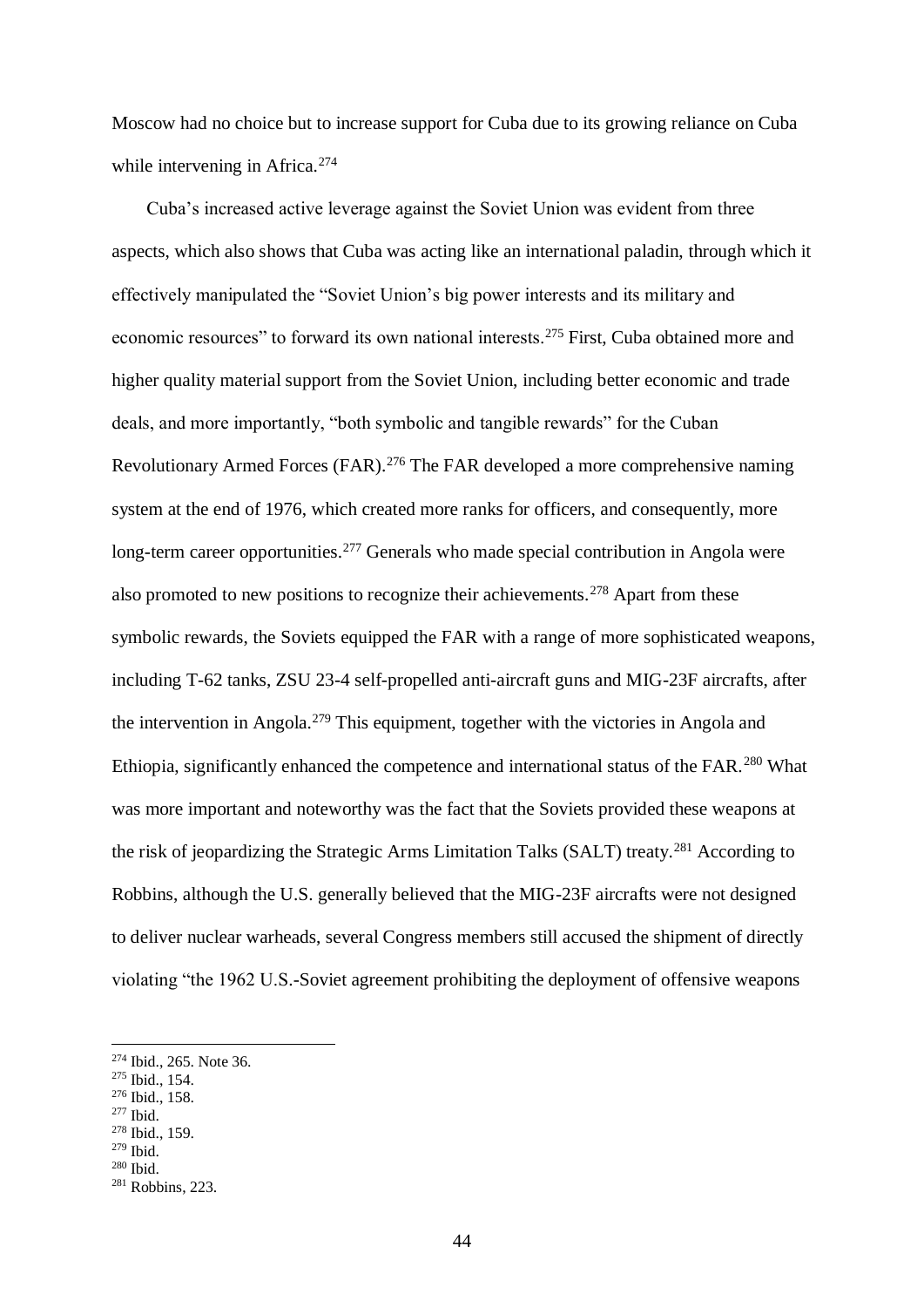in Cuba" and intended to use it as an excuse to impede the passage of SALT.<sup>282</sup> The Soviet Union's willingness to take the risk of potentially harming its national interests was an unprecedented attempt to "strengthen ties with Cuba."<sup>283</sup> From Cuba's perspective, we could argue that it proved a successful manipulation.

The second aspect is about Cuba's increased independence in its relationship with the Soviet Union and higher status in the Third World.<sup>284</sup> Cuba's greater degree of independence is demonstrated by the divergences between the Soviet Union and Cuba on several occasions, such as the coup against Neto in 1977 and the decision of sending troops to Cuito Cuanavale in 1987 without informing Moscow.<sup>285</sup> The Castro regime's heightened international status can be seen from Castro's "month-long triumphal tour" in Africa in the spring of 1977 and another trip to North Africa a year later.<sup>286</sup> Castro also hosted meetings with several African leaders, started teaching and training programs in Angola, and launched more aid missions in the region.<sup>287</sup> In addition, Cuba was "unanimously and publicly commended" for its achievement in Angola during the Fifth Conference of the Nonaligned Nations in Sri Lanka.<sup>288</sup> This was a recover of prestige for the Castro regime because Cuba was almost kicked out of the conference three years ago.<sup>289</sup>

Apart from better material support and higher international status, Cuba also managed to exert direct and indirect influence on the Soviet Union regarding its policy in Africa.<sup>290</sup> Gonzalez distinguishes between direct and indirect influence by arguing that direct influence was a result of the Cuban leadership's active attempts to shape the Soviet strategy while

<sup>282</sup> Ibid.

<sup>283</sup> Ibid.

<sup>284</sup> Gonzalez, 155-156.

<sup>285</sup> Ibid., 156. Gleijeses, 37.

<sup>&</sup>lt;sup>286</sup> Gonzalez, 155.

<sup>287</sup> Ibid.

<sup>288</sup> Robbins, 223.

<sup>289</sup> Ibid.

<sup>290</sup> Gonzalez, 157-164.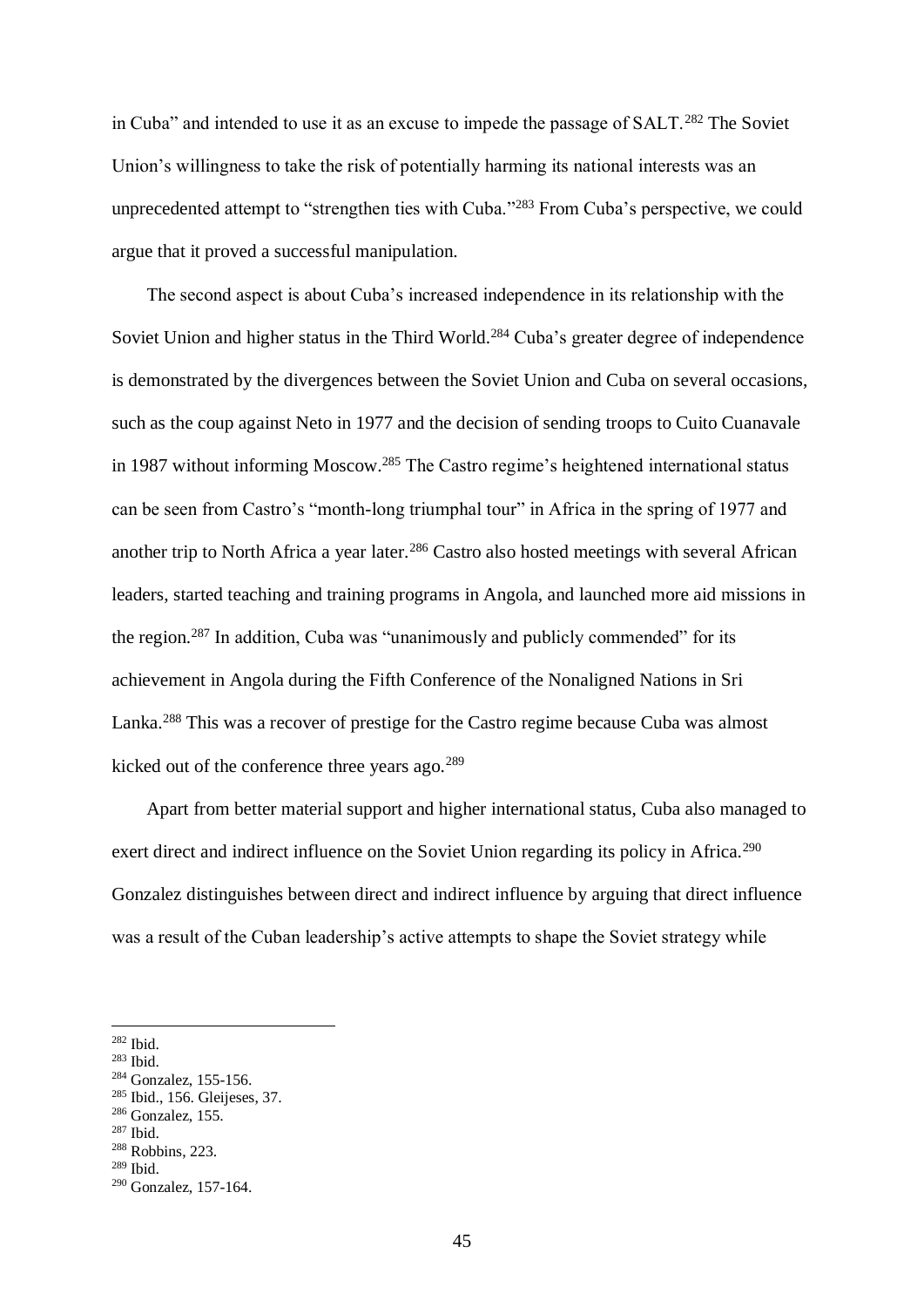indirect influence "depended on the Soviet assessments" of Cuba's presence in Africa.<sup>291</sup> According to Gonzalez, Cuba exerted direct influence on the Soviet Union through mainly two channels: political interactions and military connections.<sup>292</sup> Among the Cuban elites, Fidel Castro, his brother Raúl Castro and some military generals were the strongest advocates for high level of Cuban-Soviet intervention in Africa.<sup>293</sup> Meanwhile, they also had the greatest access to the Soviet leadership during the 1960s and 1970s.<sup>294</sup> Fidel Castro's internationalist rhetoric, which emphasized Cuba's mission and obligations in Africa, and his role as "an effective broker between the socialist camp and Africa" created incentives for the Soviet Union to at least maintain if not strengthen the relationship with Cuba, in order to show the Soviet commitments to the Third World.<sup>295</sup> When Fidel Castro visited the Soviet Union after his African tour in the spring of 1977, he was greeted by multiple Soviet leaders in the airport, including Leonid Brezhnev, the then-General Secretary of the Communist Party of the Soviet Union (CPSU).<sup>296</sup> With the access to the Soviet leadership and the personal contact between the two leaders, Cuba could easily engage in lobbying activities during meetings to shape the Soviet perceptions of Africa.<sup>297</sup> Moreover, Gonzalez argues that although political interactions were effective, the most influential method was through military connections.<sup>298</sup> The contact between the Cuban and Soviet militaries started in 1960, five years before the Communist Party of Cuba (PCC) officially existed.<sup>299</sup> Through arms shipment and training camps, the Soviet and Cuban militaries developed deep bonds, which became "the most important institutional linkage" between the two countries in the 1960s.<sup>300</sup> Such bonding was strengthened during the 1970s, when the FAR became more professional

- <sup>293</sup> Ibid., 158.
- <sup>294</sup> Ibid.

1

- <sup>295</sup> Ibid. <sup>296</sup> Ibid.
- <sup>297</sup> Ibid., 157.

<sup>299</sup> Ibid.

<sup>291</sup> Ibid., 157 and 160.

<sup>292</sup> Ibid., 157-160.

<sup>298</sup> Ibid., 160.

 $300$  Ibid.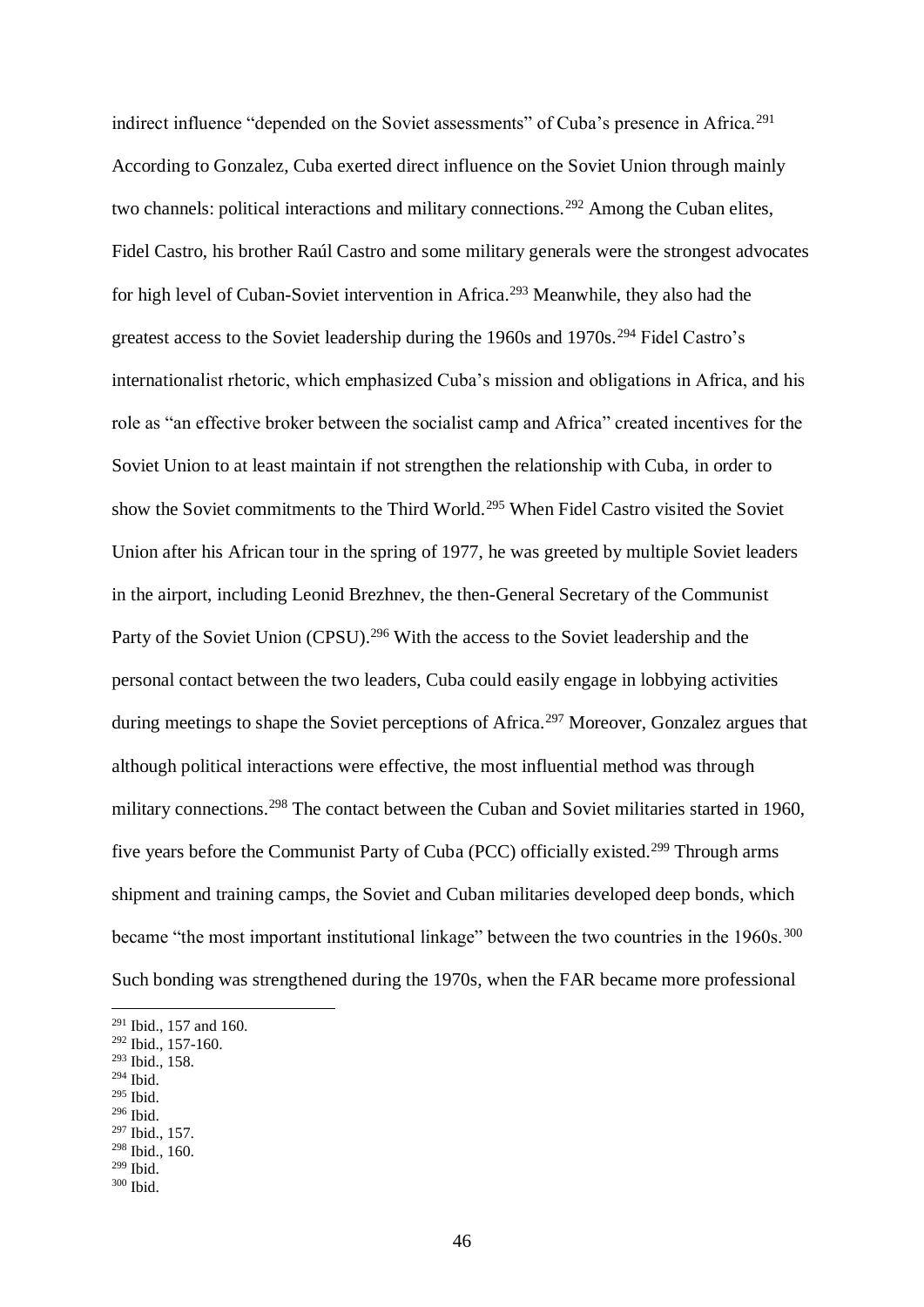and competent after victories in Angola and several other African countries.<sup>301</sup> Additionally, meetings and exchanges between the two militaries were frequent and productive, for example, Raúl Castro, the head of the Cuban military, "routinely met with his Soviet counterpart" and the Soviets had military specialists stationed in Cuba "under the command of a Soviet general."<sup>302</sup> Given these close relationships, Cuba could effectively affect Soviet policies through the military.

Different from the direct influence through political and military channels, Cuba's indirect influence on the Soviets took a more passive form and was contingent upon the Soviet perceptions and judgments.<sup>303</sup> Gonzalez argues that if Moscow had a positive perception of Cuba's actions in Africa and saw them as beneficial for the Soviet Union, it would be willing to allow more Cuban direct influence on its policies.<sup>304</sup> On the other hand, if the Soviets concluded with a negative assessment, Cuba would only have a limited effect on the Soviet decision-making.<sup>305</sup> If we judge based on Cuba's performance in Angola and Ethiopia, it would be reasonable to assume that the Soviet Union was more likely to make a positive assessment about Cuba's presence in Africa.

Two major changes in the Soviet Union after the intervention in Angola support this assumption. First, Gonzalez uses Joan Urban's arguments to describe the debate between "conservative sectarians" and "revolutionary sectarians" in the Soviet political system.<sup>306</sup> Urban argues that before the Cuban-Soviet interventions, the Soviet foreign policies were dominated by the conservative sectarians, who adopted "a highly orthodox and cautious approach to the revolutionary process abroad, particularly in Western Europe."<sup>307</sup> In other words, short-term issues, for example, détente, were prioritized over long-term, global

1

- $^{303}$  Ibid.
- <sup>304</sup> Ibid.

<sup>306</sup> Ibid., 161.

<sup>301</sup> Ibid.

<sup>302</sup> Ibid.

<sup>305</sup> Ibid.

 $307$  Ibid.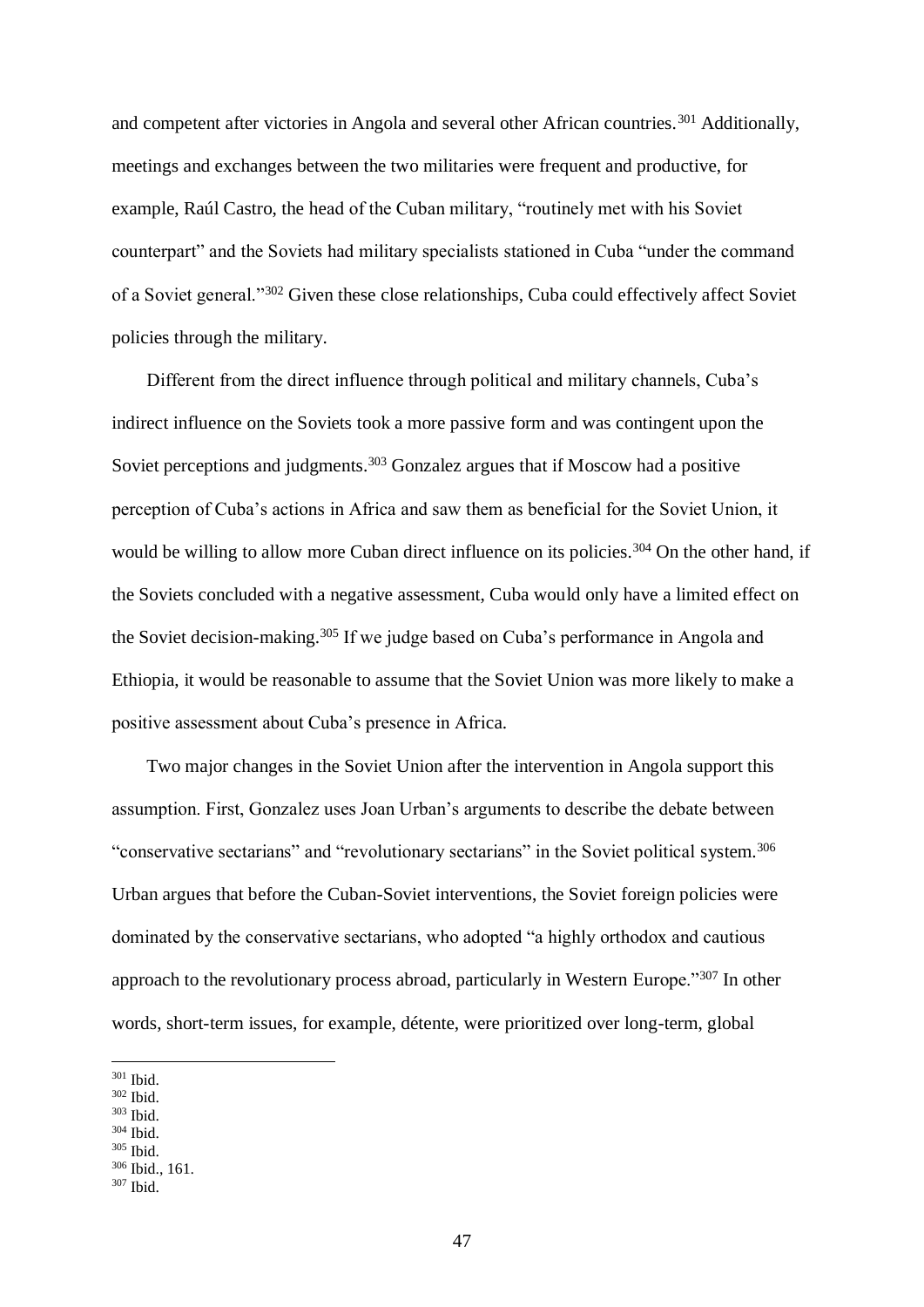revolutionary missions.<sup>308</sup> The revolutionary sectarians, however, stressed the importance of revolutions, promoted more expansionist foreign policies, and even subordinated détente to revolutionary missions.<sup>309</sup> Although this group initially focused on the Soviet engagements in Western Europe, what happened in Africa during the mid-1970s served as strong evidence to support their policies.<sup>310</sup> Gonzalez argues that the increasing momentum and support for the revolutionary sectarians during the 1970s could at least be partially, if not completely, attributed to the intervention in Angola.<sup>311</sup> Apart from the shift in policy orientation from conservative to revolutionary, Gonzalez argue that the Soviet Union not only redeemed its self-esteem and international reputation, which were both low after the Soviet-backed Arab states were defeated by Israel in the Middle East, but also demonstrated its power and global reach through the victories in Africa.<sup>312</sup>

The second major change can be seen from the Soviet Union's changed perception of the future for socialist transition in Africa.<sup>313</sup> According to Gonzalez, this change was due to both the Soviet "greater capabilities for global outreach" and the Cuban political and military presence in Africa, which stabilized the otherwise volatile and weak governments.<sup>314</sup> The Soviet Union attributed the setbacks in Algeria, Ghana and Mali to the region's underdevelopment, the lack of population support, and the weak leadership.<sup>315</sup> The successful intervention in Angola demonstrated Cuba's capabilities and convinced the Soviets of the value of the Cuban presence in removing these "existing structural impediments," stabilizing the pro-Soviet regimes in the region, and making socialist transitions in southern Africa more manageable.<sup>316</sup> Gonzalez points out that the Soviet Union not only recognized Cuba's value

- <sup>310</sup> Ibid.
- <sup>311</sup> Ibid.
- <sup>312</sup> Ibid., 162.
- <sup>313</sup> Ibid.
- <sup>314</sup> Ibid.

<sup>308</sup> Ibid.

<sup>309</sup> Ibid.

<sup>315</sup> Ibid., 150 and 162.

 $316$  Ibid., 162.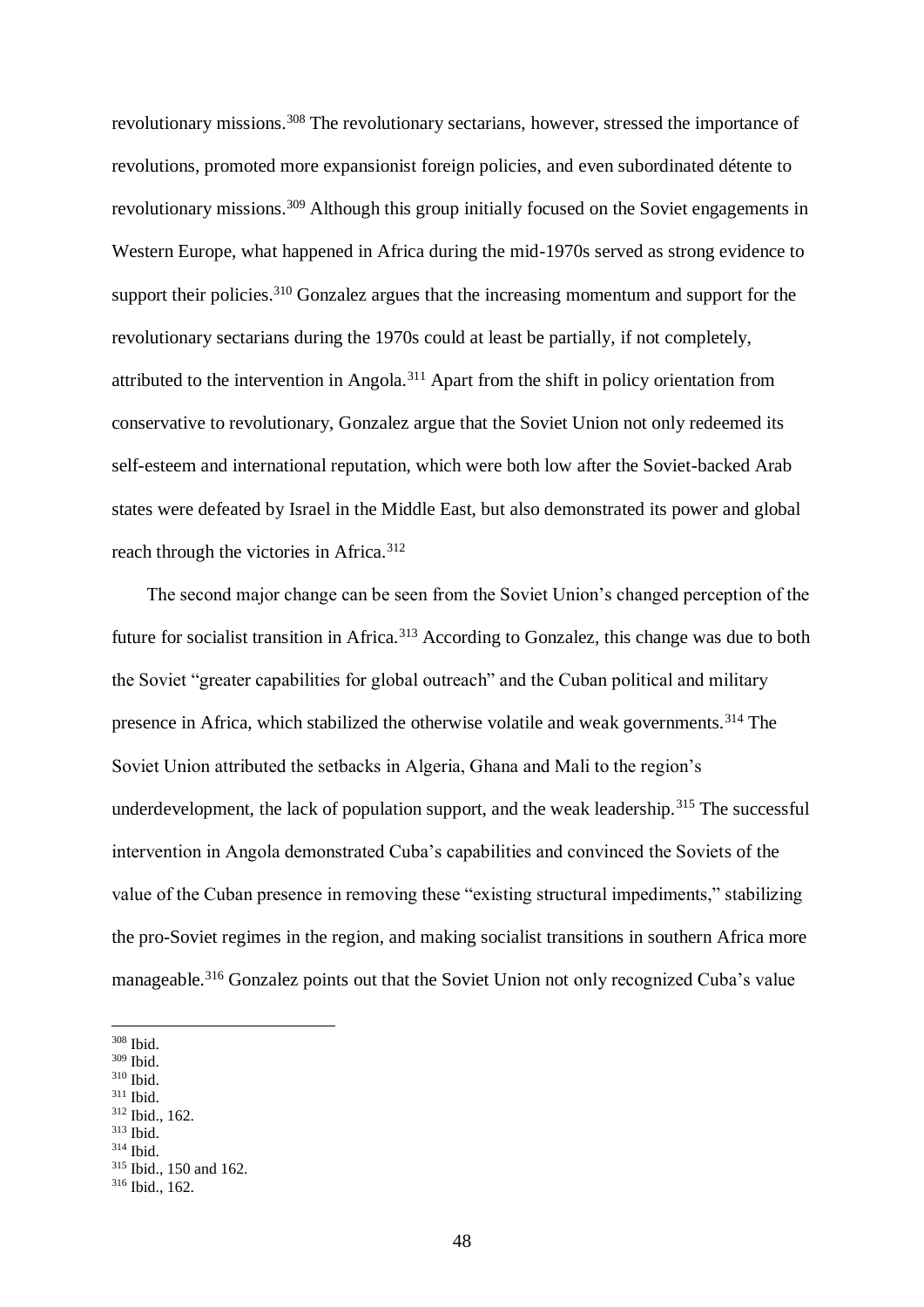but also saw its potential of consolidating the pro-Soviet countries in Africa, just as the Red Army did in Eastern Europe after the Second World War.<sup>317</sup> Cuba, therefore, effectively shaped the Soviet perceptions about the potential of Africa, moved Africa up on Moscow's priority list, which, as previously mentioned, could be used to advance its own interests.<sup>318</sup>

<sup>1</sup> <sup>317</sup> Ibid.

<sup>318</sup> Ibid., 162-163.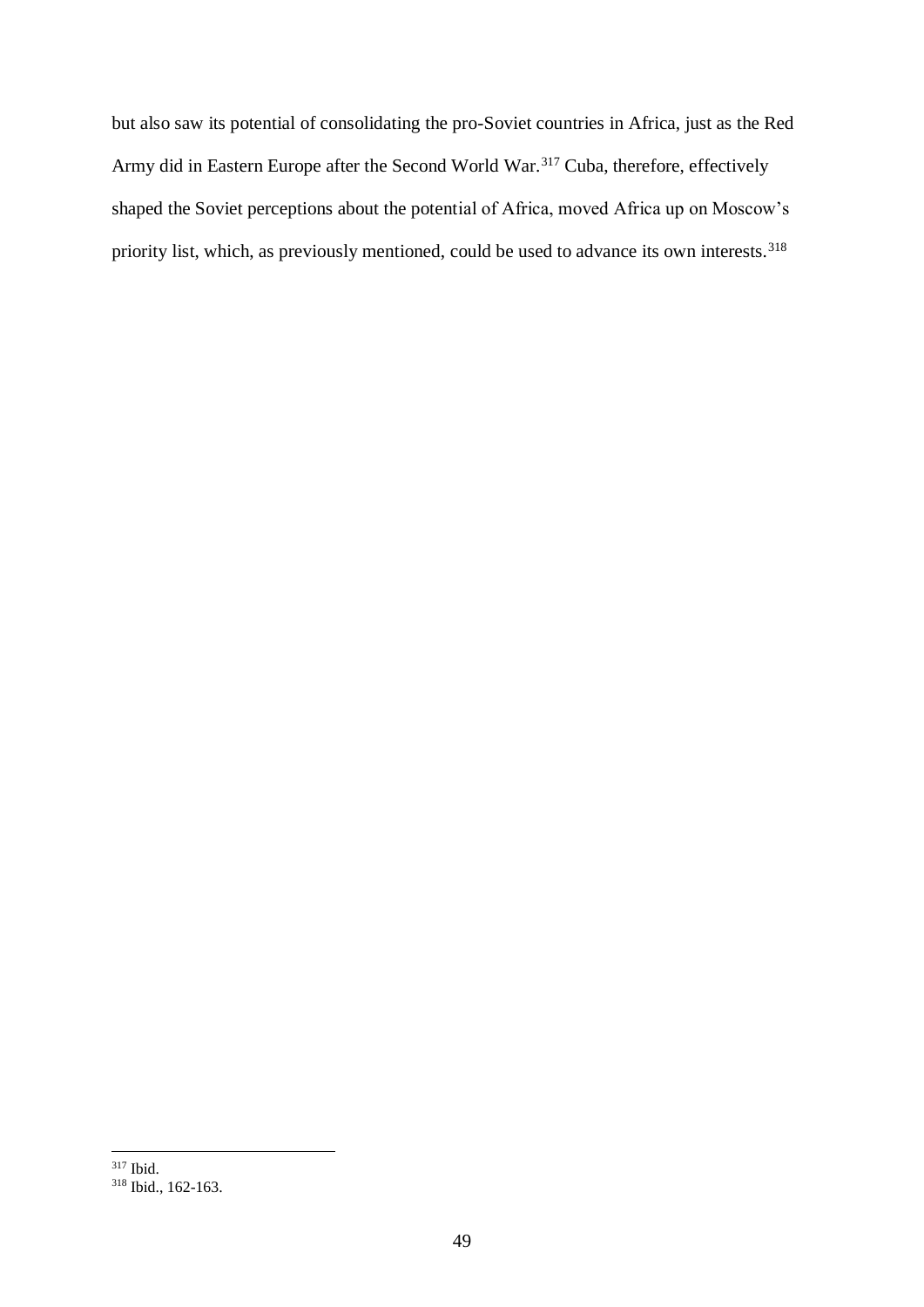#### **Chapter 4: United States, the Kurds, and ISIS**

The ongoing Syrian civil war is currently among the most vicious and complicated warfare in the world. According to the Syrian Observatory for Human Rights (SOHR) and the United Nations High Commissioner for Refugees (UNHCR), the Syrian war had killed 511,000 people as of March 2018 and displaced 6.6 million internally and 5.6 million globally.<sup>319</sup> Apart from the high death toll and the disastrous humanitarian crisis, the chaos created by the endless fighting among the regime, the rebels, the Kurds, and the jihadists has presented external state and non-state actors with opportunities for exploitation and manipulation.<sup>320</sup> Russia, Iran, and Hezbollah chose to back the Bashar al-Assad regime while Turkey, Saudi Arabia and other Gulf Cooperation Council (GCC) countries pledged their support to the opposition force.<sup>321</sup> While the conflict between the Assad regime and the rebels is already convoluted and violent enough, this is only one dimension of the war.<sup>322</sup> The Islamic State in Iraq (ISI) managed to exploit the chaos and establish a branch in Syria, through which the organization expanded into the Islamic State in Syria and Iraq (ISIS).<sup>323</sup> With ISIS taking control over more territories and gaining more momentum in the summer of 2014, the U.S. felt compelled to directly intervene through launching an aerial campaign and supporting the Iraqi and Syrian Kurds, whose survival were threatened by ISIS attack, to fight against ISIS in the region.<sup>324</sup> With the U.S. support, the Kurds were very effective in fighting ISIS: Ilham Ahmed, the Kurdish co-chair of the Syrian Democratic Council, announced the defeat of ISIS on March 21, 2019.<sup>325</sup> Although the power disparity between the U.S. and the

<sup>319</sup> "World Report 2019: Rights Trends in Syria," Human Rights Watch, January 23, 2019, [https://www.hrw.org/world-report/2019/country-chapters/syria.](https://www.hrw.org/world-report/2019/country-chapters/syria)

<sup>320</sup> William W. Harris, *Quicksilver War: Syria, Iraq and the Spiral of Conflict* (London: Hurst & Company, 2018), pp

<sup>321</sup> Jeffrey Martini, Erin York, and William Young. "Syria as an Arena of Strategic Competition." In *Syria as an Arena of Strategic Competition*, 2. RAND Corporation, 2013. [http://www.jstor.org/stable/10.7249/j.ctt2jc9hh.1.](http://www.jstor.org/stable/10.7249/j.ctt2jc9hh.1) <sup>322</sup> Harris,

<sup>323</sup> Ibid., 33.

<sup>324</sup> Ibid., 59

<sup>&</sup>lt;sup>325</sup> Debbie Bookchin, "Report from Rojava: What the West Owes Its Best Ally Against ISIS," The New York Review of Books, April 4, 2019, [https://www.nybooks.com/daily/2019/04/04/report-from-rojava-what-the-west](https://www.nybooks.com/daily/2019/04/04/report-from-rojava-what-the-west-owes-its-best-ally-against-isis/)[owes-its-best-ally-against-isis/.](https://www.nybooks.com/daily/2019/04/04/report-from-rojava-what-the-west-owes-its-best-ally-against-isis/)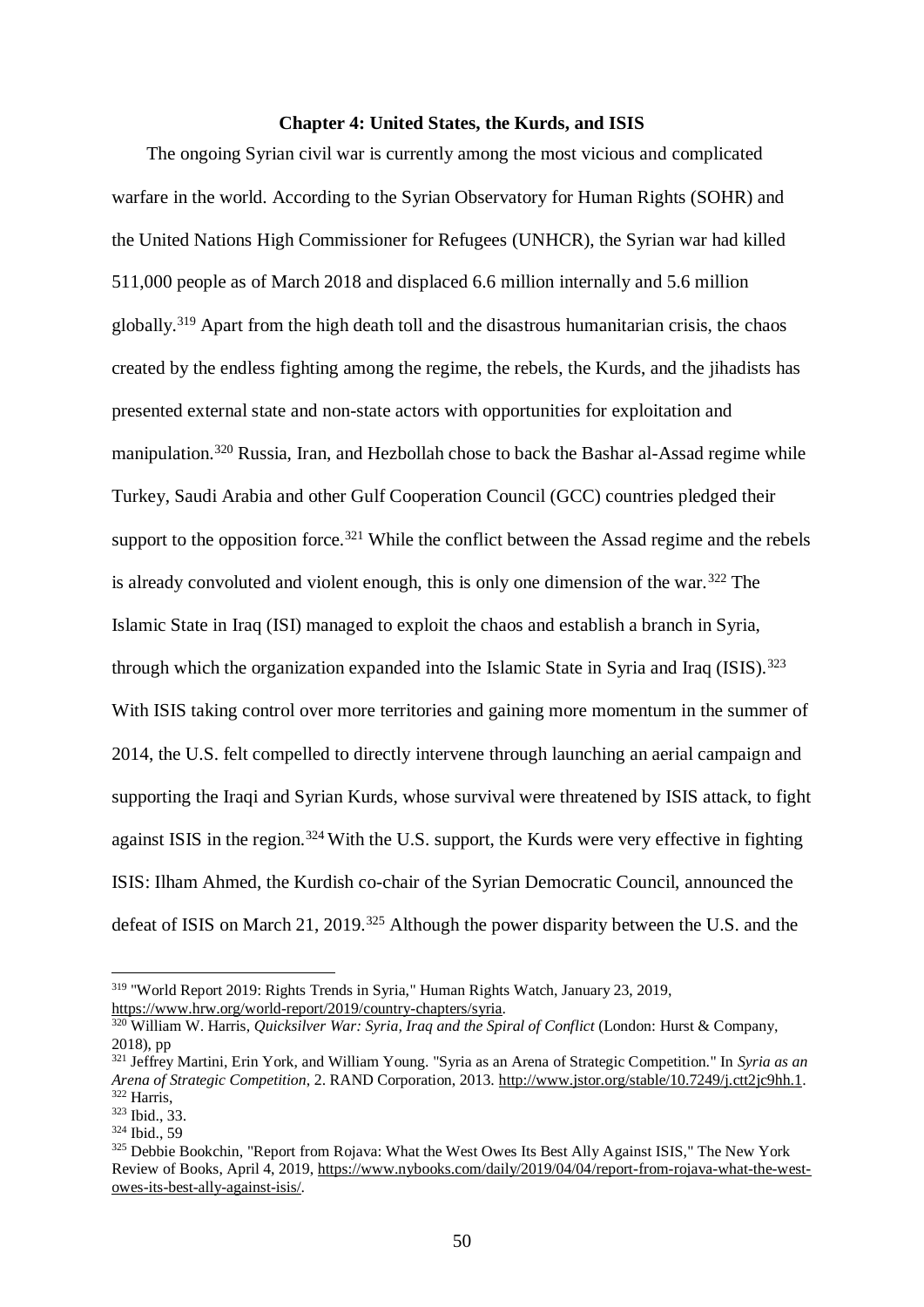Kurds should imply absolute U.S. control in this patronage relationship, this was not the case. The Kurds, though with only 190,000 Peshmerga fighters in 2014 and 20,000 People's Protection Units (YPG) fighters in 2016, the equivalent of one-tenth of the Iraqi GDP in 2013, and no arms industry, managed to gain leverage over the U.S. and successfully manipulated the U.S. support.<sup>326</sup> To better understand the dynamic between the U.S. and the Kurds, it is useful to apply the three factors identified in the theory chapter to analyze this case.

First, local forces were essential in defeating ISIS for both practical and political reasons. Practically, the U.S. had to rely on ground forces to hold territory and to acquire human intelligence.<sup>327</sup> Politically, it was essential to create an alternative to ISIS for the local population.<sup>328</sup> Facing the fragmented local forces in Syria and Iraq, the U.S. had few good options. In comparison, the Kurds were more homogeneous and well-organized, which later also proved to be more effective in defeating ISIS.<sup>329</sup> Since the U.S. had to rely on the Kurds to provide ground troops, local resources, and human intelligence, the Kurds had leverage over the U.S. despite their power disadvantage in this relationship. Second, Mack and Arreguín-Toft's argument about relative will and political vulnerability applies well to the U.S.-Kurds relationship. The Obama administration's failure to follow through with its request for Assad to step down in 2011 and its inaction on the "red-line" warning in 2012 against the use of chemical weapons clearly demonstrated the U.S. lack of interest in Syria.<sup>330</sup> The U.S. will, with respect to intervention, was not only constrained by public opinion, which

<sup>326</sup> "Profile: Who Are the Peshmerga?" BBC News, August 12, 2014, [https://www.bbc.com/news/world-middle](https://www.bbc.com/news/world-middle-east-28738975)[east-28738975;](https://www.bbc.com/news/world-middle-east-28738975) "Anyone for Raqqa?" The Economist, November 10, 2016, [https://www.economist.com/middle](https://www.economist.com/middle-east-and-africa/2016/11/10/anyone-for-raqqa)[east-and-africa/2016/11/10/anyone-for-raqqa;](https://www.economist.com/middle-east-and-africa/2016/11/10/anyone-for-raqqa) "Determined to Grow: Economy." Invest in Group. October 01, 2013. [https://investingroup.org/review/236/determined-to-grow-economy-kurdistan/;](https://investingroup.org/review/236/determined-to-grow-economy-kurdistan/) "Iraq GDP." Trading Economics. [https://tradingeconomics.com/iraq/gdp.](https://tradingeconomics.com/iraq/gdp)

<sup>&</sup>lt;sup>327</sup> Ash Carter, <sup>"A</sup> Lasting Defeat: The Campaign to Destroy ISIS," Belfer Center for Science and International Affairs, October 2017, [https://www.belfercenter.org/LastingDefeat.](https://www.belfercenter.org/LastingDefeat)

<sup>328</sup> Howard Gambrill Clark, "Go Local," The American Interest, June 26, 2015, [https://www.the-american](https://www.the-american-interest.com/2015/06/10/go-local/)[interest.com/2015/06/10/go-local/.](https://www.the-american-interest.com/2015/06/10/go-local/)

 $\frac{329}{329}$  "Arming Iraq's Kurds: Fighting IS, Inviting Conflict," International Crisis Group, May 12, 2015, 18, [https://www.crisisgroup.org/middle-east-north-africa/gulf-and-arabian-peninsula/iraq/arming-iraq-s-kurds](https://www.crisisgroup.org/middle-east-north-africa/gulf-and-arabian-peninsula/iraq/arming-iraq-s-kurds-fighting-inviting-conflict)[fighting-inviting-conflict.](https://www.crisisgroup.org/middle-east-north-africa/gulf-and-arabian-peninsula/iraq/arming-iraq-s-kurds-fighting-inviting-conflict)

<sup>&</sup>lt;sup>330</sup> Harris, 41-42.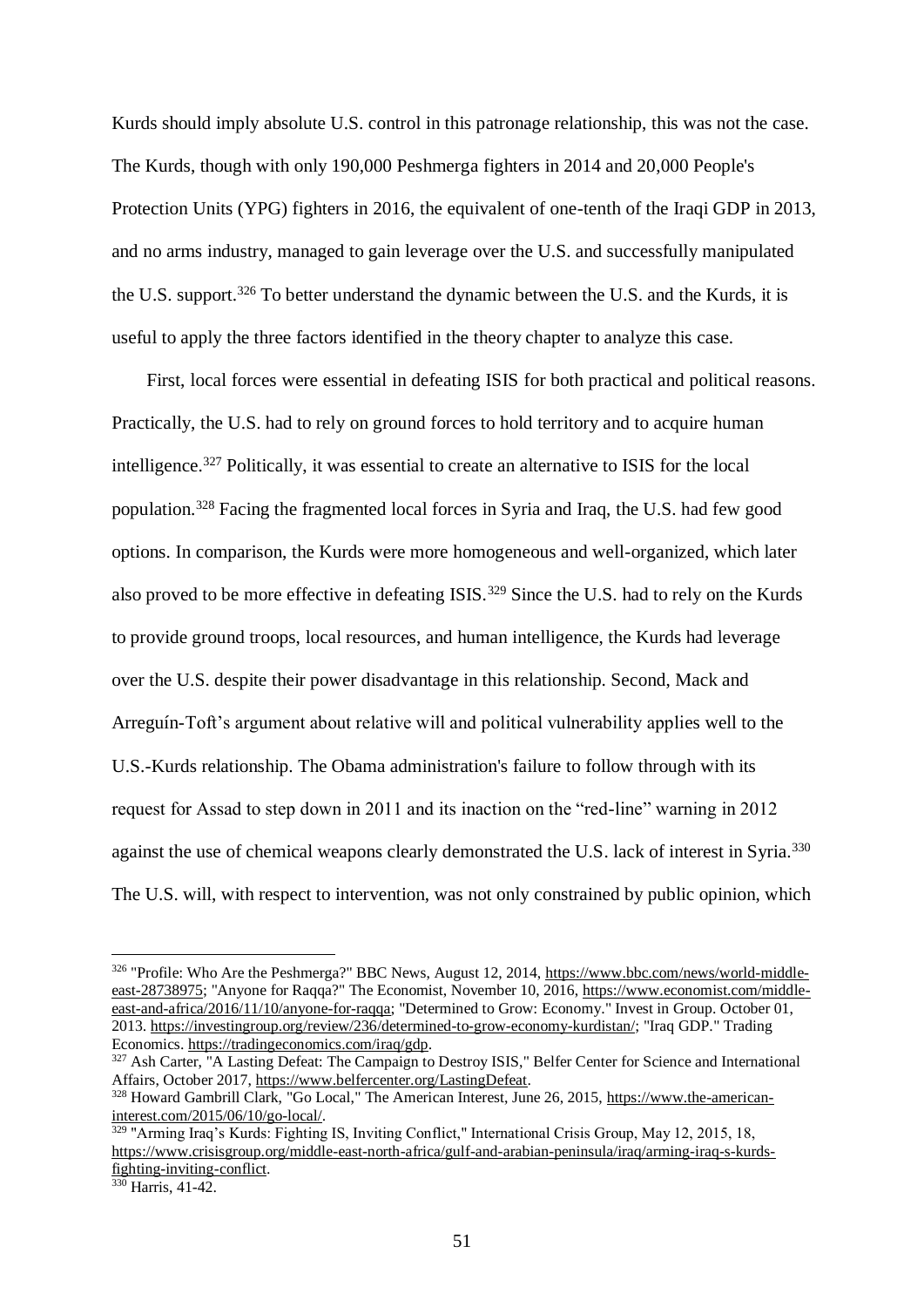was mostly against more military intervention, especially the deployment of ground troops, but also complicated by the U.S. alliance with Turkey, who strongly opposed U.S. support for the Syrian Kurds.<sup>331</sup> The Kurds, however, faced an imminent threat to their survival from ISIS's attack, which gave them much stronger resolve to fight and saved them from political vulnerabilities.<sup>332</sup> Third, unlike the U.S., whose goals in the Middle East were constantly fluctuating, the Kurds had a very clear set of objectives and goals: to carve out territory and to achieve independence and autonomy.<sup>333</sup> An independent and autonomous Kurdish state, however, would further complicate the situation in Syria, destabilize Iraq, and most importantly, threaten the interests of Turkey.<sup>334</sup> Although these consequences were against the U.S. interests, the U.S. had no better choice but to continue supporting the Kurds to defeat ISIS, which was the only clear objective of this element of the U.S. intervention in Syria.<sup>335</sup> Ultimately, with the ISIS currently falling apart and the U.S. pulling out of Syria, the Kurds managed to walk away with material support from the U.S. to continue pursuing objectives against U.S. interests.<sup>336</sup>

# **The Civil War: 2011-2014**

The conflicts in Syria started in 2011 as street protests.<sup>337</sup> Inspired by the Arab Spring movement in Tunisia and Egypt, fifteen teenagers spray-painted anti-regime graffiti in Dera'a

1

<sup>337</sup> Harris, 26.

<sup>&</sup>lt;sup>331</sup> "Little Support for U.S. Intervention in Syrian Conflict," Pew Research Center for the People and the Press, March 15, 2012[, https://www.people-press.org/2012/03/15/little-support-for-u-s-intervention-in-syrian-conflict/,](https://www.people-press.org/2012/03/15/little-support-for-u-s-intervention-in-syrian-conflict/)  and Harris, 96.

<sup>332</sup> Harris, 111 and 119.

<sup>333</sup> Henri J Barkey, "The Kurdish Awakening: Unity, Betrayal, and the Future of the Middle East." *Foreign Affairs* 98, no. 2 (March 2019): 108. [http://ccl.idm.oclc.org/login?url=https://search-proquest](http://ccl.idm.oclc.org/login?url=https://search-proquest-com.ccl.idm.oclc.org/docview/2186101224?accountid=10141)[com.ccl.idm.oclc.org/docview/2186101224?accountid=10141.](http://ccl.idm.oclc.org/login?url=https://search-proquest-com.ccl.idm.oclc.org/docview/2186101224?accountid=10141)

<sup>334</sup> Michael M. Gunter, "Iraq, Syria, Isis and the Kurds: Geostrategic Concerns for the U.S. and Turkey," *Middle East Policy* 22, no. 1 (Spring 2015): 108, doi:10.1111/mepo.12116.

<sup>335</sup> Harris, 59.

<sup>336</sup> "US Commanders Propose Kurdish Fighters in Syria Keep Weapons," USA News | Al Jazeera, December 29, 2018, [https://www.aljazeera.com/news/2018/12/commanders-propose-kurdish-fighters-syria-weapons-](https://www.aljazeera.com/news/2018/12/commanders-propose-kurdish-fighters-syria-weapons-181229063446665.html)[181229063446665.html.](https://www.aljazeera.com/news/2018/12/commanders-propose-kurdish-fighters-syria-weapons-181229063446665.html)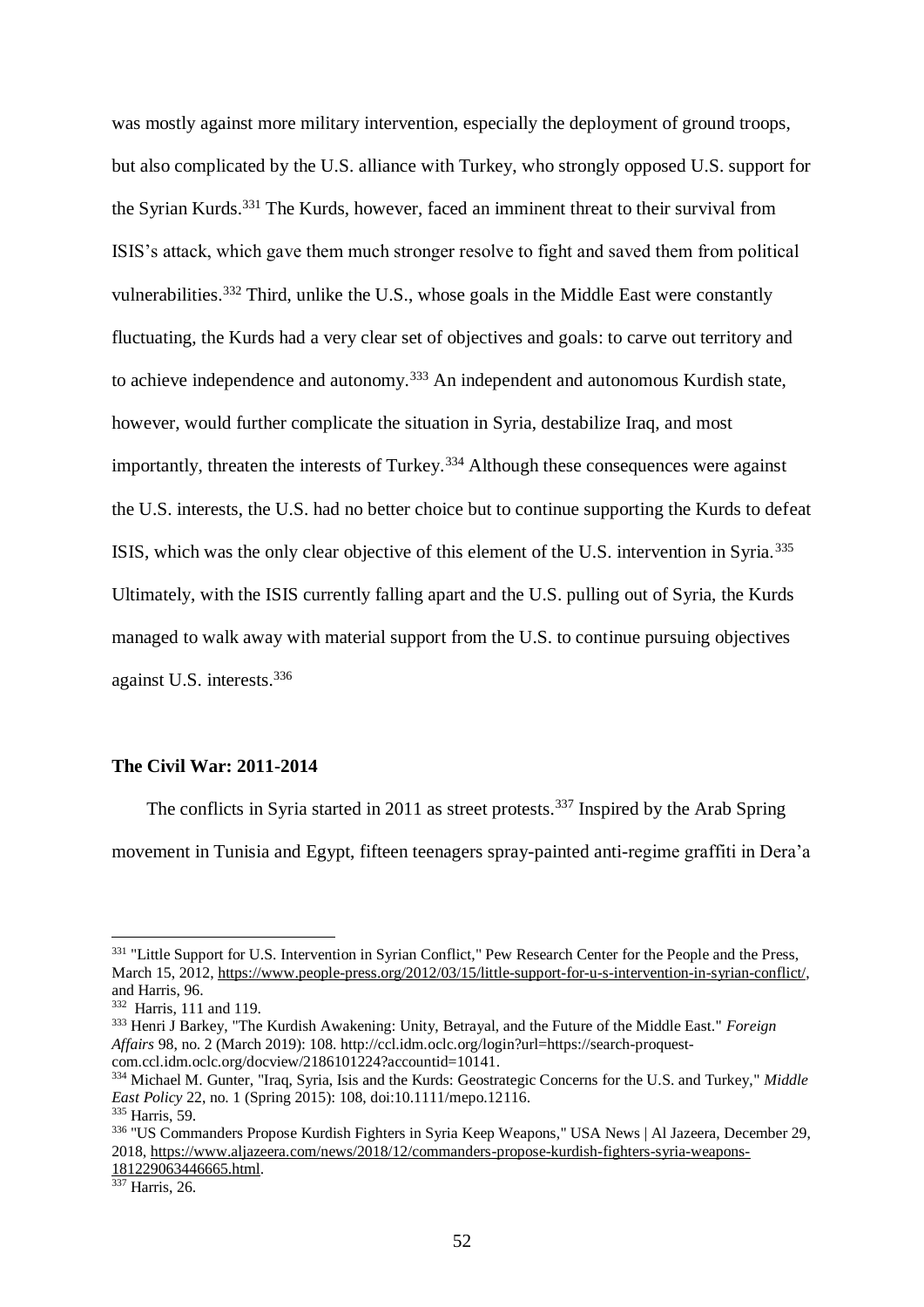in mid-March 2011.<sup>338</sup> Unfortunately, they were captured, detained and tortured by the head of security of the province, who was also Bashar's cousin.<sup>339</sup> This event led to street protests in Dera'a, to which the regime responded with live fire and killed dozens of protestors within a week.<sup>340</sup> If the movement in Tunis and Cairo initially had little ripple effect in Syria, Dera'a was the spark needed to provoke open defiance and revolution against the Assad regime.<sup>341</sup> Thousands of people in provincial cities and the Damascus suburbs went into the streets, protesting against injustice and repression.<sup>342</sup> In fear of losing face and compromising his family's influence, Bashar refused to punish his cousin or compensate the victims' families.<sup>343</sup> Instead, he deployed more lethal force to crush the protest.<sup>344</sup> In order to justify the violent suppression and to protect the legitimacy of his regime, Bashar also constructed a victim narrative, through which the protestors were described as "terrorists and fanatics."<sup>345</sup>

According to William Harris, the street protests in Syria, though on an unprecedented scale, were merely the trigger for long-term ethnic, religious and social conflicts embedded in the society.<sup>346</sup> Harris argues that two predispositions of Assad's tyrannical rule made the uprising inevitable.<sup>347</sup> First, in order to maintain "security and stability," the Assad regime relied heavily upon its highly developed security machine, consisting of secret police, an extensive monitoring network, and torture chambers, to detect and prevent any signal of dissent.<sup>348</sup> Harris describes the Assad regime as "a secular Arab nationalist tyranny," which has ruled Syria under repressive Ba'athism for decades.<sup>349</sup> Since its foundation in 1943, the Ba'ath Party adopted an "Arab nationalist and semi-socialist" ideology, developed

1

- <sup>342</sup> Ibid. <sup>343</sup> Ibid.
- <sup>344</sup> Ibid.
- <sup>345</sup> Ibid.
- <sup>346</sup> Ibid.

<sup>348</sup> Ibid., 18.

<sup>338</sup> Ibid., 27.

<sup>339</sup> Ibid.

<sup>340</sup> Ibid.

<sup>341</sup> Ibid.

<sup>347</sup> Ibid., 19.

 $349$  Ibid., 5.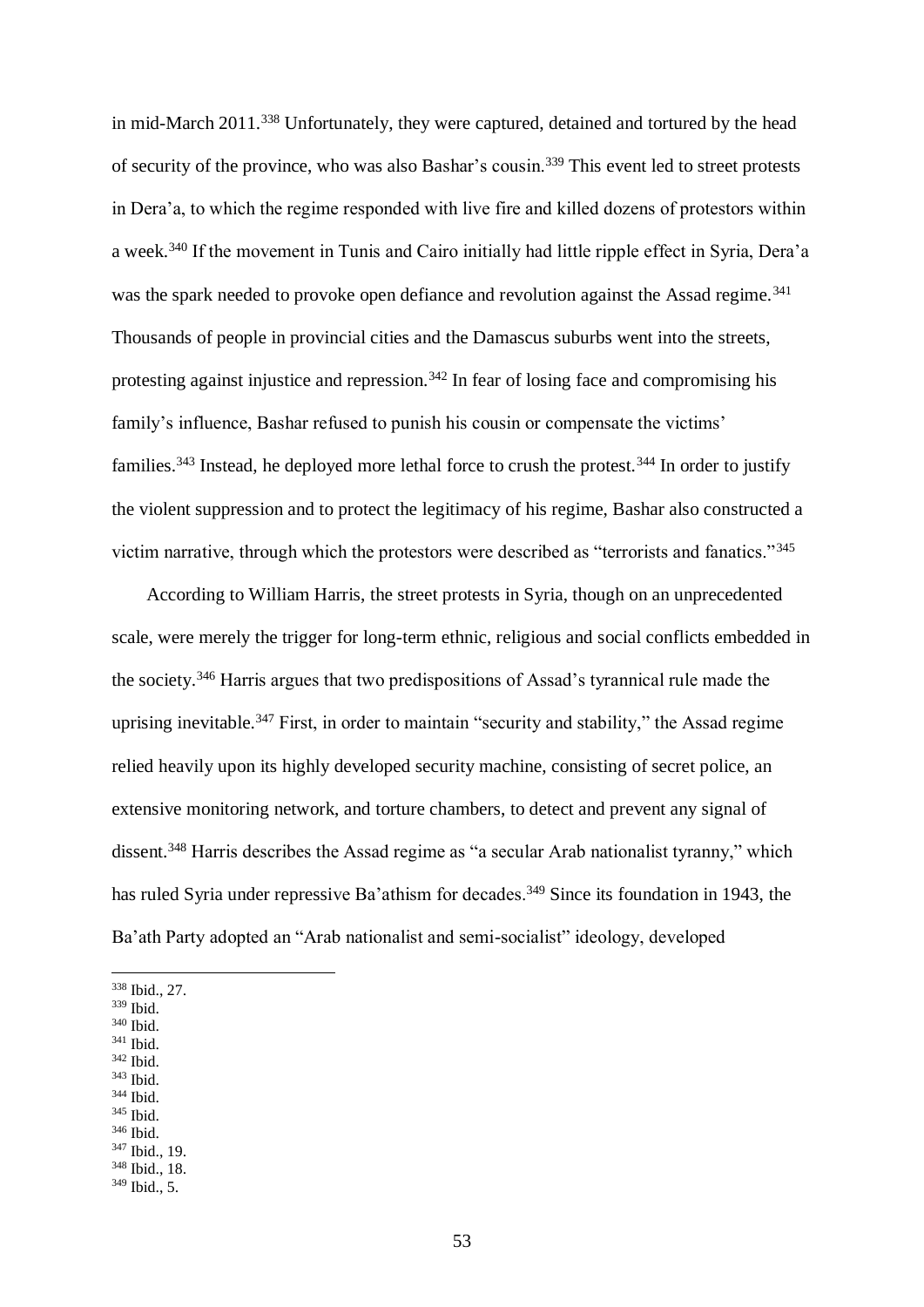exceptional institutional strength, and cultivated deep reach within the military.<sup>350</sup> These characteristics enabled the Ba'athists to not only trump other ideologies during the Cold War but also build an efficient security machine to cultivate a culture of absolutism.<sup>351</sup> Specific measures adopted by the regime include banning all ideas associated with religious communities and forcing Arabization on ethnic minorities, especially the Kurds.<sup>352</sup> This longterm repression and abuse of the population created "fierce resentment, fear and loathing" toward the regime, which makes decompression unavoidable.<sup>353</sup> Second, the Ba'athist rule naturally gave rise to strongmen politics – Saddam Hussein in Iraq in the late 1960s and Hafiz al-Assad in Syria in the 1970s – and nepotism.<sup>354</sup> Although the Ba'ath Party advocated semi-socialism and nationalism, sectarian identity still played a substantial part in Syrian politics. Sunni Arabs constitute the majority of the Syrian population, yet the leadership has been dominated by the Alawite minority, or more specifically, the Assad family.<sup>355</sup> Assad family members control almost all the important and lucrative positions in the government, which subordinates the party to family interests and turns the government into a family business.<sup>356</sup> Over time, the obvious hypocrisy – denying political rights to ethnic groups other than the Alawites while concentrating all the power and wealth in the hands of the Alawites – significantly undermined the legitimacy of the regime.<sup>357</sup> Additionally, Harris points out that the Syrian economy shifted from the crumbling Ba'athist socialism to an even more destabilizing crony capitalism during the mid-1990s, which further damaged the foundation of the regime.<sup>358</sup> In general, the Syrian regime's fearful and repressive security machine

1

<sup>357</sup> Harris, 19.

<sup>350</sup> Ibid., 17.

<sup>351</sup> Ibid.

<sup>352</sup> Ibid., 18-19.

<sup>353</sup> Ibid., 19.

<sup>354</sup> Ibid., 18.

<sup>355</sup> Ibid., 19.

<sup>356</sup> "Syria," U.S. Department of State, September 13, 2011, [https://www.state.gov/j/drl/rls/irf/2010\\_5/168276.htm.](https://www.state.gov/j/drl/rls/irf/2010_5/168276.htm)

<sup>358</sup> Ibid.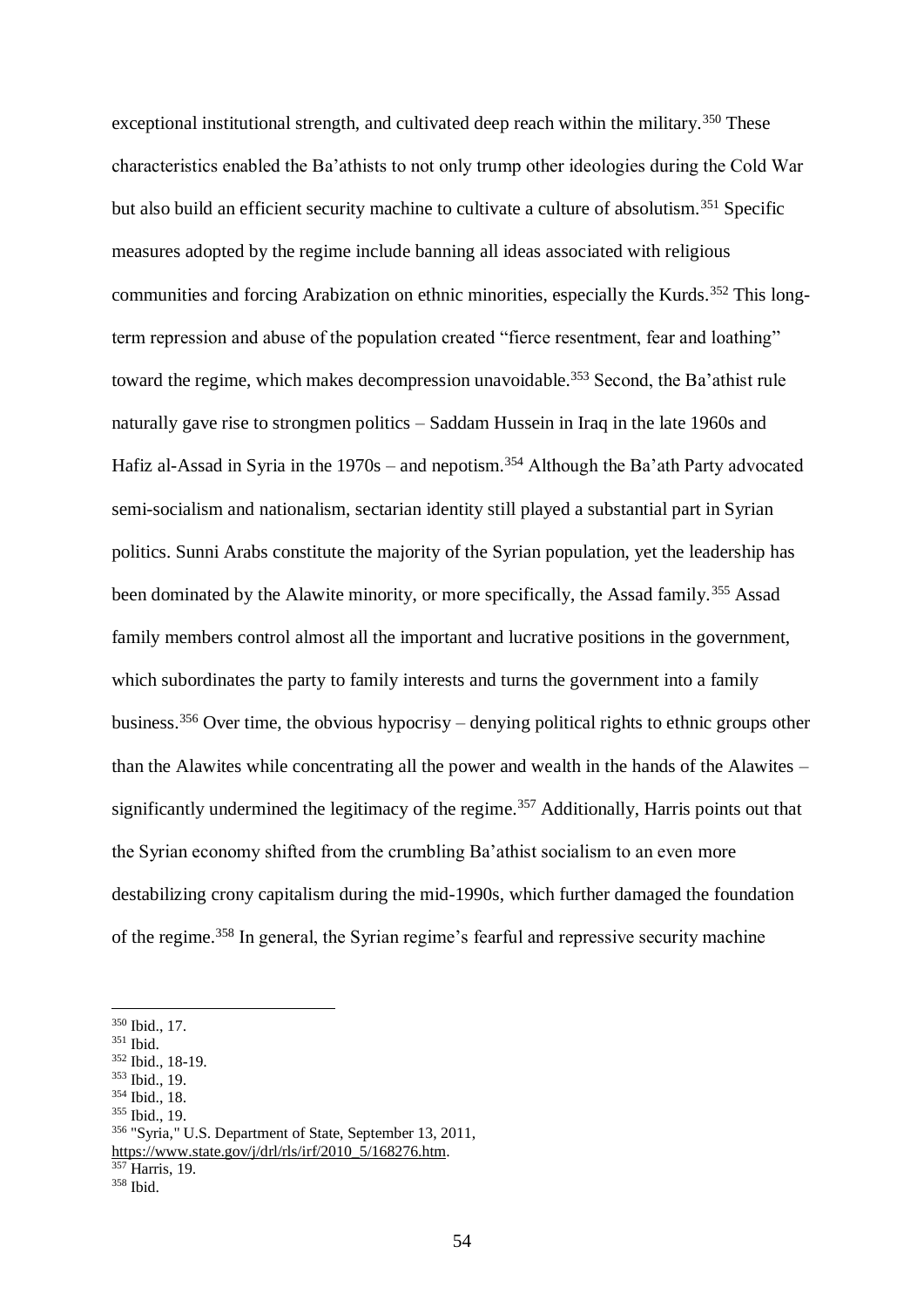forced the population to constantly live in fear.<sup>359</sup> When the spillover effect of the regional uprising got triggered by a local spark, the implosion of the Syrian regime became inevitable.<sup>360</sup>

In addition to creating deep-rooted conflicts with its population, the Assad regime also contributed to the survival and growth of ISIS. Harris argues that both Saddam and Bashar maneuvered the relationship between Sunni Islamism and secular Ba'athism to strengthen their grip of power.<sup>361</sup> Saddam introduced Sunni Islamic studies into his government in the 1990s to boost the regime's legitimacy among the Sunni Arabs in Iraq.<sup>362</sup> Bashar, on the other hand, directly facilitated jihadist recruitment among the Sunni Arabs in Syria and channeled jihadists into Iraq in 2003 to distract the U.S. and to prevent an invasion.<sup>363</sup>

According to Harris, these deliberate interactions were extremely poisonous because they helped ease the integration between Ba'athism and Sunni Islamism in jihadist organizations.<sup>364</sup> After the military overthrew Saddam in 2003, the U.S. disbanded the Iraqi army, de-Ba'athified Sunni officials in the army, and backed Nouri al-Maliki, a Shi'a Prime Minister who started with a pragmatic approach of governance but succumbed to sectarianism after the U.S. left.<sup>365</sup> Maliki's open sectarianism favored the Shi'a and suppressed the Sunni, which provoked widespread anger and dissent among the disbanded, rebellious yet well-trained de-Ba'athified Sunni military personnel.<sup>366</sup> Harris argues that these former military personnel became the perfect recruits for ISI and Saddam's previous efforts in connecting Ba'athism with Sunni Islamism served as a bridge for the integration of Ba'athist military expertise with jihadism.<sup>367</sup> When ISI reinvigorated and reorganized in 2010,

- <sup>361</sup> Ibid.
- <sup>362</sup> Ibid.
- <sup>363</sup> Ibid., 20.
- <sup>364</sup> Ibid.
- <sup>365</sup> Ibid., 43.
- <sup>366</sup> Ibid.

<sup>1</sup> <sup>359</sup> Ibid

 $^{\rm 360}$  Ibid

<sup>367</sup> Ibid., 20.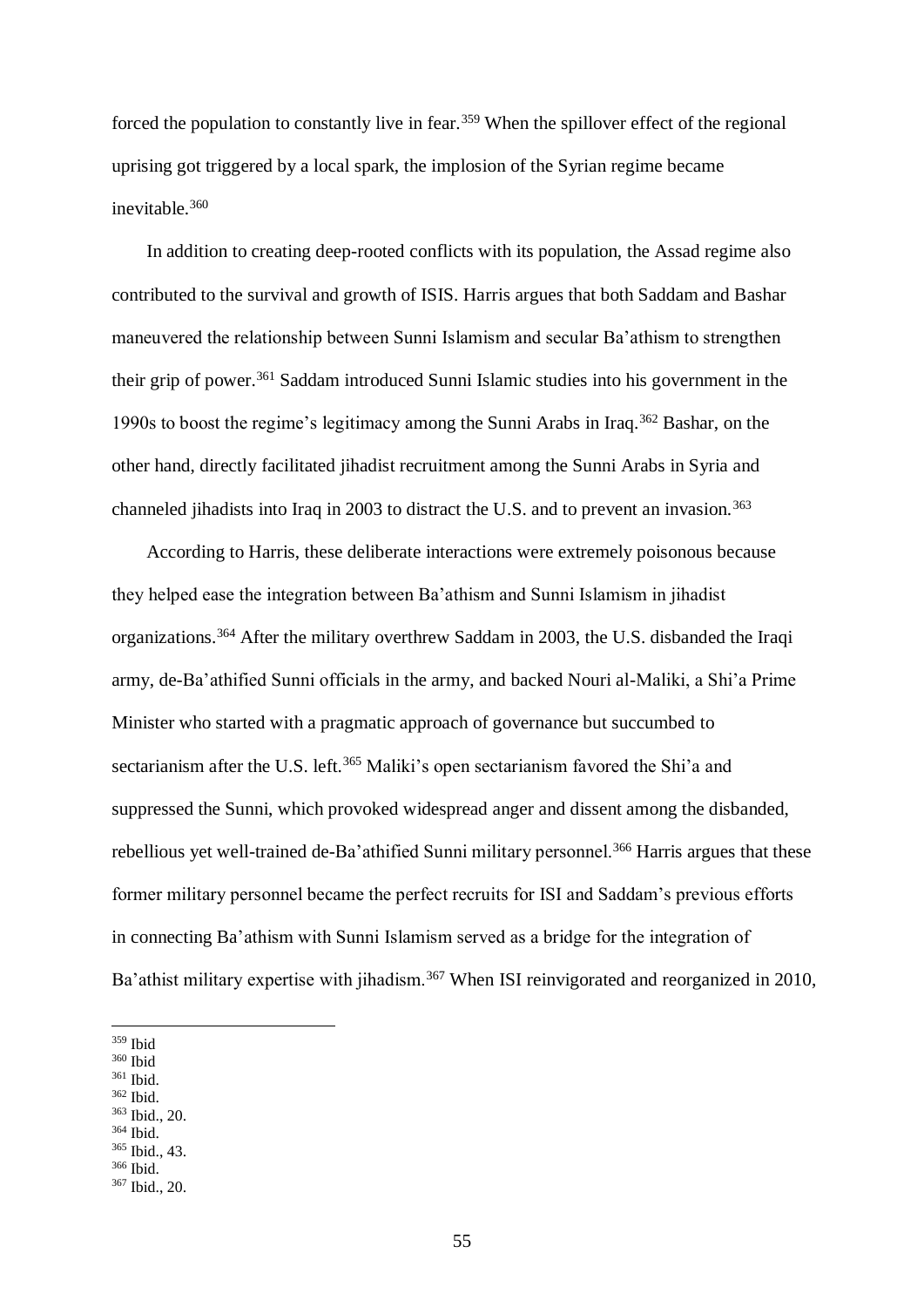its new military was composed of highly experienced Ba'athist officers and the organization transformed into a hybrid of jihadism and Ba'athism.<sup>368</sup>

In Syria, Bashar tasked his intelligence agencies to breed and channel Sunni jihadists into Iraq in 2003 to distract the U.S. so that Syria would not become the next target for U.S. invasion.<sup>369</sup> This strategy not only directed the focus of domestic jihadism abroad but also allowed the regime to accumulate jihadist-related resources and intelligence, such as jihadist prisoners, information about the identity and salary of ISIS-affiliated state employees, and connections with the Iraqi Ba'athist network that cooperated with the Islamic State.<sup>370</sup> These resources later became valuable leverage for the regime to trade information, manipulate narratives, and maneuver the development of jihadism during the first stage of the civil war.<sup>371</sup> In sum, the infusion of Ba'athism with Sunni Islamism helped preserve the network for ISI, provided recruits for the organization, and facilitated ISI's expansion into Syria in 2013. 372

The street protests turned into war in July-August 2011, during which the regime deployed more well-equipped forces to crush the demonstration.<sup>373</sup> In response, some army officers defected and created the Free Syrian Army (FSA) in late July, which was mainly composed of Sunni Arabs.<sup>374</sup> Although the FSA initially rejected sectarianism or Islamism, such an effort was hard to maintain due to the difficulties of organizing scattered armed forces and countering the rise of religious militancy.<sup>375</sup> With a large number of armed groups attaching themselves to the band of FSA, the FSA was unable to effectively provide any logistical support or a clear chain of command.<sup>376</sup> On the battlefield, the FSA managed to

<sup>370</sup> Ibid., 26.

- <sup>372</sup> Ibid., 20.
- <sup>373</sup> Ibid., 30.

<sup>1</sup> <sup>368</sup> Ibid.

<sup>369</sup> Ibid., 25.

<sup>371</sup> Ibid.

<sup>374</sup> Ibid. <sup>375</sup> Ibid.

<sup>376</sup> Ibid.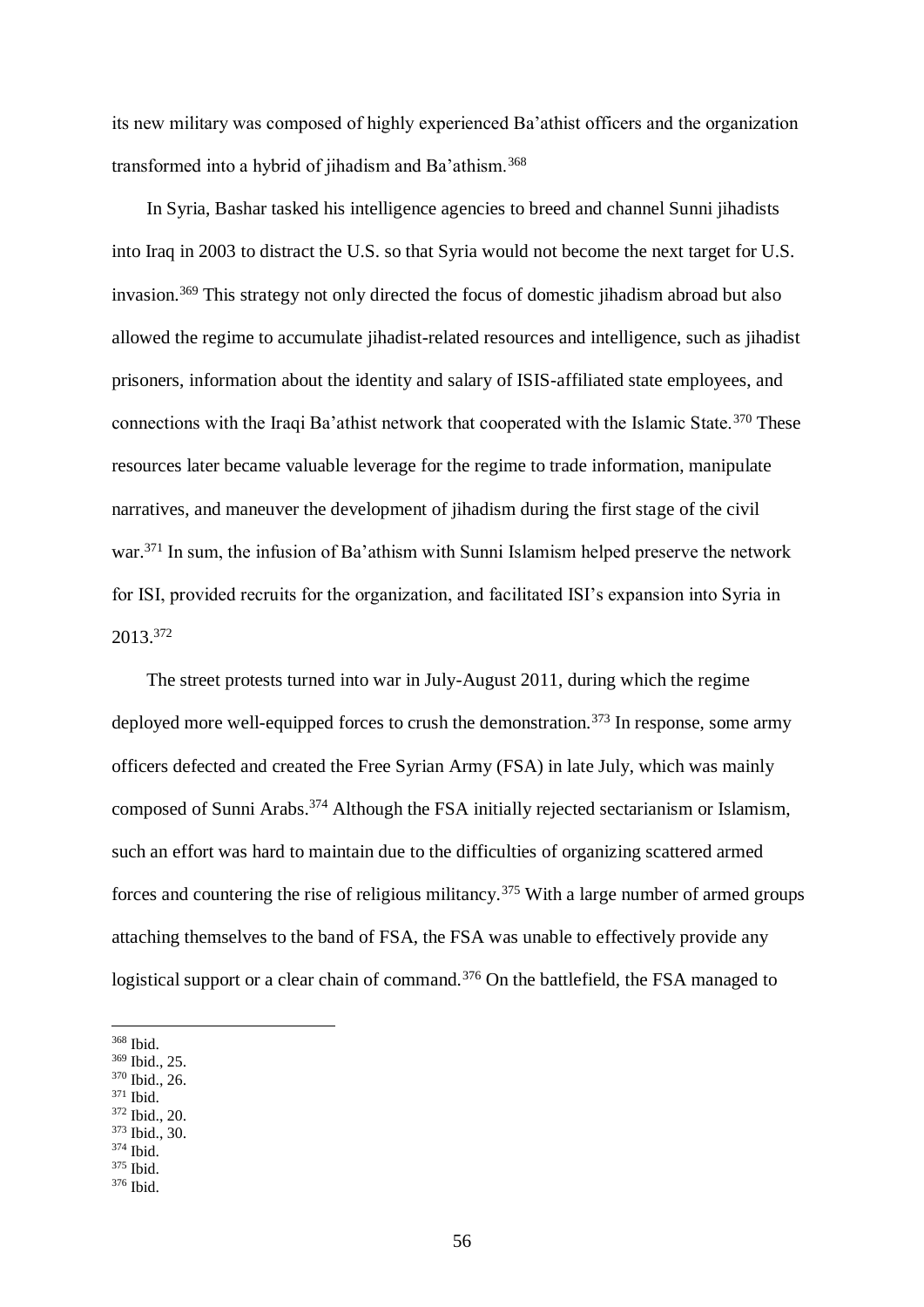seize the Sunni suburb of Baba Amr in Homs in November 2011, but was forced to withdraw in March 2012.<sup>377</sup> The battle of Baba Amr, during which the regime used heavy artillery to blockade and destroy the city in order to crush the FSA's resolve, exemplified the fighting between the regime and the rebels in most suburbs in Damascus and Aleppo.<sup>378</sup> Joseph Holliday argues that the regime used disproportionate force to target both soldiers and civilians to increase the cost of fighting for the rebels.<sup>379</sup> This was indeed the case in Baba Amr, where hundreds of civilians were killed by the regime bombardment.<sup>380</sup>

At the initial stage of the war, external intervention was quite limited.<sup>381</sup> Both Saudi Arabia and Turkey pledged themselves to the opposition force but did not send in any material support.<sup>382</sup> Although both the U.S. and the European countries asked the Assad regime to "step aside," neither the U.S. nor Europe took any action.<sup>383</sup> The rebels had to rely on "captured regime stocks, defecting officers and soldiers, the black market, and smuggling" for their weaponry supply, which means their aggression could be easily neutralized by the better equipped regime force.<sup>384</sup> Holliday points out that even though the rebels successfully occupied some territories in 2011, they were unable to protect and retain control due to the insufficiency in weapons and fighters.<sup>385</sup>

The situation changed in 2012. The opposition forces launched attacks simultaneously in different locations, which stretched the regime force thin and made their attacks more manageable.<sup>386</sup> Additionally, the conflict became increasingly sectarian, which attracted more "hardline Sunni Islamists and jihadists" to join the opposition and forced the regime to rely

<sup>377</sup> Ibid., 31.

<sup>378</sup> Ibid.

<sup>379</sup> Joseph Holliday, "Middle East Security Report 3: Syria's Armed Opposition," *Institute for the Study of War,* March 2012, 6[, http://www.understandingwar.org/report/syrias-armed-opposition.](http://www.understandingwar.org/report/syrias-armed-opposition)

<sup>380</sup> Harris, 31.

<sup>381</sup> Ibid.

<sup>382</sup> Ibid., 30.

<sup>383</sup> Ibid., 31.

<sup>384</sup> Ibid.

<sup>385</sup> Holliday, 11.

<sup>386</sup> Ibid.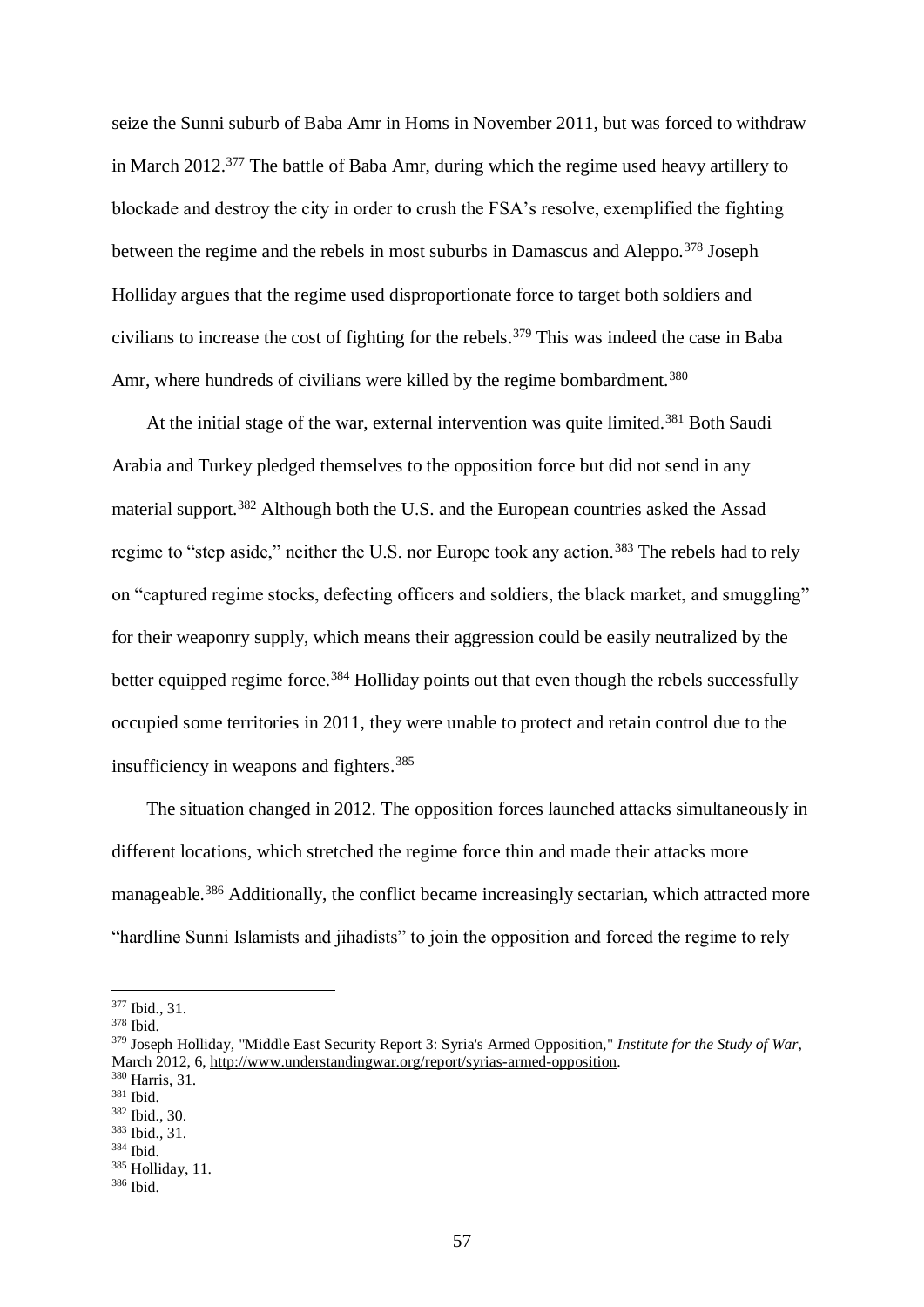more on the minorities, mostly the Alawites and Christians.<sup>387</sup> The combination of effective strategy and weakened regime force enabled the rebels to achieve some success during the summer of 2012.<sup>388</sup> Through occupying the eastern segment of Aleppo, the rebels' presence effectively threatened the airport and the military-industrial facilities in the region.<sup>389</sup> Their redoubts in Homs and al-Qusayr provided access to oversee the transportation between Damascus and the coast.<sup>390</sup> Moreover, the Syrian Kurdish Democratic Union Party (PYD) joined the fight and occupied part of the northern territories in July, which also helped the rebels preserve their momentum through 2012.<sup>391</sup>

Apart from troubles created by the rebels on the battlefield, the regime faced greater problems with its leadership.<sup>392</sup> Bashar's brother-in-law was killed in an explosion in Damascus and two Sunni high-ranking officers of the regime – General Manaf Talss and Prime Minister Riyad Hijab – fled to Turkey and Jordan.<sup>393</sup> However, the Assad regime managed to survive this crisis due to the Alawites' sustained loyalty, the regime's advantages in air force and weaponry, the manipulation of narratives, and more importantly, the Iranian direct intervention.<sup>394</sup> In early 2013, the regime imposed a blockade on the rebel-controlled sectors in Aleppo and Homs to starve the population, block transportation and interrupt communication, which effectively forced a stalemate in the region.<sup>395</sup> In August, Assad ignored President Barack Obama's "red line" warning and used sarin gas on the population in rebel-controlled areas of Damascus, which killed 1,400 people.<sup>396</sup>

<sup>391</sup> Ibid., 33.

1

- <sup>392</sup> Ibid., 35.
- <sup>393</sup> Ibid.

<sup>394</sup> Ibid., 35-36. <sup>395</sup> Ibid., 39.

<sup>387</sup> Harris, 33.

<sup>388</sup> Ibid., 34-35.

<sup>389</sup> Ibid., 35. <sup>390</sup> Ibid.

<sup>396</sup> Ibid., 42.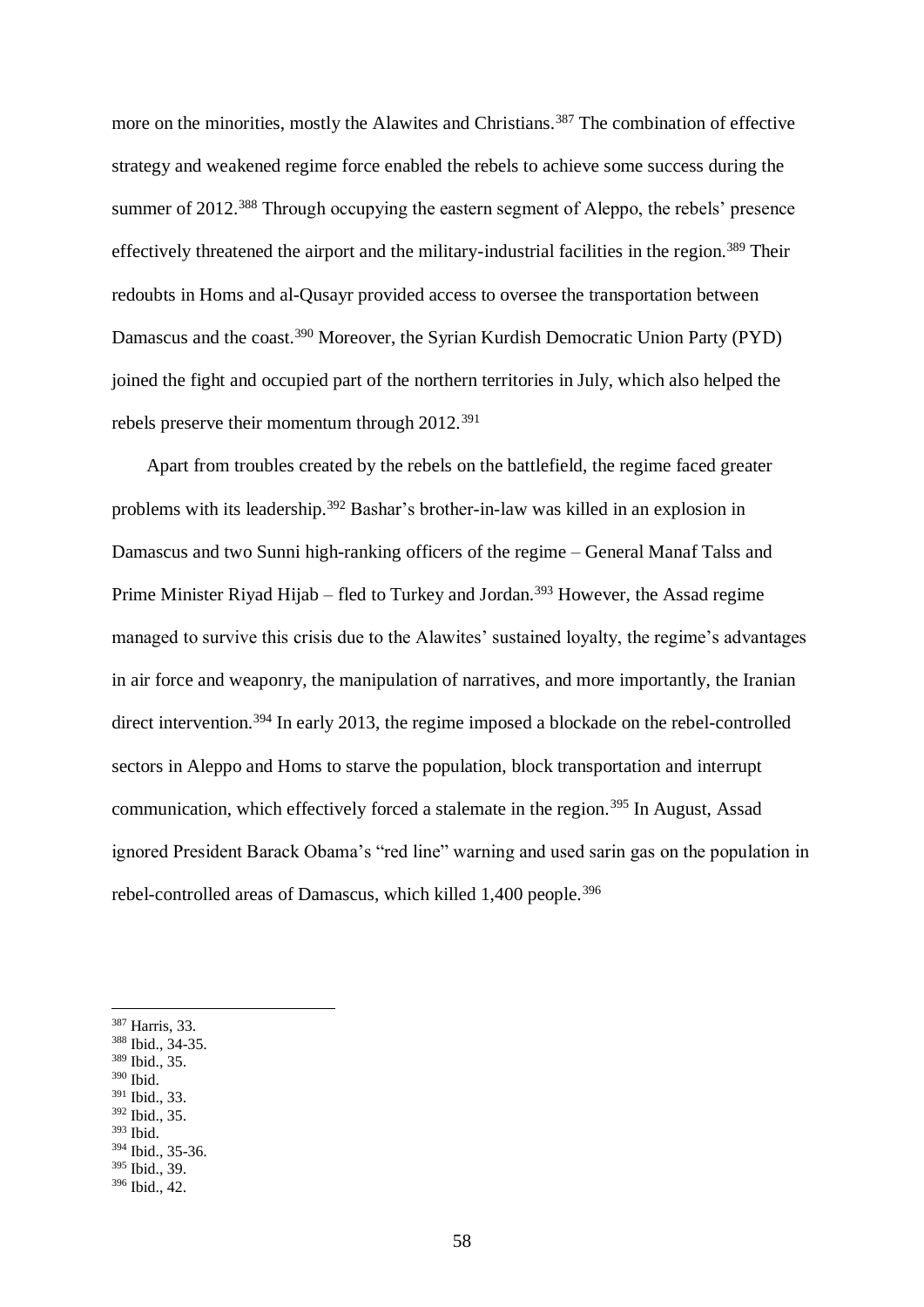While the pendulum seemed to be swinging toward the regime in 2013, the rebels were further challenged by their increasing fragmentation.<sup>397</sup> Although the rebel forces' geographically-scattered nature increased their redundancy, making them hard to annihilate, it also made coordination extremely difficult.<sup>398</sup> Besides, an increasing number of fighters left to join the jihadists, which gave rise to a "turf warfare" within the opposition, and therefore, consumed fighters' morale and further weakened the group's cohesion.<sup>399</sup> Although external support for the rebels from Saudi Arabia, Turkey and the West started at the end of 2012, this support was all somewhat distracted and constrained due to domestic political concerns.<sup>400</sup>

Meanwhile, ISI, under the leadership of Abu Bakr al-Baghdadi, re-emerged in Iraq in 2010, got ready to launch a new branch in Syria in August 2011, transformed into ISIS in April 2013, and publicly announced the formation of the "caliphate" in June 2014.<sup>401</sup> In late 2013, ISIS started seizing the opposition's territory.<sup>402</sup> After conquering al-Raqqa in August, ISIS advanced westward to the Idlib countryside, then northward to al-Bab, and eventually occupied A'zaz, a city close to the Turkish border.<sup>403</sup> Although the rebels later threw ISIS out of the northwestern part of Syria, they paid a high price, in terms of casualties and resources.<sup>404</sup> ISIS also managed to survive the attack and successfully retreated to the east.<sup>405</sup> Parallel to the conflicts in Syria, ISIS and its affiliated Sunni tribes in Iraq were also fighting against the government and the Iraqi Kurds led by the Kurdistan Regional Government (KRG).<sup>406</sup> By December 2014, ISIS had taken control over major cities in Iraq, including Fallujah, Mosul and Tikrit, and secured border crossings that connected Iraq and Syria.<sup>407</sup>

<sup>399</sup> Ibid.

1

<sup>402</sup> Ibid., 47.

<sup>404</sup> Ibid., 49.

<sup>406</sup> Ibid., 48.

<sup>397</sup> Ibid., 37.

<sup>398</sup> Ibid.

 $^{400}$  Ibid.

<sup>401</sup> Ibid., 47 and 59.

<sup>403</sup> Ibid.

<sup>405</sup> Ibid.

<sup>407</sup> Carter, "A Lasting Defeat: The Campaign to Destroy ISIS."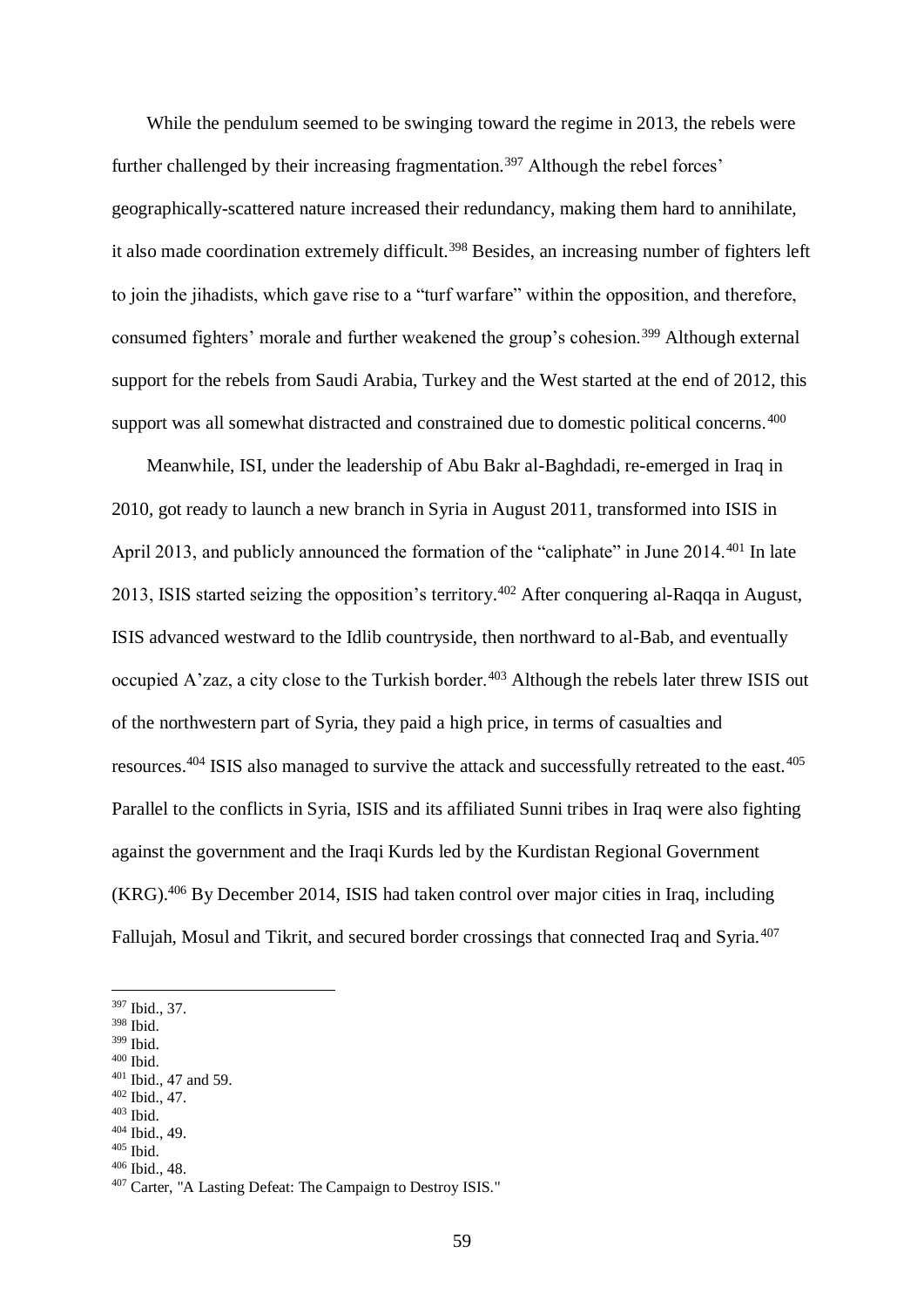Despite the challenge of fighting on double front, ISIS demonstrated clear objectives and serious executing capabilities.<sup>408</sup> According to Harris, the ISIS agenda in eastern Syria included three parts. First, the priority was to acquire a "well-buffered command center," which pushed ISIS to take full control over al-Raqqa from Jabhat al-Nusra in January 2014.<sup>409</sup> Second, ISIS needed access to the Turkish border to receive material supplies and foreign recruits, which motivated ISIS to attack the Kurds in the north.<sup>410</sup> Third, in order to guarantee the territorial integrity of its caliphate across Syria and Iraq, ISIS needed a channel that connected the two countries.<sup>411</sup> The Deir al-Zor province, which borders Iraq and lays at the center of the joint war zone, consisting of Syria and Iraq, became the centerpiece of ISIS's plan.<sup>412</sup> Although ISIS only commanded 2-3,000 troops against the 10,000 rebels in Deir al-Zor, they had superior firepower, greater mobility and flexibility, better communication, and a more effective supply chain.<sup>413</sup> These characteristics enabled ISIS to not only win over the entire Deir al-Zor province in early June 2014, but also take control over one third of the combined territory of the two countries during the summer of 2014.<sup>414</sup> It only took ISIS less than a month to seize this big chunk of territory, which further boosted their confidence in fighting the rebels, the regime and the Kurds.<sup>415</sup> The battle in Deir al-Zor between ISIS and the rebels, according to Harris, transformed the nature of the war, adding a second focus, which centered around ISIS, to the conflict.<sup>416</sup> With ISIS taking control over too many territories and gaining excessive momentum in Syria, the U.S. felt compelled to

- $^{410}$  Ibid.
- <sup>411</sup> Ibid.

1

<sup>412</sup> Ibid., 51. <sup>413</sup> Ibid., 50-51.

<sup>408</sup> Harris,49.

<sup>409</sup> Ibid., 50.

<sup>414</sup> Ibid., 51 and 55.

<sup>415</sup> Ibid., 53.

 $416$  Ibid.,  $51$ .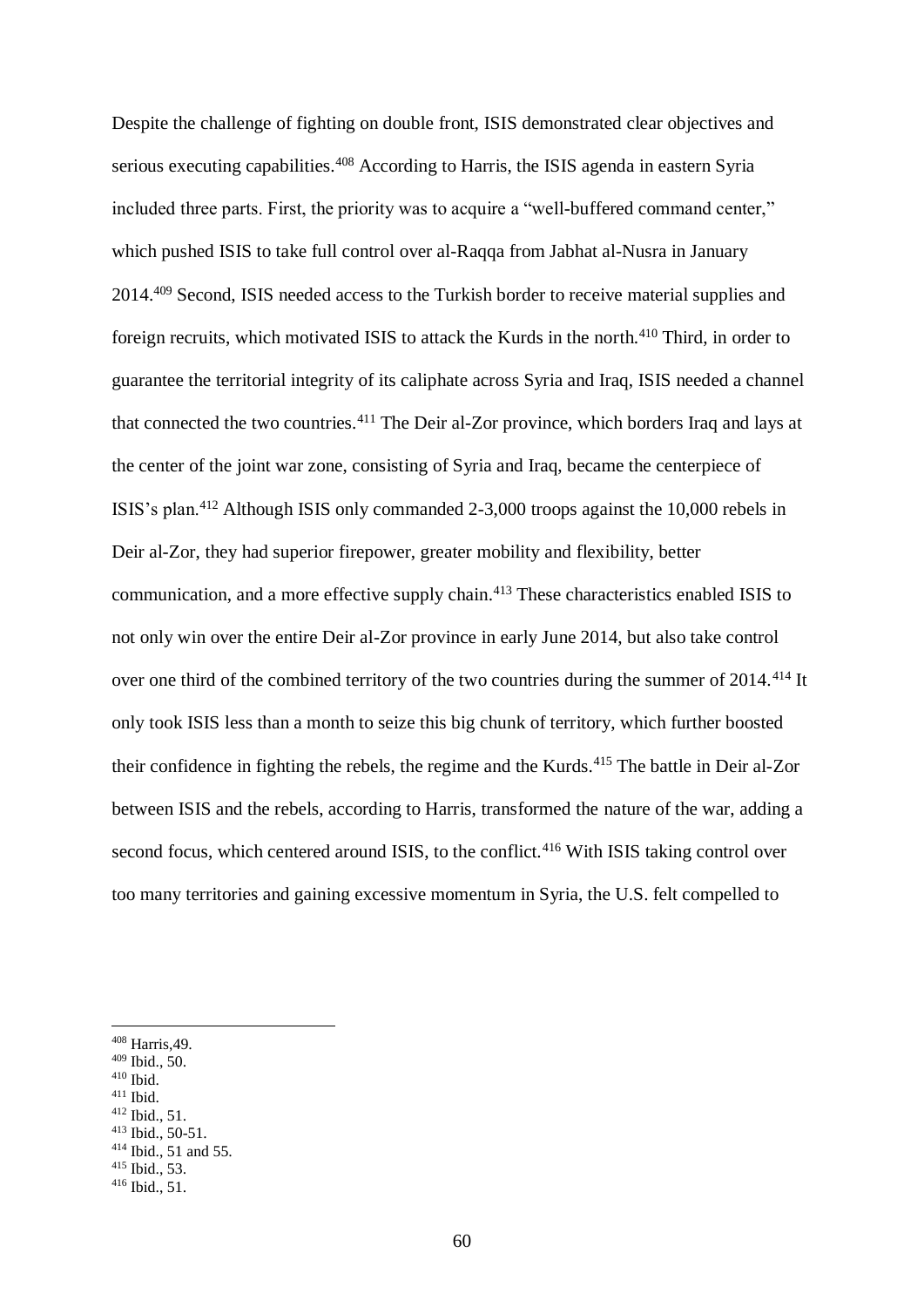intervene to contain the threat and to combat terrorism.<sup>417</sup> In September 2014, the U.S. directly intervened in Syria through an aerial campaign against ISIS.<sup>418</sup>

## **The United States and the Kurds in defeating ISIS**

By the time the U.S. directly intervened in Syria in late 2014, ISIS had control over one third of the combined territory of Syria and Iraq, had access to oilfields, and enjoyed high momentum of recruiting more fighters and acquiring more territories.<sup>419</sup> Facing ISIS's expansion, the Obama administration decided to "leverage a relatively small footprint of U.S. and coalition forces," which means to intervene through launching an aerial campaign and deploying only a limited number of Special Operations Forces, instead of a large number of ground troops, to fight ISIS.<sup>420</sup> The U.S.-led coalition consisted of France, Britain, Australia, Jordan, Saudi Arabia, United Arab Emirates, and Bahrain.<sup>421</sup>

According to Ash Carter, Secretary of Defense from 2015 to 2017, the U.S. resisted sending ground troops due to mainly two reasons.<sup>422</sup> First, a U.S. intervention with a large number of ground troops could be perceived as an invasion, which would not be supported by the international society, and therefore, make a coalition impossible.<sup>423</sup> Second, an aerial campaign could maximize the U.S. advantages in technology, firepower, and logistics whereas ground troops might be pulled into "ISIS's turf."<sup>424</sup> In addition to these two concerns, two other factors that Carter did not make explicit were Obama's reluctance to intervene and

<sup>417</sup> Ibid., 55 and 59.

<sup>418</sup> Ibid., 59.

<sup>419</sup> Carter, "A Lasting Defeat: The Campaign to Destroy ISIS."

<sup>420</sup> Ibid.

<sup>421</sup> "Islamic State: Where Key Countries Stand," BBC News, December 03, 2015, [https://www.bbc.com/news/world-middle-east-29074514.](https://www.bbc.com/news/world-middle-east-29074514)

<sup>&</sup>lt;sup>422</sup> Carter, "A Lasting Defeat: The Campaign to Destroy ISIS."

 $423$  Ibid.

 $424$  Ibid.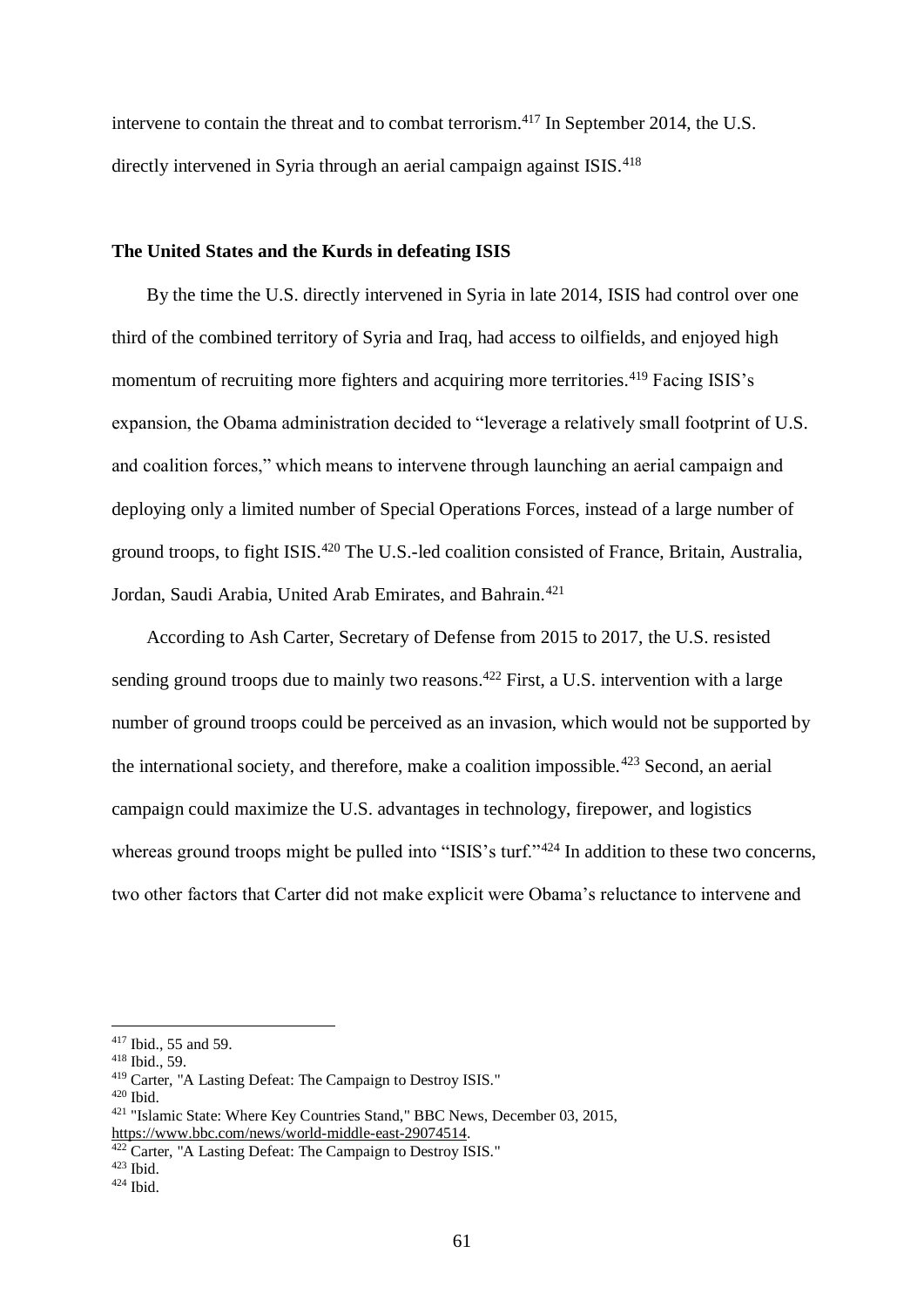the public opinion against more military interventions, especially those that deploy a large number of ground troops yet have ambiguous objectives and unclear benefits.<sup>425</sup>

### *Practical Advantage*

Although the U.S. aerial campaign weakened ISIS in all aspects, including manpower, firepower, and mobility, it was not enough to defeat it.<sup>426</sup> The U.S. still needed ground forces for both practical and political reasons. Practically, ground forces served three main purposes in fighting ISIS. First, it was essential to have forces on the ground to hold territories reclaimed from ISIS.<sup>427</sup> Carter describes this strategy as "the lasting defeat of ISIS."<sup>428</sup> This strategy was especially important because unlike Bin Laden's Al Qaeda, which made no territorial commitment, or Jabhat al-Nusra, which advocated for "jihadism in one country," ISIS had a vision for a cross-country caliphate, which should be, according to ISIS, "the only legitimate authority on the planet."<sup>429</sup> According to Audrey Cronin, ISIS was not a terrorist group but "a pseudo-state led by a conventional army," in possession of territory, infrastructure, well-developed military capabilities, and independent funding sources.<sup>430</sup> In order to protect its legitimacy and maintain its attractiveness to new recruits, ISIS had to keep conquering territories and fighting for resources.<sup>431</sup> Without ground troops, recovered territories would be left unguarded, which gave ISIS chance to take them back. Second, although the U.S. air force is unrivaled, it is no substitute for ground forces in acquiring human intelligence.<sup>432</sup> ISIS's leaders and fighters hid in cities so that they could blend in with

<sup>425</sup> Eric V. Larson, Public Support for U.S. Military Operations. Santa Monica, CA: RAND Corporation, 1996. [https://www.rand.org/pubs/research\\_briefs/RB2502.html;](https://www.rand.org/pubs/research_briefs/RB2502.html) Martin Pengelly, "Obama Repeats No US Troops on Ground against Isis as Egypt Offers Support," The Guardian, September 20, 2014, [https://www.theguardian.com/world/2014/sep/20/obama-reiterates-us-troops-isis.](https://www.theguardian.com/world/2014/sep/20/obama-reiterates-us-troops-isis) 

 $426$  Harris, 66.

<sup>427</sup> Carter, "A Lasting Defeat: The Campaign to Destroy ISIS."

<sup>428</sup> Ibid.

<sup>429</sup> Harris, 61, 59.

<sup>430</sup> Audrey Kurth Cronin, "ISIS Is Not a Terrorist Group: Why Counterterrorism Won't Stop the Latest Jihadist Threat." *Foreign Affairs* 94, no. 2 (2015): 88. http://www.jstor.org/stable/24483485.

<sup>431</sup> Harris, 61.

<sup>432</sup> Carter, "A Lasting Defeat: The Campaign to Destroy ISIS."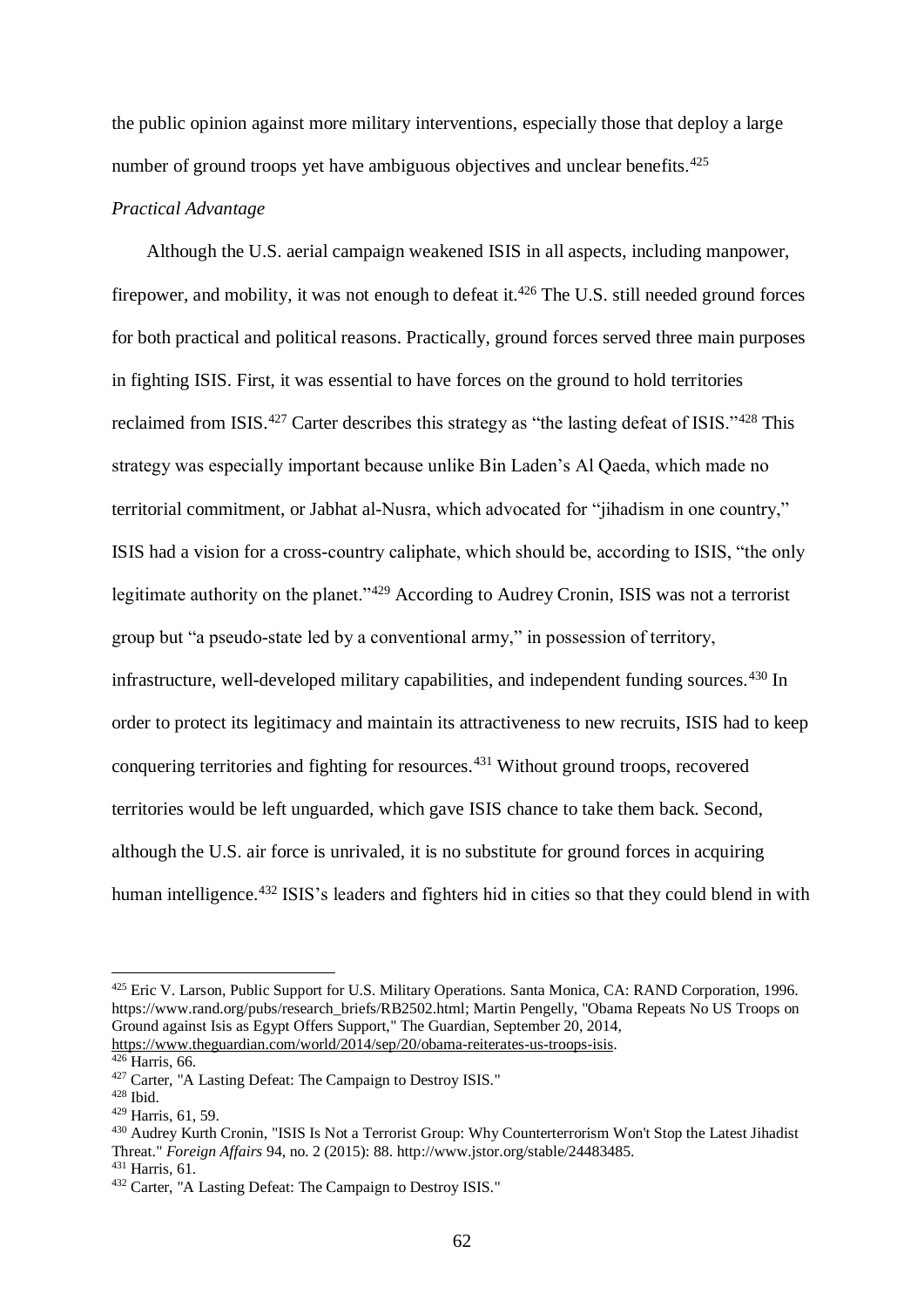civilians.<sup>433</sup> This tactic made it hard to launch precise surgical strikes without incurring high casualties.<sup>434</sup> Troops on the ground, who can provide intelligence about the locations of ISIS's personnel and facilities, would be helpful in identifying targets and increasing the accuracy of the attack.<sup>435</sup> Additionally, Carter argues that the U.S. intelligence on ISIS was so inadequate in 2014 that the Americans had little knowledge about the identity, location and plan of their jihadist enemies.<sup>436</sup> The insufficiency in intelligence was only gradually overcome in the following combat, during which the U.S. Special Operation Forces and the local ground troops both made valuable contributions.<sup>437</sup> The U.S. Special Forces launched a raid in May 2015 to capture Abu Sayyaf, one of ISIS's leaders.<sup>438</sup> Abu Sayyaf was killed, but his wife and slave, along with documents and electronics were captured, through which the U.S. obtained important information about ISIS's leadership behavior.<sup>439</sup> If the U.S. launched an airstrike against the target, it would not have been able to obtain that kind of crucial information about ISIS. Likewise, the U.S.-backed Syrian Democratic Force (SDF) was successful in seizing Manbij in August 2016.<sup>440</sup> This operation entailed heavy casualties but enabled the SDF to capture former ISIS safe houses and facilities, which provided valuable intelligence for counter-terrorism efforts in Europe and the U.S.<sup>441</sup> These two cases both demonstrate the importance of ground troops in acquiring human intelligence. Third, the U.S. needed ground forces, preferably local forces, to better understand the local power dynamic. Air bombing could effectively hit the target but would not help the U.S. gain insights into the ongoing conflict in the war zone.<sup>442</sup> Philip Zelikow argues that supporting and training local

1

<sup>439</sup> Ibid.

<sup>433</sup> Cronin, 90.

<sup>434</sup> Ibid.

<sup>435</sup> Carter, "A Lasting Defeat: The Campaign to Destroy ISIS."

<sup>436</sup> Ibid.

<sup>437</sup> Ibid.

<sup>438</sup> Ibid.

 $440$  Ibid.

<sup>441</sup> Ibid.

<sup>442</sup> Philip Zelikow, "U.S. and Coalition Strategy Against ISIS." In *Blind Spot: America's Response to Radicalism in the Middle East*, 199. Aspen Institute, 2015. [http://www.jstor.org/stable/j.ctt19gfk32.20.](http://www.jstor.org/stable/j.ctt19gfk32.20)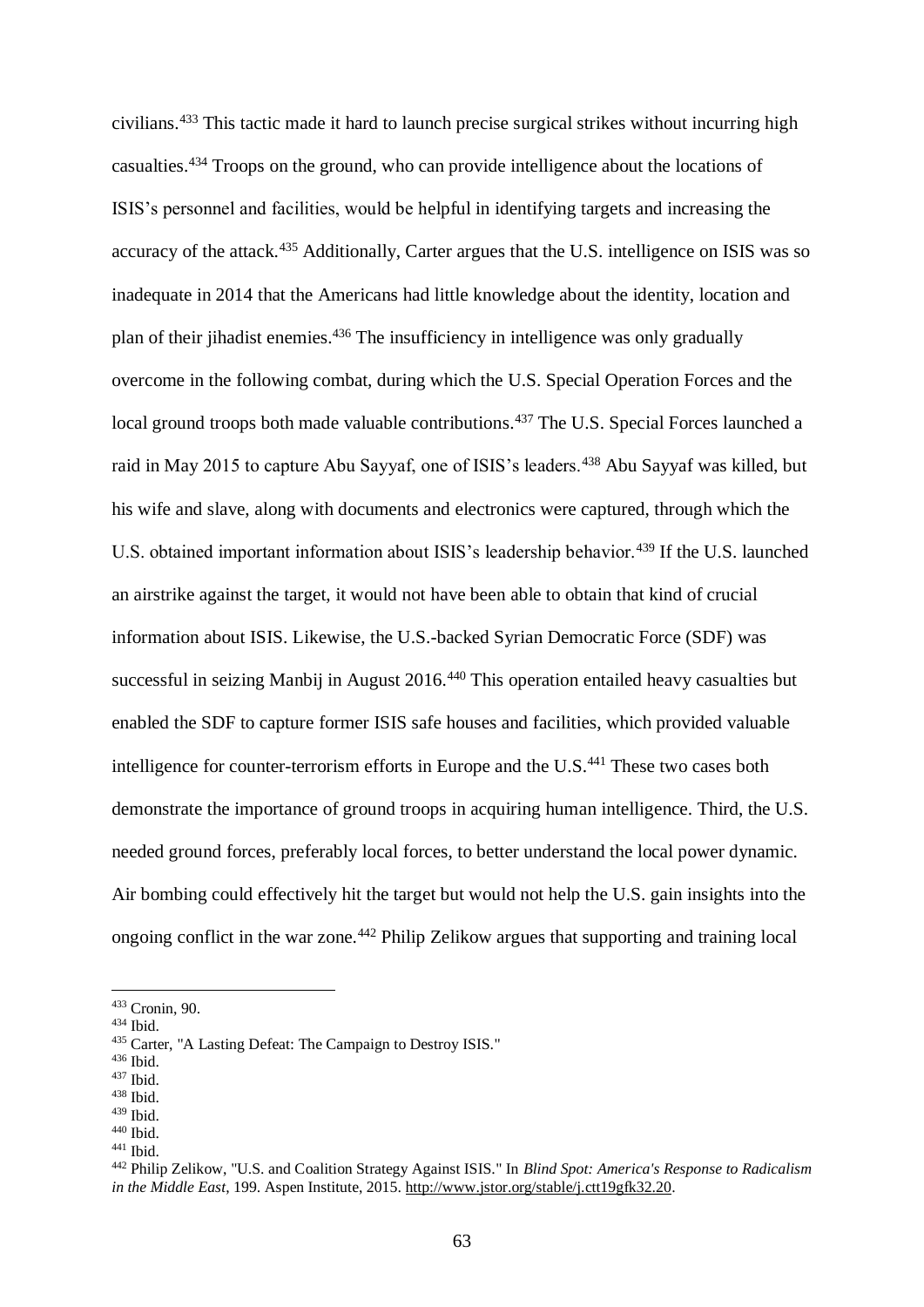forces is helpful because learning goes both ways.<sup>443</sup> Interactions with local forces would fill in gaps in the U.S. understanding, inform the U.S. strategies and tactics, and allow the U.S. to intervene with higher credibility.<sup>444</sup>

In addition to the practical advantages, ground forces also served political purposes. Cronin argues that ISIS differs from al-Qaeda in many aspects, including recruiting strategies.<sup>445</sup> Different from Al-Qaeda's focus on religion, ISIS appeals to people's desire for "adventure, personal power, a sense of self and community" or, sometimes simply, violence and cruelty.<sup>446</sup> ISIS's strategy takes advantage of the young population's need for agency and the older generation's desire for money and power.<sup>447</sup> After joining ISIS, new recruits are immediately given the chance to fight and even sexual partners to entertain them.<sup>448</sup> In order to prevent ISIS from expanding into new territories or reinvigorating in recovered territories, the U.S. had to create an alternative that could provide the local population with agency and a sense of belonging. As mentioned in the theory chapter, local forces have much higher legitimacy than external powers in the local sphere. This argument is supported by Howard Clark, who points out that it is important to have citizens fighting for their own land "with their own blood and sweat," especially in Arab countries that involve deep-rooted tribal affiliations and sectarian divisions.<sup>449</sup> Clark further emphasizes that political legitimacy and trust for local authorities are so fragile and specific that they could not easily shift to "faraway capitals," not to mention to ground troops of external powers.<sup>450</sup> Clark uses the battle of Mosul to demonstrate his point. He argues that unless the Sunni Arabs in the city decided to rise and fight, Mosul would always be unstable and on the verge of falling to ISIS again.<sup>451</sup>

1

<sup>447</sup> Ibid.

<sup>443</sup> Ibid.

 $444$  Ibid.

<sup>445</sup> Cronin, 94.

<sup>446</sup> Ibid.

<sup>448</sup> Ibid.

<sup>449</sup> Clark, "Go Local."

<sup>450</sup> Ibid.

 $451$  Ibid.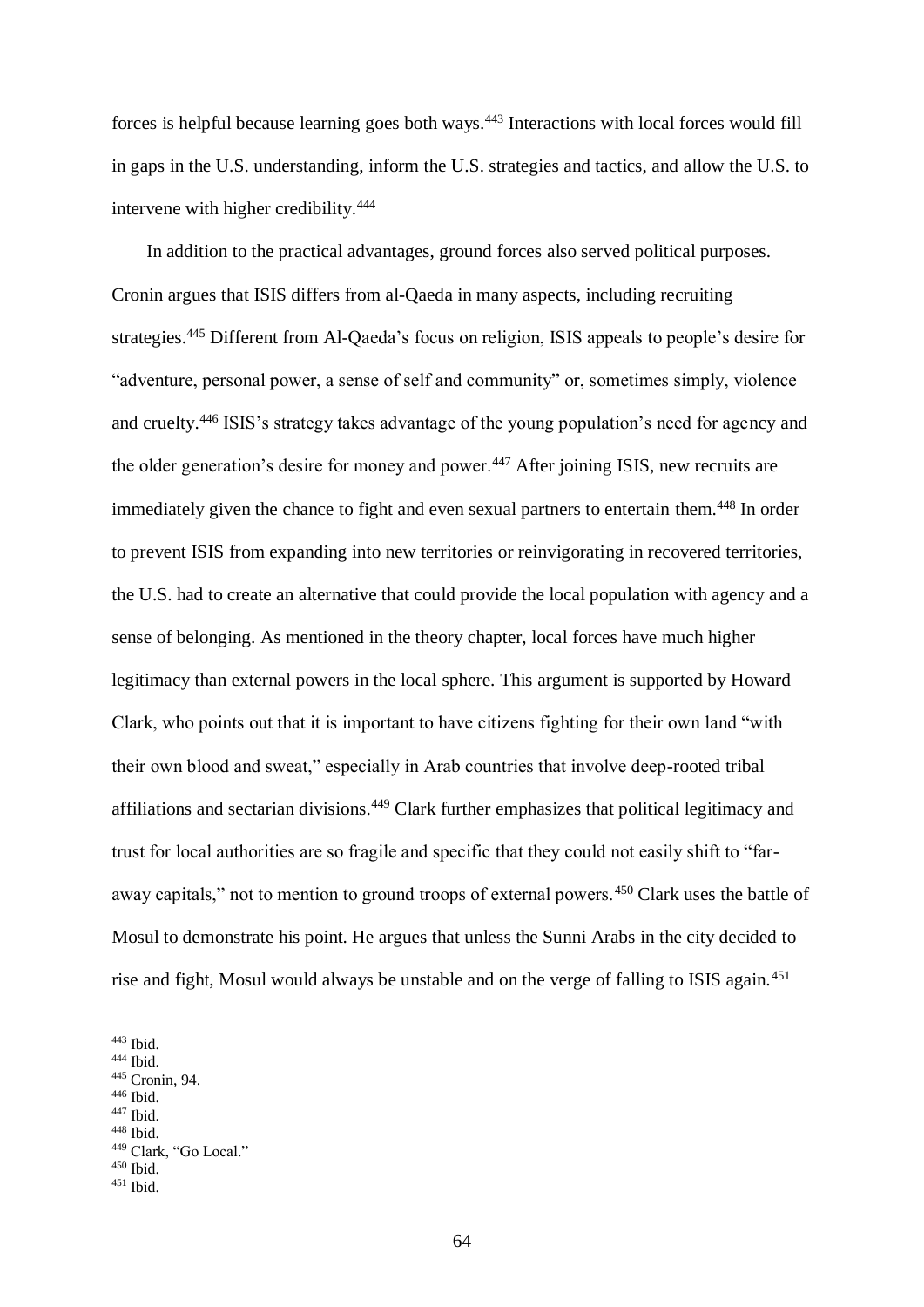Moreover, the tactic of completely relying on an aerial campaign without troops fighting terrorism on the ground had the risk of being manipulated by ISIS.<sup>452</sup> The U.S. attack against jihadists can be twisted and described as an attack against all Muslims, which could easily radicalize the population and invoke an urge to seek revenge.<sup>453</sup> As a result, the U.S. had to rely on local forces to provide the local population with agency, legitimacy and organization to prevent ISIS from coming back.

To sum up, ground forces were essential in the war against ISIS. From a practical perspective, the U.S. needed ground forces to hold territories, to obtain human intelligence and to better understand the local power dynamic. Even though the Special Forces were also effective in collecting intelligence, they were unable to hold territories and have fewer knowledge about the local society than the local forces do. Given the fact that the Obama administration was unwilling to deploy a large number of ground troops in Syria, supporting local forces was the most ideal option. More importantly, the U.S. had to rely on local forces for political reasons. To eliminate ISIS and prevent it from coming back, the U.S. needed local forces to serve as an alternative to ISIS for the local population. This is especially important in Syria and Iraq, where tribal, sectarian and religious identities and relationships are so complicated and intertwined, making local authorities essential. As a result of their practical advantages in local presence, intelligence, and legitimacy, local forces became necessary and desirable in the war against ISIS. The U.S.'s reliance on them, in turn, gave these local forces leverage over the U.S., despite an overall power disadvantage.

Local forces were necessary, but the many actors in Syria and Iraq meant that the U.S. had to choose from different local partners. Despite the presence of rebels, the regime, Iran, Russia, the Iraqi army, and the Kurds, however, the U.S. had few good options. First, the

<sup>452</sup> Ibid.

 $453$  Ibid.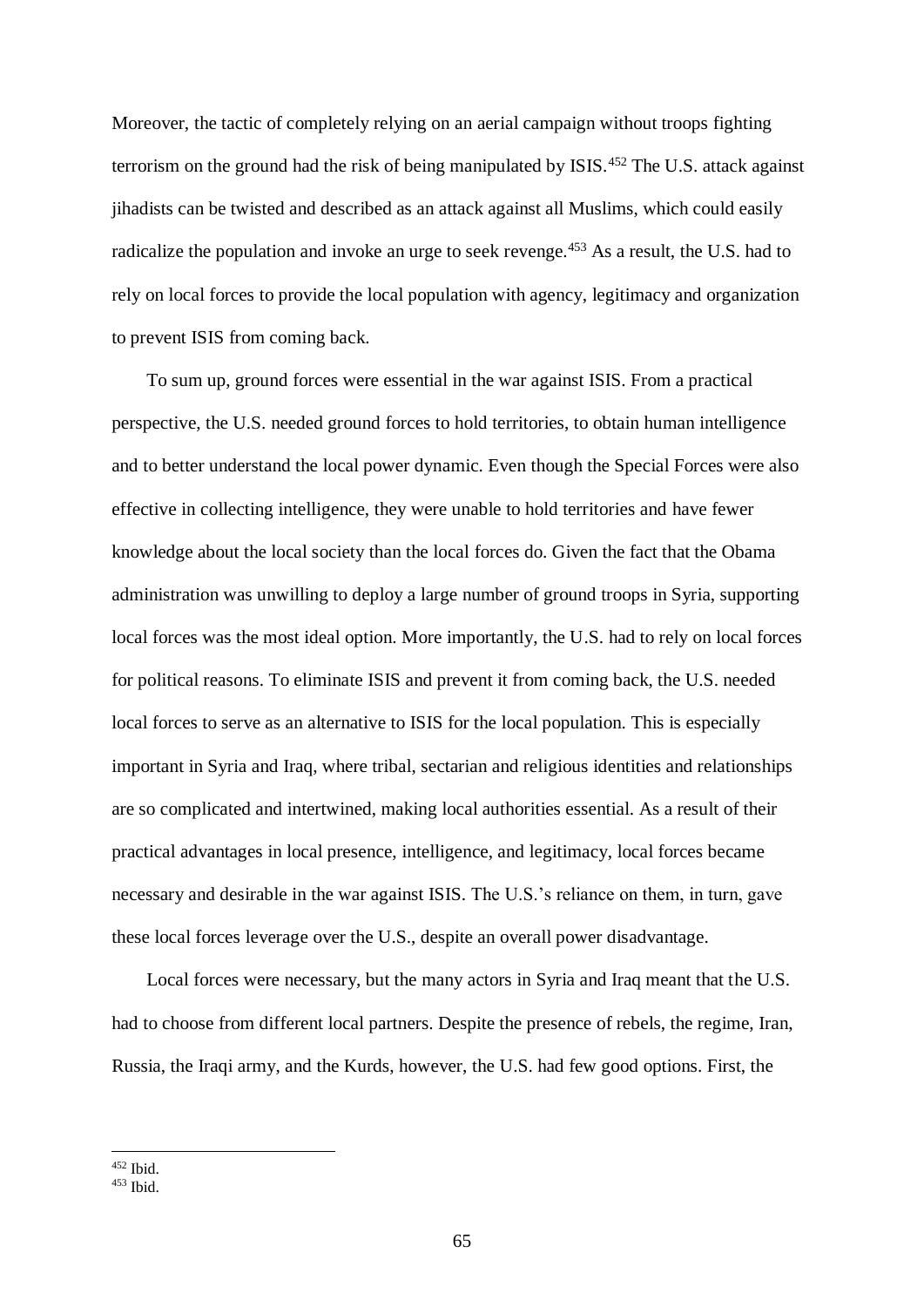rebels were extremely fragmented and disorganized.<sup>454</sup> In general, the attention of the rebels was mostly on the Assad regime.<sup>455</sup> Thus, even though they managed to form a loose alignment among three groups to fight ISIS in November 2013 – the Islamic Front, the Syrian Revolutionaries' Front (SRF), and a smaller group consisting of ex-FSA fighters – that jointly commanded 80,000 fighters across Syria, no central authority or coordination mechanism existed to bring all the fighters to the battlefield to fight alongside each other.<sup>456</sup> According to Carter, the U.S. plan for Syria in 2014 was to recruit and train individual rebel fighters, who would then assemble into a new force.<sup>457</sup> This plan apparently failed because it was too costly and time-consuming.<sup>458</sup> Sadly, after pouring millions of dollars into recruiting and training fighters in Syria, the U.S. only had around "60 dependable anti-ISIS fighters" deployed in Syria in July 2015.<sup>459</sup> Some rebel trainees even gave U.S. weapons to Jabhat al-Nusra in order to get safe passage through the terrorist-controlled areas in September 2015.<sup>460</sup> Besides, the rebels also had a terrible human rights record: they killed 190 Alawites in a massacre in September 2013, among which 57 were women and 18 were children.<sup>461</sup> To sum up, the rebels' fragmentation, focus on fighting Assad, connection with terrorist groups, and atrocious human rights record discouraged the U.S. from providing support for them to fight ISIS.

Second, supporting the Assad regime was not feasible. The regime forces and ISIS stayed out of each other's way before the summer of 2014.<sup>462</sup> More importantly, it would be

1

<sup>461</sup> Harris, 47.

<sup>454</sup> Harris, 37 and 48.

<sup>455</sup> Ibid., 119.

<sup>456</sup> Ibid., 48.

<sup>457</sup> Carter, "A Lasting Defeat: The Campaign to Destroy ISIS."

<sup>458</sup> Ibid.

<sup>459</sup> Ibid.

<sup>460</sup> "U.S.-trained Syrian Rebels Gave Equipment to Nusra: U.S. Military," Reuters, September 26, 2015, [https://www.reuters.com/article/us-mideast-crisis-usa-equipment/u-s-trained-syrian-rebels-gave-equipment-to](https://www.reuters.com/article/us-mideast-crisis-usa-equipment/u-s-trained-syrian-rebels-gave-equipment-to-nusra-u-s-military-idUSKCN0RP2HO20150926)[nusra-u-s-military-idUSKCN0RP2HO20150926.](https://www.reuters.com/article/us-mideast-crisis-usa-equipment/u-s-trained-syrian-rebels-gave-equipment-to-nusra-u-s-military-idUSKCN0RP2HO20150926)

 $462$  Ibid.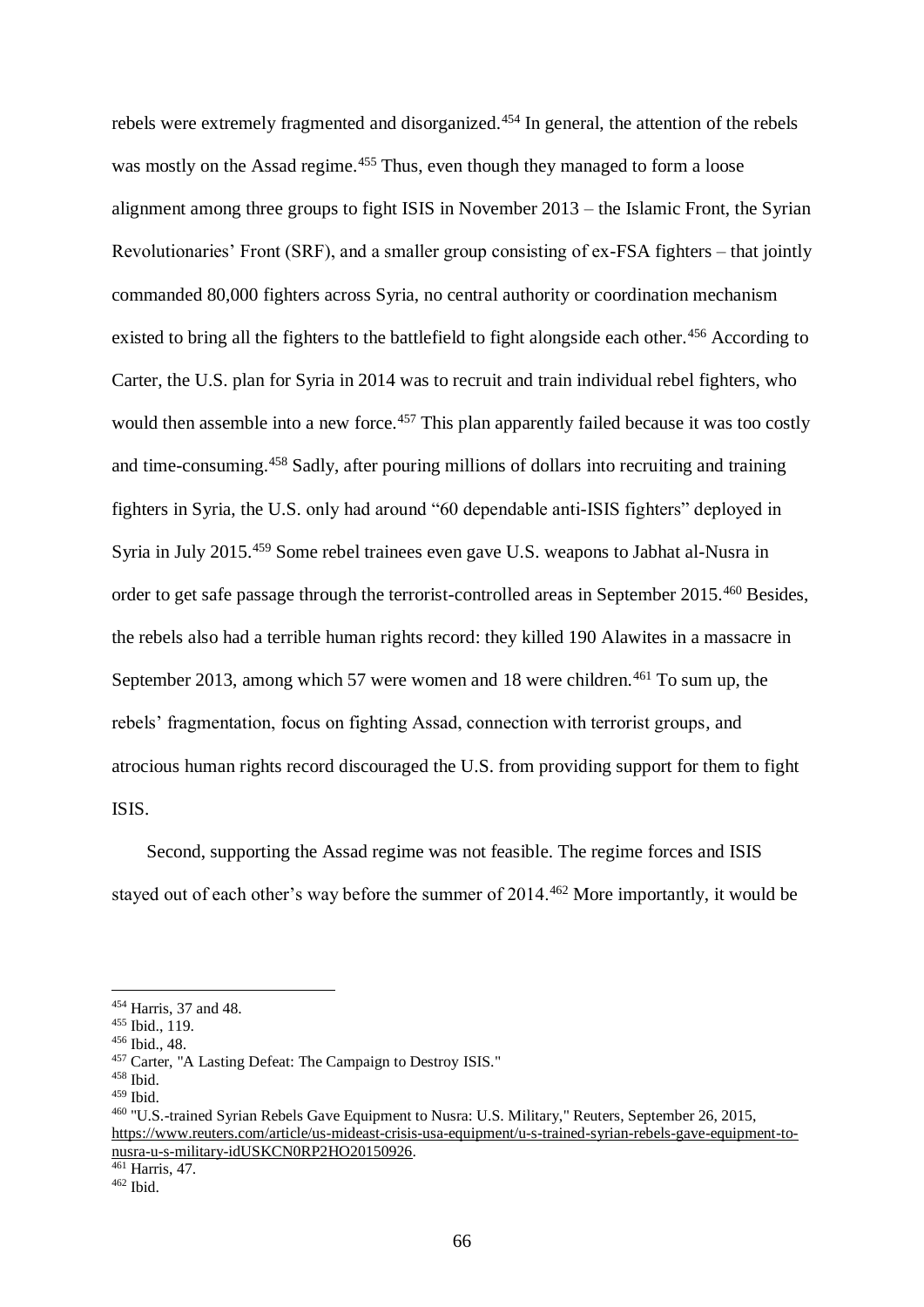impossible for the U.S. to support a regime that had used poison gas on its citizens.<sup>463</sup> Third, Iran and Russia mostly used ISIS as a cover to justify their intervention in Syria.<sup>464</sup> Iran sent Quds Force advisers and weapons to support the Popular Mobilization Forces (PMF) in Iraq to fight ISIS.<sup>465</sup> Iran's priority, however, was to strengthen the power of Shi'a Arabs and promote Shi'a dominance in Iraq.<sup>466</sup> During battles against ISIS in Iraq when both the Iranbacked Shi'a militias and the U.S. were involved, the Shi'a forces wanted independent victories, rejected U.S. involvement, and even threatened to fight the Americans.<sup>467</sup> The idea of coordinating with Iran would not be supported by the U.S. Congress or the American public, either. In terms of Russia, although the Russians frequently expressed their intention to fight ISIS, such gesture was merely a cover for their true intention, which was to help Assad win the war so that Syria would be their "remaining foothold in the Middle East."<sup>468</sup> Russia deployed "500 Russian marines and 'dozen' of combat airplanes and attack helicopters" to Syria in September 2015 for the purpose of counter-terrorism.<sup>469</sup> In reality, however, all these personnel and weapons were used to attack the rebels and "not a single bomb fell on the ISIS caliphate."<sup>470</sup> Fourth, the U.S. tried to rebuild and re-equip the Iraqi army as an indigenous force to fight ISIS. $471$  While planning to retake Mosul in February 2015, the United States Central Command (CENTCOM) Commander Lloyd Austin intended to rely on the Iraqi army, which, according to Carter, barely existed on paper.<sup>472</sup> The fact that it would take too long for the Iraqi army to be ready to fight made them not ideal for cooperation.

1

<sup>471</sup> Ibid., 63.

<sup>463</sup> Ibid., 42.

<sup>464</sup> Ibid., 57.

<sup>465</sup> Ibid., 64.

<sup>466</sup> Ibid.

<sup>467</sup> Ibid., 65 and 82.

 $468$  Martini, et al., 2.

<sup>469</sup> Harris, 77.

<sup>470</sup> Ibid.

<sup>472</sup> Carter, "A Lasting Defeat: The Campaign to Destroy ISIS."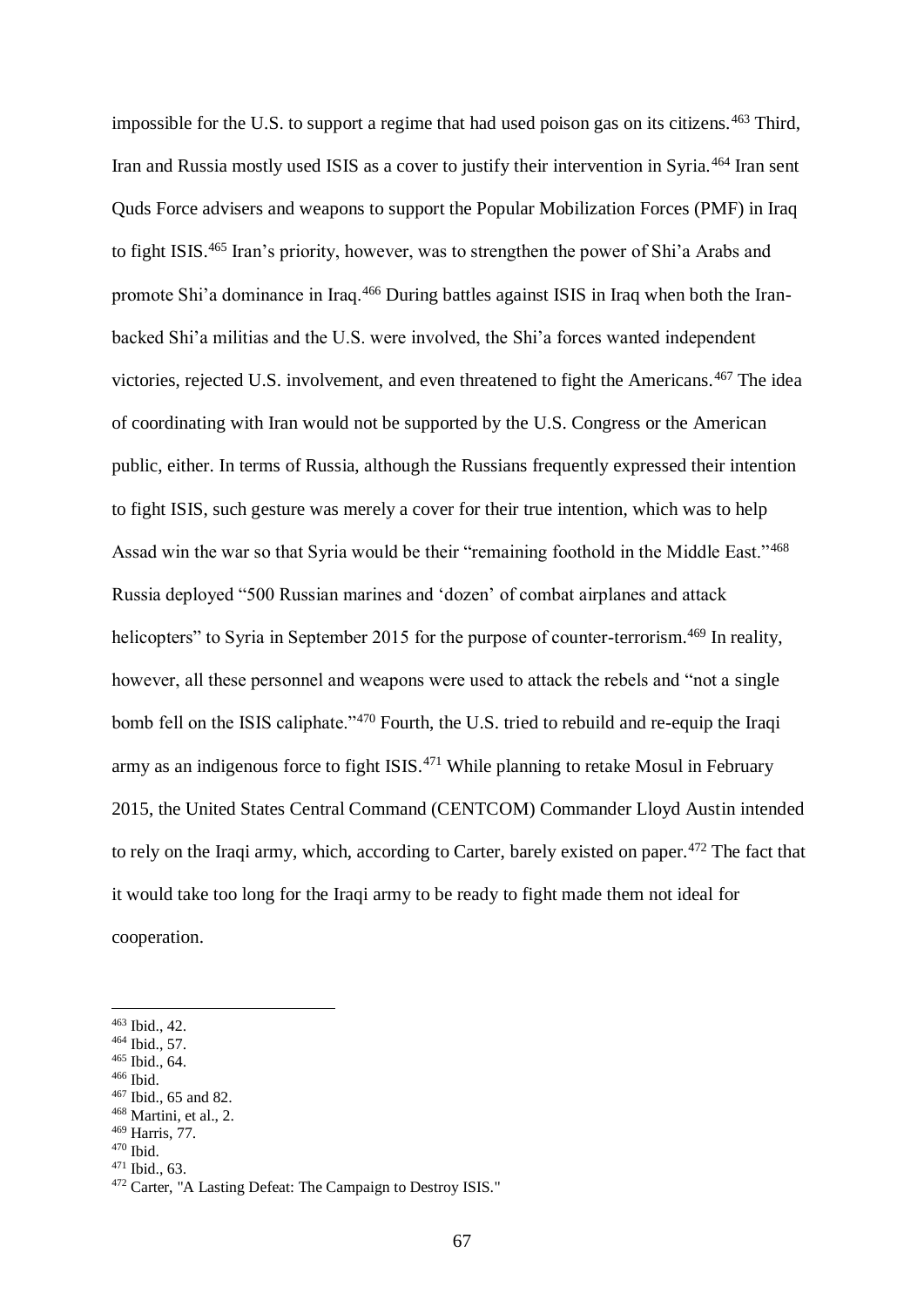Compared to the four local presence discussed above, the Iraqi and Syrian Kurds had three main characteristics that made them a useful ally on the ground for the U.S.-led coalition in the war against ISIS. First, the Kurds were relatively homogeneous, wellorganized and militarily capable.<sup>473</sup> Although the Kurds had and still have internal divisions, the existential threat posed by ISIS brought the Iraqi Kurds and the Syrian Kurds together.<sup>474</sup> The Iraqi Kurds have been governed by the KRG and guarded by the Peshmerga, while the Syrian Kurds have been ruled by the PYD and protected by the YPG.<sup>475</sup> The YPG, upon the U.S. request, adopted a new name – the Syrian Democratic Force (SDF) – in July 2017.<sup>476</sup> Both the Peshmerga and the YPG had been established militaries before ISIS attacked the Kurds, which saved the U.S. from having to build an army from scratch and allowed the U.S. military support to be "plugged into the already-existing groups."<sup>477</sup> The Crisis Group Middle East Report in May 2015 quoted a European diplomat, who said that the coalition chose to support the Iraqi Kurds mainly because of the Peshmerga, which was perceived as "a wellorganized counterpart" to the U.S.-led coalition's military.<sup>478</sup> Second, the narrative that the U.S. was supporting and protecting a minority group under existential threat in the Middle East sold well in the government and among the public.<sup>479</sup> Masoud Barzani, the president of KRG, also sent compelling message to persuade the West to support the Kurds in fighting against ISIS. Barzani told the *Washington Post* that ISIS not only posed a threat to the Middle East but also to the entire world.<sup>480</sup> More importantly, he emphasized that the Kurds cannot fight ISIS alone and invited the U.S. to support the Kurds, a group of force that was "the United States' staunch allies in the region … the only force in the area with the means and

<sup>473</sup> "Arming Iraq's Kurds: Fighting IS, Inviting Conflict," 18.

<sup>474</sup> Barkey, 112.

<sup>475</sup> Harris, 111 and 118.

<sup>476</sup> Ibid., 120.

<sup>477</sup> Carter, "A Lasting Defeat: The Campaign to Destroy ISIS."

<sup>478</sup> "Arming Iraq's Kurds: Fighting IS, Inviting Conflict," 18.

<sup>479</sup> Ibid., 17.

 $480$  Ibid.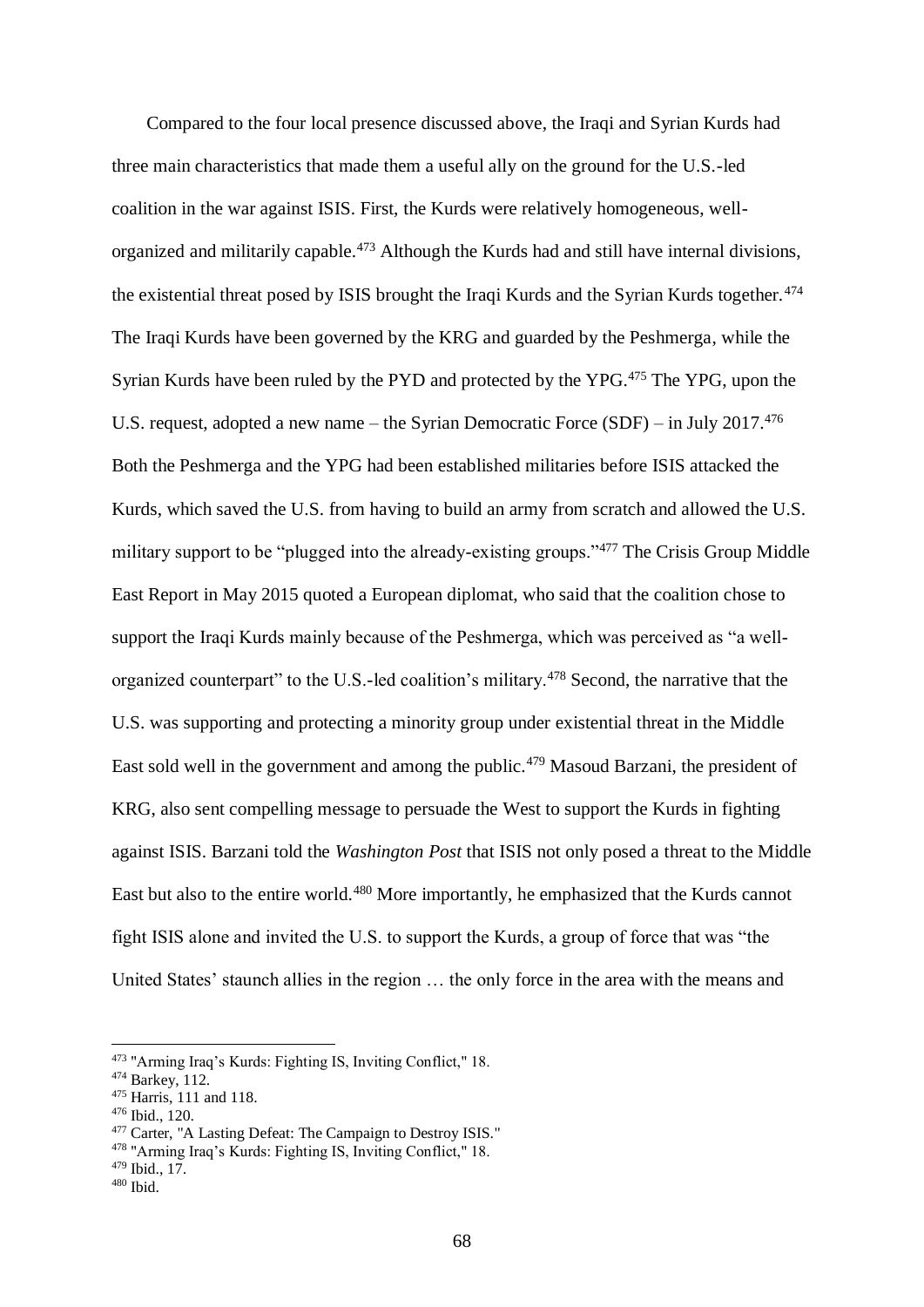will to protect thousands of lives from the horrors that these terrorists bring."<sup>481</sup> Third, the U.S. had a long-term and well-established relationship with KRG and Peshmerga before the war started.<sup>482</sup> Peshmerga had facilitated U.S. intelligence gathering in the region and benefited from the U.S. military support since the U.S. invasion of Iraq.<sup>483</sup> This relatively long-standing alliance could at least reassure the U.S. that the KRG would "use weapons for the right purpose," which made them a trustworthy partner.<sup>484</sup> Different from the relationship between the U.S and the KRG, the U.S. support for the PYD was more recent.<sup>485</sup> According to Harris, the U.S. saw the PYD as "an effective but insufficient ground force against ISIS" in 2014.<sup>486</sup> Despite its insufficiency at the beginning, YPG proved its capacity and acquired recognition during the Kobani battle in October 2015.<sup>487</sup>

Given the importance of ground troops in fighting ISIS and the characteristics of other local forces in Syria and Iraq, the U.S. decided to support the Iraqi and the Syrian Kurds. The U.S. provided the Kurds with weapons, training and logistical support, while at the same time, relying on them to provide "logistical and operational collaboration" on the ground.<sup>488</sup> The U.S. support empowered the Kurds, which created opportunities for them to acquire leverage, enhance status, and even manipulate the relationship with the U.S. As briefly mentioned above, the YPG made significant contributions to the success in the battle of Kobani. The victory changed the U.S. government's perception of Kobani, reflected through John Kerry's rhetoric, from not on the "level of strategic objective" to "a big deal."<sup>489</sup> This battle demonstrated the military capability of YPG, which was immediately promoted to "the head

 $481$  Ibid.

<sup>482</sup> Harris, 108.

<sup>483</sup> "Kurdish Peshmerga," The Kurdish Project, [https://thekurdishproject.org/history-and-culture/kurdish](https://thekurdishproject.org/history-and-culture/kurdish-nationalism/kurdish-peshmerga/)[nationalism/kurdish-peshmerga/.](https://thekurdishproject.org/history-and-culture/kurdish-nationalism/kurdish-peshmerga/)

<sup>484</sup> "Arming Iraq's Kurds: Fighting IS, Inviting Conflict," 18.

<sup>485</sup> Harris, 107.

<sup>486</sup> Ibid.

<sup>487</sup> Ibid., 119.

<sup>488</sup> Ibid., 113.

<sup>489</sup> Ibid., 119.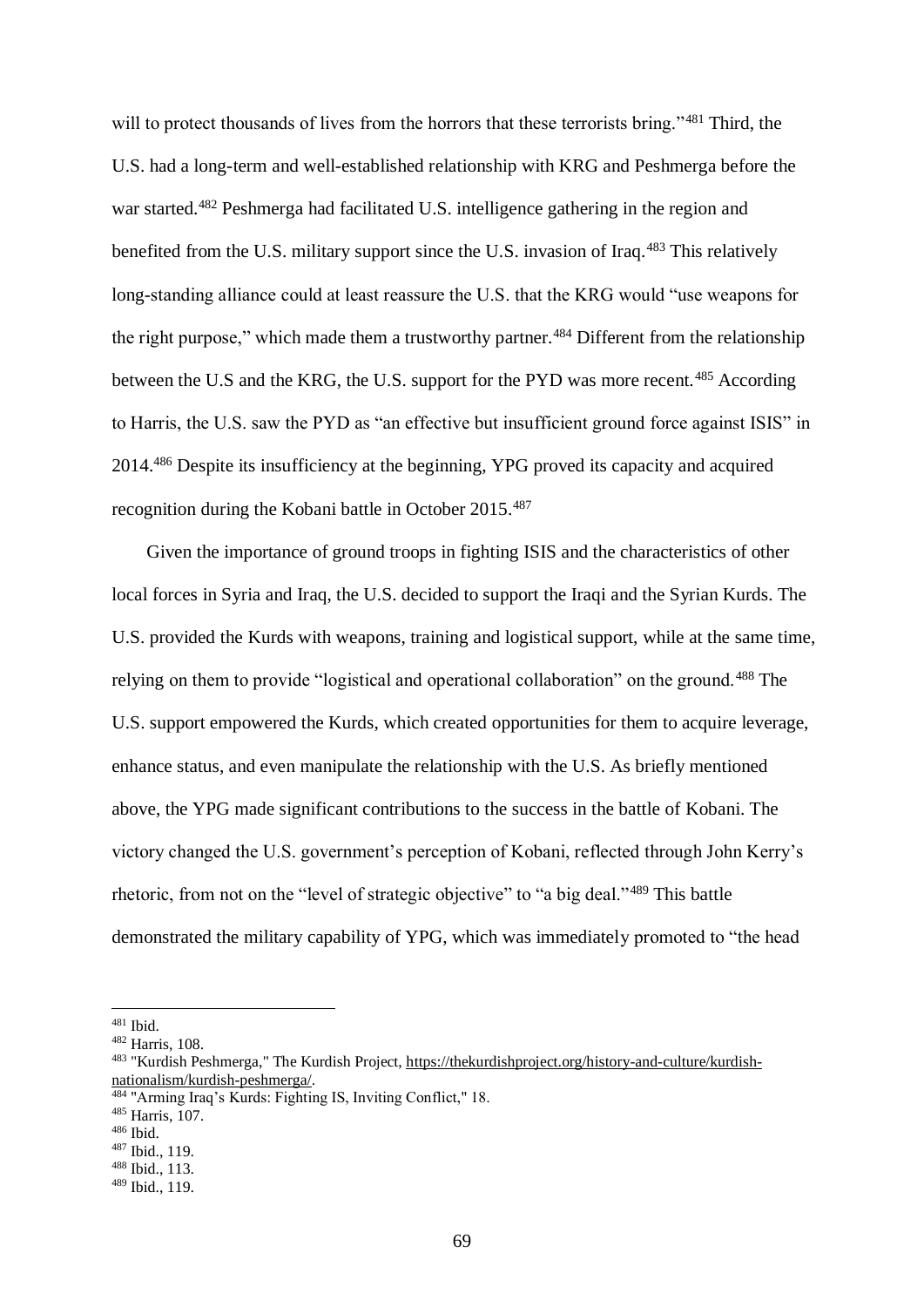of a new front of Arab and other non-Kurdish factions" in the following month.<sup>490</sup> Another example that shows the Kurds manipulating U.S. support was during the Mosul battle in 2016.<sup>491</sup> While the U.S. was planning to retake Mosul, ISIS's center in Iraq, the KRG and the Iraqi government were involved in an oil dispute.<sup>492</sup> Oil was a crucial element for the KRG to gain sovereignty, but Baghdad was unwilling to compromise.<sup>493</sup> The U.S. initially had no part in this dispute but needed logistical and operational support from the Peshmerga, which was in control of land surrounding Mosul, to defeat ISIS in Mosul.<sup>494</sup> The KRG then effectively used its local presence as a leverage and made it explicit that it would not cooperate unless the oil dispute was settled in their favor.<sup>495</sup> Eventually, the U.S. envoy Brett McGurk acted as a mediator for five months and achieved an agreement in the interests of the KRG in exchange for Peshmerga's "full, enthusiastic collaboration in the Mosul battle."<sup>496</sup> *Relative Will* 

In addition to the practical advantage as a result of their local presence, knowledge, and network, the Kurds also had stronger will to fight than the U.S. did in Syria. According to Mack and Arreguín-Toft, local forces tend to have stronger will to fight because they have higher stakes involved in the conflict and are constrained by fewer political vulnerabilities. For the external powers, whose survival and security are not under threat, they are more likely to face pressure from their political institutions and society, demanding a quick victory to justify the resources deployed for the intervention. If it is widely known that the external power's will of intervention is constrained by domestic politics or public opinion, local forces would not expect a long-term relationship, and then have incentives to manipulate and exploit

1

<sup>492</sup> Ibid., 113.

<sup>494</sup> Ibid.

<sup>490</sup> Ibid.

<sup>491</sup> Ibid., 113-114.

 $493$  Ibid.

<sup>495</sup> Ibid., 114.

 $496$  Ibid.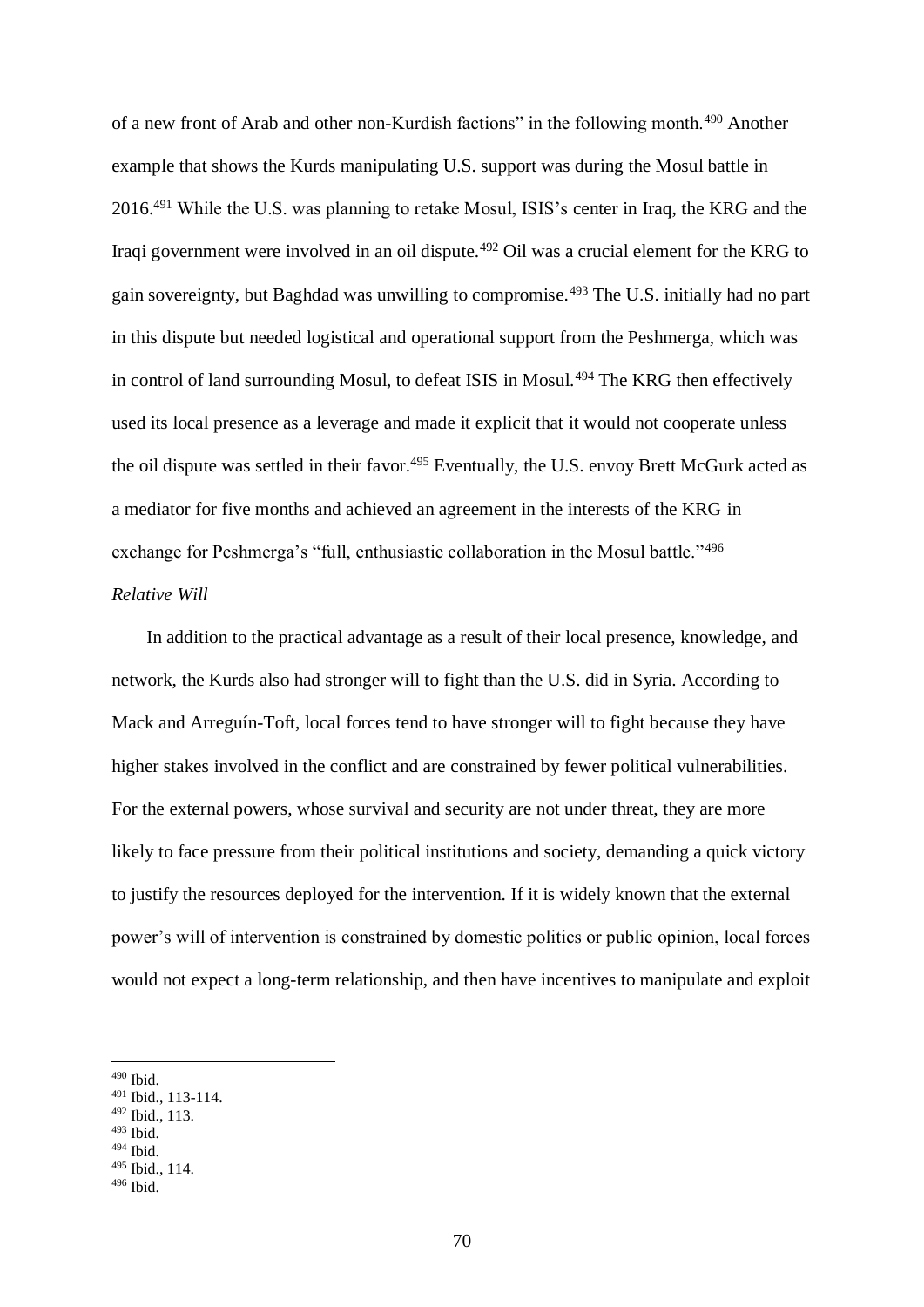external support to pursue their own objectives. This argument is well-supported by the relationship between the Kurds and the U.S. in fighting ISIS.

ISIS targeted the Kurds for mainly two reasons. First, the Kurds prioritized ethnic identity over religious identity.<sup>497</sup> The PYD's campaign for "secularism, socialism, and gender equality" was perceived by ISIS as being godless.<sup>498</sup> Second, the Syrian Kurds occupied territories in northern Syria, which blocked ISIS communication with its cells in Turkey and Europe and obstructed transportation of foreign recruits from Turkey into Syria.<sup>499</sup> The Kurd-controlled Kobani was especially important because it was in the middle of Aleppo – ISIS was in charge of "the Syrian side of the Turkish border northeast of Aleppo" in  $2014$  – and al-Raqqa, ISIS's headquarter.<sup>500</sup> According to Harris, ISIS wanted to acquire as much control over the Syrian-Turkish border as possible so that it could penetrate Turkey, which had mostly been focusing on the PYD's presence on the border.<sup>501</sup> Unlike the Syrian Kurds, the Iraqi Kurds were not "an immediate target" for ISIS in 2014 because they did not hold territories that stood in ISIS's way.<sup>502</sup> However, their territories and resources in northern Iraq still made an ISIS attack inevitable.<sup>503</sup>

Both the Iraqi and the Syrian Kurds faced existential threat from ISIS's attack in 2014.<sup>504</sup> ISIS surrounded villages around Sinjar, a Yazidi town west of Mosul, on August 3, 2014.<sup>505</sup> The Peshmerga militia stationed in the region was no match for ISIS, which was equipped with American weapons captured from the Iraqi army.<sup>506</sup> Besides, ISIS was so well informed that it had precise information about the identity and location of the Sunnis, Christians and

1

 $506$  Ibid.

<sup>497</sup> Ibid., 60.

<sup>498</sup> Ibid., 118.

<sup>499</sup> Ibid., 60.

<sup>500</sup> Ibid., 118.

<sup>501</sup> Ibid., 119. <sup>502</sup> Ibid., 118.

<sup>503</sup> Ibid.

<sup>504</sup> Ibid., 111 and 119.

<sup>505</sup> Christoph Reuter, "The Drama of Sinjar: Escaping the Islamic State in Iraq" Spiegel Online, August 18, 2014, [https://www.spiegel.de/international/world/pkk-assistance-for-yazidis-escaping-the-jihadists-of-the-islamic](https://www.spiegel.de/international/world/pkk-assistance-for-yazidis-escaping-the-jihadists-of-the-islamic-state-a-986648.html)state-a-986648.html.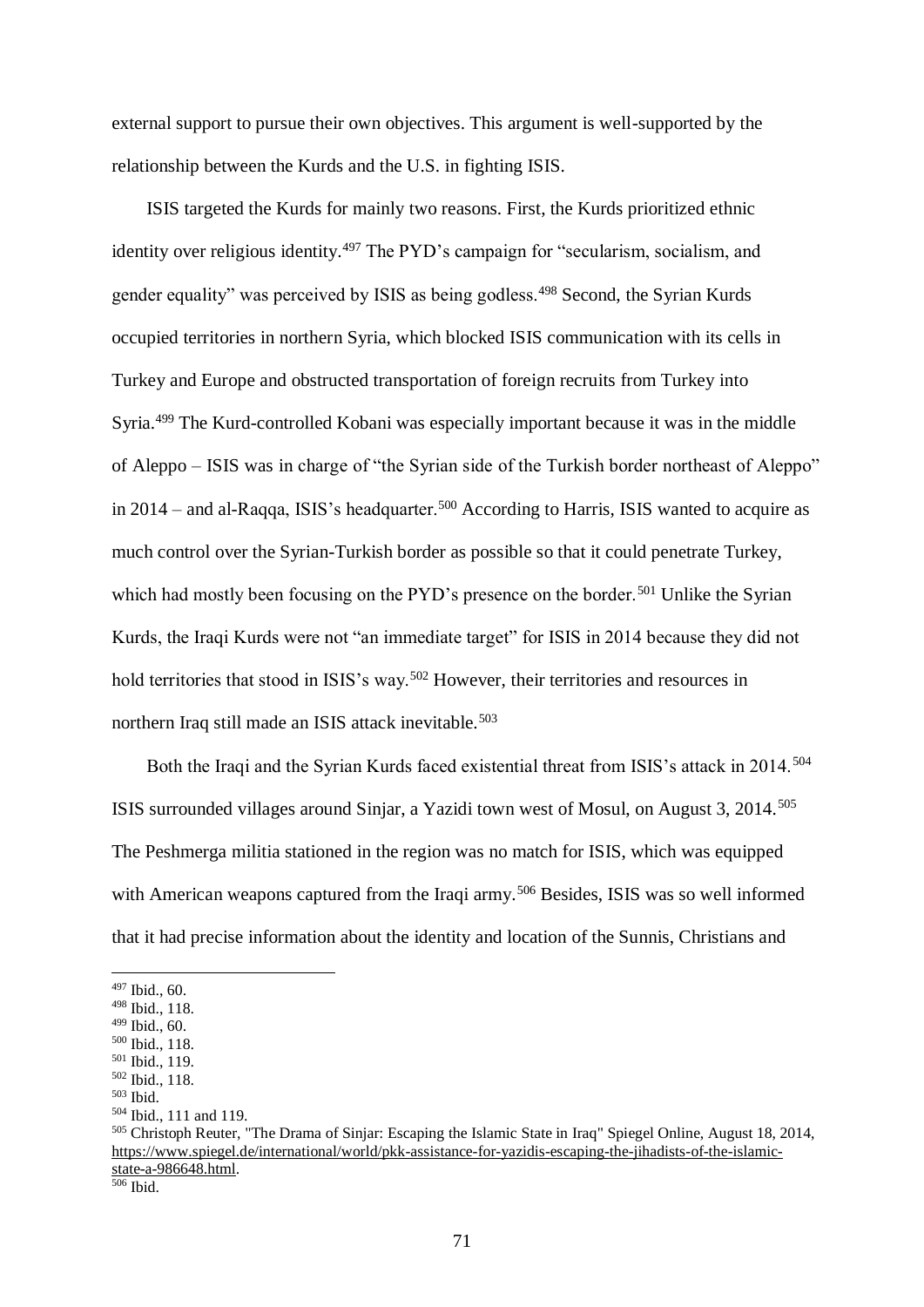Yazidis in the village, which allowed it to plan accordingly.<sup>507</sup> While facing this strong enemy and its efficient attack, the Peshmerga lost confidence, disassembled, and left the 50,000 people in the Sinjar Mountain on their own.<sup>508</sup> Four days after capturing Sinjar, ISIS seized the Mosul dam – the largest dam in Iraq – and started advancing toward Erbil.<sup>509</sup> In order to save the KRG from this crisis, the U.S. intervened through aerial campaign, which enabled the Peshmerga to hold Erbil, recover the Mosul dam, and evacuate the population in the mountains.<sup>510</sup> In Syria, although the YPG managed to resist ISIS in July 2014, it was still not strong enough to fend off the ISIS's major attack against the Kobani canton in mid-September.<sup>511</sup> The YPG held only "a pocket in Kobani town" by early October, which forced the majority of the population to flee across the border into Turkey.<sup>512</sup> Despite Turkey's opposition to the U.S. supporting the YPG, the U.S.-led coalition still intervened through air bombing to protect the Syrian Kurds.<sup>513</sup> This support allowed the YPG to win the battle in January 2015 and regain all the lost territory in the canton by mid-March.<sup>514</sup>

Unlike the Kurds, the U.S. faced no existential threat in the civil war of Syria. Although ISIS was a formidable enemy that threatened the U.S. national interests, it posed no threat to U.S. survival. Given the power disparity between the U.S. and ISIS, it would be unreasonable and politically impossible for the U.S. to deploy all of its resources, as the Kurds would, to fight ISIS. Besides, the U.S. was much more domestically-politically vulnerable than the Kurds, which significantly constrained its will. According to the survey conducted by the Pew Research Center in 2012, 64% of the U.S. population did not support intervention in

<sup>507</sup> Ibid.

<sup>508</sup> Ibid.

<sup>509</sup> Jeremy Bender, "ISIS Has Seized Iraq's Largest Dam, And What Happens Next Is Critical," Business Insider, August 07, 2014[, https://www.businessinsider.com/isis-has-seized-the-mosul-dam-2014-8.](https://www.businessinsider.com/isis-has-seized-the-mosul-dam-2014-8)

<sup>510</sup> Bender "ISIS Has Seized Iraq's Largest Dam, And What Happens Next Is Critical;" Harris, 112.

<sup>511</sup> Harris, 118-119.

<sup>512</sup> Ibid., 119.

 $513$  Ibid.

<sup>514</sup> Ibid.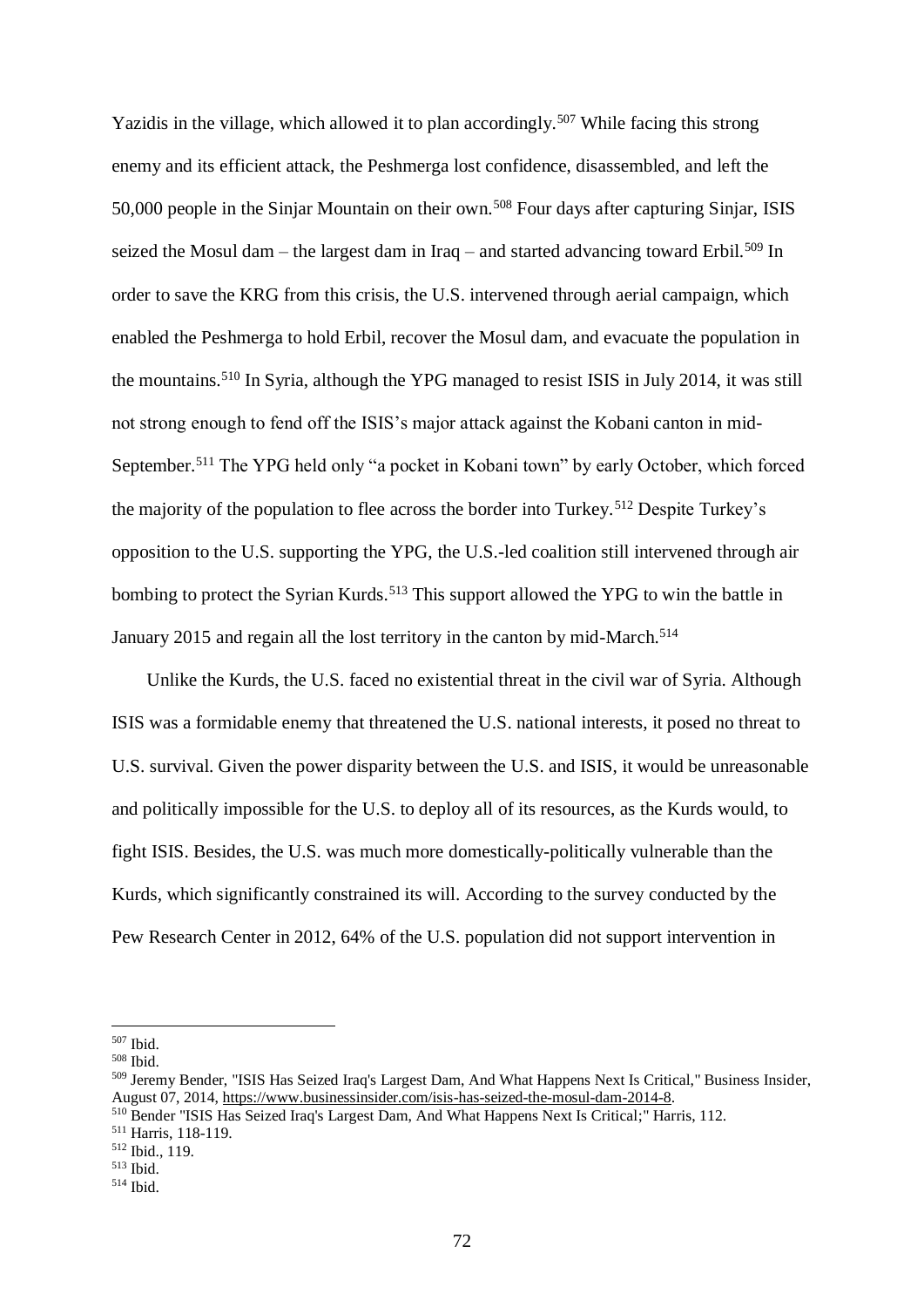Syria, 62% opposed airstrikes and 63% were against the idea of supporting the rebels.<sup>515</sup> Another survey conducted in September 2013 showed that 74% believed that airstrikes would "create a backlash against the U.S. and its allies in the region" and 61% expected long-term U.S. military commitment in Syria.<sup>516</sup> In terms of public support for U.S. campaign against ISIS, the majority supported the campaign but only 30% believed that the U.S. had "a clear goal in taking military action."<sup>517</sup> In general, the U.S. public was not in favor of another military intervention in the Middle East, which could be an important factor that constrained the Obama administration's will of intervention, especially during the initial stages of the civil war.

The U.S. limited interests in Syria were well demonstrated and widely known after two empty threats from the Obama administration. First, the U.S. government asked Assad to "step aside" in 2011 but did not follow through with any actions.<sup>518</sup> This behavior sent a clear message that the U.S. was no friend of Assad, but also signaled the U.S. limited interests in a direct intervention in Syria, which emboldened the regime and the jihadists.<sup>519</sup> Second, Obama explicitly declared that the use of chemical weapons was the "red line" that would trigger direct military intervention from the U.S.<sup>520</sup> However, the U.S. government had no reaction when the Assad regime released a small amount of poison gas in mid-2013, which showed the U.S. unwillingness to intervene and encouraged Assad to release a large quantity of sarin gas in rebel-controlled areas of Damascus in August 2013.<sup>521</sup> Once again, the Obama

<sup>516</sup> "Public Opinion Runs Against Syrian Airstrikes." Pew Research Center for the People and the Press. September 24, 2018. [https://www.people-press.org/2013/09/03/public-opinion-runs-against-syrian-airstrikes/.](https://www.people-press.org/2013/09/03/public-opinion-runs-against-syrian-airstrikes/)  <sup>517</sup> "Support for U.S. Campaign against ISIS." Pew Research Center for the People and the Press. September 24, 2018. [https://www.people-press.org/2014/10/22/support-for-u-s-campaign-against-isis-doubts-about-its](https://www.people-press.org/2014/10/22/support-for-u-s-campaign-against-isis-doubts-about-its-effectiveness-objectives/)[effectiveness-objectives/.](https://www.people-press.org/2014/10/22/support-for-u-s-campaign-against-isis-doubts-about-its-effectiveness-objectives/)

<sup>515</sup> "Little Support for U.S. Intervention in Syrian Conflict."

<sup>518</sup> Harris, 31.

<sup>519</sup> Ibid.

<sup>520</sup> Ibid., 41.

 $521$  Ibid., 42.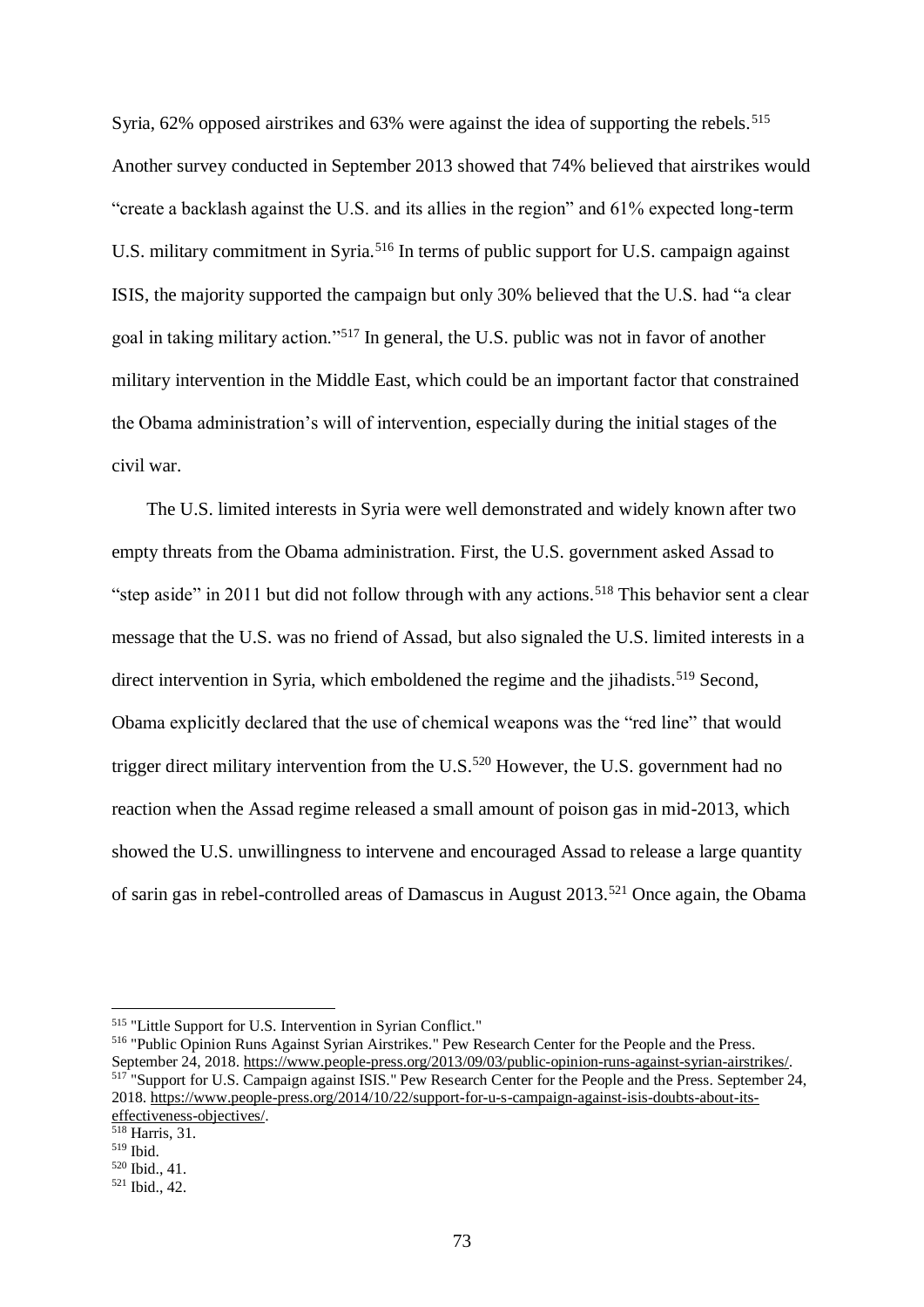administration did not actualize its threat of intervention, and Assad was let off the hook after chemical disarmament.<sup>522</sup>

Although the U.S. threat of intervention did not directly affect the Kurds, they could not help but notice the U.S.'s small appetite for more intervention in the Middle East. This perception led the Kurds to doubt the U.S. long-term commitment to their cause after the war against ISIS ended, which likely motivated them to seize the moment and exploit U.S. support when they had the chance.<sup>523</sup> For the Syrian Kurds, their alliance with the U.S. was already shaky while they were still fighting  $ISIS$ .<sup>524</sup> Unlike the long-term and wellestablished relationship between the U.S. and KRG, the U.S. alliance with PYD was more recent.<sup>525</sup> As discussed above, the Syrian Kurds were the only meaningful ally on the ground that the U.S. had in Syria.<sup>526</sup> With the U.S. support, the YPG fighters were very efficient in fighting ISIS.<sup>527</sup> They effectively forced ISIS to withdraw from the north and fall back to al-Raqqa and the Euphrates Banks in early 2017, defeated ISIS in al-Raqqa in October, reduced the number of ISIS fighters in Iraq and Syria to 1,000 by December 2017, attacked ISIS's last foothold in eastern Syria in November 2018, and captured Baghouz, the last piece of territory held by ISIS, in March 2019.<sup>528</sup> After recognizing the YPG's capability and contribution, the U.S. stepped up its arms supply in May 2017.<sup>529</sup> This support, however, was strongly opposed by Turkey, which saw the PYD as an offshoot of the Kurdistan Workers' Party (PKK), a terrorist-separatist group that has been trying to gain independence and divide

1

<sup>529</sup> Ibid., 96.

<sup>522</sup> Ibid.

<sup>523</sup> Ibid., 107.

<sup>524</sup> Ibid., 108.

<sup>525</sup> Ibid., 107.

<sup>526</sup> Gunter, 106.

<sup>527</sup> "Timeline: The Rise, Spread and Fall of the Islamic State." Wilson Center. April 02, 2019. [https://www.wilsoncenter.org/article/timeline-the-rise-spread-and-fall-the-islamic-state.](https://www.wilsoncenter.org/article/timeline-the-rise-spread-and-fall-the-islamic-state) <sup>528</sup> "Timeline: The Rise, Spread and Fall of the Islamic State;" Harris, 120.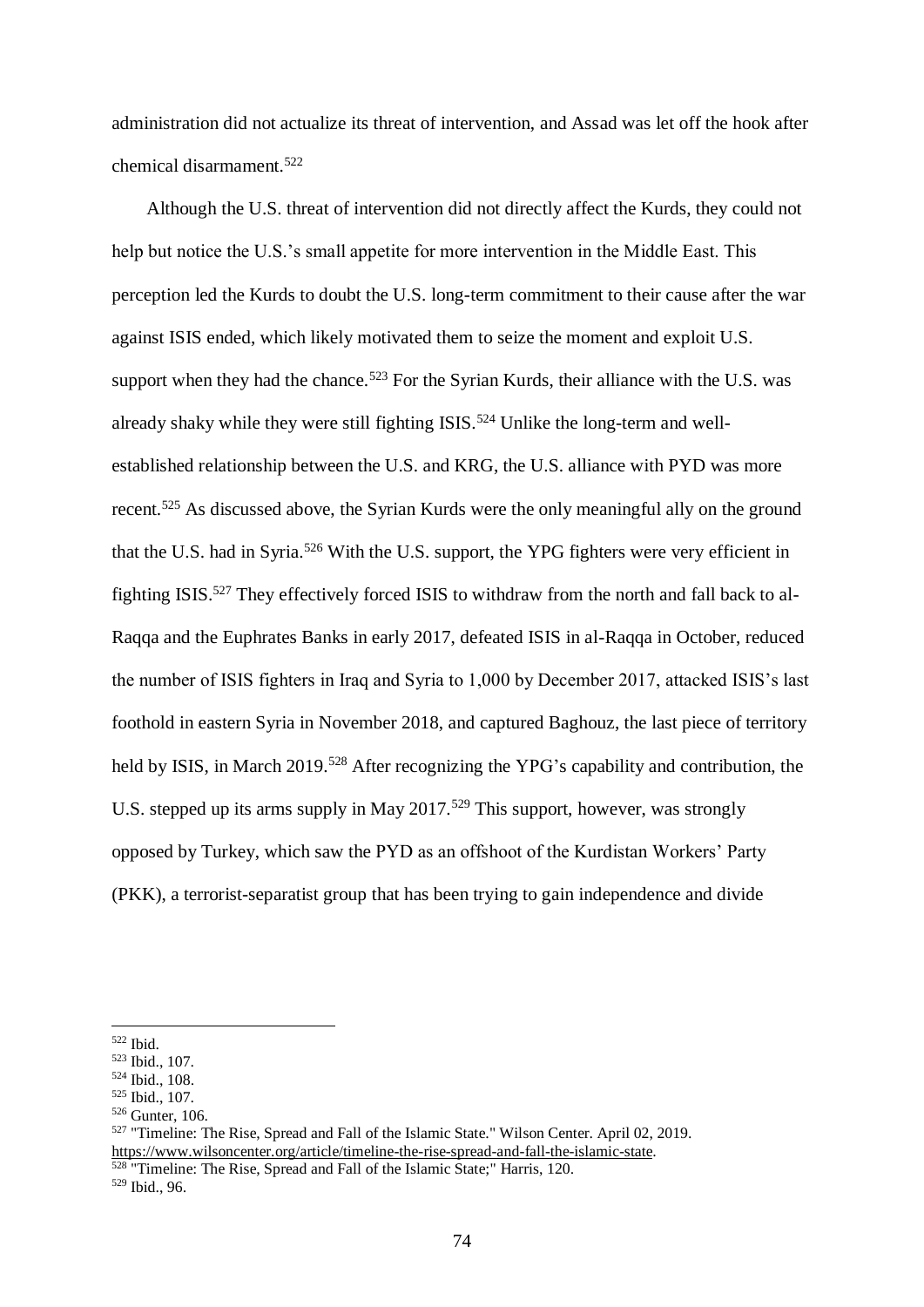Turkey since the 1980s.<sup>530</sup> After the victory in al-Raqqa in October, the U.S. conceded to Turkey's strong opposition and cut off the arms supply in November.<sup>531</sup>

There were three Kurdish uprisings in Turkey during the 1920s and 30s.<sup>532</sup> Though the Turkish government managed to crush all three, the Kurds' ambition of independence always kept Ankara on edge, and inevitably, gave rise to a range of repressive policies, including banning all Kurdish organizations, closing down all Kurdish schools, and closely monitoring Kurdish activities across the border in Syria and Iraq.<sup>533</sup> The fact that one of the three uprisings was planned by Khoybun, "the first transnational Kurdish political party," and launched through their Syrian base explained Turkey's concern about the PYD gaining more power in Syria.<sup>534</sup> Besides, the PYD does have a close relationship with the terrorist group PKK.<sup>535</sup> It was founded by the PKK in 2003 and the YPG militia was constructed in 2011-2012 with support from PKK.<sup>536</sup> After the establishment of the YPG, the PYD managed to consolidate power and marginalize the Kurdish National Council (KNC), which had been willing to trade the Syrian Kurds' collaboration in fighting the regime for Turkey's recognition of "Kurdish identity and grievances" before the PYD became more dominant.<sup>537</sup>

Turkey had two major concerns after the Kurds joined the fight in Syria.<sup>538</sup> First, Turkey was worried about the Syrian Kurds cooperating with the Assad regime.<sup>539</sup> Hostilities between Syria and Turkey started to develop after Assad rejected Turkey's suggestion of political reform and personally confronted the Turkish Prime Minister Recep Erdogan in

<sup>530</sup> Ibid.

<sup>531</sup> Suzan Fraser and Josh Lederman. "Trump Tells Turkey's Leader: US to Stop Arming Syrian Kurds." U.S. News & World Report. November 24, 2017. [https://www.usnews.com/news/world/articles/2017-11-24/turkey](https://www.usnews.com/news/world/articles/2017-11-24/turkey-us-to-stop-arming-syrian-kurdish-fighters)[us-to-stop-arming-syrian-kurdish-fighters.](https://www.usnews.com/news/world/articles/2017-11-24/turkey-us-to-stop-arming-syrian-kurdish-fighters)

 $\overline{\frac{532}{}}$  Gunter, 106.

<sup>533</sup> Ibid.

<sup>534</sup> Ibid.

<sup>535</sup> Harris, 139.

<sup>536</sup> Ibid.

<sup>537</sup> Ibid.

<sup>538</sup> Ibid., 140.

 $539$  Ibid.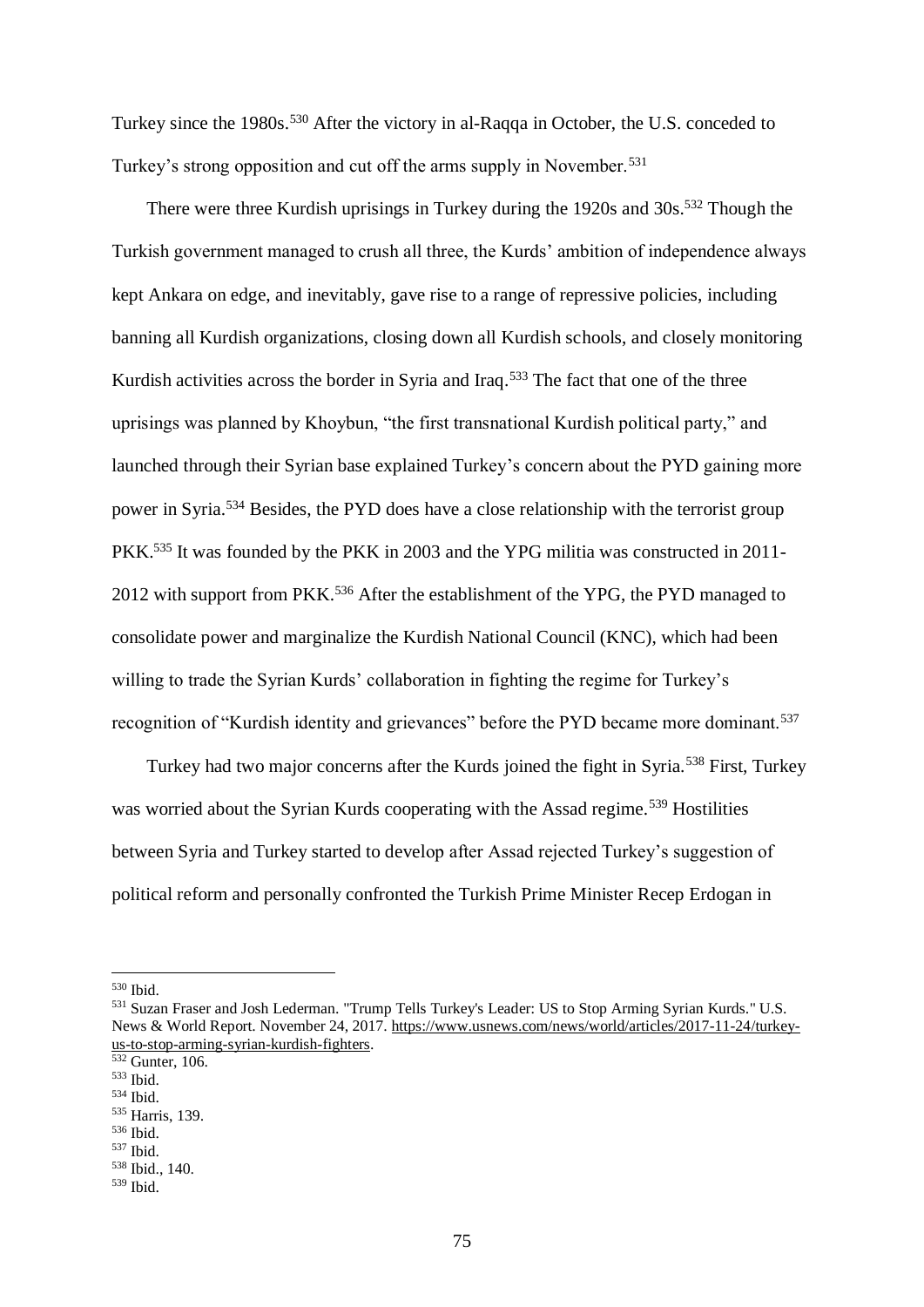2011.<sup>540</sup> With the street protests evolving into a civil war in 2011, Turkey started providing support for the rebels and the jihadists to fight for a regime change in Syria.<sup>541</sup> This intervention marked the end of Turkey's "zero-problems with neighbors" foreign policy in the region.<sup>542</sup> In terms of the PYD and the regime, Turkey accused the PYD of acting as "a surrogate for the Assad regime and the PKK," since the PYD not only shared al-Qamishli, a major border city, with the regime, but also was a member of the National Coordination Committee (NCC), an agency that was commonly known as the "regime tool."<sup>543</sup> Second, Turkey perceived the PYD's contribution to the war against ISIS as a design by the PKK to demonstrate capability and power, which would strengthen the Kurdish population's resolve to fight for independence.<sup>544</sup> Even though the PYD leader Salih Muslim said during an interview in July 2015 that the Syrian Kurds had no intention to be independent, Turkey was still worried about the Kurds acquiring territorial continuity along the Syrian-Turkish border, which could not only lead to the Syrian Kurds' independence but also unsettle the Kurdish population in Turkey.<sup>545</sup>

The bitter history between the Turks and the Kurds along with Turkey's suspicion toward the rising PYD led to Turkey's judgment about the PYD: it was as much of a threat as ISIS, if not more.<sup>546</sup> The most ideal scenario then would be to have these two enemies wear each other out in Syria.<sup>547</sup> As a result, Turkey refused to provide help when the Syrian Kurds faced an existential threat in 2014 and strongly opposed the U.S. support for the YPG as well.<sup>548</sup> When the U.S.-backed YPG fought for survival in Kobani, a city on the Syrian-

<sup>540</sup> Ibid., 134.

<sup>541</sup> Ibid.

<sup>542</sup> Ibid., 134, 137.

<sup>543</sup> Ibid., 139.

<sup>544</sup> Gunter, 105.

<sup>545</sup> Harris, 139.

<sup>546</sup> Ibid., 144.

<sup>547</sup> Gunter, 106.

<sup>548</sup> Harris, 144.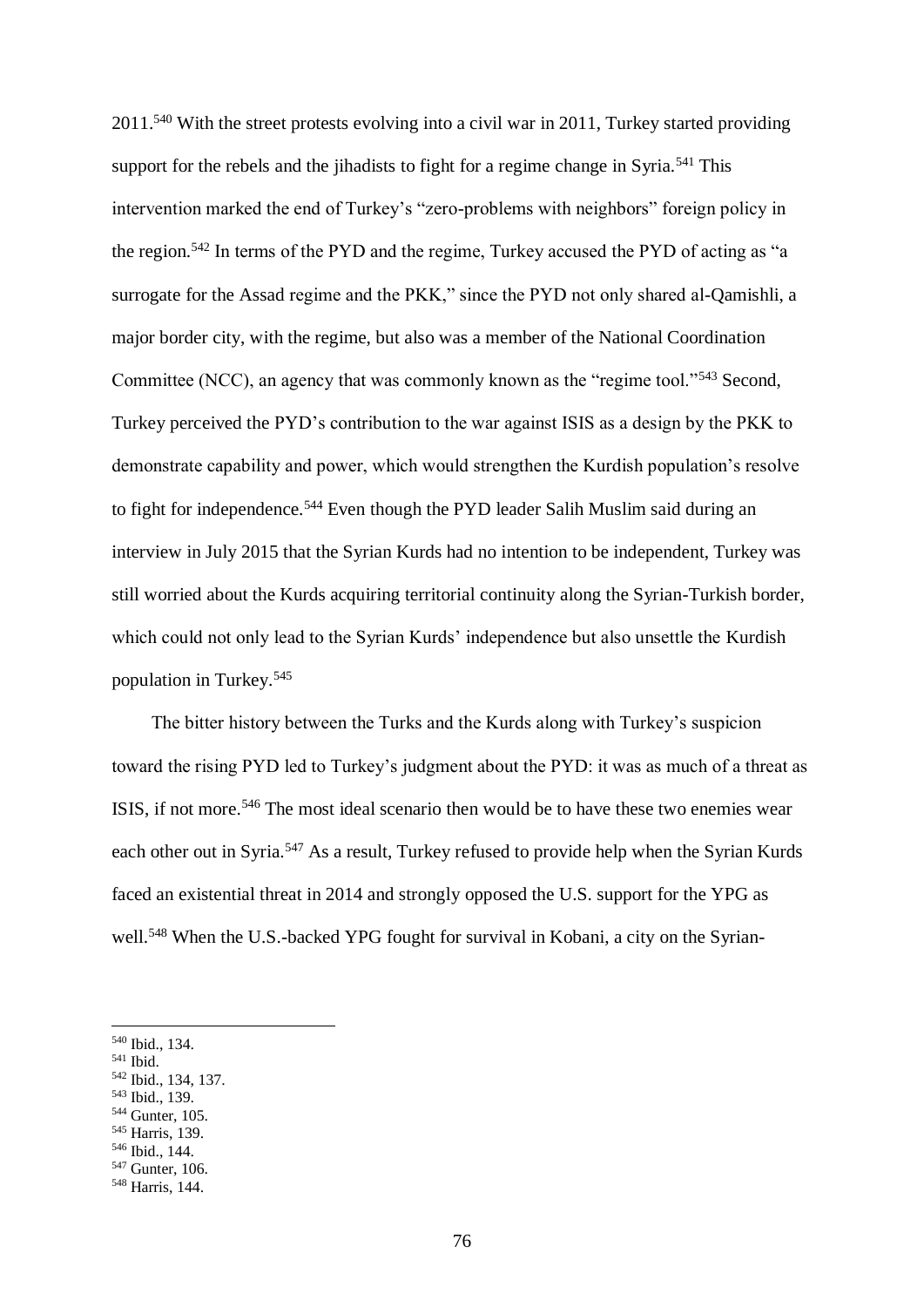Turkish border, in October 2014, Turkey was motionless.<sup>549</sup> This indifferent attitude not only irritated the PYD leader Muslim, who accused Turkey's Justice and Development Party (AKP) of colluding with ISIS to eliminate the Kurds, but also undermined the AKP's credibility among its own Kurdish population.<sup>550</sup> Moreover, prior to the battle to retake al-Raqqa from ISIS in 2016, Turkey wanted to replace the YPG-dominated SDF to fight alongside the U.S. and achieve "a high-profile victory" in Raqqa.<sup>551</sup> Erdogan said to Obama in October 2016 that an alliance between Turkey and the U.S. had sufficient power to defeat ISIS and they did not need "terror organizations like the PYD and the YPG in Raqqa."<sup>552</sup> Although it would indeed be helpful to partner with a NATO ally, the U.S. ignored Erdogan's suggestion.<sup>553</sup> The SDF's solid track record of combating ISIS and the familiarity established during previous cooperation made SDF a preferable choice.<sup>554</sup> Besides, the U.S. needed the SDF to move deeper and to fight ISIS in Deir al-Zor, one of ISIS's last few holdings.<sup>555</sup> The U.S. dismissal of Turkey's lobbying gave rise to discontent in the AKP, which blamed the U.S. for prioritizing its relationship with the PYD over the territorial integrity of Turkey.<sup>556</sup> Meanwhile, the AKP and the PKK continued to engage in skirmishes.<sup>557</sup> The PKK attacked Turkish state institutions in 2016; Turkey launched airstrike against the YPG in northeastern Syria in April 2017, which forced the U.S. to conduct border patrol to prevent more clashes; and the SDF had to suspend their offensive on ISIS in November 2018 due to attacks from Turkey on Syrian Kurds in northern Syria.<sup>558</sup>

1

<sup>551</sup> Ibid., 152.

<sup>549</sup> Ibid.

<sup>550</sup> Ibid., 120 and 144.

<sup>552</sup> "Turkey to US: Drop PYD, Let's Free Raqqa Together - World News." Hürriyet Daily News. October 28, 2016. [http://www.hurriyetdailynews.com/turkey-to-us-drop-pyd-lets-free-raqqa-together-105423.](http://www.hurriyetdailynews.com/turkey-to-us-drop-pyd-lets-free-raqqa-together-105423) 

<sup>553</sup> Harris, 152.

<sup>554</sup> Ibid., 152 and 158. <sup>555</sup> Ibid., 159.

<sup>556</sup> Ibid., 158.

<sup>557</sup> Ibid., 147 and 159.

<sup>558</sup> "PKK Targeting Turkish Institutions across Europe, Europol Says." DailySabah. June 16, 2017. [https://www.dailysabah.com/war-on-terror/2017/06/16/pkk-targeting-turkish-institutions-across-europe-europol](https://www.dailysabah.com/war-on-terror/2017/06/16/pkk-targeting-turkish-institutions-across-europe-europol-says)[says;](https://www.dailysabah.com/war-on-terror/2017/06/16/pkk-targeting-turkish-institutions-across-europe-europol-says) Harris, 159.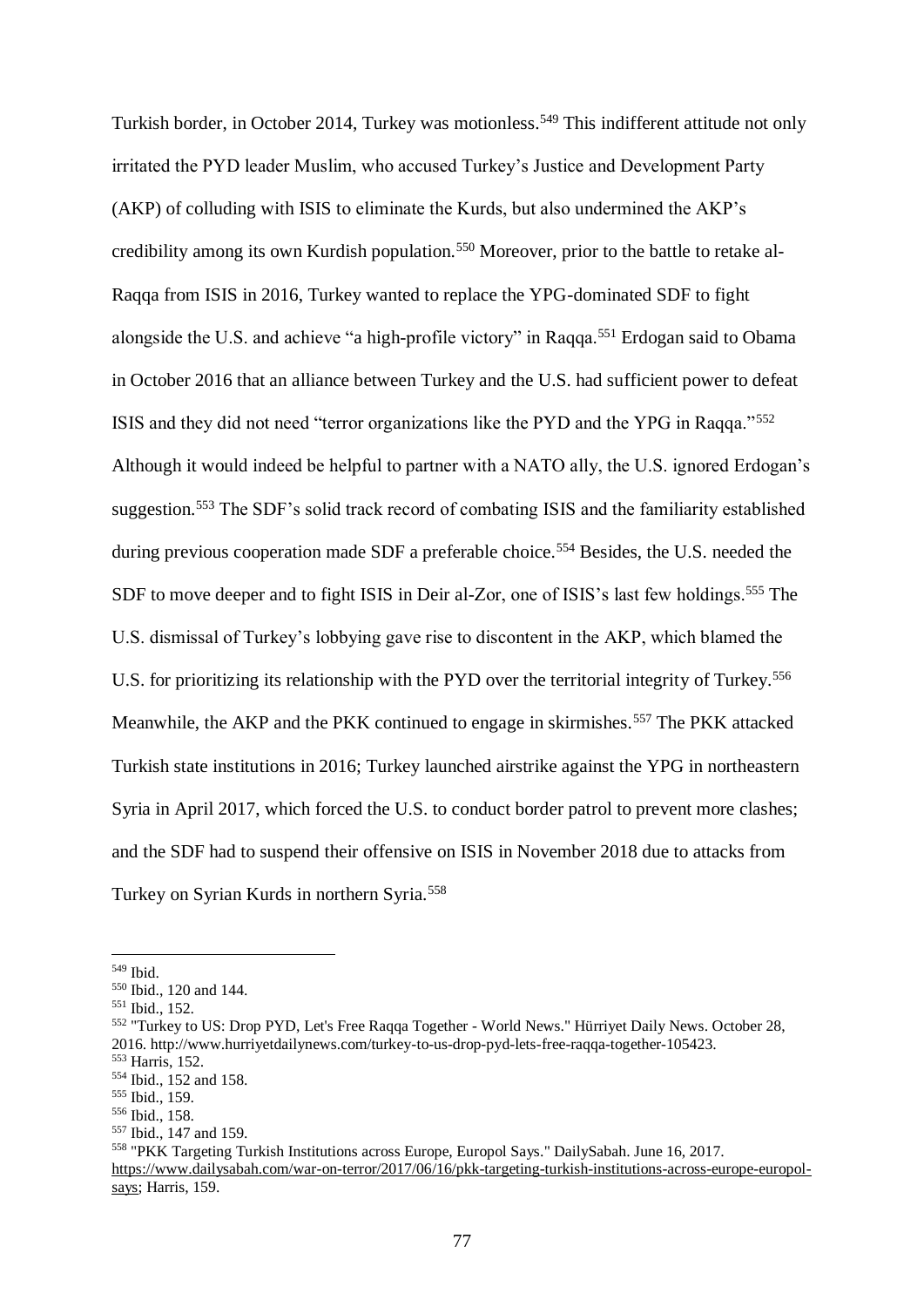Caught up in the conflict among Turkey, the PKK, and the Syrian Kurds, the U.S. found it hard to balance its interests and allegiances. On one hand, the U.S. needed the PYD, which had proven to be very militarily effective and capable, to eliminate ISIS. On the other hand, the U.S. could not ignore the protest from its NATO ally.<sup>559</sup> In the short-term, the U.S. could use the Turkish Incirlik air base to launch its aerial campaign, while in the long-term, Turkey is of great strategic importance to the U.S.<sup>560</sup> From the Kurds' perspective, the U.S. rhetoric of describing its relationship with the YPG as "temporary, transactional, and tactical" in May 2017, its decision to stop arms supply for the PYD after the victory in al-Raqqa, and the U.S. acquiescence to Turkey's frequent bombing of the SDF were clear signals of the U.S.'s limited will to commit to a long-term relationship with the PYD after the defeat of ISIS.<sup>561</sup>

Toward the end of 2018, Turkey constantly threatened to invade the Kurd-controlled parts of northern Syria.<sup>562</sup> President Donald Trump's order to withdraw the 2,000 American troops from Syria on December 19 further unnerved the Kurds.<sup>563</sup> Without the deterrence provided by the U.S. military presence, the Syrian Kurds were, once again, surrounded by the Russia- and Iran-backed Assad regime and the increasingly hostile Turkey.<sup>564</sup> In response, the Kurds reached out to the Assad regime on December 28 for protection against Turkey.<sup>565</sup> The Assad regime had long wanted to regain control over northern Syria but had been deterred by the U.S. presence.<sup>566</sup> Reconciliation with the Assad regime would significantly strengthen Russia and Iran's power, which could undermine the U.S. influence in the region.<sup>567</sup> The

<sup>559</sup> Harris, 120.

<sup>560</sup> Ibid., 146.

<sup>561</sup> Bilal Wahab and Jackson Doering, "Managing the Shift in U.S. Relations with Syria's Kurds," The Washington Institute, December 8, 2017, [https://www.washingtoninstitute.org/policy-analysis/view/managing](https://www.washingtoninstitute.org/policy-analysis/view/managing-the-shift-in-u.s.-relations-with-syrias-kurds)[the-shift-in-u.s.-relations-with-syrias-kurds;](https://www.washingtoninstitute.org/policy-analysis/view/managing-the-shift-in-u.s.-relations-with-syrias-kurds)

<sup>&</sup>lt;sup>562</sup> Harris, 122.

<sup>563</sup> Ben Hubbard, "Syria's Kurds, Feeling Betrayed by the U.S., Ask Assad Government for Protection," The New York Times, December 28, 2018, [https://www.nytimes.com/2018/12/28/world/middleeast/syria-kurds](https://www.nytimes.com/2018/12/28/world/middleeast/syria-kurds-turkey-manbij.html?login=facebook)[turkey-manbij.html?login=facebook.](https://www.nytimes.com/2018/12/28/world/middleeast/syria-kurds-turkey-manbij.html?login=facebook)

 $564$  Ibid.

<sup>565</sup> Ibid. <sup>566</sup> Ibid.

<sup>567</sup> Ibid.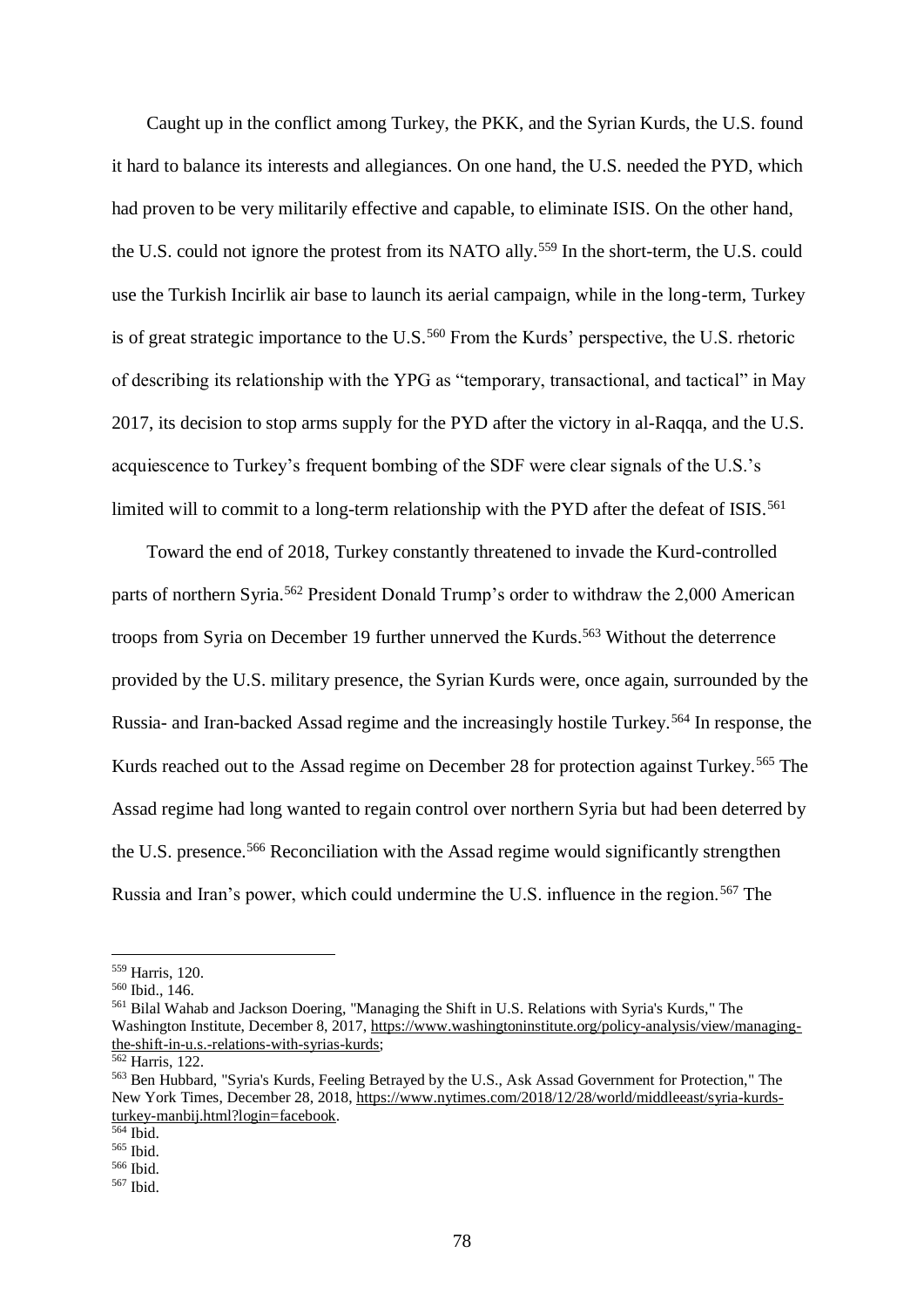Syrian Kurds' decision to reach out to Assad without informing the U.S. could be seen as a strategy to threaten the U.S. and send the message that if the U.S. abandoned the Kurds, they could easily turn to the enemies.<sup>568</sup> Such a strategy led to Trump's threat to impose economic sanctions on Turkey as a response to the Turkish military buildup on the border in January 2019, his decision to leave 200 American troops in Syria in February, and discussions in the Pentagon to allow the Kurds to keep the American-supplied weapons.<sup>569</sup> To sum up, when the U.S. limited will for long-term commitment became obvious, the Kurds leveraged other players, including the Assad regime, Russia and Iran, to influence the U.S. decision of withdrawal from Syria.

## *Diverging Objectives*

The third factor in the theoretical framework is about diverging objectives. According to Salehyan, Gleditsch, and Cunningham, agency slack, which means local forces have incentives to escape from the external powers' control so that they could have more autonomy to pursue their own objectives, exists in the relationship between external powers and local forces. The problem would be more significant if the objectives of the two actors severely misalign, which was indeed the case in the relationship between the U.S. and the Kurds.

Around 30 million Kurds are currently residing in four countries: Syria, Iraq, Turkey and Iran.<sup>570</sup> After the Ottoman Empire disintegrated during the First World War, the Kurds were given the chance to hold an independent referendum, as specified in the 1920 Treaty of Sevres.<sup>571</sup> However, Treaty of Sevres was re-negotiated between the new Turkish government, which came to power after Turkey's war of independence in 1923, and the

<sup>568</sup> Ibid.

<sup>569</sup> Annie Karni and Thomas Gibbons-neff, "200 U.S. Troops to Stay in Syria, White House Says," The New York Times, February 22, 2019, [https://www.nytimes.com/2019/02/21/world/middleeast/us-troops-syria-.html;](https://www.nytimes.com/2019/02/21/world/middleeast/us-troops-syria-.html) "US Commanders Propose Kurdish Fighters in Syria Keep Weapons." <sup>570</sup> Barkey, 108.

 $571$  Ibid.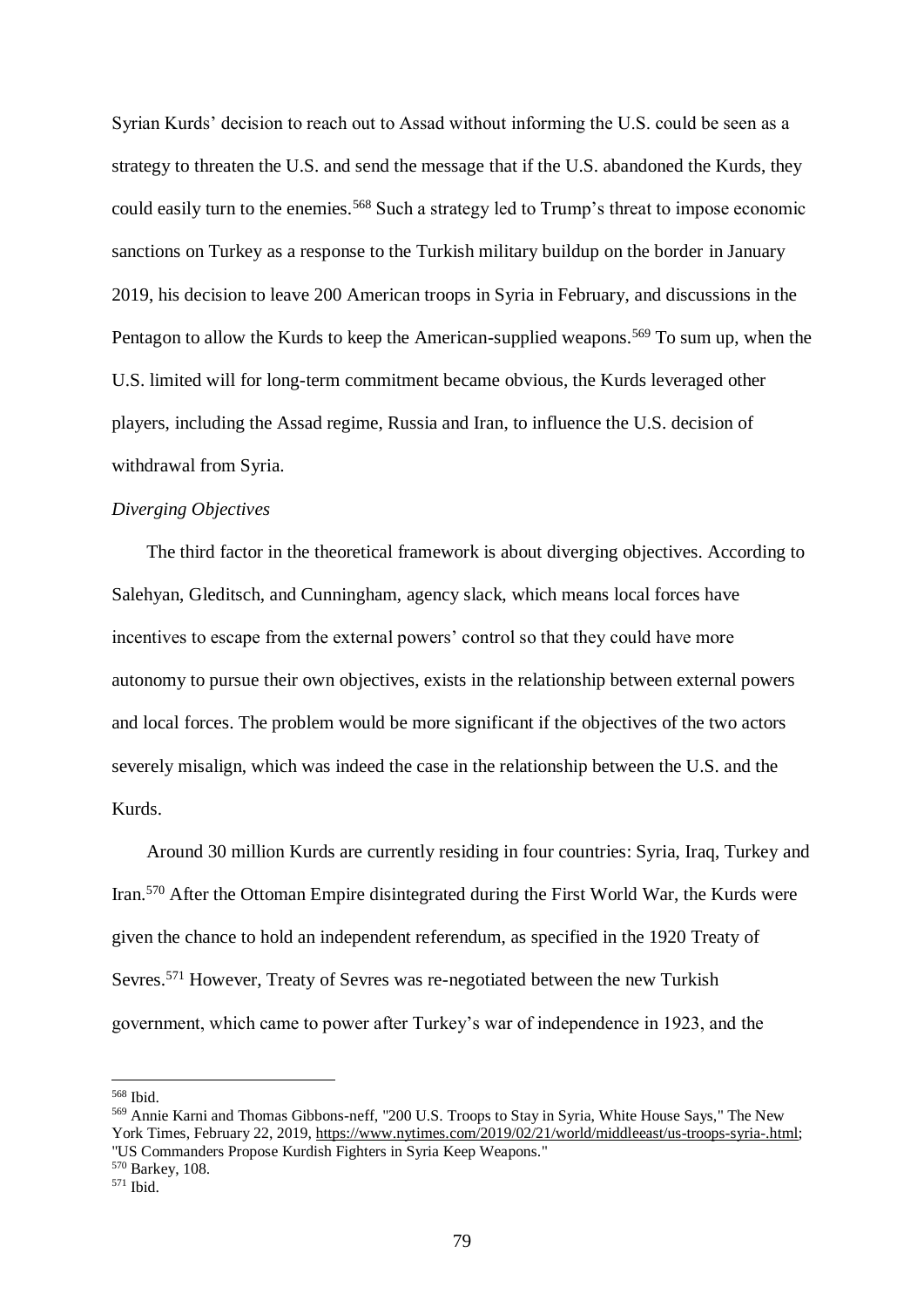Allies.<sup>572</sup> The re-negotiation granted Turkey sovereignty over the otherwise potentially independent Kurdistan, and subsequently, gave rise to Kurdish nationalism and the persistent demand for independence in the region.<sup>573</sup>

During the 20th century, the Kurdish population in the four countries all organized insurgencies and caused serious problems for their host governments in one way or another.<sup>574</sup> The Turkish Kurds organized three rebellions in 1925, 1930, and 1938, which were all crushed by the Turkish government.<sup>575</sup> The most recent rebellious movements have been headed by the PKK, which has haunted the AKP for almost three decades.<sup>576</sup> Iran was troubled by the Kurds in 1946, when the Soviet-backed Iranian Kurds "established the first genuine Kurdish government."<sup>577</sup> Though the government only existed for a year, it was still a serious attempt to break away from the Iranian rule.<sup>578</sup> As for Iraq, their Kurdish population were used by Iran – their protracted enemy – to fight against the Iraqi government during the 1960s and 1970s.<sup>579</sup> Iran abandoned the Kurds in 1975 after making a deal with Saddam Hussein over "the sharing of the Shatt al-Arab, the waterway in which the Tigris and Euphrates converge as they approach the Gulf."<sup>580</sup> The Shah of Iran exchanged Iran's support of the Kurds for the control over "the deepest point" of the river.<sup>581</sup> In terms of the Syrian Kurds, their major movement toward independence started during the Syrian civil war.<sup>582</sup>

In response to the Kurdish rebellions, which posed a significant security threat to national interests and territorial integrity, all four host countries adopted measures to repress

<sup>572</sup> Ibid.

<sup>573</sup> Ibid.

<sup>574</sup> Ibid.

<sup>575</sup> Gunter, 106.

<sup>576</sup> Ibid.

<sup>577</sup> Barkey, 108.

<sup>578</sup> Ibid.

<sup>579</sup> Ibid.

<sup>580</sup> Joost Hiltermann, "They Were Expendable: Iraq and the Kurds," London Review of Books, November 17, 2016, [https://www.lrb.co.uk/v38/n22/joost-hiltermann/they-were-expendable.](https://www.lrb.co.uk/v38/n22/joost-hiltermann/they-were-expendable) 

<sup>581</sup> Ibid.

<sup>582</sup> Harris, 104-105.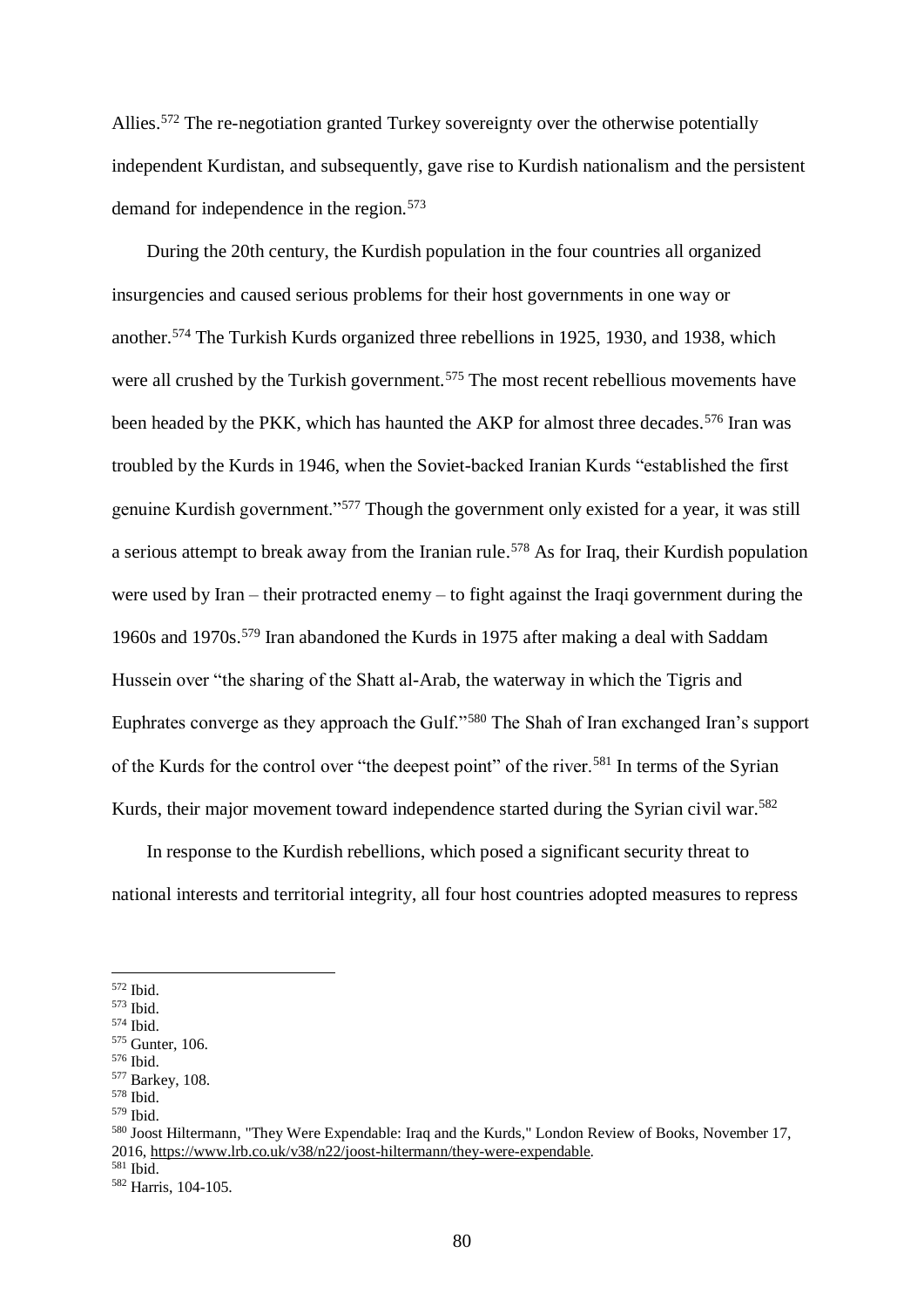the Kurdish population.<sup>583</sup> Turkey, Iran, and Syria all banned Kurdish language, schools, and organizations.<sup>584</sup> Turkey burned down villages; Iraq slaughtered Kurds during its 1988 Anfal counterinsurgency campaign; and Syria "revoked the citizenship of tens of thousands of Syrian Kurds" in the 1960s.<sup>585</sup> Despite all these atrocities, the Kurds have never perceived themselves as a minority and have continued to hold onto their ambition of independence and autonomy.<sup>586</sup> The Iranian and Turkish Kurds are both under close surveillance and strict control by their governments, which gives them few chances to acquire power and gain autonomy.<sup>587</sup> The Iraqi and Syrian Kurds, on the other hand, have effectively exploited the chaos during the civil war and manipulated the U.S. support while fighting ISIS, thus making significant progress since 2011.<sup>588</sup> In terms of territory held, U.S. support enabled the Iraqi and the Syrian Kurds to not only keep their previous territories but also acquire new ones after throwing out ISIS.<sup>589</sup> The KRG captured new territories that were of great symbolic and cultural value to the Kurds and also took control over the valuable Mosul dam after defeating ISIS in Sinjar in November 2015.<sup>590</sup> By mid-2017, the land captured during the process of fighting ISIS amounted to more than half of KRG's own territory before the war. From the KRG's perspective, the newly acquired territory was a part of the "disputed territory subject to Kurdish claim," which means they intended to keep all of them.<sup>591</sup>

The territorial gain was even more significant for the Syrian Kurds. Before the war, the three Kurdish cantons – Jazira, Kobani, and Afrin – were widely separated, adjacent to unfriendly Sunni Arab factions, and had no access to the Syrian-Turkish border.<sup>592</sup> Jazira and

1

<sup>587</sup> Harris, 104.

<sup>583</sup> Barkey, 108.

<sup>584</sup> Ibid.

<sup>585</sup> Ibid.

<sup>586</sup> Ibid.

<sup>588</sup> Ibid., 104-105.

<sup>589</sup> Ibid., 112, 122, and 126.

<sup>590</sup> Ibid., 112.

<sup>591</sup> Ibid., 126.

<sup>592</sup> Ibid., 117.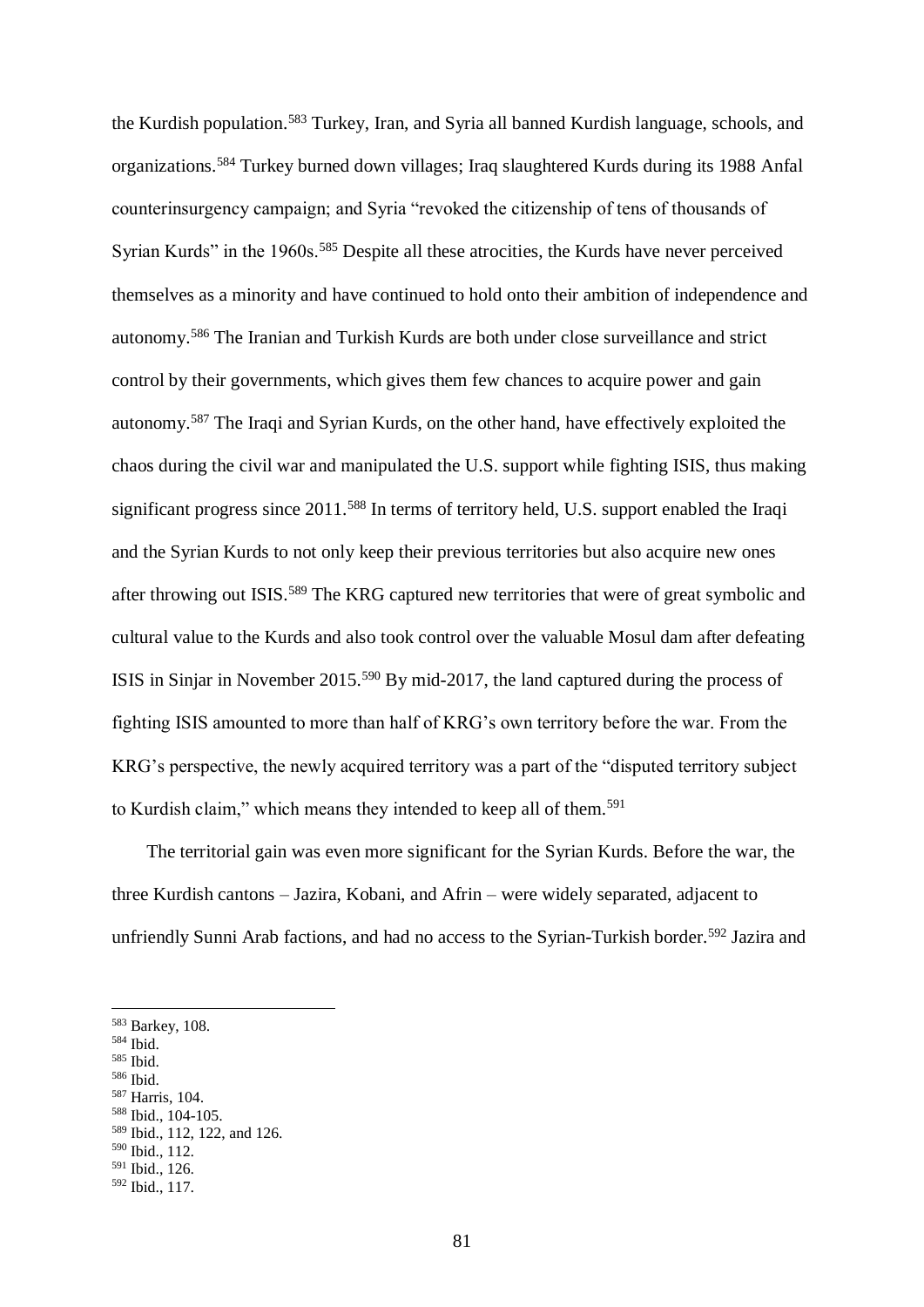Kobani had no geographical depth, which made them easy to penetrate and conquer.<sup>593</sup> The Kurds also had to tolerate the presence of the regime's intelligence service in Jazira.<sup>594</sup> After the U.S. started supporting the PYD to fight ISIS, the PYD took advantage of the U.S. air power and the "U.S. veto against Turkish interference" to substitute ISIS on the land that would connect the three cantons.<sup>595</sup> The SDF, with support from the U.S. airstrikes and the Special Forces advisers, defeated ISIS and captured the land in the Manbij district in August 2016, which filled in the gap between Afrin and Kobani cantons.<sup>596</sup> Turkey was furious about the PYD's expansion in territory and retaliated through shelling the SDF and channeling more ISIS fighters into Syria.<sup>597</sup> These behaviors provoked warnings from both the U.S. and Russia.<sup>598</sup> By December 2018, the SDF controlled about a quarter of Syria with oil fields, agriculture, and three major cities, which represented an unprecedented expansion of territory and power.<sup>599</sup>

In addition to the territorial gain, the Syrian Kurds also achieved much greater cohesion among their previously divided factions and benefited from more international recognition, legitimacy and support.<sup>600</sup> Henri Barkey argues that the existential threat as a result of ISIS's attacks brought the Kurdish factions together.<sup>601</sup> The experience of jointly fighting a common enemy could facilitate military and political integration among the Kurds, which could contribute to the formation of "pan-Kurdish military units" and identities.<sup>602</sup> Moreover, he also points out that fighting alongside the U.S. has made the PYD famous and the Kurdish plea well-known in the West, especially in Europe.<sup>603</sup> The KRG received diplomatic

1

<sup>597</sup> Ibid.

<sup>593</sup> Ibid.

<sup>594</sup> Ibid.

<sup>595</sup> Ibid., 122.

<sup>596</sup> Ibid.

<sup>598</sup> Ibid.

<sup>&</sup>lt;sup>599</sup> Hubbard, "Syria's Kurds, Feeling Betrayed by the U.S., Ask Assad Government for Protection."

<sup>600</sup> Barkey, 110.

 $601$  Ibid.,  $112$ .

 $602$  Ibid.

<sup>603</sup> Ibid., 110.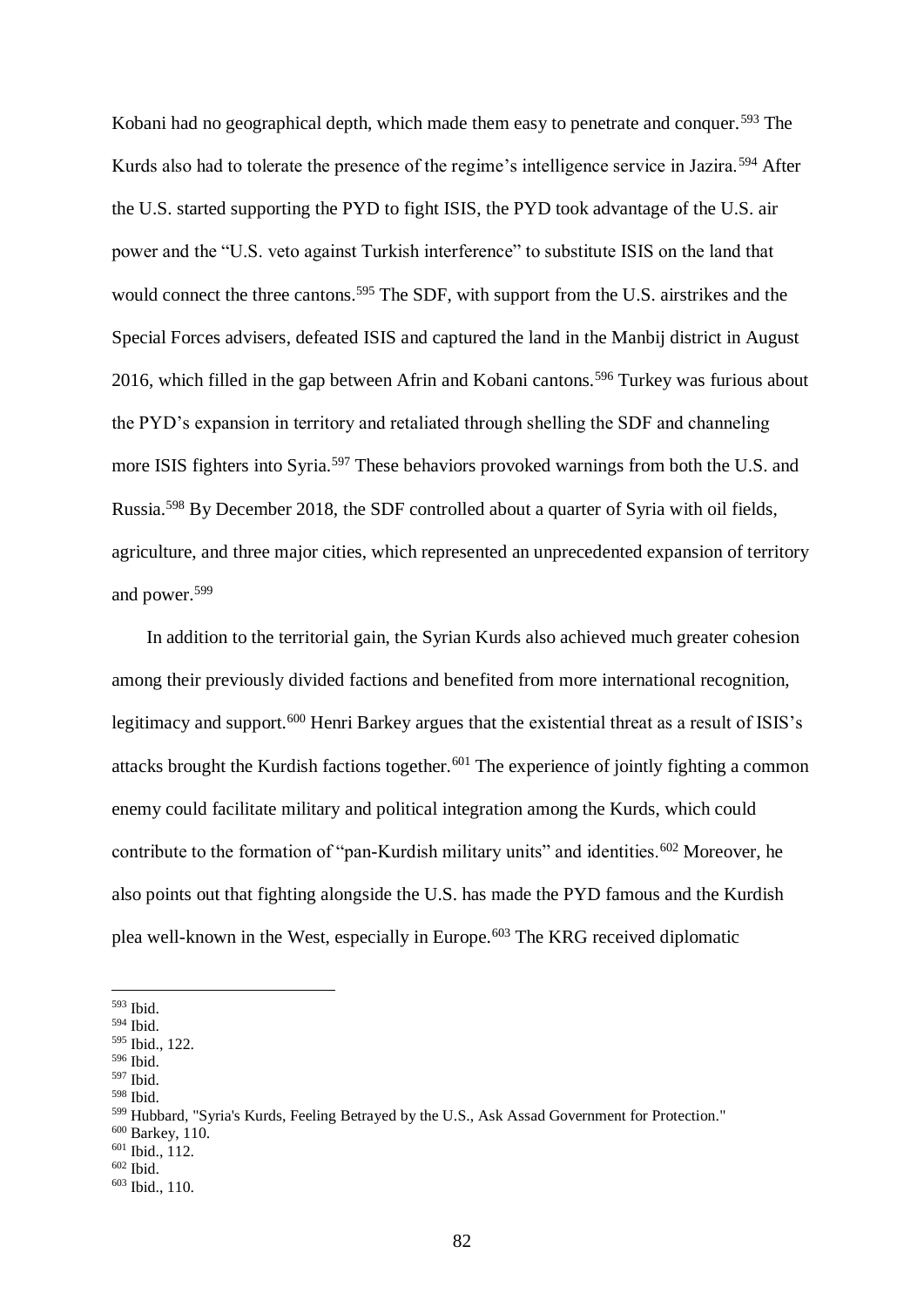recognition from the U.S., France, and Britain, which represented an unprecedentedly high level of international recognition and legitimacy.<sup>604</sup> In terms of the revival of Kurdish language and culture, both the KRG and the PYD introduced Kurdish language education in areas under their control.<sup>605</sup> In sum, the Iraqi and the Syrian Kurds emerged from the Syrian civil war much more powerful in all aspects, including territorial holdings, international legitimacy, and soft power. Their expansion of power was mostly a result of U.S. support while fighting ISIS. While Kurds have become more powerful, they have more potential to achieve independence and autonomy in the Middle East, which, in fact, would go against the U.S. interests in the region.

An independent Kurdistan or the Kurds acquiring more power in the region would drastically change the balance of power in the Middle East and lead to instability in Iraq, Syria, Turkey, and Iran, which are not in the U.S. interests.<sup>606</sup> In Iraq, the KRG leader Massoud Barzani's decision to hold a referendum on Kurdish independence created a chaos not only between Baghdad and Erbil but also among the external powers in late 2017.<sup>607</sup> Though the result of the referendum, which showed that the majority voted for independence, would not be legally binding, the U.S., UK and Russia all urged the KRG to postpone while Iraq, Iran, and Turkey imposed "economic, security and diplomatic sanctions" to pressure the KRG to cancel the referendum.<sup>608</sup> The fact that this referendum was initiated by the Kurdish government and the KRG had gained so much power and territories through fighting ISIS made the Kurdish independence threat real.<sup>609</sup> When the threat was no longer simply an issue on paper, the integrity of Iraq was prioritized over the independence of Iraqi Kurdistan.<sup>610</sup>

<sup>1</sup> <sup>604</sup> Ibid.

<sup>605</sup> Ibid.

<sup>606</sup> Gunter, 108.

<sup>607</sup> Galip Dalay,"After the Kurdish Independence Referendum," Foreign Affairs. October 02, 2017. [https://www.foreignaffairs.com/articles/middle-east/2017-10-02/after-kurdish-independence-referendum.](https://www.foreignaffairs.com/articles/middle-east/2017-10-02/after-kurdish-independence-referendum)  $608$  Ibid.

 $609$  Ibid.

 $610$  Ibid.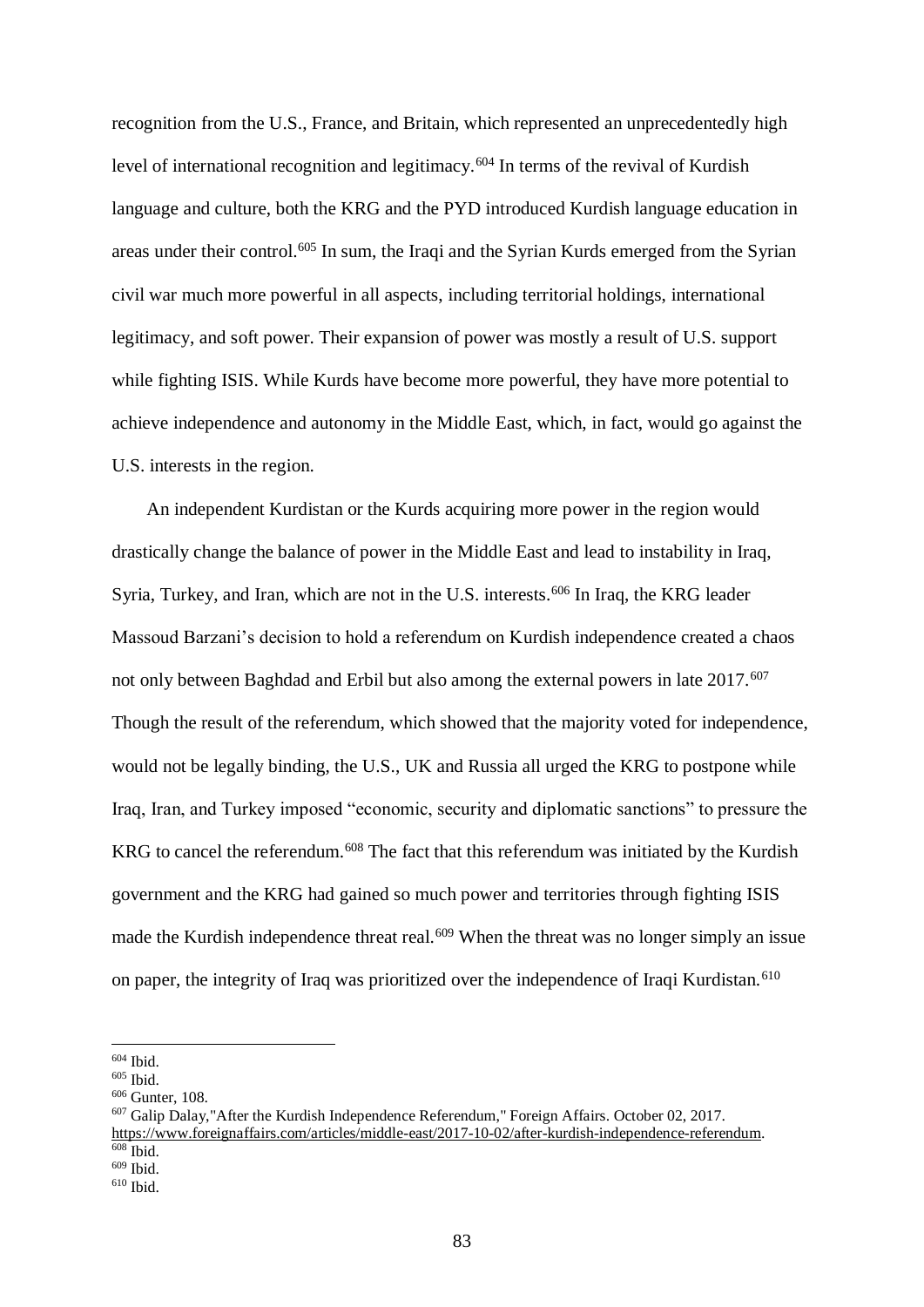Although the KRG's autonomy was specified in the constitution and Iraqi Prime Minister Haider al-Abadi did "acknowledge independence as the natural right of Kurds" in April 2017, he still demanded the referendum be cancelled and even threatened to deploy Iraqi troops.<sup>611</sup> And it was not an empty threat. One month after the referendum, the Iraqi government, with support from Iran and Turkey, sent in troops to invade Iraqi Kurdistan, which cost the KRG one-fifth of its territory, including Kirkuk and the oil fields in the region.<sup>612</sup> Facing the rising tension between the Iraqi government and the Kurds, Turkey chose to back the Iraqi government, despite its improved relationship and economic cooperation with the KRG in the past few years.<sup>613</sup> The Turkish Foreign Ministry called the referendum "a grave mistake" in June, and Erdogan even sent Turkish Foreign Minister to persuade Barzani "not to make this mistake."<sup>614</sup> Turkey's mediation, however, was rejected by Barzani, which angered Erdogan, since the KRG's rejection undermined his image as an influential leader in the region.<sup>615</sup> Moreover, Turkey found the KRG's inclusion of Kirkuk in the referendum unacceptable.<sup>616</sup> The KRG saw Kirkuk as the Kurdish "Jerusalem" while Erdogan perceived it as "a Turkmen city" and described the KRG's control over the city as "an act of occupation" that deliberately provoked Turkish sensitivities.<sup>617</sup> On the day of the referendum, Erdogan dismissed the result of the referendum as "null, void and illegitimate," launched a military exercise along the border, and then closed airspace to the KRG.<sup>618</sup> As for Iran, it banned all air traffic from Iran to Iraqi Kurdistan the day before the referendum, upon

1

<sup>612</sup> Sergio PeÇanha, "How the Kurdish Quest for Independence in Iraq Backfired," The New York Times, November 05, 2017[, https://www.nytimes.com/interactive/2017/11/05/world/middleeast/kurd-independence](https://www.nytimes.com/interactive/2017/11/05/world/middleeast/kurd-independence-iraq-turkey-iran-syria-maps-backfired.html)[iraq-turkey-iran-syria-maps-backfired.html;](https://www.nytimes.com/interactive/2017/11/05/world/middleeast/kurd-independence-iraq-turkey-iran-syria-maps-backfired.html) "Iraqi Forces Invade Kurdish City Of Kirkuk After Independence Vote." NPR. October 16, 2017. [https://www.npr.org/2017/10/16/557985852/iraqi-forces-begin-to-seize-kurdish](https://www.npr.org/2017/10/16/557985852/iraqi-forces-begin-to-seize-kurdish-city-of-kirkuk)[city-of-kirkuk.](https://www.npr.org/2017/10/16/557985852/iraqi-forces-begin-to-seize-kurdish-city-of-kirkuk)

 $611$  Ibid.

<sup>&</sup>lt;sup>613</sup> Mehmet Uyanik, "Turkey and the KRG After the Referendum: Blocking the Path to Independence," Center for Strategic and International Studies, November 22, 2017, [https://www.csis.org/analysis/turkey-and-krg-after](https://www.csis.org/analysis/turkey-and-krg-after-referendum-blocking-path-independence)[referendum-blocking-path-independence.](https://www.csis.org/analysis/turkey-and-krg-after-referendum-blocking-path-independence) 

<sup>614</sup> Ibid.

<sup>615</sup> Ibid.

<sup>616</sup> Ibid.  $617$  Ibid.

 $618$  Ihid.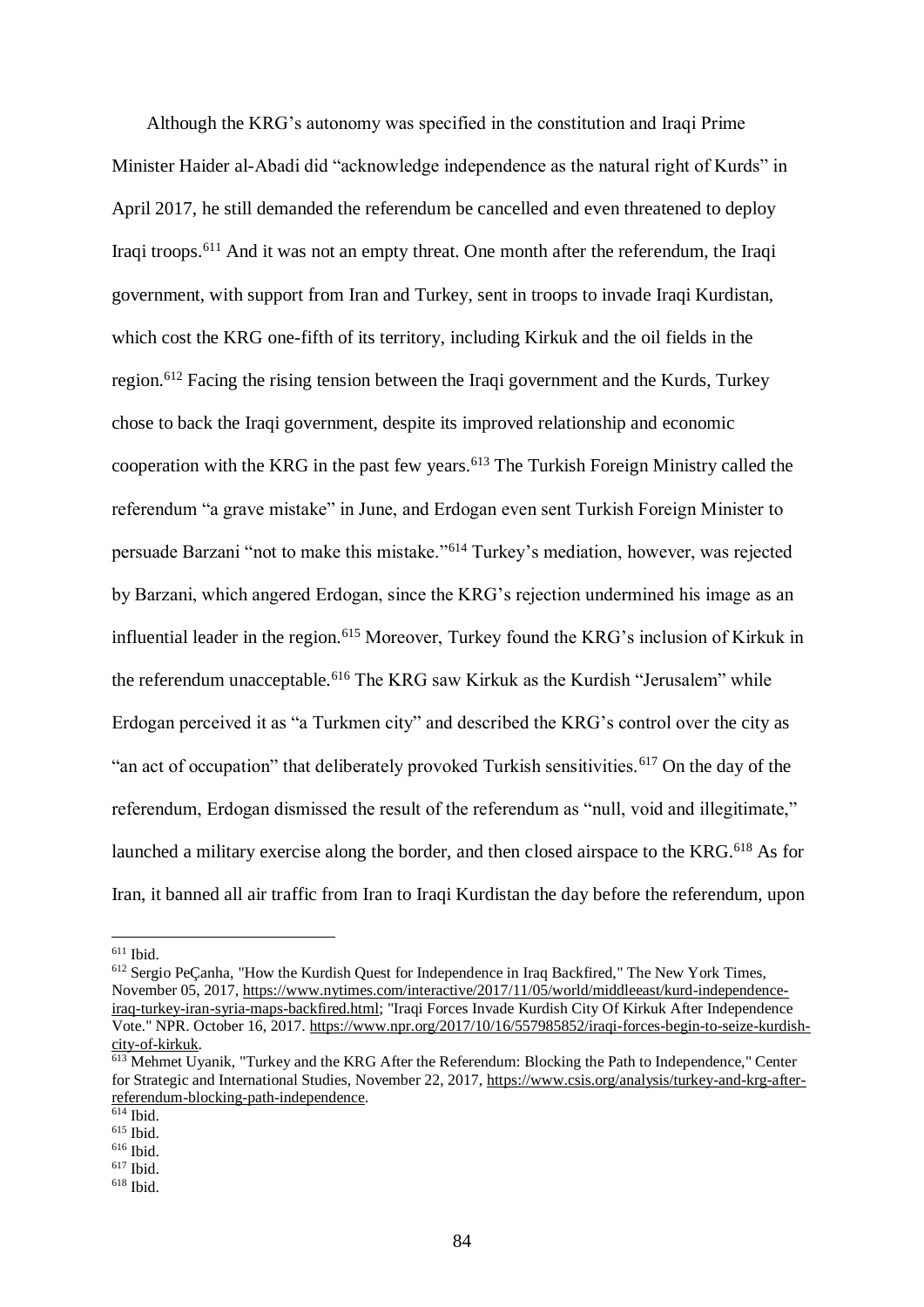the request of the Iraqi government, which is currently in Shi'a Arabs' control.<sup>619</sup> In sum, both Turkey and Iran were concerned about a change of status quo in Iraq, which could produce crises along their borders.<sup>620</sup> Their tough attitude and strong response could also be intended to deter the PYD in Syria and their own Kurdish population.<sup>621</sup>

Apparently, the Iraqi Kurds tried to use this referendum to leverage their newly acquired international reputation to attract more attention and support.<sup>622</sup> This attempt already created conflict and built up tension in the region.<sup>623</sup> If the KRG continues to use its increased power to pursue independence, sectarian tensions will continue to grow in the Middle East, which could lead to fighting and instability in Iraq.<sup>624</sup> Additionally, the U.S. will have to deal with Turkey's growing grievances.<sup>625</sup> Even though Trump dispatched a Special Presidential Envoy to offer Barzani a way out and reiterated the U.S. rejection of the referendum during his meeting with Erdogan in September 2017, Turkey was not satisfied.<sup>626</sup> The referendum rekindled Ankara's long-standing suspicion since the First Gulf War in 1991 that the U.S. intends to build an independent Kurdish state along Turkey's border, which would eventually stretch to include the Turkish southeastern provinces.<sup>627</sup> Ironically, the KRG, the destabilizing factor in this intense dynamic among Iraq, Turkey, and the U.S., was a product of the first Gulf War.<sup>628</sup> It came to power through cooperating with the U.S. during the invasion of Iraq in 2003 and became more powerful due to U.S. support to fight ISIS.<sup>629</sup> As shown by the U.S. reaction to the KRG referendum, the U.S. does not support the

<sup>619</sup> Dalay,"After the Kurdish Independence Referendum;" "Iran Closes Its Airspace to Kurdistan Region at Iraq's Request." Rudaw. September 24, 2017. [http://www.rudaw.net/english/middleeast/iran/24092017.](http://www.rudaw.net/english/middleeast/iran/24092017) 

<sup>620</sup> Dalay,"After the Kurdish Independence Referendum."

<sup>621</sup> Barkey 116.

<sup>622</sup> Dalay,"After the Kurdish Independence Referendum."

<sup>623</sup> Ibid.

 $624$  Uyanik, "Turkey and the KRG After the Referendum: Blocking the Path to Independence."

<sup>625</sup> Ibid.

 $626$  Ibid.

<sup>627</sup> Ibid.

<sup>628</sup> Ibid.

 $629$  Ibid.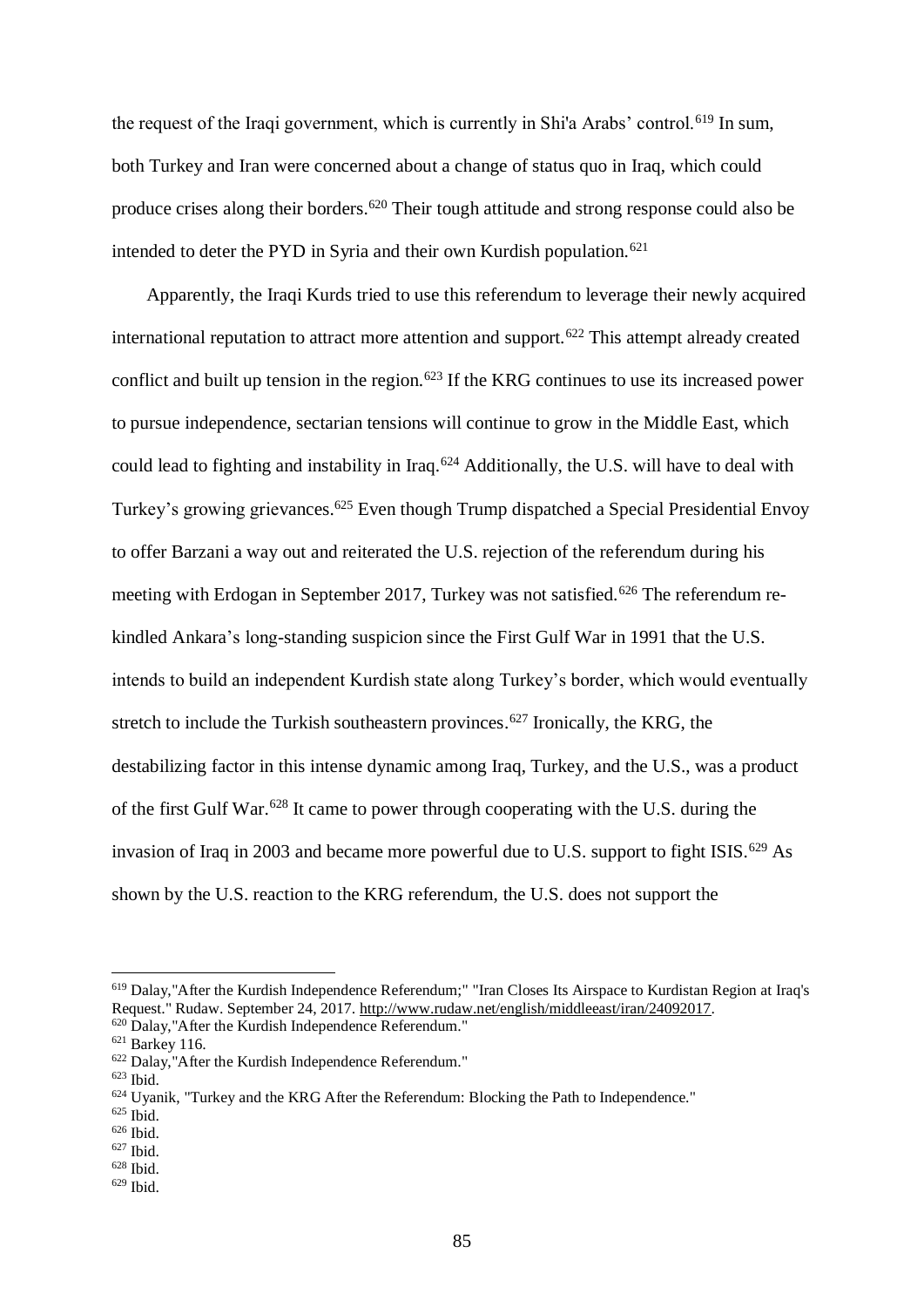independence of the Kurds in Iraq.<sup>630</sup> In other words, the U.S. own creation, strengthened by U.S. support, is now pursuing objectives against the U.S. interests.

Similar to the case in Iraq, the PYD-headed Democratic Federation of Northern Syria (DFNS)'s ambition to acquire autonomy in Syria and the PYD's attempts to trade territories with the Russian- and Iran-backed Assad regime would both jeopardize U.S. interests.<sup>631</sup> The DFNS was established in March 2016, and was previously known as the Cantons of Rojava.<sup>632</sup> The DFNS is currently in charge of the Kurd-controlled cantons in Syria and hopes to achieve not only autonomy for the Kurds but also pluralist democratic rule in Syria, where "the rights of all the ethnic and religious minorities" will be recognized.<sup>633</sup> This vision already faced pushback in Tell Abyad, Manbij, and al-Raqqa.<sup>634</sup> The population in these areas refused to recognize the Kurdish government, saw it as serving the interests of the Kurds, and set up civilian councils to take over administration and governance.<sup>635</sup> In addition to domestic obstacles, Turkey also had no stomach for another autonomous Kurdistan on its border.<sup>636</sup> According to Barkey, Turkey was worried about the U.S. granting the Syrian Kurds rights for self-governance, which would give rise to "a second KRG."<sup>637</sup> Having two self-governed Kurdistans on its border is not acceptable for Turkey, not to mention that one of them is affiliated with the PKK.<sup>638</sup> In order to prevent the DFNS from establishing "a terror state," Turkey has been willing and ready to deploy the military.<sup>639</sup> Turkey already attacked the Syrian Kurds on several occasions during the war.<sup>640</sup> For instance, Turkey air bombed the

<sup>630</sup> Dalay,"After the Kurdish Independence Referendum."

<sup>631</sup> Cengiz Gunes, *The Kurds in a New Middle East: The Changing Geopolitics of a Regional Conflict* (Cham: Palgrave Macmillan, 2019), 69; Hubbard, "Syria's Kurds, Feeling Betrayed by the U.S., Ask Assad Government for Protection."

<sup>632</sup> Gunes, 69.

<sup>633</sup> Ibid.

<sup>634</sup> Ibid., 74.

<sup>635</sup> Ibid.

<sup>636</sup> Barkey, 109.

 $637$  Ibid.

<sup>638</sup> Ibid.

<sup>639</sup> Uyanik, "Turkey and the KRG After the Referendum: Blocking the Path to Independence."

<sup>&</sup>lt;sup>640</sup> Harris, 147 and 159.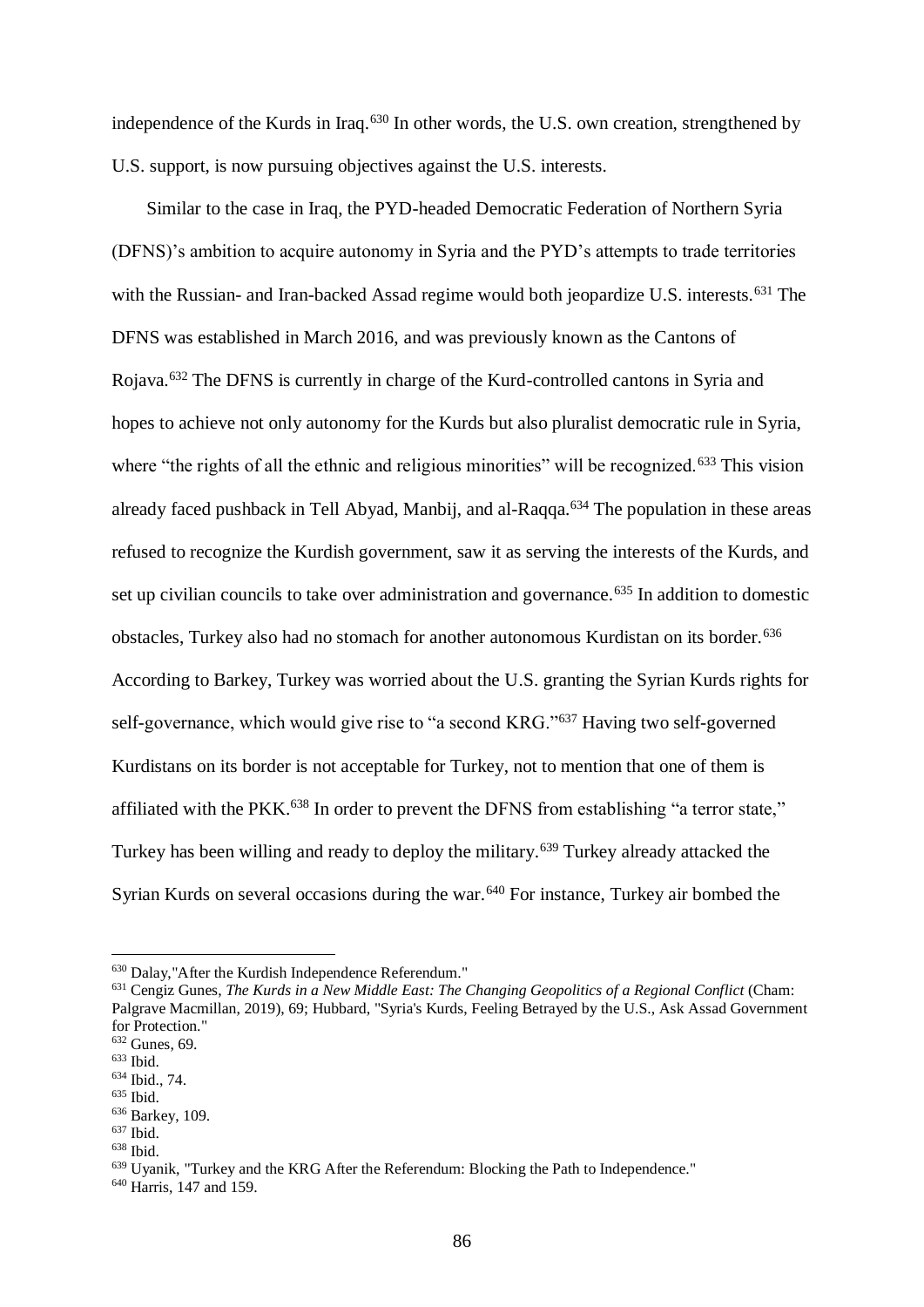YPG in April 2016 and, in November, supported the FSA to prevent the SDF from taking al-Bab, a city that would connect the Afrin canton with the Kobani canton.<sup>641</sup> These attacks showed Turkey's resolve to invade, which could give rise to fighting among the PYD, Turkey, and possibly intervention from Iran and Russia.<sup>642</sup> Such a conflict, involving "an armed revolutionary nationalist movement" attached to the terrorist group PKK, a U.S. ally ready and capable of "wiping out a credible threat to its territorial integrity," and two foreign powers aiming at greater influence in the Middle East, is not in the U.S. interests.<sup>643</sup> Besides, chaos or another power vacuum could easily lead to the re-emergence of ISIS, which was just rooted out in the region.

Prior to the U.S. withdrawal, the Syrian Kurds relied on the U.S. presence to deter a Turkish invasion.<sup>644</sup> Trump's abrupt decision to withdraw in December 2018 made the Kurds feel betrayed and abandoned.<sup>645</sup> In response, the PYD immediately turned to Russia and Assad for protection.<sup>646</sup> Though a negotiation between the Kurds and Assad is expected, a deal constructed while the Kurds have unprecedented control of territories and resources, yet no international or regional support, would not align well with U.S. strategic interests.<sup>647</sup> If the Syrian Kurds continue to allow the regime troops to enter Kurd-controlled territory, as they did in December 2018 when they invited Syrian armies to enter Manbij, it would not only make Assad's goal to recover all lost land in Syria much easier to achieve, but also significantly benefit both Russia and Iran.<sup>648</sup> Russia saw the oil fields in northern Syria as valuable assets that would help Assad's reconstruction, while Iran wanted to create a path

<sup>641</sup> Ibid., 155 and 159.

<sup>642</sup> Adam Ereli, "The Kurdish Explosion Is Unleashing Demons," Foreign Policy, November 16, 2017, [https://foreignpolicy.com/2017/11/16/the-kurdish-explosion-is-unleashing-demons/.](https://foreignpolicy.com/2017/11/16/the-kurdish-explosion-is-unleashing-demons/)

 $\overline{643}$  Ibid.

<sup>644</sup> Hubbard, "Syria's Kurds, Feeling Betrayed by the U.S., Ask Assad Government for Protection."

<sup>&</sup>lt;sup>645</sup> Ibid.

<sup>646</sup> Ibid.

 $647$  Ibid.

 $648$  Ibid.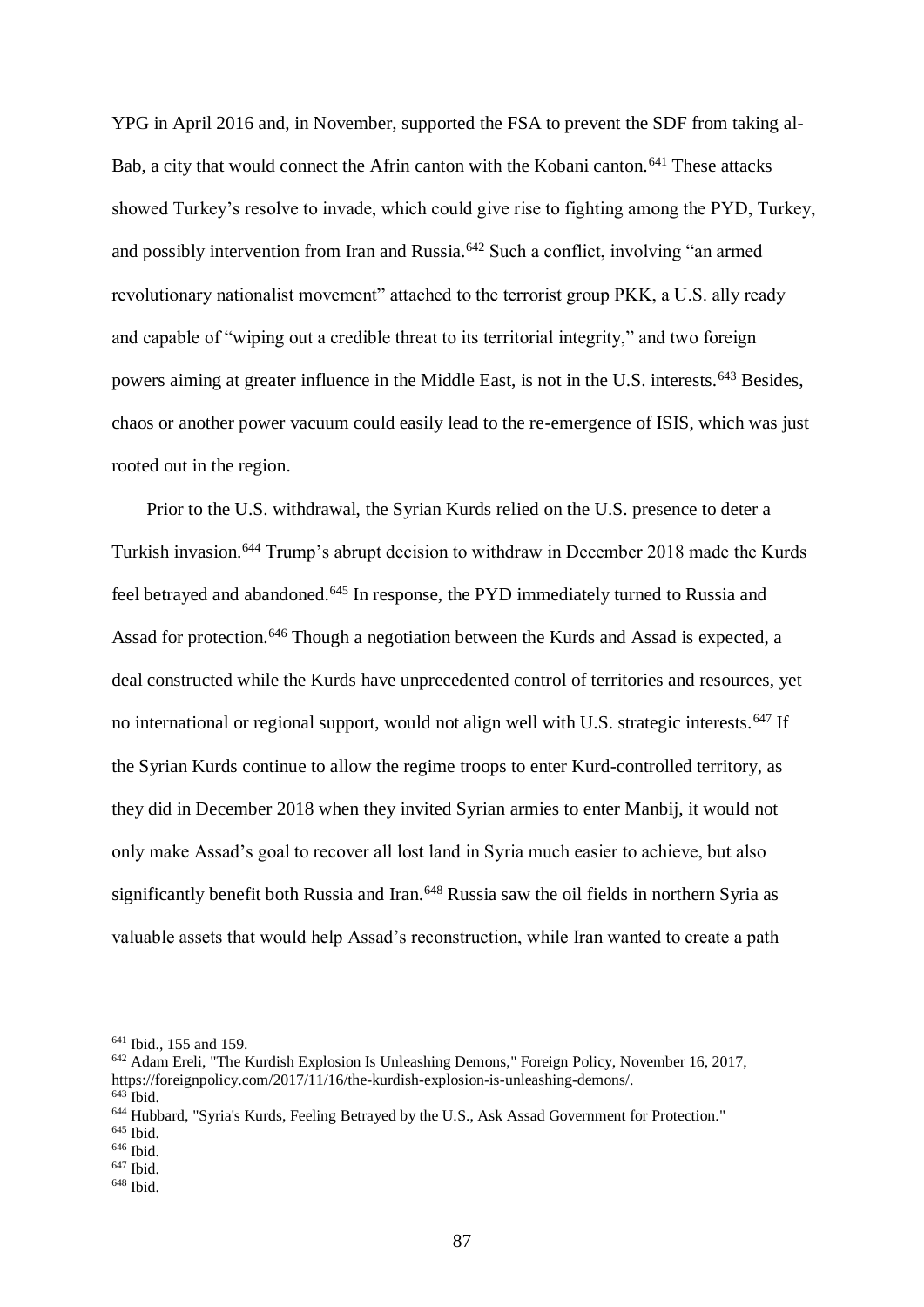that would "connect forces it supports in Syria and Lebanon with those in Iraq."<sup>649</sup> During a meeting with the Kurds in February 2019, the Assad regime refused to grant the Syrian Kurds autonomy.<sup>650</sup> Despite Assad's refusal, northern Syria is currently under PYD self-rule and the large amount of territory gives the Kurds leverage to negotiate. The result of such a negotiation, however, may not necessarily be in the U.S. interests.

As demonstrated above, the Iraqi Kurds' ambition for independence and the Syrian Kurds' goal of autonomy both contradict the U.S. objectives. In other words, the U.S. was pursuing a somewhat self-contradictory policy: the U.S. wanted the Kurds to be strong so that they could defeat ISIS, but the U.S. did not want them to be so strong that they could fight for independence. The KRG's referendum and the PYD's negotiations with Assad both show that the Kurds are wielding their growing power to pursue their own objectives at the expense of U.S. interests. What is more interesting is the proposal made by U.S. commanders, who suggested that the Kurds should be allowed to keep U.S.-supplied weapons.<sup>651</sup> Such a proposal was motivated by two factors. First, since Trump's decision to withdraw was criticized as stabbing the Kurds in the back, letting the YPG fighters keep the weapons could serve as a reassurance that they were not abandoned.<sup>652</sup> Second, it would be nearly impossible for the U.S. to locate and recover all the weapons anyway.<sup>653</sup> There were few strings attached when the arms were delivered to the Kurds.<sup>654</sup> After sending the weapons to the Peshmerga, the U.S.-led coalition did not track the end-use or follow up on the distribution of the weapons, in fear of interfering with the KRG's sovereignty.<sup>655</sup> Whether the Kurds will be allowed to keep the weapons remains an undecided issue. If Trump adopts the Pentagon's

<sup>649</sup> Ibid.

<sup>650</sup> Andrew Osborn, "Assad Adviser Rejects Idea of Granting Syrian Kurds Autonomy." Reuters. February 19, 2019. [https://www.reuters.com/article/us-mideast-crisis-syria-adviser/assad-adviser-rejects-idea-of-granting](https://www.reuters.com/article/us-mideast-crisis-syria-adviser/assad-adviser-rejects-idea-of-granting-syrian-kurds-autonomy-idUSKCN1Q81QA)[syrian-kurds-autonomy-idUSKCN1Q81QA.](https://www.reuters.com/article/us-mideast-crisis-syria-adviser/assad-adviser-rejects-idea-of-granting-syrian-kurds-autonomy-idUSKCN1Q81QA)

<sup>651</sup> "US Commanders Propose Kurdish Fighters in Syria Keep Weapons."

<sup>652</sup> Ibid.

<sup>653</sup> Ibid.

<sup>654</sup> "Arming Iraq's Kurds: Fighting IS, Inviting Conflict," 20.

 $655$  Ibid.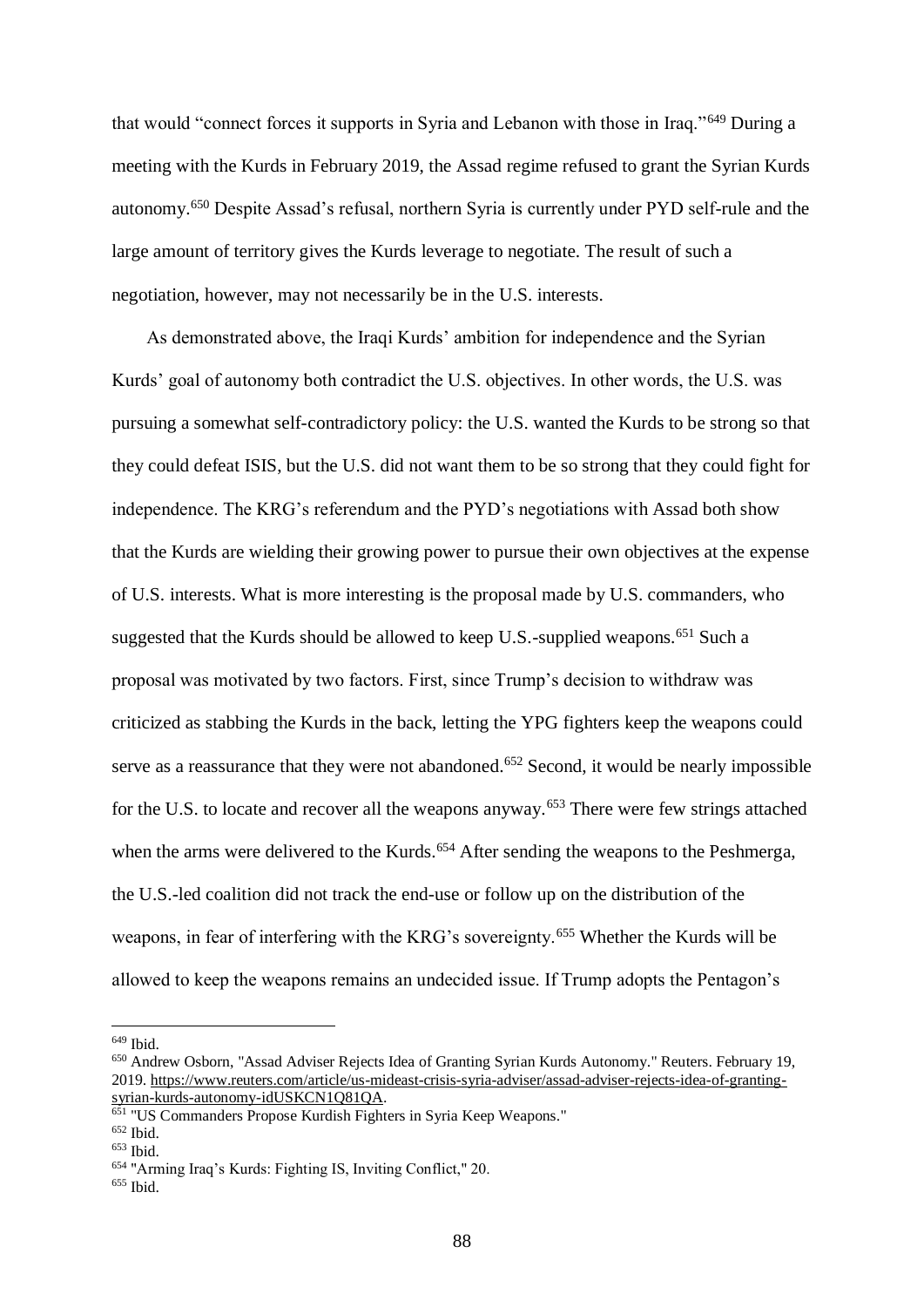proposal, the YPG will have a variety of advanced U.S. weapons, including "anti-tank missiles, armored vehicles and mortars," that can be used to forward an agenda at odds with U.S. interests.<sup>656</sup>

<sup>1</sup> <sup>656</sup> "US Commanders Propose Kurdish Fighters in Syria Keep Weapons."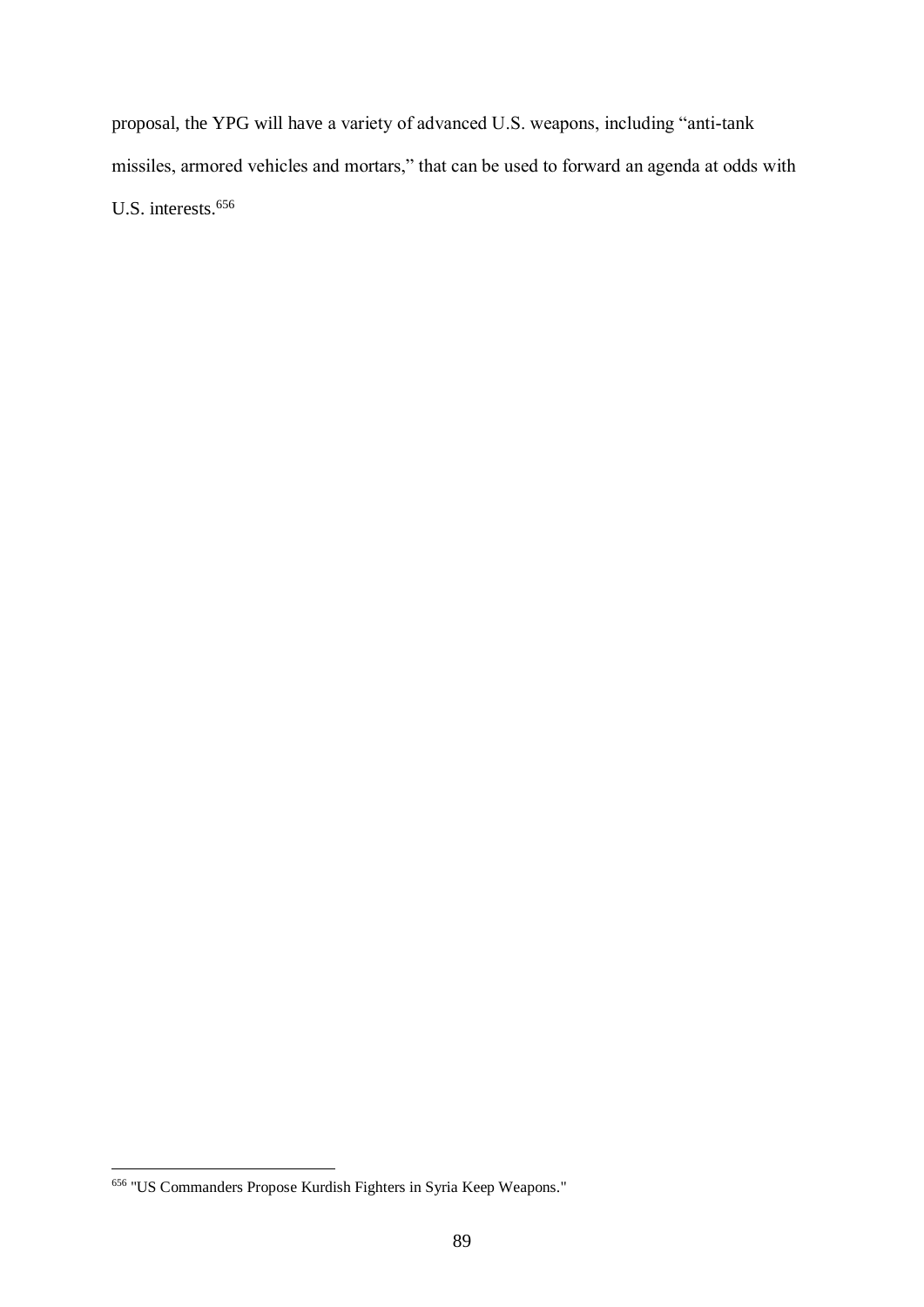## **Chapter 5: Conclusion**

To sum up, despite significant power disadvantages, local forces can not only break free from external powers' control but also effectively manipulate external support to pursue their own objectives because they have practical advantages, a stronger will to fight, and diverging objectives from the external power. In terms of practical advantage, local forces have a more extensive local presence and networks, better knowledge about the local power dynamic, and greater legitimacy in the local sphere. These characteristics make local forces desirable partners during intervention, which consequently, gives them leverage over external powers. Second, local forces have a much stronger will to fight than external powers because they have higher stakes involved in the conflict. The fact that local forces have troops on the ground, more than likely fighting for survival, justifies the deployment of all their resources and personnel. The external powers, however, are insulated from the fighting, since their security and survival are not under threat. Given the absence of an imminent threat and the overwhelming power advantage, the constituents or elites of the external power, depending on the regime type, will demand a quick victory to justify the necessity and benefits of the intervention. Such a demand, a political vulnerability, can constrain the external power's will, which could serve as a signal for the local forces that the patronage relationship will not be long-term. If local forces perceive the relationship and support as short-term, they will not worry much about the repercussions of sabotaging the relationship and will be more likely to manipulate the support to pursue their own objectives, if given the chance. Third, the relationship between external powers and local forces suffers from the problem of agency slack, which tends to be more serious when the objectives of the two actors severely misalign. The misalignment of objectives would then create incentives for the local forces to manipulate external support to pursue their own objectives, which could be against the interests of their patrons.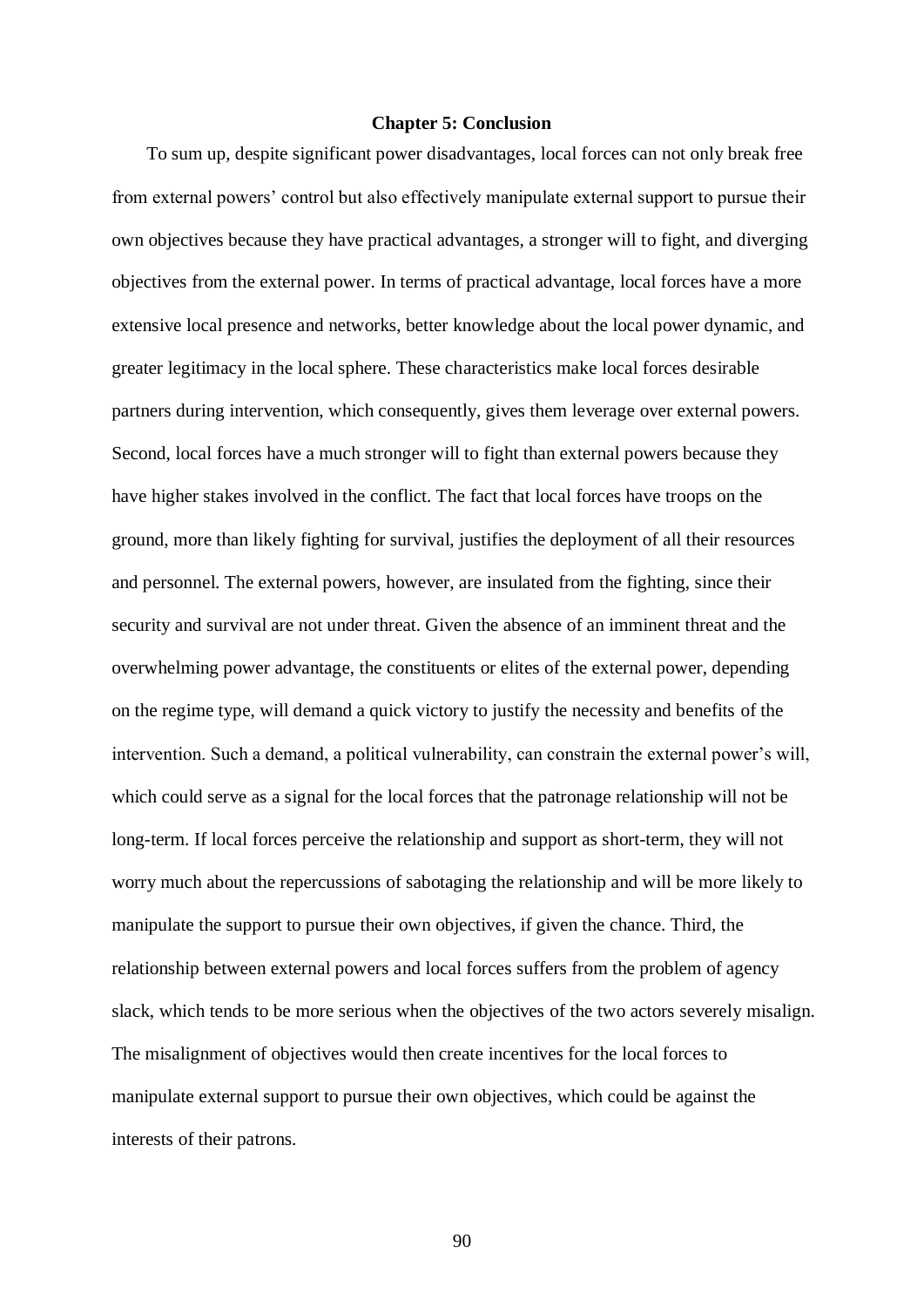The three factors identified above are then applied and examined in two cases. First, Cuba effectively manipulated support from the Soviet Union during the intervention in the Angolan civil war in 1975. Cuba, as "a self-motivated international paladin," acted within the parameters of the Soviet strategic interests, while at the same time pursuing its own objectives, which did not necessarily align with the Soviet objectives in Africa. Its long-term military presence in Africa before the civil war and its identity as a Third World state enabled Cuba to build special ties with African countries. Compared to the Soviet Union, a superpower during the Cold War, Cuba's presence in Angola was more welcoming and enjoyed higher legitimacy. Moreover, after the outbreak of the civil war, Cuba deployed military advisers and troops to fight alongside the MPLA, through which Cuba exerted great influence on the MPLA's military strategies and policies. In sum, Cuba's long-standing military presence in the region, legitimacy among African countries, and deployment of military personnel to support the MPLA all contributed to its practical advantages over the Soviet Union. In terms of relative will, Cuba, though not a local force facing an existential threat, still had stronger will to fight due to its military presence on the ground. For the Soviet Union, southern Africa was not a high priority; the Soviet strategic interests in Africa focused on northern Africa and the Horn of Africa. Additionally, Soviet will was constrained by the fact that the Soviets were concerned about the intervention disrupting détente and again leading to high tensions in the relationship with the U.S. The Soviets' limited interests in Angola and southern Africa, however, could lead to an unfavorable situation for Cuba. Cuba's leverage and value would diminish; the Soviet support would decrease; and Cuba's revolutionary mission in Africa would be hard to sustain. Consequently, Cuba had a strong incentive to escape Soviet control and to effectively use the Soviet support to win battles in Angola, through which the Soviet Union could appreciate Cuba's value and be more willing to invest in interventions in the region. More interventions in Africa would then lead to a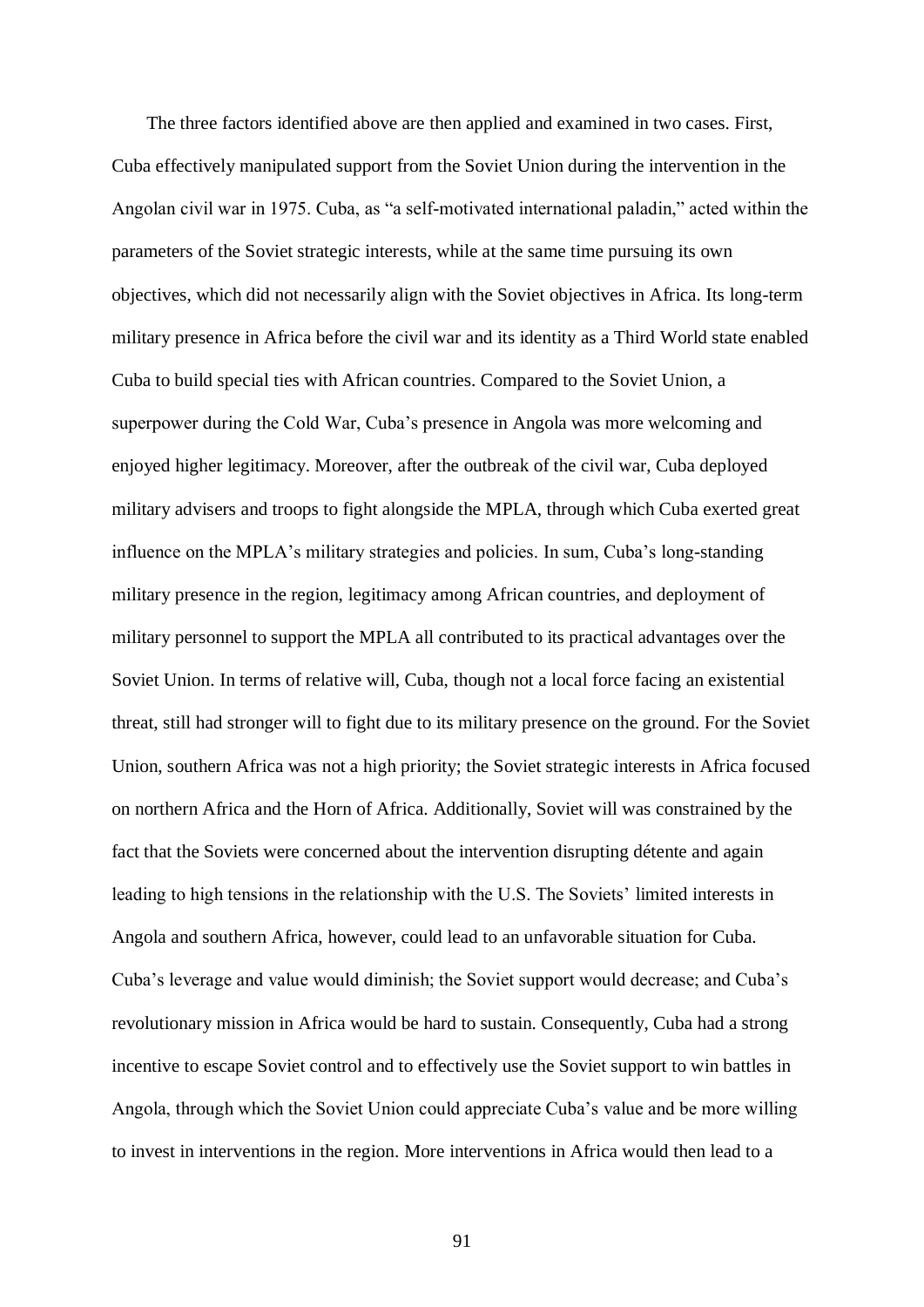closer alliance between the Soviet Union and Cuba, which meant that Cuba could continue to benefit from Soviet support to pursue its own objectives in the region. Evidence shows that Cuba not only broke free from the Soviet dominance – Cuba forced fait accompli upon the Soviets in several occasions during the intervention – but also manipulated Soviet support to forward its own interests. Cuba obtained more military and economic support from the Soviet Union, enjoyed greater autonomy in its alliance with the Soviets, achieved higher status in the Third World, and actively influenced the Soviet Union's Africa policies.

Interestingly, in another external power-local force patronage relationship in the Angolan civil war – the relationship between the U.S. and South Africa – South Africa, which was the local force in this case because it deployed troops to support the FNLA in Angola, failed to manipulate the U.S. support to forward its own interests. The U.S. encouraged and supported South Africa's decision to invade Angola to support the FNLA in fighting the Soviet and Cuba-backed MPLA.<sup>657</sup> After the U.S. involvement in this widely condemned invasion was made public, the U.S. immediately ended "any de facto alliance with South Africa" and stopped providing aid to Angola.<sup>658</sup> In fear of Angola turning into a second Vietnam, then-US Secretary of State Henry Kissinger claimed that the U.S. did not collude with South Africa.<sup>659</sup> This claim, however, was refuted by the South Africans, who argued that the U.S. assured African countries that their efforts to fight against Soviet-backed forces in Angola would receive continuous U.S. support.<sup>660</sup> With the U.S. clearly distancing itself, South Africa was forced to bear the military and political costs of defeats against Cuba in Angola.<sup>661</sup> Facing both domestic opposition and international condemnation, South Africa

<sup>657</sup> Robbins, 218.

<sup>658</sup> Ibid.

<sup>659</sup> Ibid., 219.

<sup>660</sup> Michael T. Kaufman, "Africans Try to Discount Effects of Angolan Rift: With Collapse of 3-Day Meeting, Leaders Look to July Parley for Solution to War Polarizing the Continent," The New York Times, January 14, 1976, [https://search-proquest-](https://search-proquest-com.ccl.idm.oclc.org/docview/122890409/abstract/314670490FA54B50PQ/1?accountid=10141)

[com.ccl.idm.oclc.org/docview/122890409/abstract/314670490FA54B50PQ/1?accountid=10141.](https://search-proquest-com.ccl.idm.oclc.org/docview/122890409/abstract/314670490FA54B50PQ/1?accountid=10141)  $\overline{661}$  Robbins, 219.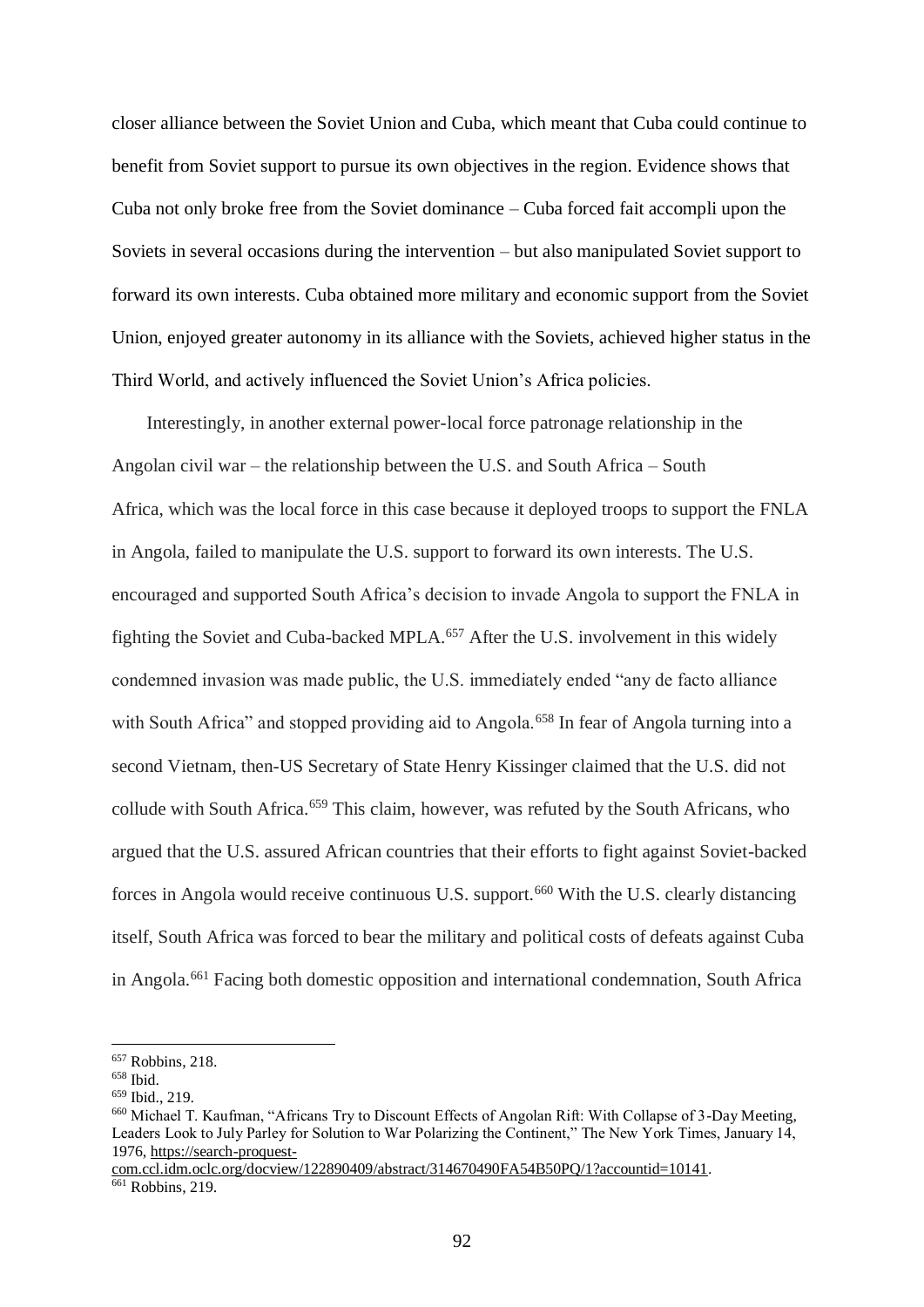could do nothing more than blame the U.S. for abandoning it as an instrument.<sup>662</sup> In this case, the weaker partner, South Africa, had no opportunity to manipulate the U.S. and, in fact, it could be argued that it was itself manipulated.

The second case is about the U.S. supporting the Syrian and Iraqi Kurds to fight ISIS in Syria and Iraq during the Syrian civil war. The U.S. directly intervened in Syria in September 2014 through an aerial campaign to fight ISIS. However, in order to defeat ISIS, an aerial campaign was not enough. The U.S. needed ground troops, preferably local forces, for both practical and political reasons. Practically, ground troops were essential to hold territories recovered from ISIS, to gather human intelligence, to better understand the local power dynamic, and more importantly, to serve as an alternative to ISIS to provide authority for the local population. Among multiple local forces engaged in the civil war, the U.S. chose to back the Syrian and Iraqi Kurds because they are more homogenous, well-organized, and militarily capable. Moreover, the Kurds' identity as a minority group facing an existential threat, as a result of ISIS's attack, made the narrative of supporting the Kurds acceptable and popular among the western governments and public. The U.S. long-standing relationship with the KRG also made the Kurds relatively trustworthy. As a result, the U.S. started supporting the Kurds, who turned out to be very effective in fighting ISIS. With the U.S. support, Kurds defeated ISIS and kept the reclaimed territories, through which the Kurds' territorial holdings significantly increased. In comparison, the Kurds had a stronger will to fight than the U.S. did in Syria. Both the Syrian and the Iraqi Kurds faced an existential threat before the U.S. intervention, which made it easy to justify the deployment of all of their resources and personnel. The U.S., however, was not challenged by any imminent threat. Its will was further constrained by public opinion – mostly against another intervention in the Middle East – and the U.S. alliance with Turkey. Turkey strongly opposed U.S. support for the

 $662$  Ibid.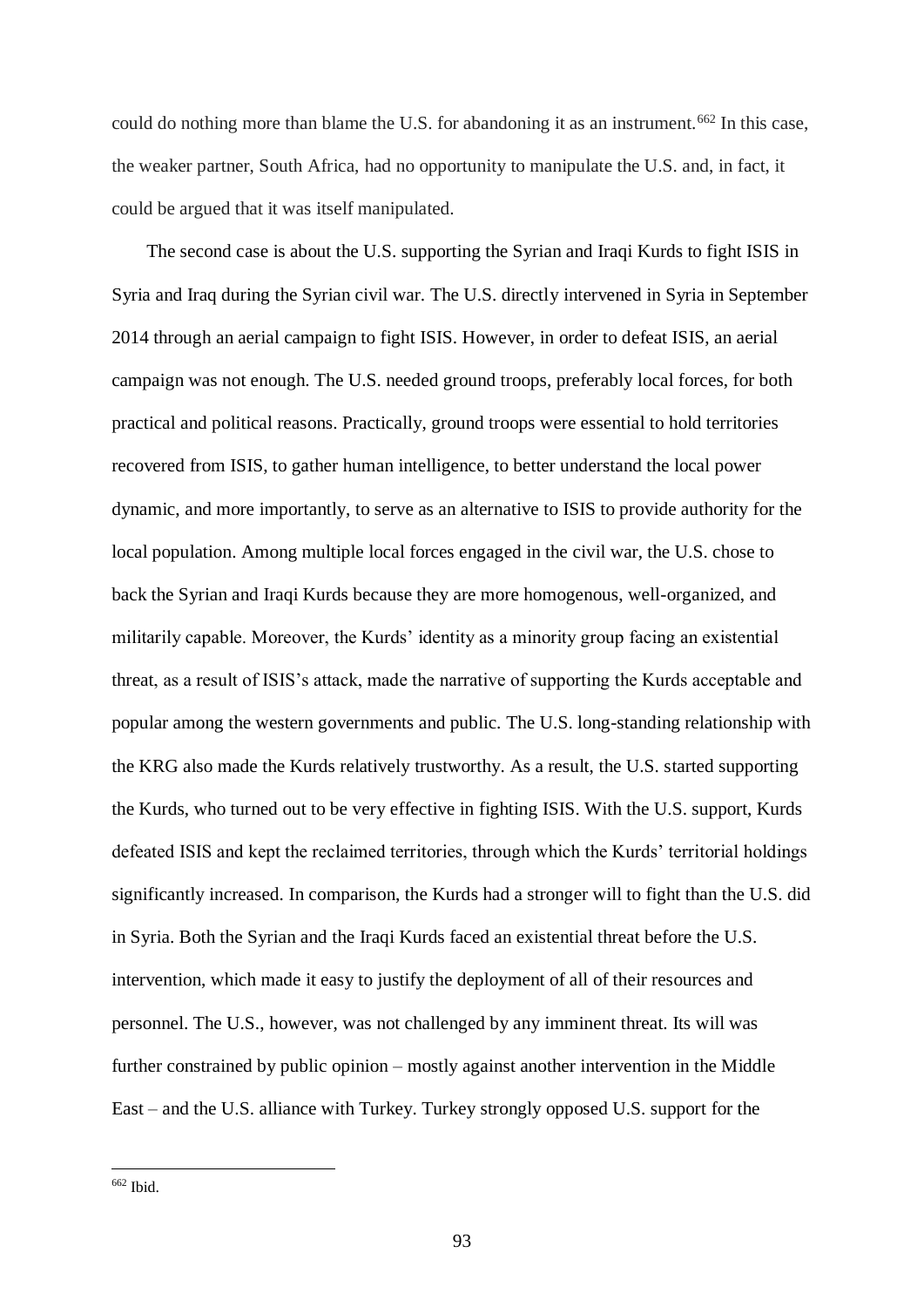Syrian Kurds, whom the Turks saw as affiliated with the PKK, the terrorist group that has been trying to gain independence and divide Turkey since the 1980s. Protest and pressure from Turkey forced the U.S. to maintain a delicate balance between supporting the Syrian Kurds – the only meaningful ally on the ground in fighting ISIS – and Turkey, an important NATO ally. The U.S. conceded to Turkey's pressure and stopped arms supplies for the Syrian Kurds after the Kurds defeated ISIS in al-Raqqa, ISIS's capital in Syria. This served as a signal for the Syrian Kurds that the U.S. was not willing to make a long-term commitment, which therefore motivated the Kurds to sabotage the relationship and manipulate the short-term support to achieve their own objectives. Unlike the U.S.'s constantly fluctuating objectives in the Middle East, Kurds have a clear set of objectives: to acquire independence or autonomy. Through the alliance with the U.S. while fighting ISIS, Kurds acquired an unprecedented amount of power and territory, which could significantly strengthen their potential to gain independence. Neither an independent Kurdistan, or the Kurds wielding their newly acquired power in the Middle East, however, are in the U.S. interests, however, because they can create instability in the region, especially in Iraq and Syria. Despite strong opposition from the U.S. and Turkey, the KRG held a referendum in September 2017, which could be seen as an attempt to leverage its newly acquired power and international legitimacy to gain more external support before the U.S. withdrawal from Syria. However, when the threat of an independent Kurdistan became real, the U.S. and the regional powers, especially Turkey and Iran, prioritized the territorial integrity of Iraq over the independence of the Kurds. In response to the referendum, Iraq invaded the Iraqi Kurds, Turkey started border patrol, and Iran closed airspace to the KRG. Apparently, tension had already been building up in Iraq as Kurds acquired more power. The Syrian Kurds, on the other hand, wanted to achieve autonomy in a federal Syria, which is not acceptable for the Assad regime or Turkey. Assad has always wanted to reclaim all the territories in Syria and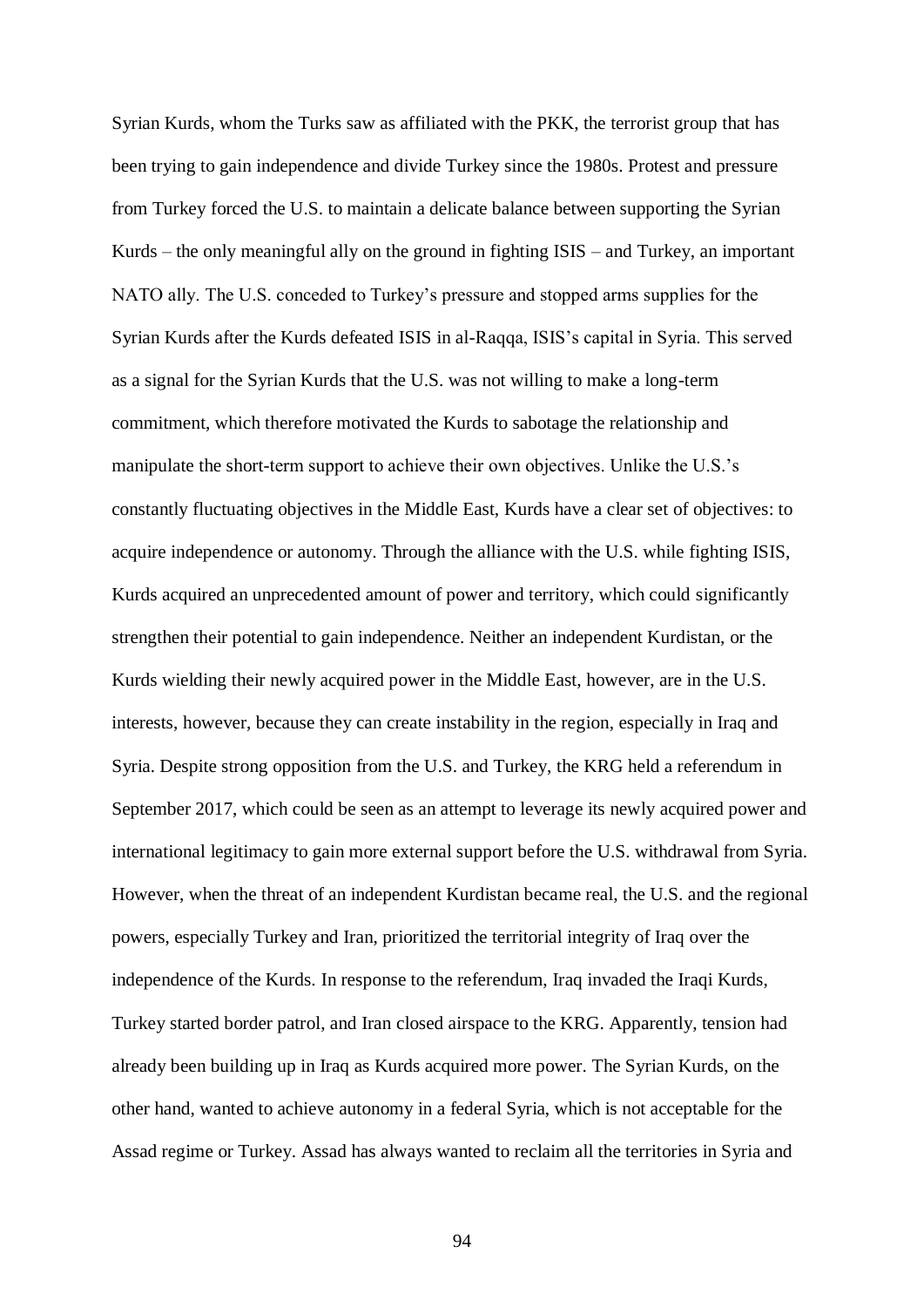already refused the Kurds' request for autonomy. As for Turkey, with the autonomous Iraqi Kurdistan already on its border, Turkey could not tolerate another one in Syria, not to mention the PYD's affiliation to the PKK. Turkey attacked the Syrian Kurds several times while the U.S. was still supporting the Kurds in fighting ISIS. After the U.S. withdrawal, Turkey's threat to invade the Syrian Kurds becomes more imminent. If Turkey decides to invade, it would be another bloody war that would once again give rise to chaos and a power vacuum in Syria, which could easily lead to ISIS's resurgence in the region. The Syrian Kurds already started negotiating with the Assad regime to exchange territory for protection against Turkey. Given Russia and Iran's support for the Assad regime, it would be hard to imagine that they would settle on an agreement that is not in their best interests. An expansion of Russian and/or Iranian influence in the Middle East, however, is not in U.S. interests. Apparently, the Kurds are using the power, acquired while fighting ISIS, to pursue their own objectives in the Middle East, which has already led to instability in the region. What's more interesting is the proposals made by the Pentagon to let the Kurds keep U.S. supplied weapons, which means the Kurds could walk away with U.S. support to continue engaging in activities that would jeopardize U.S. interests.

Among the three factors that enable local forces to manipulate external powers' support, diverging objectives is the most important. While practical advantage gives local forces leverage and makes them useful partners for external powers, and stronger will gives local forces another advantage to close the significant power gap, it is diverging objectives that provides local forces with motivations and incentives to exploit and manipulate the support. If the objectives of these two actors perfectly align, such an exploitation and manipulation will not happen.

In general, the three factors – practical advantage, relative will, and diverging objectives – apply well in explaining the dynamic between the Soviet Union and Cuba in Angola, and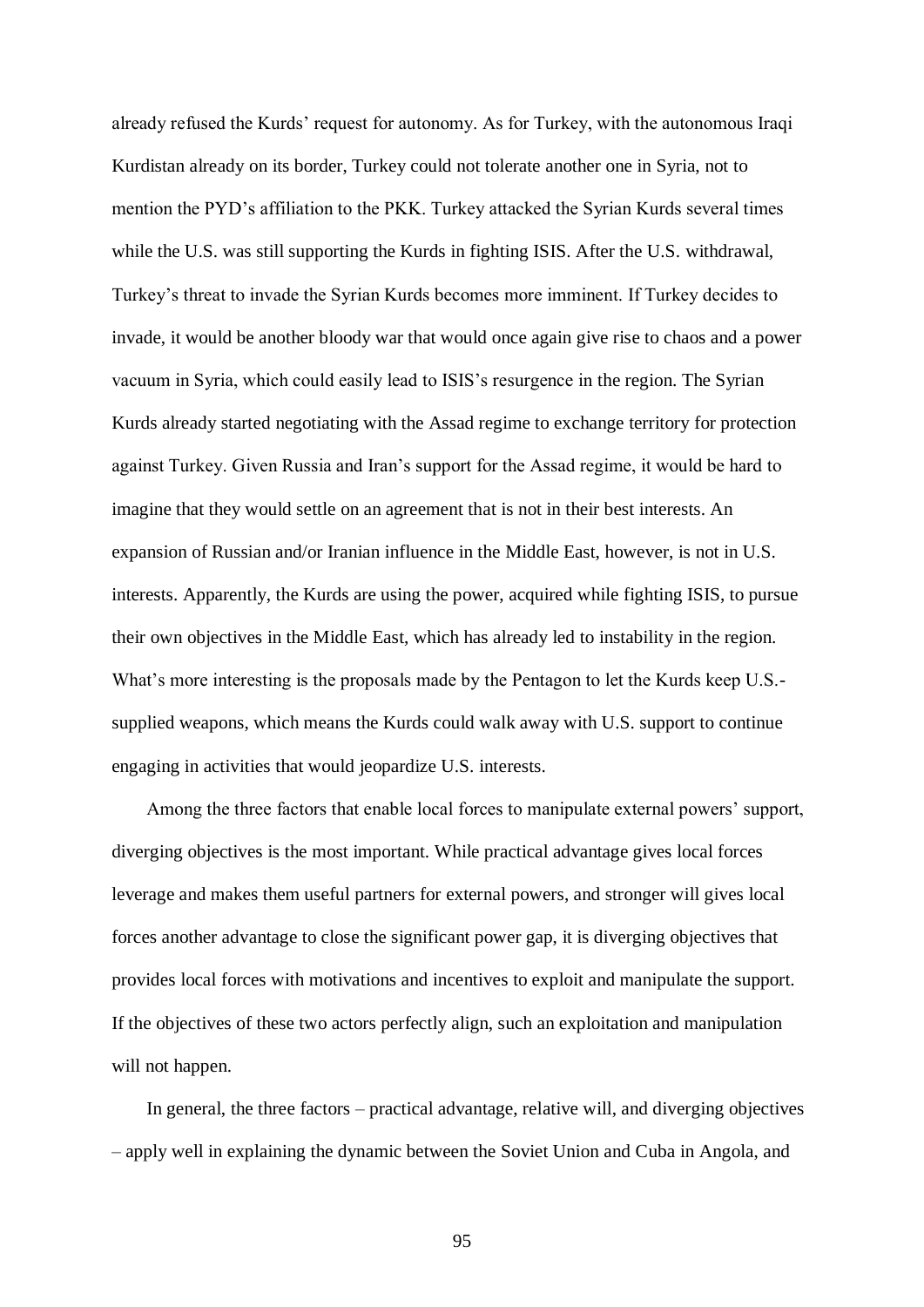the relationship between the U.S. and the Kurds while fighting ISIS. However, two cases are not sufficient to generalize about the power dynamic in all proxy relationships. As briefly mentioned above, South Africa was merely an instrument of the U.S. while intervening in Angola. Consequently, further research and discussion are necessary to explore under what conditions manipulation would be more likely to happen and be successful.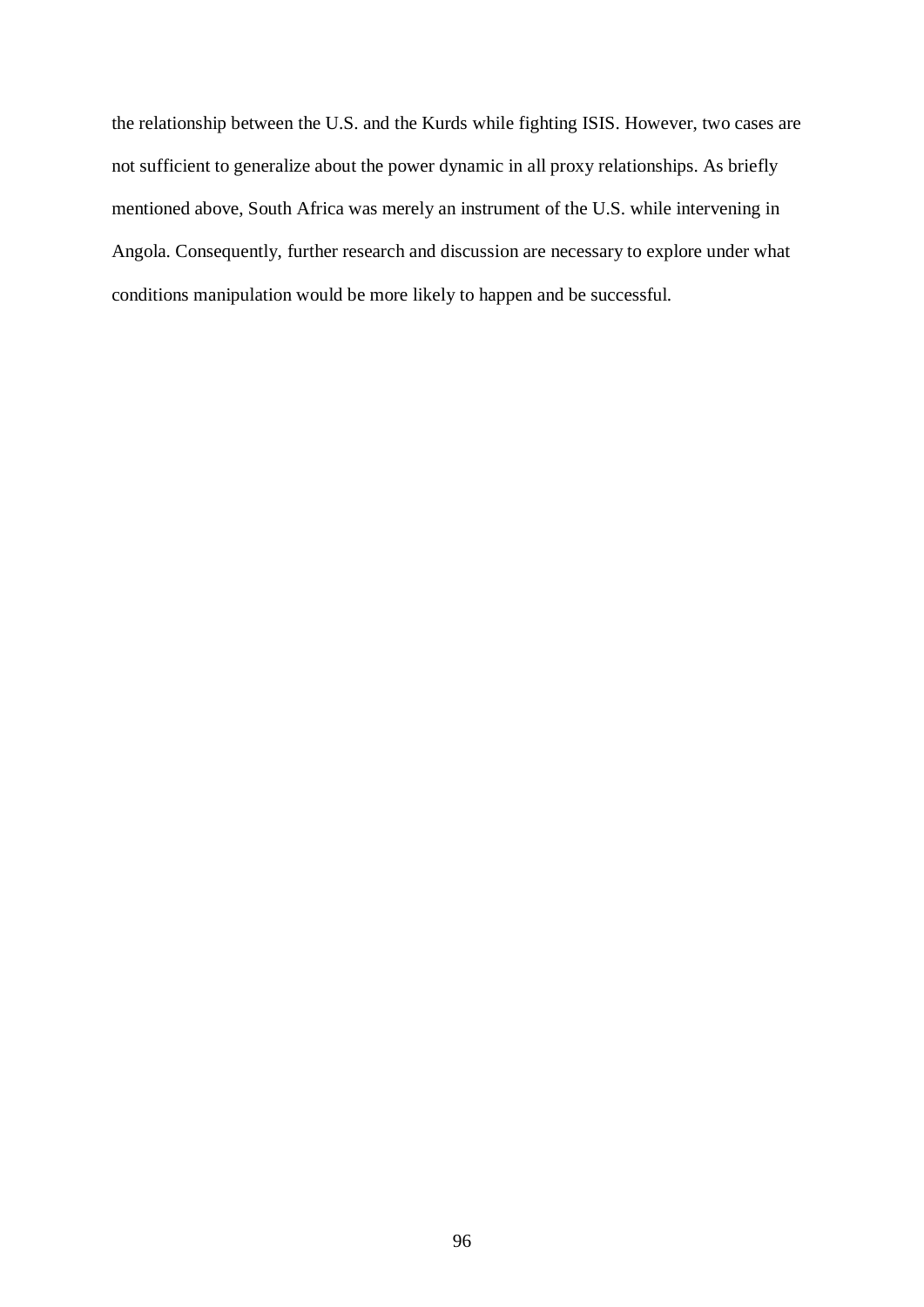## **Bibliography**

- "Address to the Nation on the War in Vietnam November 3, 1969 » Richard Nixon Foundation." Richard Nixon Foundation. January 19, 2018. [https://www.nixonfoundation.org/2017/09/address-nation-war-vietnam-november-3-](https://www.nixonfoundation.org/2017/09/address-nation-war-vietnam-november-3-1969/) [1969/.](https://www.nixonfoundation.org/2017/09/address-nation-war-vietnam-november-3-1969/)
- "Anyone for Raqqa?" The Economist. November 10, 2016. [https://www.economist.com/middle-east-and-africa/2016/11/10/anyone-for-raqqa.](https://www.economist.com/middle-east-and-africa/2016/11/10/anyone-for-raqqa)
- "Arming Iraq's Kurds: Fighting IS, Inviting Conflict." International Crisis Group. May 12, 2015. [https://www.crisisgroup.org/middle-east-north-africa/gulf-and-arabian](https://www.crisisgroup.org/middle-east-north-africa/gulf-and-arabian-peninsula/iraq/arming-iraq-s-kurds-fighting-inviting-conflict)[peninsula/iraq/arming-iraq-s-kurds-fighting-inviting-conflict.](https://www.crisisgroup.org/middle-east-north-africa/gulf-and-arabian-peninsula/iraq/arming-iraq-s-kurds-fighting-inviting-conflict)
- Arreguín-Toft, Ivan. "How the Weak Win Wars." *International Security*, 2001, 93-128. doi:10.1017/cbo9780511521645.
- Barkey, Henri J. "The Kurdish Awakening: Unity, Betrayal, and the Future of the Middle East." *Foreign Affairs,* March, 2019, 107-110,112-118, [http://ccl.idm.oclc.org/login?url=https://search-proquest](http://ccl.idm.oclc.org/login?url=https://search-proquest-com.ccl.idm.oclc.org/docview/2186101224?accountid=10141)[com.ccl.idm.oclc.org/docview/2186101224?accountid=10141.](http://ccl.idm.oclc.org/login?url=https://search-proquest-com.ccl.idm.oclc.org/docview/2186101224?accountid=10141)
- Bender, Jeremy. "ISIS Has Seized Iraq's Largest Dam, And What Happens Next Is Critical." Business Insider. August 07, 2014. [https://www.businessinsider.com/isis-has-seized-the](https://www.businessinsider.com/isis-has-seized-the-mosul-dam-2014-8)[mosul-dam-2014-8.](https://www.businessinsider.com/isis-has-seized-the-mosul-dam-2014-8)
- Bookchin, Debbie. "Report from Rojava: What the West Owes Its Best Ally Against ISIS." The New York Review of Books. April 4, 2019. https://www.nybooks.com/daily/2019/04/04/report-from-rojava-what-the-west-owes-itsbest-ally-against-isis/.
- Carment, David, and Dane Rowlands. "Three's Company: Evaluating Third-Party Intervention in Intrastate Conflict." *Journal of Conflict Resolution* 42, no. 5 (October 1998): 572-99. doi:10.1177/0022002798042005003
- Carter, Ash. "A Lasting Defeat: The Campaign to Destroy ISIS." Belfer Center for Science and International Affairs. October 2017. https://www.belfercenter.org/LastingDefeat.
- Clark, Howard Gambrill. "Go Local." The American Interest. June 26, 2015. https://www.the-american-interest.com/2015/06/10/go-local/.
- Cronin, Audrey Kurth. "ISIS Is Not a Terrorist Group: Why Counterterrorism Won't Stop the Latest Jihadist Threat." *Foreign Affairs* 94, no. 2 (2015): 87-98. http://www.jstor.org/stable/24483485.
- Dalay, Galip. "After the Kurdish Independence Referendum." Foreign Affairs. October 02, 2017. [https://www.foreignaffairs.com/articles/middle-east/2017-10-02/after-kurdish](https://www.foreignaffairs.com/articles/middle-east/2017-10-02/after-kurdish-independence-referendum)[independence-referendum.](https://www.foreignaffairs.com/articles/middle-east/2017-10-02/after-kurdish-independence-referendum)
- "Determined to Grow: Economy." Invest in Group. October 01, 2013. [https://investingroup.org/review/236/determined-to-grow-economy-kurdistan/.](https://investingroup.org/review/236/determined-to-grow-economy-kurdistan/)
- Dominguez, Jorge. "Cuban Foreign Policy." Foreign Affairs. October 19, 2016. https://www.foreignaffairs.com/articles/cuba/1978-09-01/cuban-foreign-policy.
- Dunér, Bertil. "Proxy Intervention in Civil Wars." *Journal of Peace Research*18, no. 4 (1981): 353-61. doi:10.1177/002234338101800404.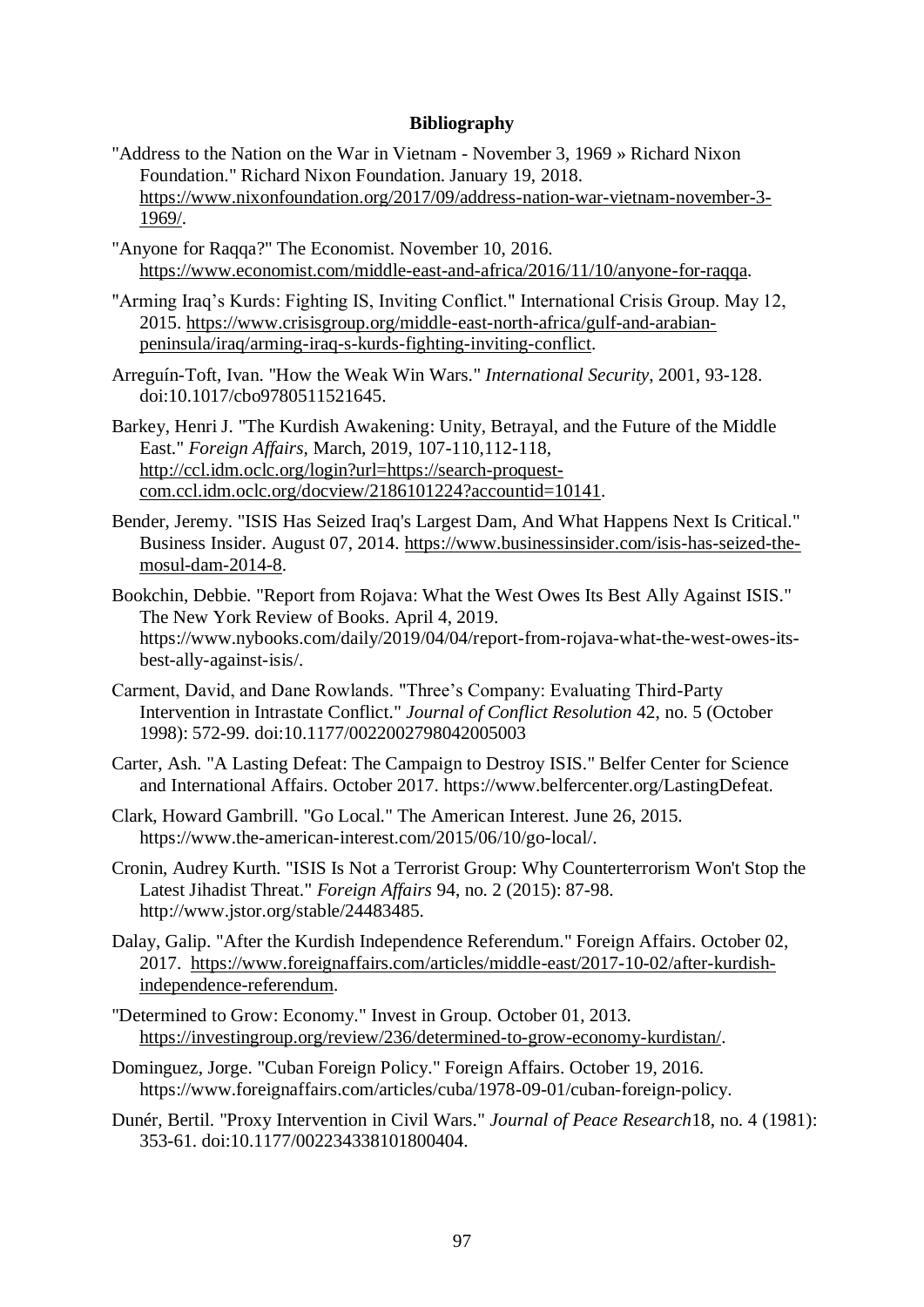- Ereli, Adam. "The Kurdish Explosion Is Unleashing Demons." Foreign Policy. November 16, 2017. https://foreignpolicy.com/2017/11/16/the-kurdish-explosion-is-unleashing-demons/.
- Fraser, Suzan, and Josh Lederman. "Trump Tells Turkey's Leader: US to Stop Arming Syrian Kurds." U.S. News & World Report. November 24, 2017. https://www.usnews.com/news/world/articles/2017-11-24/turkey-us-to-stop-armingsyrian-kurdish-fighters.
- Gleijeses, Piero. "Moscow's Proxy? Cuba and Africa 1975-1988." Journal of Cold War Studies 8, no. 2 (2006): 3-51. [https://muse.jhu.edu/.](https://muse.jhu.edu/)
- Gunes, Cengiz. *The Kurds in a New Middle East: The Changing Geopolitics of a Regional Conflict*. Cham: Palgrave Macmillan, 2019.
- Gunter, Michael M. "Iraq, Syria, Isis and the Kurds: Geostrategic Concerns for the U.S. and Turkey." *Middle East Policy*22, no. 1 (Spring 2015): 102-11. doi:10.1111/mepo.12116.
- Harris, William W. *Quicksilver War: Syria, Iraq and the Spiral of Conflict*. London: Hurst & Company, 2018.
- Hiltermann, Joost. "They Were Expendable: Iraq and the Kurds." London Review of Books. November 17, 2016. [https://www.lrb.co.uk/v38/n22/joost-hiltermann/they-were](https://www.lrb.co.uk/v38/n22/joost-hiltermann/they-were-expendable)[expendable.](https://www.lrb.co.uk/v38/n22/joost-hiltermann/they-were-expendable)
- Holliday, Joseph. "Middle East Security Report 3: Syria's Armed Opposition." Institute for the Study of War. March 2012. [http://www.understandingwar.org/report/syrias-armed](http://www.understandingwar.org/report/syrias-armed-opposition)[opposition.](http://www.understandingwar.org/report/syrias-armed-opposition)
- Hubbard, Ben. "Syria's Kurds, Feeling Betrayed by the U.S., Ask Assad Government for Protection." The New York Times. December 28, 2018. https://www.nytimes.com/2018/12/28/world/middleeast/syria-kurds-turkeymanbij.html?login=facebook.
- Hurriyetdailynews.com. "Turkey to US: Drop PYD, Let's Free Raqqa Together World News." Hürriyet Daily News. October 28, 2016. http://www.hurriyetdailynews.com/turkey-to-us-drop-pyd-lets-free-raqqa-together-105423.
- "Iran Closes Its Airspace to Kurdistan Region at Iraq's Request." Rudaw. September 24, 2017. http://www.rudaw.net/english/middleeast/iran/24092017.
- "Iraq GDP." Trading Economics. [https://tradingeconomics.com/iraq/gdp.](https://tradingeconomics.com/iraq/gdp)
- "Iraqi Forces Invade Kurdish City of Kirkuk After Independence Vote." NPR. October 16, 2017. https://www.npr.org/2017/10/16/557985852/iraqi-forces-begin-to-seize-kurdishcity-of-kirkuk.
- "Islamic State: Where Key Countries Stand." BBC News. December 03, 2015. [https://www.bbc.com/news/world-middle-east-29074514.](https://www.bbc.com/news/world-middle-east-29074514)
- Karni, Annie, and Thomas Gibbons-neff. "200 U.S. Troops to Stay in Syria, White House Says." The New York Times. February 22, 2019. [https://www.nytimes.com/2019/02/21/world/middleeast/us-troops-syria-.html.](https://www.nytimes.com/2019/02/21/world/middleeast/us-troops-syria-.html)
- Kaufman, Michael T. "Africans Try to Discount Effects of Angolan Rift: With Collapse of 3- Day Meeting, Leaders Look to July Parley for Solution to War Polarizing the Continent," The New York Times, January 14, 1976, [https://search-proquest](https://search-proquest-com.ccl.idm.oclc.org/docview/122890409/abstract/314670490FA54B50PQ/1?accountid=10141)[com.ccl.idm.oclc.org/docview/122890409/abstract/314670490FA54B50PQ/1?accountid=](https://search-proquest-com.ccl.idm.oclc.org/docview/122890409/abstract/314670490FA54B50PQ/1?accountid=10141) [10141.](https://search-proquest-com.ccl.idm.oclc.org/docview/122890409/abstract/314670490FA54B50PQ/1?accountid=10141)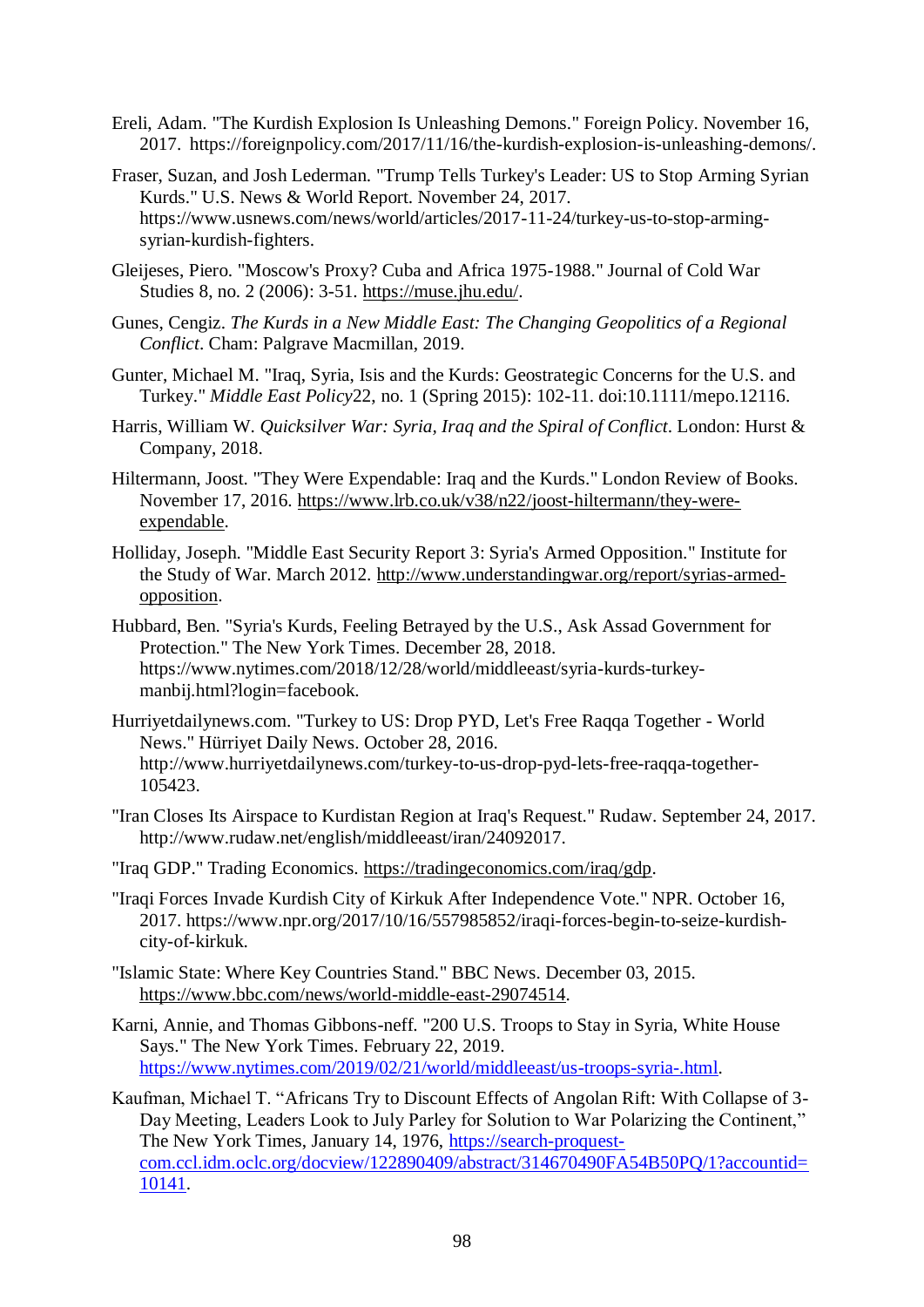- "Kurdish Peshmerga." The Kurdish Project. [https://thekurdishproject.org/history-and](https://thekurdishproject.org/history-and-culture/kurdish-nationalism/kurdish-peshmerga/)[culture/kurdish-nationalism/kurdish-peshmerga/.](https://thekurdishproject.org/history-and-culture/kurdish-nationalism/kurdish-peshmerga/)
- Larson, Eric V., Public Support for U.S. Military Operations. Santa Monica, CA: RAND Corporation, 1996. [https://www.rand.org/pubs/research\\_briefs/RB2502.html.](https://www.rand.org/pubs/research_briefs/RB2502.html)
- "Little Support for U.S. Intervention in Syrian Conflict." Pew Research Center for the People and the Press. March 15, 2012. https://www.people-press.org/2012/03/15/little-supportfor-u-s-intervention-in-syrian-conflict/.
- Lowenthal, Richard. "Soviet 'Counterimperialism'." *Problems of Communism*, November/December 1976. [https://www.unz.com/print/ProblemsCommunism-1976nov-](https://www.unz.com/print/ProblemsCommunism-1976nov-00052/)[00052/.](https://www.unz.com/print/ProblemsCommunism-1976nov-00052/)
- Mack, Andrew. "Why Big Nations Lose Small Wars: The Politics of Asymmetric Conflict." *Power, Strategy and Security*, 1983. doi:10.1515/9781400886326-008.
- Marcum, John A. *The Angolan Revolution*. Cambridge (Mass.): MIT Press, 1969.
- Martini, Jeffrey, Erin York, and William Young. "Syria as an Arena of Strategic Competition." In Syria as an Arena of Strategic Competition, 1-10. RAND Corporation, 2013. [http://www.jstor.org/stable/10.7249/j.ctt2jc9hh.1.](http://www.jstor.org/stable/10.7249/j.ctt2jc9hh.1)
- Mearsheimer, John J. "Imperial by Design." The National Interest, no. 111 (2011): 16-34. [http://www.jstor.org/stable/42897726.](http://www.jstor.org/stable/42897726)
- Morgenthau, Hans J. "To Intervene or Not to Intervene." *Foreign Affairs* 45, no. 3 (1967): 425-36. doi:10.2307/20039247.
- Münch, Philipp, and Alex Veit. "Intermediaries of Intervention: How Local Power Brokers Shape External Peace- and State-Building in Afghanistan and Congo." *International Peacekeeping* 25, no. 2 (2017): 266-92. doi:10.1080/13533312.2017.1411808.
- Osborn, Andrew. "Assad Adviser Rejects Idea of Granting Syrian Kurds Autonomy." Reuters. February 19, 2019. https://www.reuters.com/article/us-mideast-crisis-syria-adviser/assadadviser-rejects-idea-of-granting-syrian-kurds-autonomy-idUSKCN1Q81QA.
- PeÇanha, Sergio. "How the Kurdish Quest for Independence in Iraq Backfired." The New York Times. November 05, 2017. https://www.nytimes.com/interactive/2017/11/05/world/middleeast/kurd-independenceiraq-turkey-iran-syria-maps-backfired.html.
- Pengelly, Martin. "Obama Repeats No US Troops on Ground against Isis as Egypt Offers Support." The Guardian. September 20, 2014. https://www.theguardian.com/world/2014/sep/20/obama-reiterates-us-troops-isis.
- "PKK Targeting Turkish Institutions across Europe, Europol Says." DailySabah. June 16, 2017. https://www.dailysabah.com/war-on-terror/2017/06/16/pkk-targeting-turkishinstitutions-across-europe-europol-says.
- "Profile: Who Are the Peshmerga?" BBC News. https://www.bbc.com/news/world-middleeast-28738975.
- "Public Opinion Runs Against Syrian Airstrikes." Pew Research Center for the People and the Press. September 24, 2018. https://www.people-press.org/2013/09/03/public-opinionruns-against-syrian-airstrikes/.
- Rees, David. Soviet Strategic Penetration of Africa, *Conflict Studies*, no.77 (November 1977), 1-21.